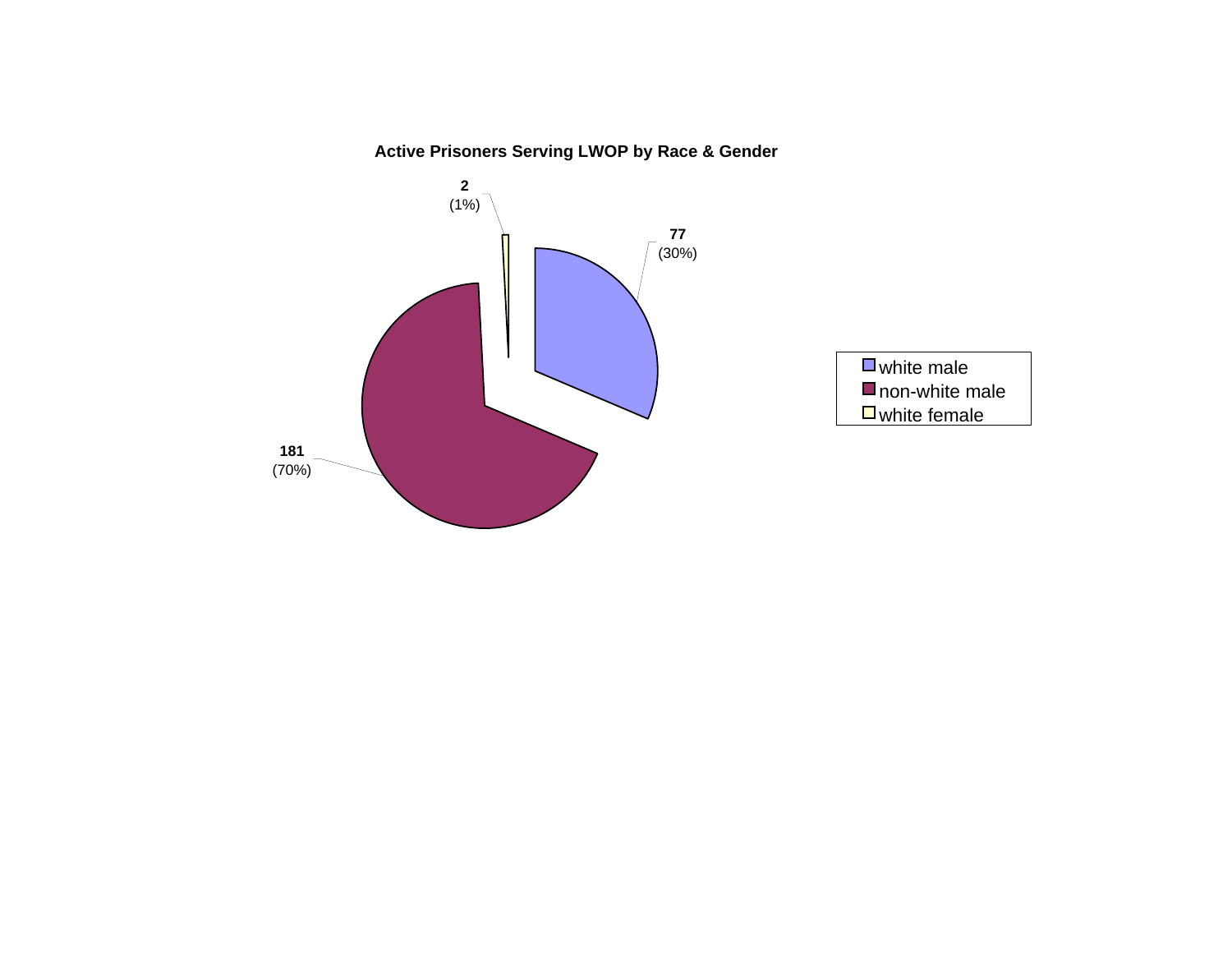

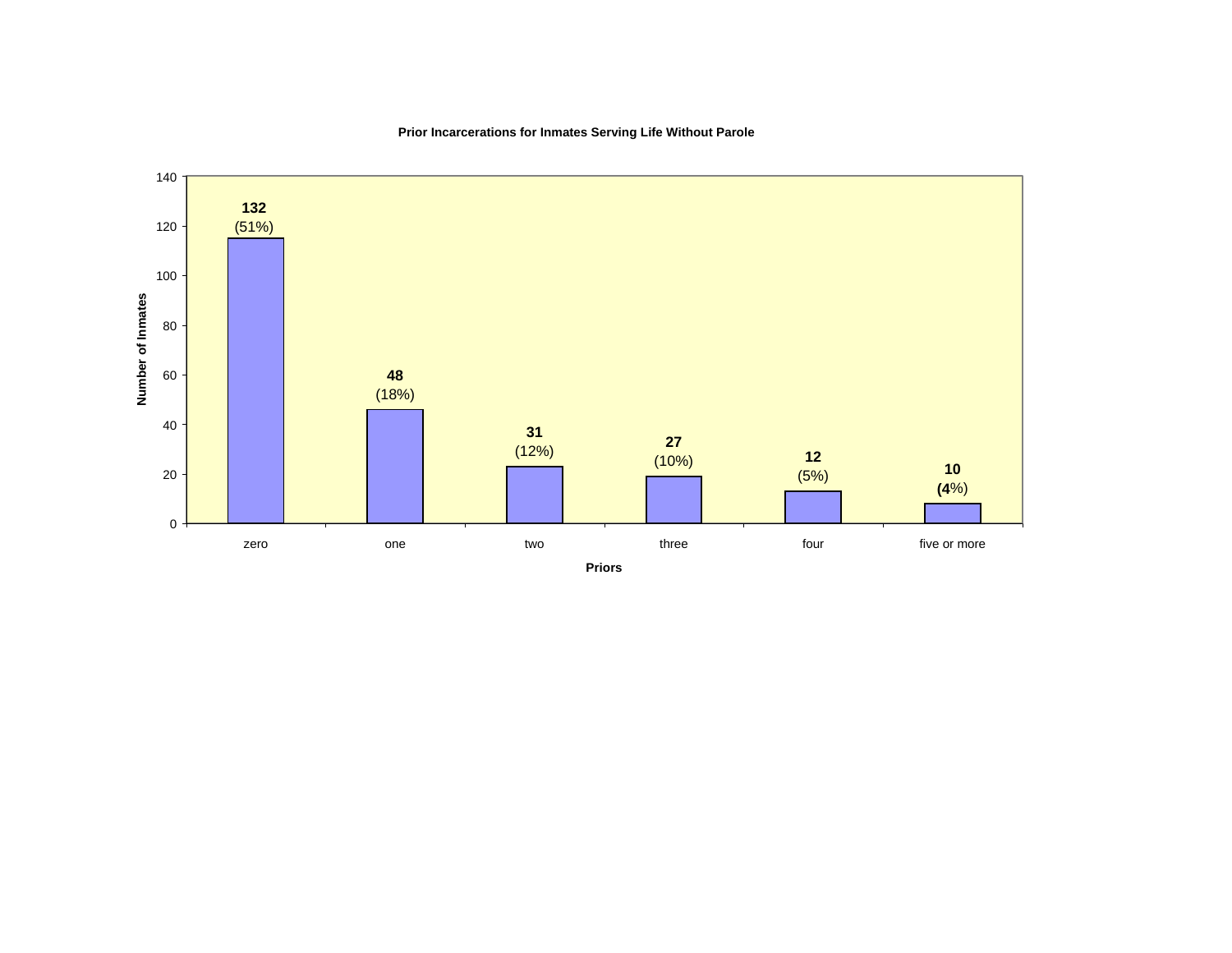# **Active Inmates Serving LWOP by Crime Type**

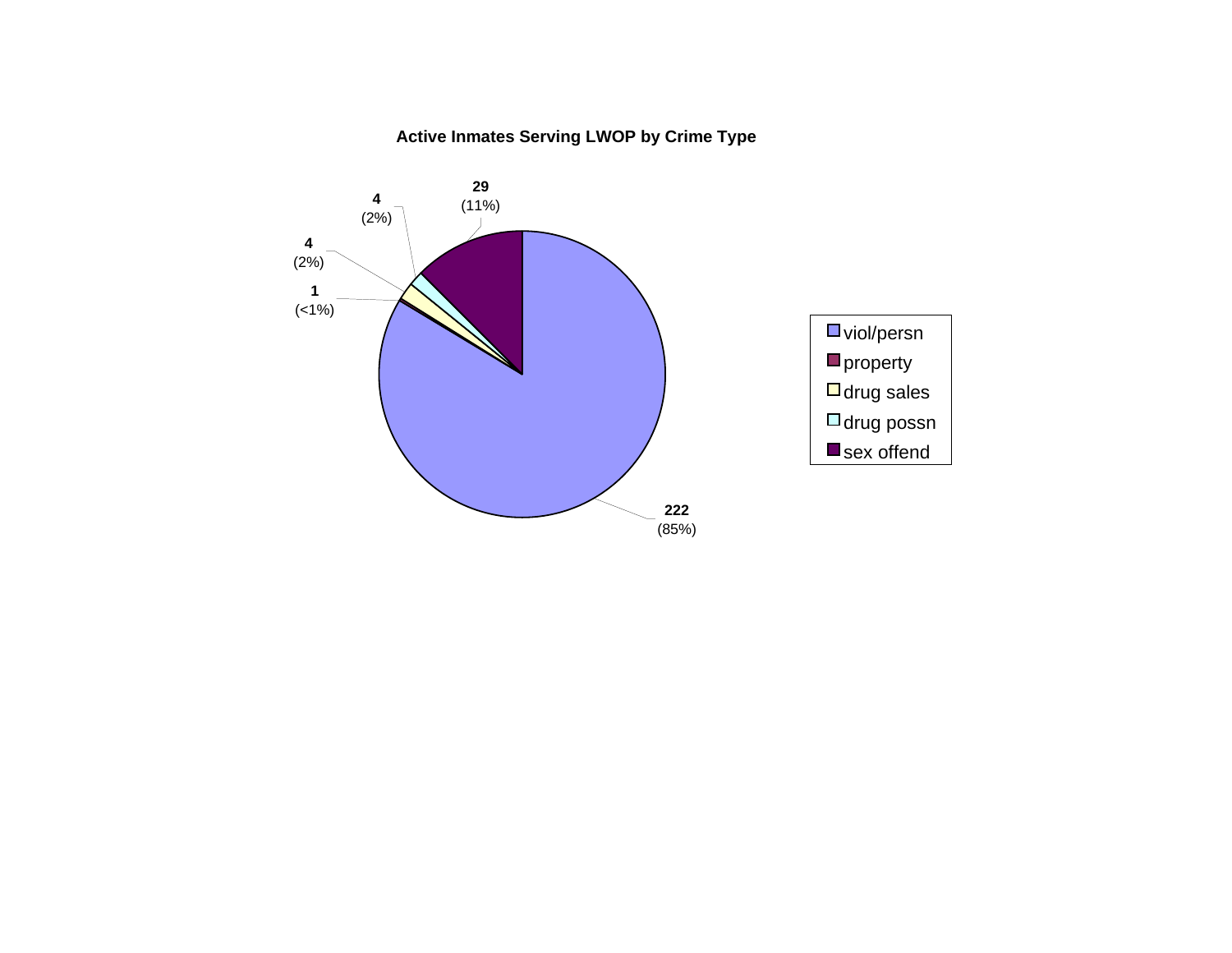Georgia Department of Corrections Page 1 Run 12/21/01 Office of Planning and Analysis

Inmate statistical profile

TABLE OF CONTENTS FOR ACTIVE PRISONERS SERVING LIFE WITHOUT PAROLE EXCLUDING JAIL

Title PAGE ----- ---- RACE AND SEX............................ 2 Culture Fair IQ Scores.................. 3 Self-Rpt Socioeconomic Class............ 4 Self-Rpt Environment To Age 16.......... 5 Self-Rpt Education Level................ 6 Functional Reading Level (WRAT Scores).. 7 Functional Math Level (WRAT Scores)..... 8 Functional Spelling Level (WRAT Scores). 9 Self-Rpt Guardian Status To Age 16......10 Self-Rpt Employment Status Before Prison11 Self-Rpt Marital Status At Admission....12 Self-Rpt Number Of Children At Admission13 Self-Rpt Religious Affiliation..........14 Self-Rpt Family Behavior Patterns \*.....15 Inmate Diagnostic Behavior Problem \*....16 Physical Profile (General Condition)....17 Security Status............................18 Number Of Sentences.....................19 Number Of Disciplinaries................20 Number Of Escapes........................21 Number Of Prior Georgia Incarcerations \*22 Number Of Transfers.....................23 County Of Conviction....................24 Circ Of Conviction......................27 Home County.............................29 Prison Sentence In Years.................32 Probation To Follow Prison..............33Admission Type............................34 Release Type..............................35 Inst By Group..............................36 Institution.............................37 Misdemeanors And Felonies...............38 Crimes By Group.............................39 Most Serious Offense....................40 Most Serious Crime Type.................41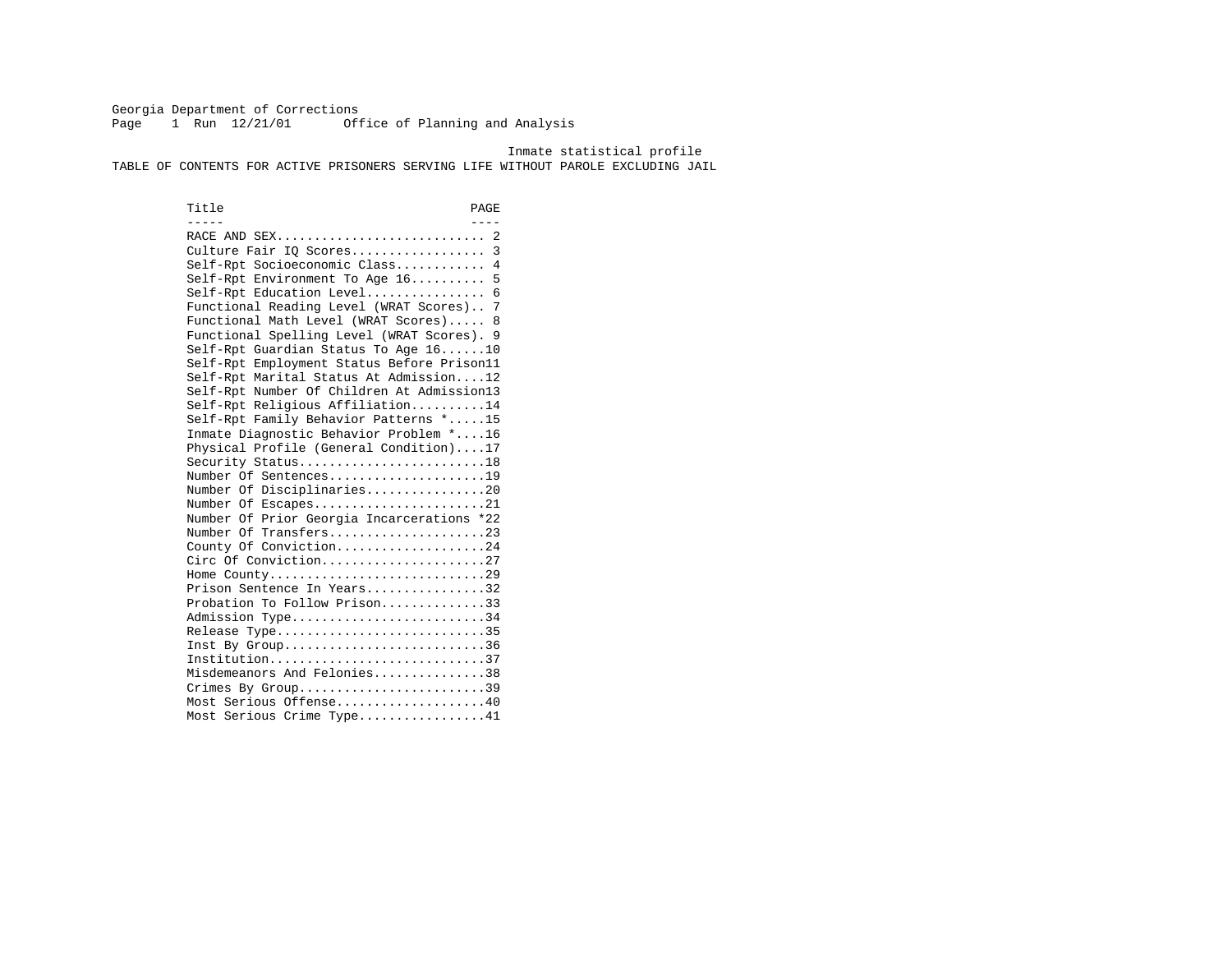Georgia Department of Corrections Page 2 Run 12/21/01 Office of Planning and Analysis

#### Inmate statistical profile

# Sample: ACTIVE PRISONERS SERVING LIFE WITHOUT PAROLE EXCLUDING JAIL Requestor: Statistics Active inmates 12/21/2001

RACE AND SEX by current age & sex

|                  |                            |                     | M E N               |                     |                |                            |                                | <b>WOMEN</b>                |                            |                            |                            |
|------------------|----------------------------|---------------------|---------------------|---------------------|----------------|----------------------------|--------------------------------|-----------------------------|----------------------------|----------------------------|----------------------------|
| RACE AND SEX     | Age<br>$ 00-21$            | Age<br>$ 22-39 $    | Age<br>$ 40-54 $    | Age<br>$8 55-99$    | Men<br>% Total | Age<br>$8   00 - 21$       | Age<br>$ 22-39 $               | Age<br>$ 40-54 $            | Age<br>$8 55-99$           | Women<br>% Total           | Grand<br>%   Total %       |
| WHITE MALE       | $\Omega$<br>$\overline{0}$ | 42<br>28            | 27<br>30            | 8<br>50             | 77<br>30       | $\Omega$<br>0              | $\Omega$<br>0                  | $\mathbf 0$<br>$\Omega$     | 0<br>0                     | $\mathbf 0$<br>0           | 77<br>30                   |
| NON WHITE MALE   | 5 100                      | 106<br>72           | 62<br>70            | 8<br>50             | 181<br>70      | $\mathbf 0$<br>0           | $\mathbf 0$<br>$\mathbf 0$     | $\mathbf{0}$<br>$\mathbf 0$ | 0<br>$\mathbf 0$           | $\mathbf 0$<br>$\mathbf 0$ | 181<br>70                  |
| WHITE FEMALE     | 0<br>0                     | $\overline{0}$<br>0 | 0 <sup>1</sup><br>0 | $\overline{0}$<br>0 | 0<br>0         | $\mathbf 0$<br>0           | 2 100                          | 0                           | 0                          | 2 100                      | 2<br>-1                    |
| NON WHITE FEMALE | 0<br>$\overline{0}$        | 0<br> 0             | 0<br>0 <sup>1</sup> | 0<br>0 <sup>1</sup> | 0<br>0         | $\mathbf 0$<br>0           | $\mathbf{0}$<br>$\overline{0}$ | 0<br>0                      | $\mathbf 0$<br>0           | $\mathbf{0}$<br>0          | $\overline{0}$<br>$\Omega$ |
| Total reported   | 5 100                      | 148 100             | 89 100              | 16 100              | 258 100        | $\Omega$<br>$\overline{0}$ | 2 100                          | $\Omega$<br>0               | $\Omega$<br>0 <sup>1</sup> | 2 100                      | 260 100                    |
| Percent reported | 100.0                      | 100.0               | 100.0               | 100.0               | 100.0          | .0                         | 100.0                          | $\cdot$ 0                   | $\cdot$ 0                  | 100.0                      | 100.0                      |
| NOT REPORTED     | 0                          | $\Omega$            | $\Omega$            | $\mathbf 0$         | 0              | $\mathbf 0$                | $\Omega$                       | $\mathbf 0$                 | U                          | $\mathbf 0$                | 0                          |
| Total            | 5                          | 148                 | 89                  | 16                  | 258            | $\mathbf 0$                | 2                              | $\mathbf 0$                 | $\mathbf 0$                | 2                          | 260                        |
|                  |                            |                     |                     |                     |                |                            |                                |                             |                            |                            |                            |
| AVERAGE AGE      | 19.60                      | 30.59               | 45.84               | 61.25               | 37.54          | .00                        | 31.00                          | .00                         | .00                        | 31.00                      | 37.49                      |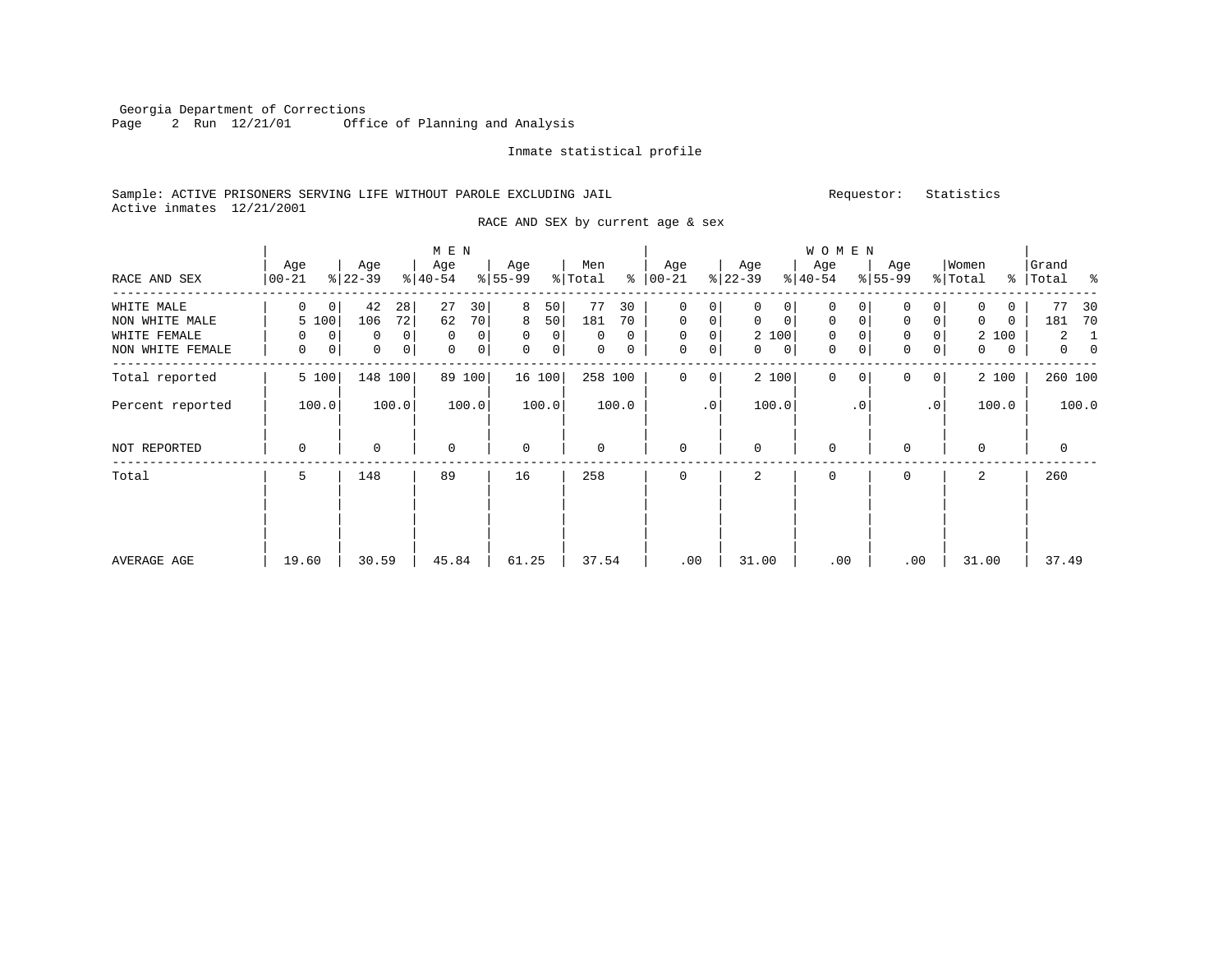# Georgia Department of Corrections Office of Planning and Analysis

## Inmate statistical profile

# Sample: ACTIVE PRISONERS SERVING LIFE WITHOUT PAROLE EXCLUDING JAIL Requestor: Statistics Active inmates 12/21/2001

Culture Fair IQ Scores by current age & sex

|                           |                           |                     | M E N                        |                            |                      |                               |                            | W O M E N                                        |                                  |                  |                         |
|---------------------------|---------------------------|---------------------|------------------------------|----------------------------|----------------------|-------------------------------|----------------------------|--------------------------------------------------|----------------------------------|------------------|-------------------------|
| IQ Score                  | Age<br>$ 00-21 $          | Age<br>$8 22-39$    | Age<br>$\frac{1}{6}$   40-54 | Age<br>$8 55-99$           | Men<br>⊱<br>% Total  | Age<br>$ 00 - 21 $            | Age<br>$ 22-39 $           | Age<br>$ 40-54 $                                 | Age<br>$ 55-99 $                 | Women<br>% Total | Grand<br>%   Total<br>း |
| LESS THAN 70<br>70 AND UP | 0<br>$\mathbf 0$<br>5 100 | 5<br>4<br>129<br>96 | 9<br>12<br>69<br>88          | $\mathbf 0$<br>0<br>14 100 | 14<br>6<br>217<br>94 | 0<br>0<br>0<br>$\overline{0}$ | $\mathbf{0}$<br>0<br>2 100 | $\mathbf{0}$<br>0<br>$\mathbf 0$<br>$\mathsf{O}$ | 0<br>0<br>$\circ$<br>$\mathbf 0$ | 0<br>0<br>2 100  | 14<br>6<br>219<br>94    |
| Total reported            | 5 100                     | 134 100             | 78 100                       | 14 100                     | 231 100              | $\mathbf 0$<br>0              | 2 100                      | 0<br>0                                           | 0<br>$\mathbf{0}$                | 2 100            | 233 100                 |
| Percent reported          | 100.0                     | 90.5                | 87.6                         | 87.5                       | 89.5                 | $\cdot$ 0                     | 100.0                      | $\cdot$ 0                                        | .0 <sup>1</sup>                  | 100.0            | 89.6                    |
| NOT REPORTED              | 0                         | 14                  | 11                           | 2                          | 27                   | $\mathbf 0$                   | $\mathbf{0}$               | $\mathbf 0$                                      | 0                                | $\mathbf 0$      | 27                      |
| Total                     | 5                         | 148                 | 89                           | 16                         | 258                  | $\mathbf 0$                   | 2                          | 0                                                | 0                                | 2                | 260                     |
| AVERAGE IQ                | 106.00                    | 99.99               | 95.67                        | 96.29                      | 98.44                | .00                           | 107.00                     | .00                                              | .00                              | 107.00           | 98.51                   |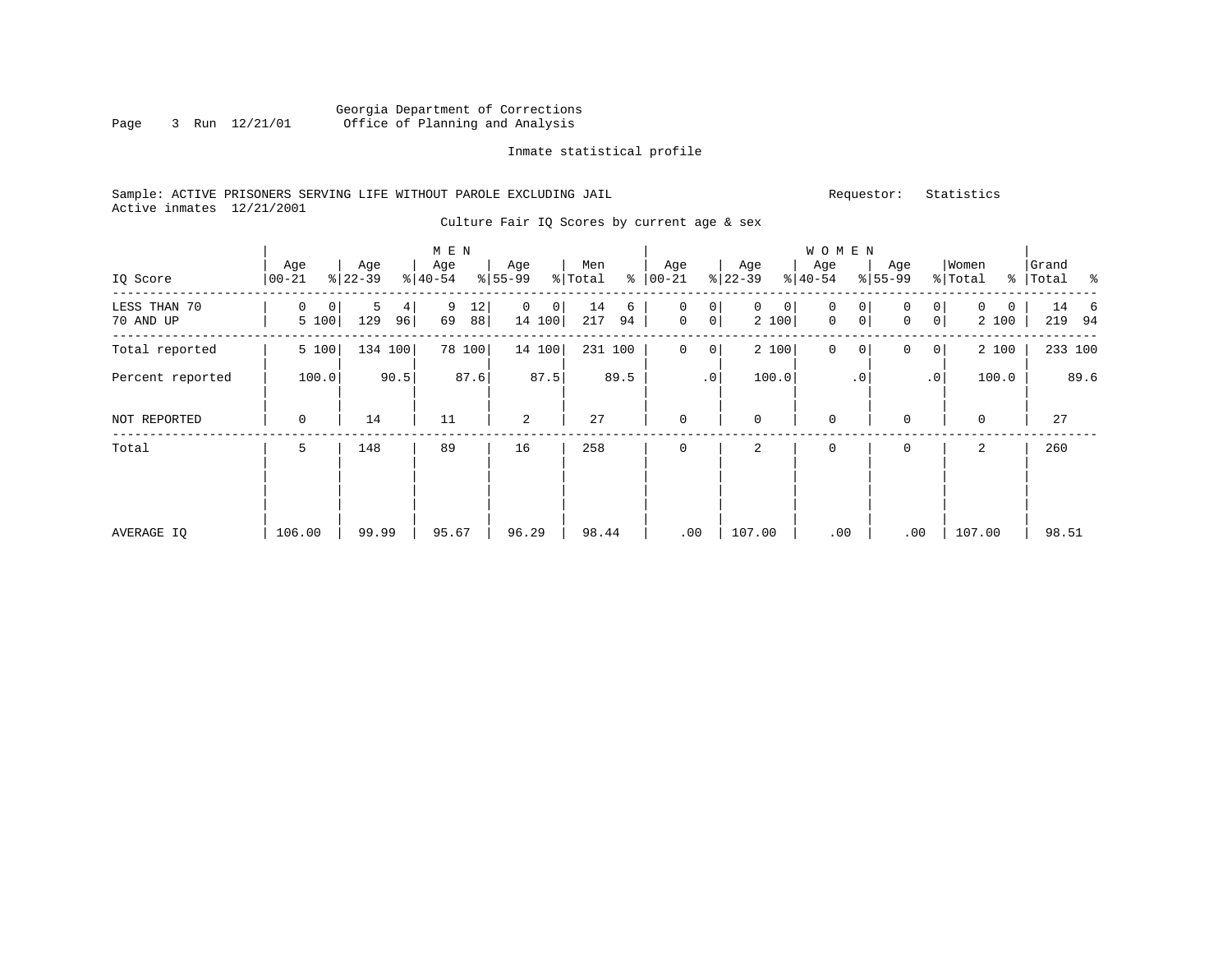# Georgia Department of Corrections Page 4 Run  $12/21/01$  Office of Planning and Analysis

## Inmate statistical profile

# Sample: ACTIVE PRISONERS SERVING LIFE WITHOUT PAROLE EXCLUDING JAIL Requestor: Statistics Active inmates 12/21/2001

# Self-Rpt Socioeconomic Class by current age & sex

|                     |          |             |                |         | M E N          |                |             |             |         |                |             |                 |             |             | W O M E N    |             |             |                |             |       |           |         |      |
|---------------------|----------|-------------|----------------|---------|----------------|----------------|-------------|-------------|---------|----------------|-------------|-----------------|-------------|-------------|--------------|-------------|-------------|----------------|-------------|-------|-----------|---------|------|
|                     | Age      |             | Age            |         | Age            |                | Age         |             | Men     |                | Age         |                 | Age         |             | Age          |             | Age         |                | Women       |       | Grand     |         |      |
| Socioeconomic Class | $ 00-21$ |             | $8 22-39$      |         | $ 40-54 $      |                | $8 55-99$   |             | % Total | နွ             | $00 - 21$   | $\frac{1}{6}$   | $22 - 39$   |             | $8 40-54$    |             | $8155 - 99$ |                | % Total     |       | %   Total |         | ಿ    |
| WELFARE             | $\Omega$ | $\mathbf 0$ | 8              | 6       |                | 3              |             | 0           | 11      | 4              | 0           | 0               | 0           | 0           | $\mathbf 0$  |             | 0           |                | $\mathbf 0$ | 0     |           | 11      | 4    |
| OCC EMPLOY          |          | 25          | $\mathbf{r}$   | 5       | 4              | 5              | $\Omega$    | 0           | 12      | 5              | 0           | $\mathbf 0$     | $\mathbf 0$ | $\mathbf 0$ | $\mathbf{0}$ | $\mathbf 0$ | 0           | $\Omega$       | $\mathbf 0$ | 0     |           | 12      | 5    |
| MINIMUM STD         |          | 75          | 79             | 56      | 45             | 52             | 10          | 67          | 137     | 55             | $\Omega$    | 0               | 0           | 0           | $\mathbf 0$  |             | 0           |                | 0           | 0     |           | 137     | 55   |
| MIDDLE              | 0        | 0           | 46             | 32      | 32             | 37             | 5           | 33          | 83      | 34             | $\mathbf 0$ | $\mathbf 0$     |             | 50          | $\mathbf 0$  | $\mathbf 0$ | 0           |                |             | 50    |           | 84      | -34  |
| OTHER               | 0        | $\mathbf 0$ | $\overline{2}$ | 1       | $\overline{a}$ | $\overline{a}$ | $\mathbf 0$ | $\mathbf 0$ | 4       | $\overline{a}$ | 0           | 0               |             | 50          | $\mathbf 0$  | $\mathbf 0$ | 0           | $\mathbf 0$    | Ш.          | 50    |           | 5       | -2   |
| Total reported      |          | 4 100       |                | 142 100 | 86             | 100            |             | 15 100      | 247     | 100            | $\mathbf 0$ | $\mathbf 0$     |             | 2 100       | $\mathbf 0$  | 0           | 0           | $\overline{0}$ |             | 2 100 |           | 249 100 |      |
| Percent reported    |          | 80.0        |                | 95.9    |                | 96.6           |             | 93.8        |         | 95.7           |             | .0 <sup>1</sup> |             | 100.0       |              | . 0         |             | $\cdot$ 0      |             | 100.0 |           |         | 95.8 |
| NOT RPTD            |          |             | 6              |         | 3              |                |             |             | 11      |                | $\mathbf 0$ |                 | 0           |             | $\mathbf 0$  |             | $\Omega$    |                | $\mathbf 0$ |       |           | 11      |      |
| Total               | 5        |             | 148            |         | 89             |                | 16          |             | 258     |                | 0           |                 | 2           |             | 0            |             | 0           |                | 2           |       |           | 260     |      |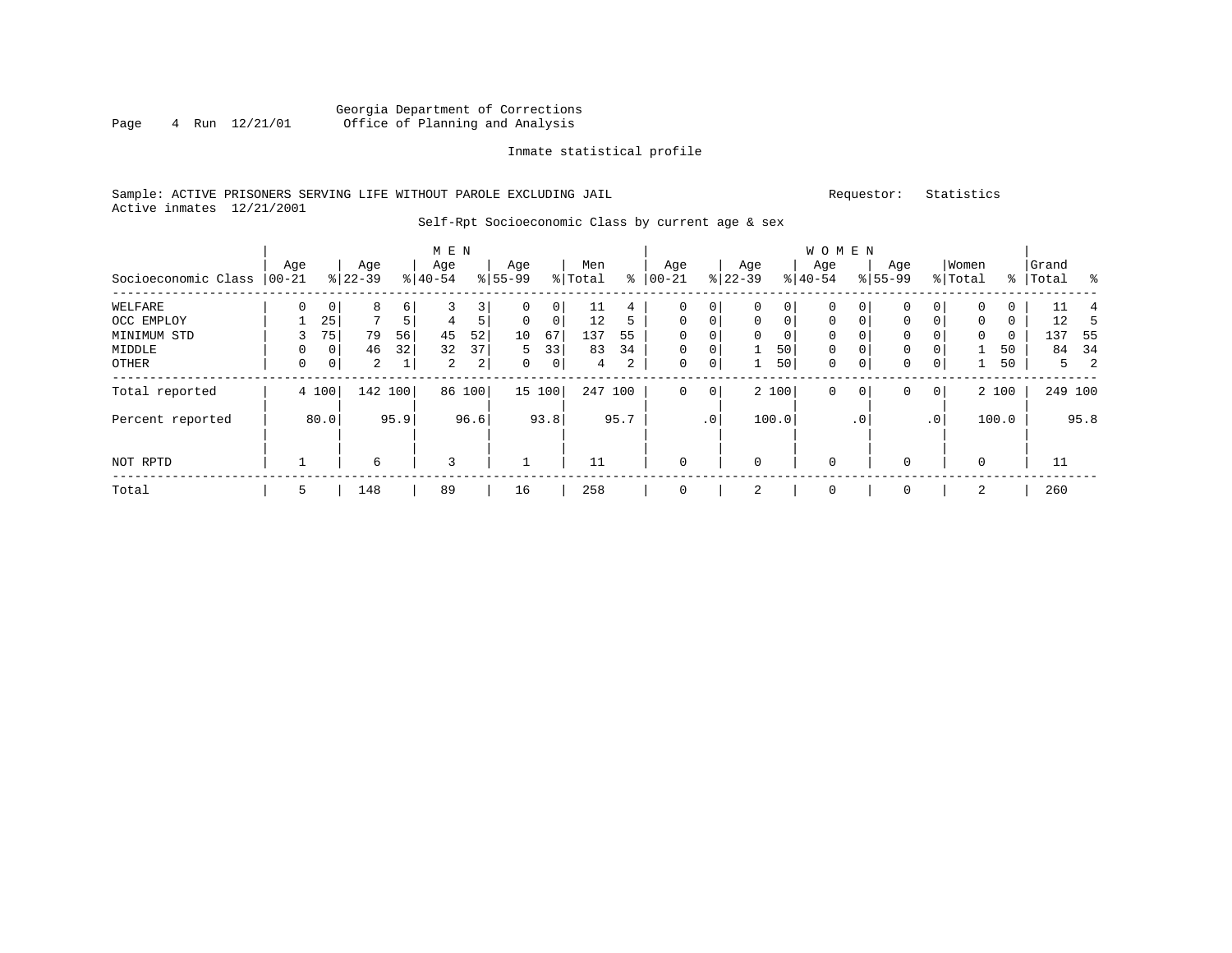# Georgia Department of Corrections Page 5 Run 12/21/01 Office of Planning and Analysis

## Inmate statistical profile

# Sample: ACTIVE PRISONERS SERVING LIFE WITHOUT PAROLE EXCLUDING JAIL Requestor: Statistics Active inmates 12/21/2001

# Self-Rpt Environment To Age 16 by current age & sex

|                  |                   |             |                  |     | M E N            |     |                 |        |                |    |                 |                |                 |       | W O M E N        |   |                  |   |                  |       |                    |          |
|------------------|-------------------|-------------|------------------|-----|------------------|-----|-----------------|--------|----------------|----|-----------------|----------------|-----------------|-------|------------------|---|------------------|---|------------------|-------|--------------------|----------|
| Environment      | Age<br>$100 - 21$ |             | Age<br>$8 22-39$ |     | Age<br>$8 40-54$ |     | Age<br>$ 55-99$ |        | Men<br>% Total | ⊱  | Age<br>$ 00-21$ |                | Age<br>$ 22-39$ |       | Age<br>$ 40-54 $ |   | Age<br>$8 55-99$ |   | Women<br>% Total |       | Grand<br>%   Total | ႜ        |
| RURAL/FARM       | 0                 | 0           | 0                | 0   | 3                | 3   | 3               | 19     | 6              | 2  | 0               | 0              | 0               | 0     | $\mathbf 0$      | 0 | 0                | 0 | $\mathbf 0$      | 0     | 6                  | 2        |
| RURAL/NFARM      | 0                 | $\mathbf 0$ | 10               |     | $\overline{ }$   | 8   | 1               | 6      | 18             |    | $\mathbf 0$     | 0              |                 | 50    | $\mathbf 0$      | 0 | 0                |   |                  | 50    | 19                 | 8        |
| S.M.S.A          | 2                 | 40          | 62               | 44  | 25               | 29  | 7               | 44     | 96             | 39 | 0               | 0              | 0               | 0     | $\mathbf 0$      | 0 | 0                |   | $\mathbf 0$      | 0     | 96                 | 38       |
| URBAN            |                   | 20          | 25               | 18  | 15               | 17  | 0               | 0      | 41             | 17 | $\Omega$        | 0              | 0               | 0     | $\mathbf 0$      | 0 | 0                |   | 0                | 0     | 41                 | 16       |
| SMALL TOWN       | 2                 | 40          | 43               | 30  | 36               | 42  | 5               | 31     | 86             | 35 | $\Omega$        | 0 <sub>1</sub> |                 | 50    | $\mathbf 0$      | 0 | 0                |   |                  | 50    | 87                 | 35       |
| OTHER            | 0                 | $\mathbf 0$ |                  | 1   | $\mathbf 0$      | 0   | 0               | 0      |                | 0  | 0               | 0              | 0               | 0     | $\mathbf 0$      | 0 | 0                | 0 | $\mathbf 0$      | 0     | $\perp$            | $\Omega$ |
| Total reported   | 5 100             |             | 141              | 100 | 86               | 100 |                 | 16 100 | 248 100        |    | 0               | $\circ$        |                 | 2 100 | $\mathbf 0$      | 0 | 0                | 0 |                  | 2 100 |                    | 250 100  |
| Percent reported | 95.3<br>100.0     |             |                  |     | 96.6             |     | 100.0           |        | 96.1           |    | .0'             |                | 100.0           |       | . 0              |   | $\cdot$ 0        |   | 100.0            |       | 96.2               |          |
| NOT RPTD         | 0                 |             | 7                |     | 3                |     | $\mathbf 0$     |        | 10             |    | $\Omega$        |                | $\mathbf 0$     |       | $\mathbf 0$      |   | 0                |   | 0                |       | 10                 |          |
| Total            | 5                 |             | 148              |     | 89               |     | 16              |        | 258            |    |                 |                | 2               |       | $\mathbf 0$      |   | $\Omega$         |   | 2                |       | 260                |          |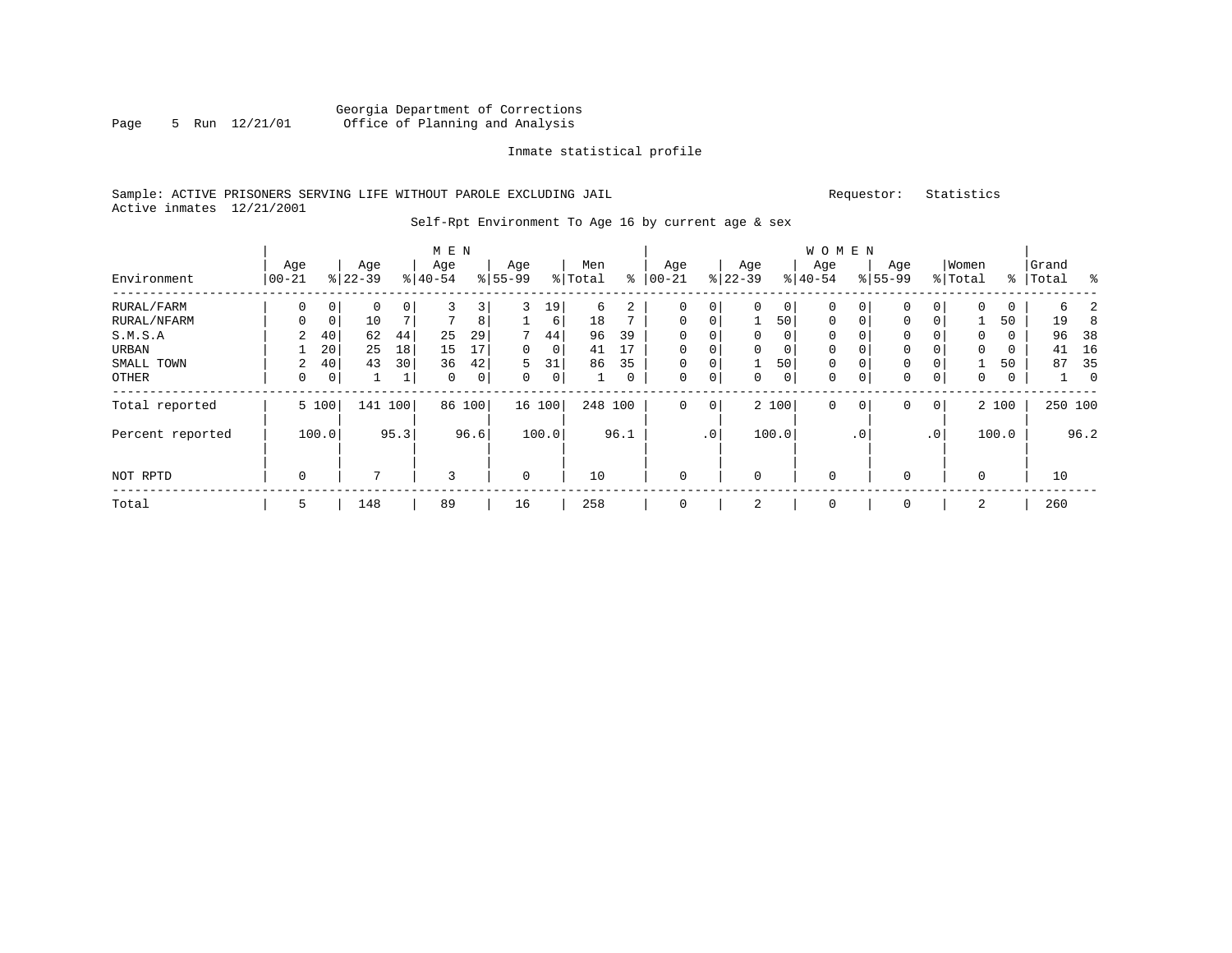# Georgia Department of Corrections Page 6 Run 12/21/01 Office of Planning and Analysis

#### Inmate statistical profile

# Sample: ACTIVE PRISONERS SERVING LIFE WITHOUT PAROLE EXCLUDING JAIL Requestor: Statistics Active inmates 12/21/2001

Self-Rpt Education Level by current age & sex

|                     |               |             |           |      |              |        |          | <b>WOMEN</b> |         |      |               |           |             |          |           |           |              |                |             |       |           |      |
|---------------------|---------------|-------------|-----------|------|--------------|--------|----------|--------------|---------|------|---------------|-----------|-------------|----------|-----------|-----------|--------------|----------------|-------------|-------|-----------|------|
|                     | Age           |             | Age       |      | M E N<br>Age |        | Age      |              | Men     |      | Age           |           | Age         |          | Age       |           | Age          |                | Women       |       | Grand     |      |
| Education Level     | $ 00 - 21$    |             | $ 22-39 $ |      | $8 40-54$    |        | $ 55-99$ |              | % Total |      | $8   00 - 21$ |           | $ 22-39 $   |          | $ 40-54 $ |           | $8 55-99$    |                | % Total     |       | %   Total | နွ   |
| LESS THAN GRADE 7   | 0             | $\mathbf 0$ | 5         | 3    | 3            | 3      | 2        | 13           | 10      | 4    | $\mathbf 0$   | 0         | $\Omega$    | 0        | $\Omega$  | $\Omega$  | $\Omega$     | 0              | $\Omega$    | 0     | 10        | 4    |
| GRADE 7             |               | 20          | 4         | 3    |              | 8      |          | 6            | 13      | 5    | 0             | 0         | $\Omega$    | 0        | 0         | $\Omega$  | $\mathbf 0$  | 0              | $\Omega$    | 0     | 13        | -5   |
| GRADE 8             |               | 20          | 19        | 13   |              | 5      | 5        | 31           | 29      | 12   | $\Omega$      | 0         |             | 0        | 0         |           | $\Omega$     |                |             | 0     | 29        | 11   |
| GRADE 9             | 0             | 0           | 20        | 14   | 14           | 16     |          | 6            | 35      | 14   | $\Omega$      |           |             | 0        | 0         |           | $\mathbf 0$  |                | 0           | 0     | 35        | 14   |
| GRADE 10            |               | 20          | 37        | 26   | 14           | 16     |          | 6            | 53      | 21   | $\Omega$      | 0         | $\Omega$    | $\Omega$ | 0         |           | $\mathbf 0$  |                | 0           | U     | 53        | 21   |
| GRADE 11            | U             | 0           | 21        | 15   | 8            | 9      | 2        | 13           | 31      | 12   | 0             | 0         | 2 100       |          | 0         |           | $\mathbf 0$  |                | 2           | 100   | 33        | 13   |
| GRADE 12            | 2             | 40          | 23        | 16   | 10           | 12     |          | 6            | 36      | 14   | $\Omega$      | 0         | 0           | 0        | 0         | $\Omega$  | $\mathbf{0}$ |                | 0           | 0     | 36        | 14   |
| MORE THAN GRADE 12  | 0             | 0           | 15        | 10   | 26           | 30     | 3        | 19           | 44      | 18   | $\mathbf 0$   | 0         | 0           | 0        | 0         | 0         | $\mathbf 0$  | 0              | 0           | 0     | 44        | 17   |
| Total reported      |               | 5 100       | 144 100   |      |              | 86 100 |          | 16 100       | 251 100 |      | $\mathbf 0$   | 0         | 2 100       |          | 0         | $\Omega$  | $\Omega$     | 0 <sup>1</sup> |             | 2 100 | 253 100   |      |
| Percent reported    |               | 100.0       |           | 97.3 |              | 96.6   |          | 100.0        |         | 97.3 |               | $\cdot$ 0 | 100.0       |          |           | $\cdot$ 0 |              | $\cdot$ 0      |             | 100.0 |           | 97.3 |
| <b>NOT REPORTED</b> | 0             |             | 4         |      | 3            |        | 0        |              | 7       |      | $\mathbf 0$   |           | $\mathbf 0$ |          | 0         |           | $\Omega$     |                | $\mathbf 0$ |       |           |      |
| Total               | 5             |             | 148       |      | 89           |        | 16       |              | 258     |      | $\Omega$      |           | 2           |          | 0         |           | $\Omega$     |                | 2           |       | 260       |      |
|                     |               |             |           |      |              |        |          |              |         |      |               |           |             |          |           |           |              |                |             |       |           |      |
| AVG EDUCATION LEVEL | 11.15<br>9.80 |             |           |      | 12.33        |        | 10.69    |              | 11.50   |      | .00           |           | 11.00       |          | .00       |           | .00          |                | 11.00       |       | 11.49     |      |

\* NOTE: THE FIELD LABLED "LESS THAN GRADE 7" WAS CORRECTED IN MARCH 1989: MISSING DATA FOR INMATES STILL IN DIAGNOSTICS NOW HAS BEEN REMOVED FROM THIS FIELD AND IDENTIFIED AS "NOT REPORTED" INFORMATION.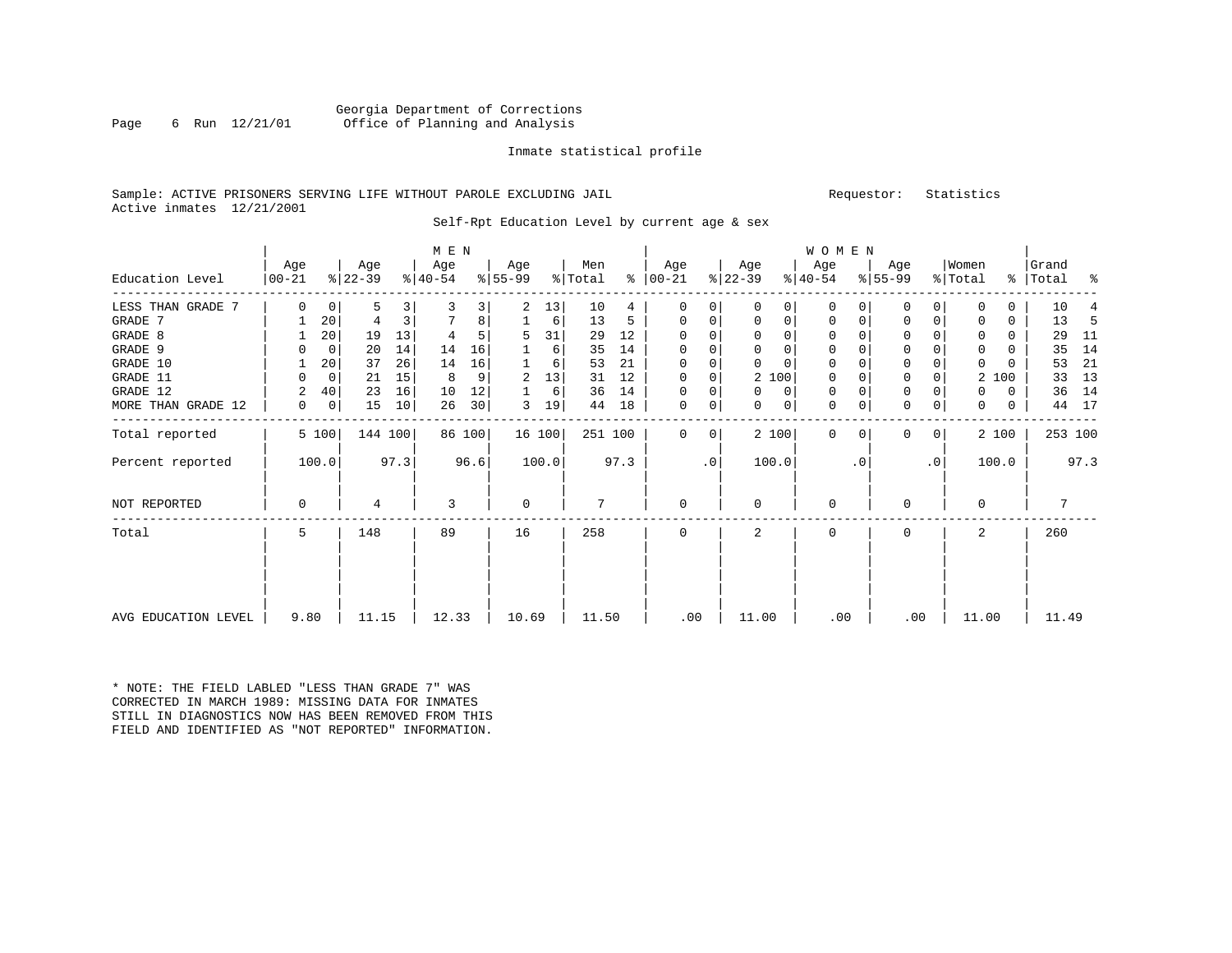# Georgia Department of Corrections Page 7 Run 12/21/01 Office of Planning and Analysis

# Inmate statistical profile

# Sample: ACTIVE PRISONERS SERVING LIFE WITHOUT PAROLE EXCLUDING JAIL Requestor: Statistics Active inmates 12/21/2001

# Functional Reading Level (WRAT Scores) by current age & sex

|                    | Age         | Age         |          | M E N<br>Age |        | Age      |        | Men     |      | Age           |             | Age         |             | <b>WOMEN</b><br>Age |             | Age         |              | Women       |          | Grand     |         |
|--------------------|-------------|-------------|----------|--------------|--------|----------|--------|---------|------|---------------|-------------|-------------|-------------|---------------------|-------------|-------------|--------------|-------------|----------|-----------|---------|
| WRAT Reading Score | $ 00-21$    | $ 22-39 $   |          | $ 40-54 $    |        | $ 55-99$ |        | % Total |      | $8   00 - 21$ |             | $ 22-39 $   |             | $ 40-54 $           |             | $8 55-99$   |              | % Total     |          | %   Total | ಿ       |
| LESS THAN GRADE 6  |             | 20          | 44<br>33 | 30           | 38     | 6        | 43     | 81      | 35   | $\mathbf 0$   | 0           |             | 50          | $\mathbf 0$         | $\Omega$    | 0           | $\Omega$     |             | 50       | 82        | 35      |
| 6TH THRU 8TH GRADE | 3           | 60          | 22<br>30 | 15           | 19     | 3        | 21     | 51      | 22   | $\mathbf 0$   | 0           | 0           | 0           | $\mathbf 0$         | 0           | 0           | 0            | $\mathbf 0$ | 0        | 51        | 22      |
| GRADE 9            |             | 20          | 13<br>10 | 11           | 14     | 0        | 0      | 25      | 11   | $\Omega$      |             | 0           | 0           | 0                   |             | 0           |              | 0           | 0        | 25        | 11      |
| GRADE 10           | 0           | $\Omega$    | 3<br>4   | 2            | 3      | 0        | 0      | 6       | 3    | 0             | $\mathbf 0$ | $\mathbf 0$ | $\mathbf 0$ | $\mathbf 0$         | $\Omega$    | $\mathbf 0$ |              | $\mathbf 0$ | $\Omega$ | 6         | 3       |
| GRADE 11           | $\mathbf 0$ | $\mathbf 0$ | 8<br>6   | 4            | 5      |          | 7      | 13      | 6    | $\Omega$      |             | $\mathbf 0$ | $\mathbf 0$ | 0                   |             | $\mathbf 0$ |              | $\mathbf 0$ | 0        | 13        | 6       |
| GRADE 12           | $\mathbf 0$ | $\mathbf 0$ | 22<br>16 | 11           | 14     | 3        | 21     | 36      | 15   | $\Omega$      | 0           | $\mathbf 0$ | $\mathbf 0$ | $\mathbf 0$         |             | 0           |              | $\mathbf 0$ | 0        | 36        | 15      |
| MORE THAN GRADE 12 | 0           | 0           | 10<br>14 | 6            | 8      |          | 7      | 21      | 9    | $\mathbf 0$   | 0           |             | 50          | $\mathbf 0$         | $\mathbf 0$ | $\mathbf 0$ | 0            |             | 50       | 22        | 9       |
| Total reported     | 5 100       |             | 135 100  |              | 79 100 |          | 14 100 | 233 100 |      | $\Omega$      | 0           |             | 2 100       | $\Omega$            | $\Omega$    | $\Omega$    | $\mathbf{0}$ |             | 2 100    |           | 235 100 |
| Percent reported   | 100.0       |             | 91.2     |              | 88.8   |          | 87.5   |         | 90.3 |               | $\cdot$ 0   |             | 100.0       |                     | $\cdot$ 0   |             | $\cdot$ 0    |             | 100.0    |           | 90.4    |
| NOT REPORTED       | 0           |             | 13       | 10           |        | 2        |        | 25      |      | $\mathbf 0$   |             | 0           |             | $\mathbf 0$         |             | $\Omega$    |              | 0           |          | 25        |         |
| Total              | 5           |             | 148      | 89           |        | 16       |        | 258     |      | 0             |             | 2           |             | $\Omega$            |             | $\Omega$    |              | 2           |          | 260       |         |
| AVG READING SCORE  | 7.52        |             | 8.16     | 7.49         |        | 7.42     |        | 7.88    |      | .00           |             | 9.10        |             | .00                 |             | .00         |              | 9.10        |          |           | 7.89    |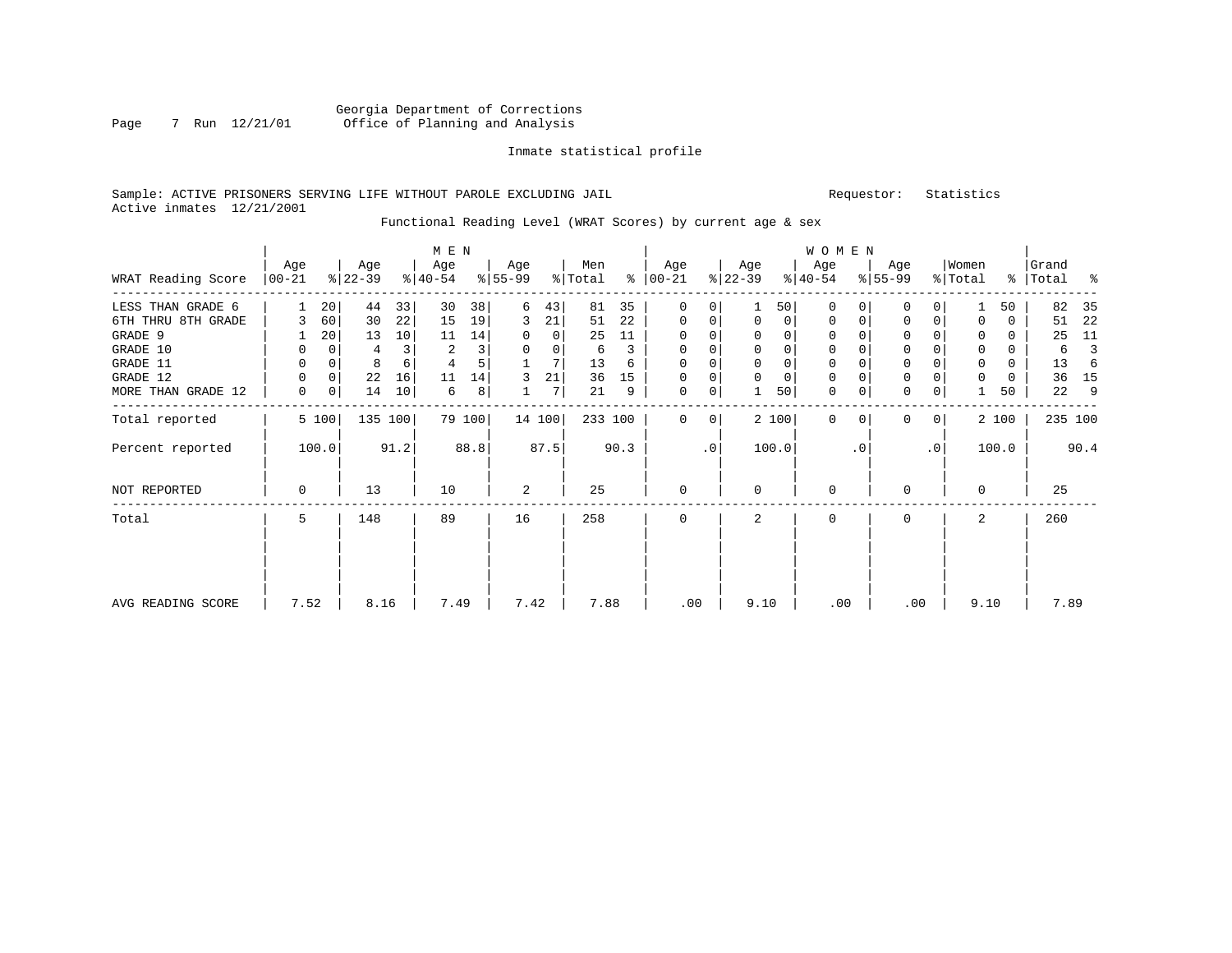# Georgia Department of Corrections Page 8 Run 12/21/01 Office of Planning and Analysis

#### Inmate statistical profile

# Sample: ACTIVE PRISONERS SERVING LIFE WITHOUT PAROLE EXCLUDING JAIL Requestor: Statistics Active inmates 12/21/2001

# Functional Math Level (WRAT Scores) by current age & sex

|                    |                  |          |                  |              | M E N            |        |                  |        |                |      |                  |     |                  |             | <b>WOMEN</b>     |             |                  |                |                  |               |                |                |
|--------------------|------------------|----------|------------------|--------------|------------------|--------|------------------|--------|----------------|------|------------------|-----|------------------|-------------|------------------|-------------|------------------|----------------|------------------|---------------|----------------|----------------|
| WRAT Math Score    | Age<br>$00 - 21$ |          | Age<br>$ 22-39 $ |              | Age<br>$ 40-54 $ |        | Age<br>$8 55-99$ |        | Men<br>% Total | ွေ   | Age<br>$00 - 21$ |     | Age<br>$ 22-39 $ |             | Age<br>$ 40-54 $ |             | Age<br>$8 55-99$ |                | Women<br>% Total | $\frac{8}{6}$ | Grand<br>Total | ႜ              |
| LESS THAN GRADE 6  | 2                | 40       | 45               | 33           | 38               | 48     | 8                | 57     | 93             | 40   | $\Omega$         | 0   | $\Omega$         | $\Omega$    | $\Omega$         | $\Omega$    | $\Omega$         | $\Omega$       | $\Omega$         | 0             | 93             | 40             |
| 6TH THRU 8TH GRADE |                  | 20       | 61               | 45           | 26               | 33     | 3                | 21     | 91             | 39   | 0                | 0   | 0                | 0           | 0                | 0           | 0                | 0              | 0                | 0             | 91             | 39             |
| GRADE 9            | 2                | 40       | 14               | 10           |                  | 9      | 0                | 0      | 23             | 10   | $\Omega$         |     |                  | 50          | 0                | $\Omega$    | $\Omega$         |                |                  | 50            | 24             | 10             |
| GRADE 10           | 0                | 0        | 9                |              | 4                | 5      |                  |        | 14             | 6    | 0                | 0   | 0                | 0           | 0                | $\Omega$    | 0                |                | $\mathbf 0$      | 0             | 14             | 6              |
| GRADE 11           | 0                | 0        | 3                |              |                  |        | 0                | 0      | 4              | 2    | 0                |     | 0                | 0           | $\mathbf 0$      |             | $\Omega$         |                | $\mathbf 0$      | 0             | 4              | 2              |
| GRADE 12           | $\Omega$         | $\Omega$ | $\overline{c}$   |              | $\overline{2}$   | 3      |                  |        | 5              | 2    | 0                |     | $\mathbf 0$      | $\mathbf 0$ | $\mathbf 0$      | $\Omega$    | 0                |                | $\Omega$         | 0             | 5              | $\overline{2}$ |
| MORE THAN GRADE 12 | 0                | 0        |                  | $\mathbf{1}$ |                  |        |                  | 7      | 3              |      | 0                | 0   |                  | 50          | $\mathbf{0}$     | $\mathbf 0$ | $\mathbf 0$      | 0              |                  | 50            | 4              | 2              |
| Total reported     |                  | 5 100    | 135 100          |              |                  | 79 100 |                  | 14 100 | 233 100        |      | $\Omega$         | 0   |                  | 2 100       | $\Omega$         | $\Omega$    | $\Omega$         | 0 <sup>1</sup> |                  | 2 100         | 235 100        |                |
| Percent reported   |                  | 100.0    |                  | 91.2         |                  | 88.8   |                  | 87.5   |                | 90.3 |                  | .0' |                  | 100.0       |                  | $\cdot$ 0   |                  | $\cdot$ 0      |                  | 100.0         |                | 90.4           |
| NOT REPORTED       | 0                |          | 13               |              | 10               |        | 2                |        | 25             |      | $\mathbf{0}$     |     | $\Omega$         |             | $\mathbf 0$      |             | 0                |                | $\Omega$         |               | 25             |                |
| Total              | 5                |          | 148              |              | 89               |        | 16               |        | 258            |      | 0                |     | 2                |             | 0                |             | $\Omega$         |                | 2                |               | 260            |                |
| AVG MATH SCORE     | 7.16             |          | 6.98             |              | 6.37             |        | 6.13             |        | 6.72           |      | .00              |     | 11.40            |             | .00              |             | .00              |                | 11.40            |               | 6.76           |                |
|                    |                  |          |                  |              |                  |        |                  |        |                |      |                  |     |                  |             |                  |             |                  |                |                  |               |                |                |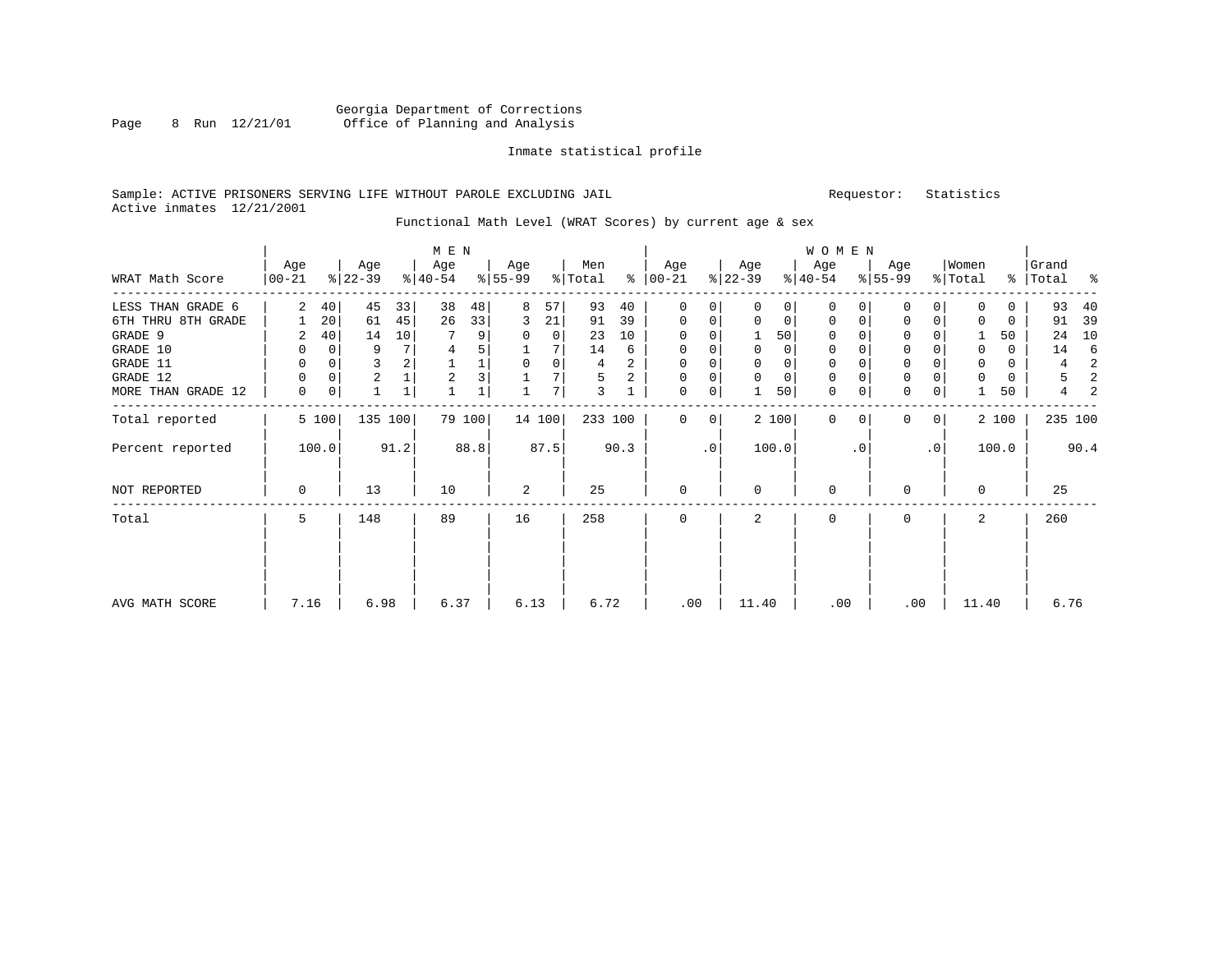# Georgia Department of Corrections Page 9 Run 12/21/01 Office of Planning and Analysis

## Inmate statistical profile

## Sample: ACTIVE PRISONERS SERVING LIFE WITHOUT PAROLE EXCLUDING JAIL Requestor: Statistics Active inmates 12/21/2001

# Functional Spelling Level (WRAT Scores) by current age & sex

|                               | Age      |             | Age       |      | M E N<br>Age   |        | Age       |        | Men     |      | Age         |    | Age       |             | <b>WOMEN</b><br>Age |           | Age       |              | Women       |          | Grand     |         |
|-------------------------------|----------|-------------|-----------|------|----------------|--------|-----------|--------|---------|------|-------------|----|-----------|-------------|---------------------|-----------|-----------|--------------|-------------|----------|-----------|---------|
| WRAT Spelling Score $ 00-21 $ |          |             | $ 22-39 $ |      | $ 40-54 $      |        | $ 55-99 $ |        | % Total | ႜ    | $ 00-21$    |    | $ 22-39 $ |             | $ 40-54 $           |           | $8 55-99$ |              | % Total     |          | %   Total | ಿ       |
| LESS THAN GRADE 6             | $\Omega$ | $\mathbf 0$ | 50        | 37   | 38             | 48     | 6         | 43     | 94      | 40   | $\Omega$    | 0  | $\Omega$  | 0           | $\mathbf{0}$        | $\Omega$  | 0         | $\Omega$     | $\Omega$    | 0        | 94        | 40      |
| 6TH THRU 8TH GRADE            | 3        | 60          | 40        | 30   | 22             | 28     | 4         | 29     | 69      | 30   | $\mathbf 0$ | 0  | 1         | 50          | $\mathbf{0}$        | 0         | 0         | 0            |             | 50       | 70        | 30      |
| GRADE 9                       |          | 20          | 12        | 9    | 5              | 6      | 2         | 14     | 20      | 9    | $\Omega$    |    | 0         | $\Omega$    | 0                   |           | 0         |              | $\mathbf 0$ | 0        | 20        | 9       |
| GRADE 10                      |          | 20          | 8         | 6    | $\overline{c}$ | 3      | 0         | 0      | 11      | 5    | 0           | 0  | 0         | 0           | $\mathbf 0$         |           | 0         |              | $\mathbf 0$ | 0        | 11        |         |
| GRADE 11                      | 0        | 0           | 5         |      | 3              | 4      |           |        | 9       |      | $\Omega$    |    | 0         | 0           | 0                   |           | 0         |              | 0           | $\Omega$ | 9         |         |
| GRADE 12                      | 0        | 0           | 13        | 10   | 5              | 6      |           |        | 19      | 8    | $\Omega$    | 0  | 0         | $\mathbf 0$ | 0                   |           | 0         |              | $\mathbf 0$ | 0        | 19        | 8       |
| MORE THAN GRADE 12            | 0        | 0           | 7         | 5    | 4              | 5      | 0         | 0      | 11      | 5    | 0           | 0  |           | 50          | $\mathbf 0$         | 0         | 0         | 0            |             | 50       | 12        | .5      |
| Total reported                |          | 5 100       | 135 100   |      |                | 79 100 |           | 14 100 | 233 100 |      | $\Omega$    | 0  |           | 2 100       | $\mathbf{0}$        | 0         | $\Omega$  | $\mathbf{0}$ |             | 2 100    |           | 235 100 |
| Percent reported              |          | 100.0       |           | 91.2 |                | 88.8   |           | 87.5   |         | 90.3 |             | .0 |           | 100.0       |                     | $\cdot$ 0 |           | $\cdot$ 0    |             | 100.0    |           | 90.4    |
| NOT REPORTED                  | 0        |             | 13        |      | 10             |        | 2         |        | 25      |      | $\mathbf 0$ |    | $\Omega$  |             | $\Omega$            |           | $\Omega$  |              | $\Omega$    |          | 25        |         |
| Total                         | 5        |             | 148       |      | 89             |        | 16        |        | 258     |      | $\mathbf 0$ |    | 2         |             | $\Omega$            |           | $\Omega$  |              | 2           |          | 260       |         |
|                               |          |             |           |      |                |        |           |        |         |      |             |    |           |             |                     |           |           |              |             |          |           |         |
| AVG SPELLING SCORE            | 8.88     |             | 7.37      |      | 6.26           |        | 6.41      |        | 6.97    |      | .00         |    | 9.70      |             | .00                 |           | .00       |              | 9.70        |          | 6.99      |         |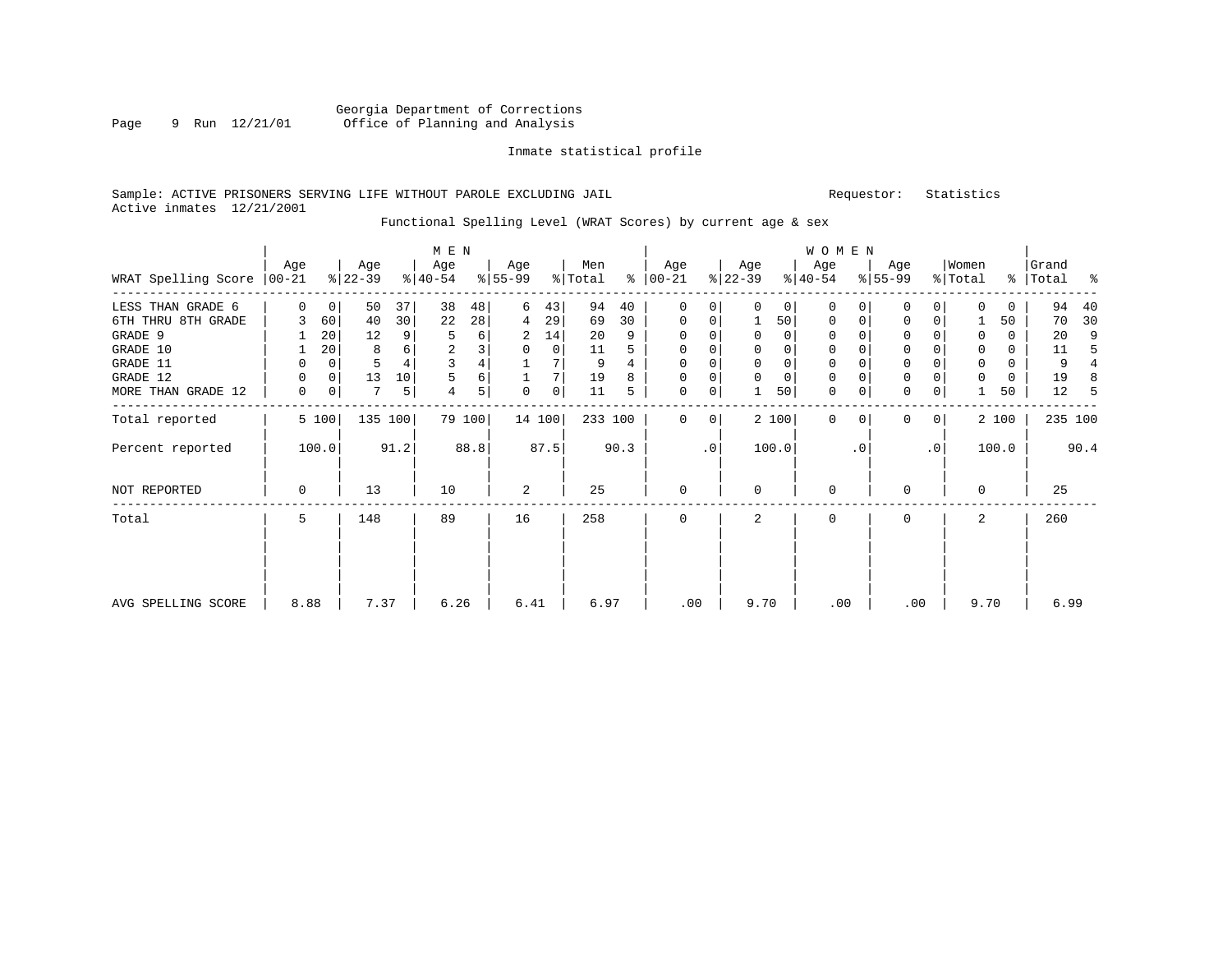# Georgia Department of Corrections Page 10 Run 12/21/01 Office of Planning and Analysis

## Inmate statistical profile

# Sample: ACTIVE PRISONERS SERVING LIFE WITHOUT PAROLE EXCLUDING JAIL Requestor: Statistics Active inmates 12/21/2001

# Self-Rpt Guardian Status To Age 16 by current age & sex

|                  |                   |       |                  |         | M E N            |                         |                 |        |                |      |                 |                 |                  |          | <b>WOMEN</b>     |           |                  |                |                  |       |                    |         |
|------------------|-------------------|-------|------------------|---------|------------------|-------------------------|-----------------|--------|----------------|------|-----------------|-----------------|------------------|----------|------------------|-----------|------------------|----------------|------------------|-------|--------------------|---------|
| Guardian Status  | Age<br>$ 00 - 21$ |       | Age<br>$ 22-39 $ |         | Age<br>$ 40-54 $ |                         | Age<br>$ 55-99$ |        | Men<br>% Total | ⊱    | Age<br>$ 00-21$ |                 | Age<br>$ 22-39 $ |          | Age<br>$ 40-54 $ |           | Age<br>$8 55-99$ |                | Women<br>% Total |       | Grand<br>%   Total | ್ಠಿ     |
| ORPHANAGE        |                   |       |                  |         |                  |                         |                 |        |                |      | O               |                 |                  |          | $\Omega$         |           | U                | 0              |                  |       |                    |         |
| FATHER ONLY      |                   |       | $\mathbf{h}$     |         |                  |                         |                 |        | 6              |      |                 |                 | $\Omega$         |          | 0                |           | 0                |                |                  |       |                    |         |
| FTR MTR HD       |                   |       | 12               |         |                  | 6                       |                 | 6      | 18             |      |                 |                 |                  |          |                  |           | 0                |                |                  |       | 18                 |         |
| MOTHER ONLY      |                   | 40    | 52               | 36      | 32               | 37                      | 4               | 25     | 90             | 36   |                 |                 |                  |          | $\Omega$         |           | 0                |                |                  |       | 90                 | 35      |
| MTR FTR HD       |                   | 40    | 48               | 33      | 33               | 38                      | 9               | 56     | 92             | 37   | $\Omega$        |                 |                  | 2 100    | 0                |           | U                |                | 2                | 100   | 94                 | 37      |
| OTH FEMALE       |                   |       |                  |         |                  | 6                       |                 | 0      | 10             | 4    | $\Omega$        |                 | O                | 0        | 0                |           | 0                |                | 0                | 0     | 10                 |         |
| OTH MALE         |                   |       |                  |         |                  |                         |                 |        |                |      | $\Omega$        |                 |                  |          | 0                |           |                  |                |                  | 0     |                    |         |
| STEP-PARNTS      |                   | 20    |                  |         | 2                | 2                       |                 |        | 6              |      | $\Omega$        |                 |                  |          | U                |           | 0                |                | $\Omega$         | 0     |                    |         |
| FOSTER HOME      |                   |       | 6                |         |                  | 0                       |                 |        |                |      | 0               |                 |                  |          | 0                |           | 0                |                |                  | 0     |                    |         |
| GRAND PRNTS      |                   |       | 6                |         | 6                | 7                       |                 | 6      | 13             |      |                 |                 | $\Omega$         | $\Omega$ | $\Omega$         |           | 0                |                |                  | U     | 13                 |         |
| OTHER            | 0                 |       | 6                |         |                  | $\overline{\mathbf{3}}$ |                 |        | 9              |      | $\Omega$        | 0               | U                | 0        | $\Omega$         |           | $\Omega$         |                | $\Omega$         |       |                    |         |
| Total reported   |                   | 5 100 |                  | 144 100 |                  | 87 100                  |                 | 16 100 | 252 100        |      | $\Omega$        | 0               |                  | 2 100    | 0                | 0         | 0                | $\overline{0}$ |                  | 2 100 |                    | 254 100 |
| Percent reported | 97.3<br>100.0     |       |                  |         |                  | 97.8                    |                 | 100.0  |                | 97.7 |                 | .0 <sup>1</sup> |                  | 100.0    |                  | $\cdot$ 0 |                  | $\cdot$ 0      |                  | 100.0 |                    | 97.7    |
| NOT RPTD         | 0                 |       |                  |         | 2                |                         | $\mathbf 0$     |        | 6              |      | $\Omega$        |                 | $\Omega$         |          | $\mathbf 0$      |           | 0                |                | $\mathbf 0$      |       |                    |         |
| Total            | 5                 |       | 148              |         | 89               |                         | 16              |        | 258            |      | 0               |                 |                  |          | 0                |           | 0                |                | 2                |       | 260                |         |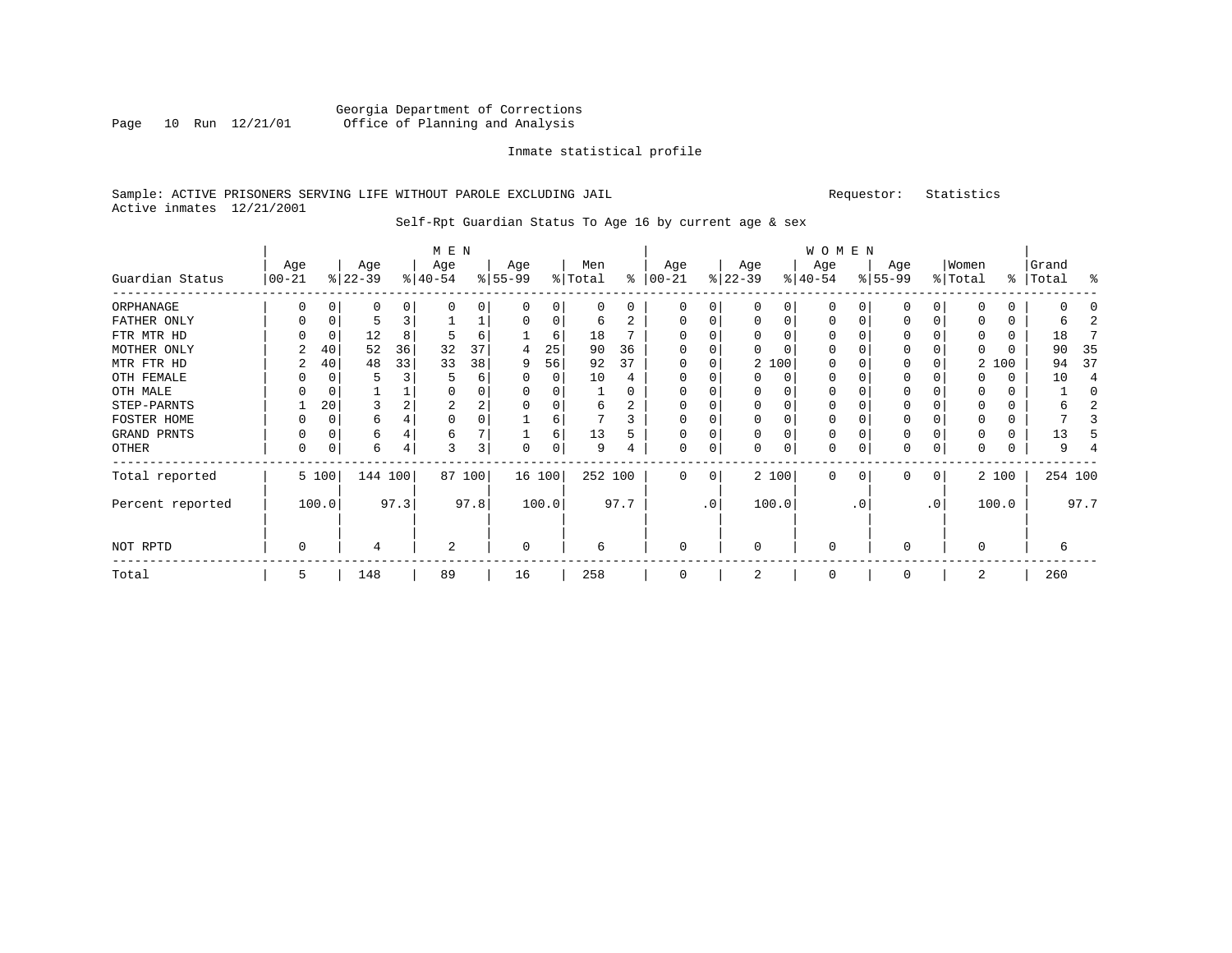# Georgia Department of Corrections<br>Page 11 Run 12/21/01 Office of Planning and Analysis Office of Planning and Analysis

## Inmate statistical profile

# Sample: ACTIVE PRISONERS SERVING LIFE WITHOUT PAROLE EXCLUDING JAIL Requestor: Statistics Active inmates 12/21/2001

#### Self-Rpt Employment Status Before Prison by current age & sex

| Employment       | Age<br>$ 00 - 21$ |          | Age<br>$ 22-39 $ |      | M E N<br>Age<br>$ 40-54$ |      | Age<br>$ 55-99$ |        | Men<br>% Total | ∻    | Age<br>$ 00-21$ |              | Age<br>$ 22-39 $ |       | <b>WOMEN</b><br>Age<br>$ 40-54 $ |                | Age<br>$8 55-99$ |           | Women<br>% Total |       | Grand<br>%   Total | ႜ    |
|------------------|-------------------|----------|------------------|------|--------------------------|------|-----------------|--------|----------------|------|-----------------|--------------|------------------|-------|----------------------------------|----------------|------------------|-----------|------------------|-------|--------------------|------|
| FULL TIME        |                   | 25       | 72               | 53   | 51                       | 66   | 9               | 60     | 133            | 57   | $\Omega$        | 0            |                  | 2 100 | 0                                |                | 0                | 0         |                  | 2 100 | 135                | 58   |
| PART TIME        |                   | 0        |                  | 5    |                          |      | 0               | 0      | 8              | 3    | $\Omega$        |              | $\Omega$         | 0     | 0                                | 0              | 0                | 0         | 0                | 0     | 8                  | 3    |
| UNEMPL < 6M      | 2                 | 50       | 17               | 13   |                          |      | 0               | 0      | 26             | 11   | $\Omega$        |              | $\Omega$         | 0     |                                  |                |                  |           | 0                | 0     | 26                 | -11  |
| UNEMPL > 6M      |                   | 0        | 29               | 21   | 11                       | 14   | $\overline{2}$  | 13     | 42             | 18   |                 |              | $\Omega$         | O     | $\Omega$                         |                |                  |           | $\Omega$         |       | 42                 | 18   |
| NEVER WORKD      |                   | 25       | 8                | 6    |                          |      |                 | 7      | 11             | 5    | $\Omega$        |              | $\Omega$         | 0     |                                  |                |                  |           | $\Omega$         | 0     | 11                 | 5    |
| <b>STUDENT</b>   | 0                 | $\Omega$ |                  |      | $\Omega$                 |      | $\Omega$        | 0      |                |      | $\Omega$        |              | $\Omega$         | 0     | $\mathbf 0$                      |                |                  |           | $\Omega$         | 0     |                    |      |
| INCAPABLE        | 0                 | 0        | 2                |      | 6                        |      | 3               | 20     | 11             |      | $\Omega$        |              | 0                | 0     | $\Omega$                         |                | 0                |           | $\Omega$         | 0     | 11                 |      |
| OTHER            | $\Omega$          | 0        | 0                | 0    | $\Omega$                 | 0    | 0               | 0      | $\Omega$       |      | $\Omega$        |              | 0                | 0     | $\mathbf 0$                      | 0              | 0                | 0         | $\mathbf 0$      | 0     | $\Omega$           |      |
| Total reported   |                   | 4 100    | 136 100          |      | 77                       | 100  |                 | 15 100 | 232 100        |      | $\Omega$        | $\mathbf{0}$ |                  | 2 100 | $\mathbf 0$                      | 0 <sup>1</sup> | 0                | 0         |                  | 2 100 | 234 100            |      |
| Percent reported |                   | 80.0     |                  | 91.9 |                          | 86.5 |                 | 93.8   |                | 89.9 |                 | $\cdot$ 0    |                  | 100.0 |                                  | $\cdot$ 0      |                  | $\cdot$ 0 |                  | 100.0 |                    | 90.0 |
| NOT RPTD         |                   |          | 12               |      | 12                       |      |                 |        | 26             |      | $\Omega$        |              | $\Omega$         |       | $\Omega$                         |                |                  |           | $\Omega$         |       | 26                 |      |
| Total            | 5                 |          | 148              |      | 89                       |      | 16              |        | 258            |      | $\Omega$        |              | 2                |       | $\Omega$                         |                | 0                |           | 2                |       | 260                |      |

\* NOTE: THE FIELD LABELD "OTHER" WAS CORRECTED IN APRIL 1989; INMATES CODED "PRE-OTIS NOT REPORTED" NOW HAVE BEEN REMOVED FROM THIS FIELD AND IDENTIFIED AS "NOT REPORTED".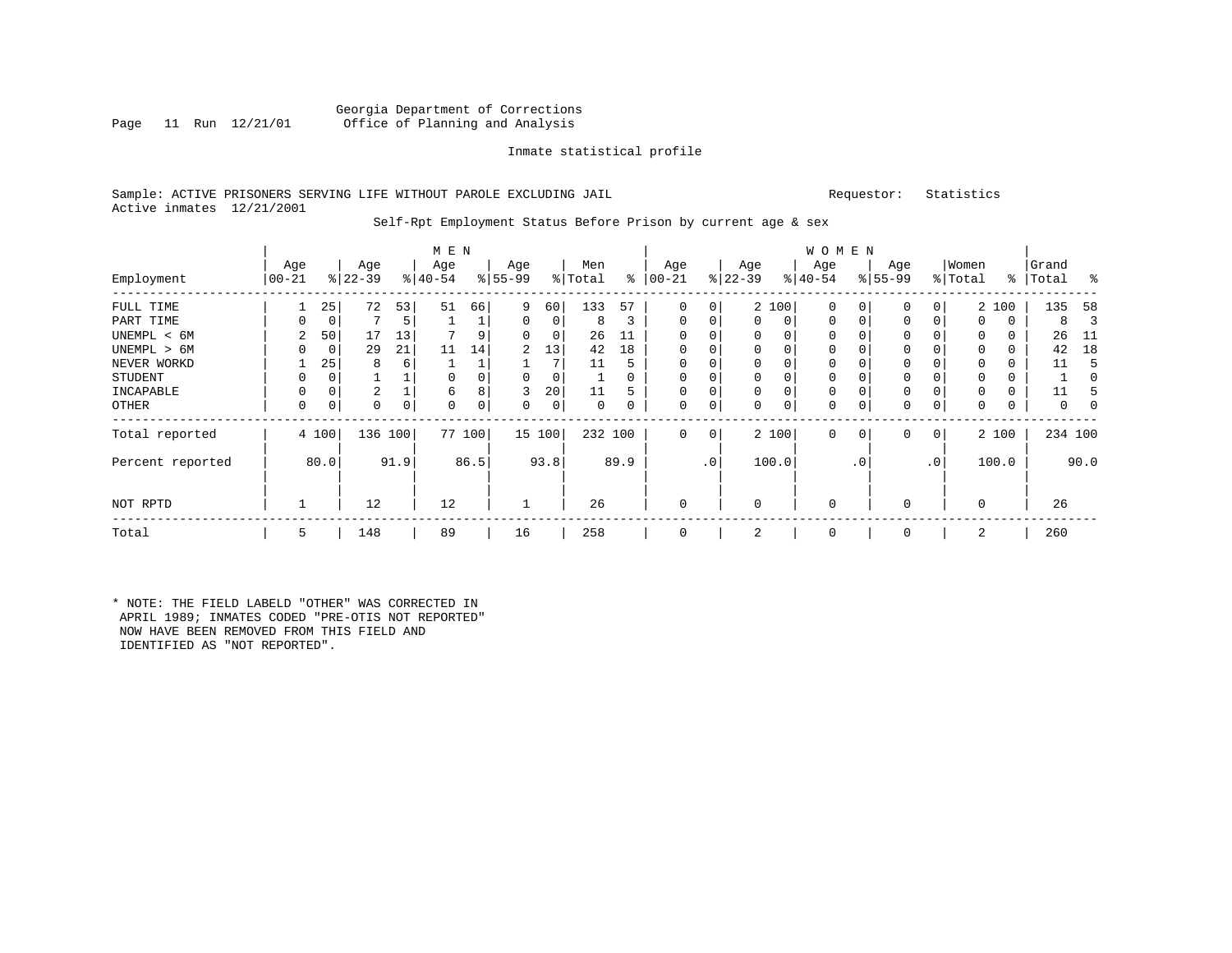# Georgia Department of Corrections Page 12 Run 12/21/01 Office of Planning and Analysis

## Inmate statistical profile

# Sample: ACTIVE PRISONERS SERVING LIFE WITHOUT PAROLE EXCLUDING JAIL Requestor: Statistics Active inmates 12/21/2001

#### Self-Rpt Marital Status At Admission by current age & sex

|                  |                  |              |           |     | M E N          |      |           |       |          |      |              |     |          |             | <b>WOMEN</b> |             |             |                |          |       |           |                          |
|------------------|------------------|--------------|-----------|-----|----------------|------|-----------|-------|----------|------|--------------|-----|----------|-------------|--------------|-------------|-------------|----------------|----------|-------|-----------|--------------------------|
|                  | Age              |              | Age       |     | Age            |      | Age       |       | Men      |      | Age          |     | Age      |             | Age          |             | Age         |                | Women    |       | Grand     |                          |
| Marital Status   | $00 - 21$        |              | $8 22-39$ |     | $8 40-54$      |      | $8 55-99$ |       | % Total  | နွ   | $ 00-21$     |     | $ 22-39$ |             | $8 40-54$    |             | $8155 - 99$ |                | % Total  |       | %   Total | ႜ                        |
| SINGLE           |                  | 5 100        | 100       | 69  | 34             | 39   |           | 6     | 140      | 56   | 0            | 0   |          | 50          | 0            |             | $\Omega$    |                |          | 50    | 141       | -56                      |
| MARRIED          | 0                | 0            | 16        | 11  | 13             | 15   |           | 44    | 36       | 14   | $\mathbf{0}$ | 0   | 0        | 0           | 0            | 0           | 0           | $\Omega$       | 0        | 0     | 36        | 14                       |
| SEPARATED        | 0                | 0            | 2         |     | 5              | 6    | 2         | 13    | 9        | 4    | 0            | 0   | 0        | 0           | 0            | $\Omega$    | $\Omega$    |                | 0        |       | 9         | $\overline{\mathcal{L}}$ |
| DIVORCED         | 0                | 0            | 7         | 5   | 20             | 23   | ς         | 19    | 30       | 12   | 0            | 0   | $\Omega$ | 0           | 0            |             | $\Omega$    |                | $\Omega$ |       | 30        | -12                      |
| WIDOWED          | 0                | 0            | 2         |     | 6              | 7    |           | 6     | 9        | 4    | $\mathbf 0$  | 0   |          | 50          | $\Omega$     | $\Omega$    | $\Omega$    |                |          | 50    | 10        | 4                        |
| COMMON LAW       | 0                | $\mathsf{C}$ | 17        | 12  | 9              | 10   | 2.        | 13    | 28       |      | $\mathbf{0}$ | 0   | $\Omega$ | $\mathbf 0$ | $\mathbf 0$  |             | $\Omega$    |                |          | 0     | 28        | -11                      |
| OTHER            | 0                | 0            | 0         | 0   | 0              | 0    | $\Omega$  | 0     | $\Omega$ | 0    | $\mathbf 0$  | 0   | $\Omega$ | 0           | 0            | $\Omega$    | $\Omega$    | 0              | 0        | 0     | 0         | $\overline{0}$           |
| Total reported   |                  | 5 100        | 144       | 100 | 87             | 100  | 16 100    |       | 252 100  |      | 0            | 0   |          | 2 100       | $\mathbf 0$  | $\mathbf 0$ | $\Omega$    | $\overline{0}$ |          | 2 100 |           | 254 100                  |
| Percent reported | 97.3<br>100.0    |              |           |     |                | 97.8 |           | 100.0 |          | 97.7 |              | .0' |          | 100.0       |              | . 0         |             | .0'            |          | 100.0 |           | 97.7                     |
| NOT RPTD         | $\mathbf 0$<br>4 |              |           |     | $\overline{2}$ |      | $\Omega$  |       | 6        |      | $\mathbf 0$  |     | $\Omega$ |             | $\mathbf 0$  |             |             |                | $\Omega$ |       | 6         |                          |
| Total            | 5                |              | 148       |     | 89             |      | 16        |       | 258      |      | $\mathbf 0$  |     | 2        |             | $\mathbf 0$  |             | $\Omega$    |                | 2        |       | 260       |                          |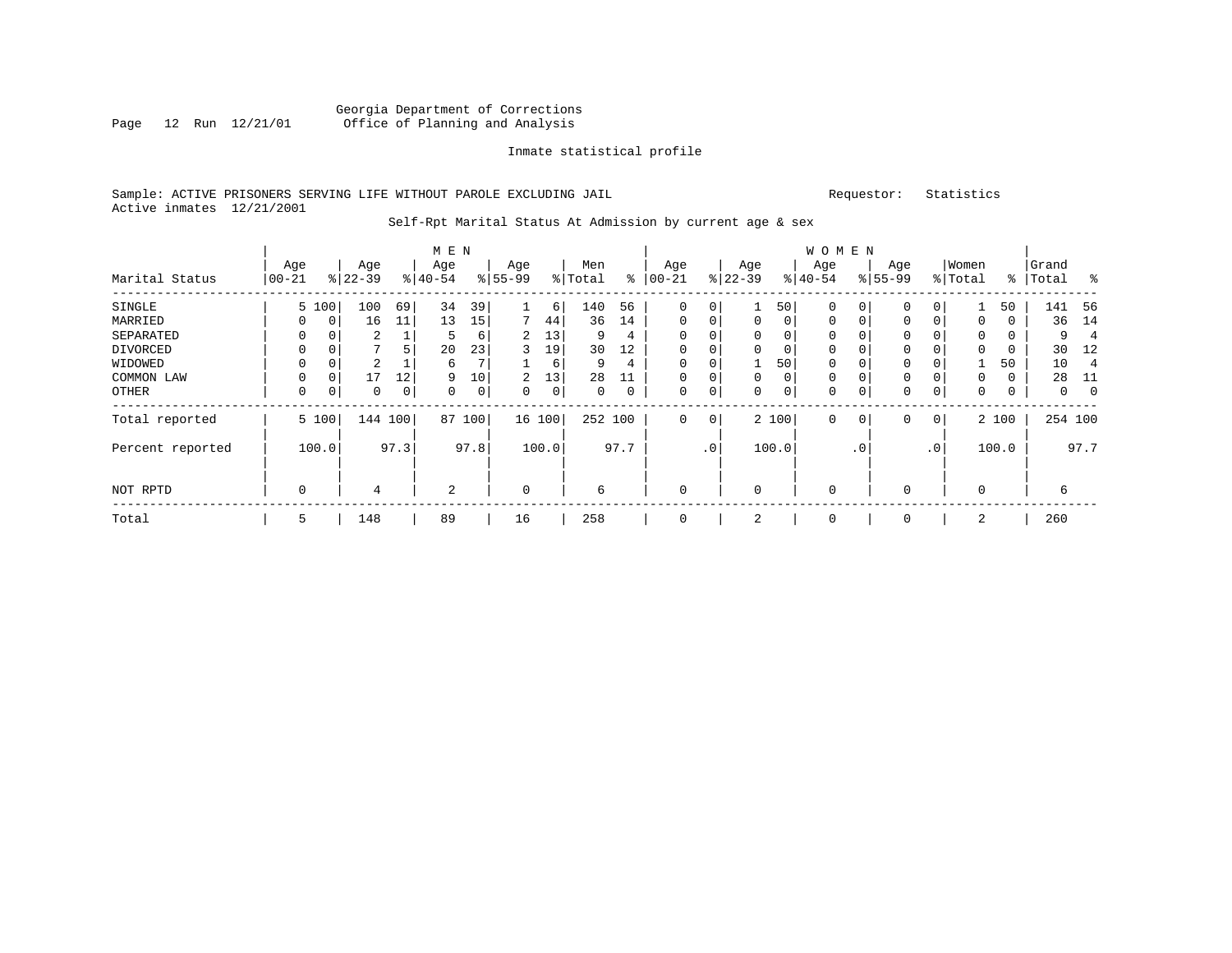## Georgia Department of Corrections<br>Page 13 Run 12/21/01 Office of Planning and Analysis Office of Planning and Analysis

#### Inmate statistical profile

### Sample: ACTIVE PRISONERS SERVING LIFE WITHOUT PAROLE EXCLUDING JAIL Requestor: Statistics Active inmates 12/21/2001

#### Self-Rpt Number Of Children At Admission by current age & sex

|                      |          | M E N |                |        |             |                         |          |         |         |      |               |           |             |             | <b>WOMEN</b> |           |              |                 |             |       |           |         |
|----------------------|----------|-------|----------------|--------|-------------|-------------------------|----------|---------|---------|------|---------------|-----------|-------------|-------------|--------------|-----------|--------------|-----------------|-------------|-------|-----------|---------|
|                      | Age      |       | Age            |        | Age         |                         | Age      |         | Men     |      | Age           |           | Age         |             | Age          |           | Age          |                 | Women       |       | Grand     |         |
| Number Of Children   | $ 00-21$ |       | $ 22-39 $      |        | $ 40-54 $   |                         | $ 55-99$ |         | % Total |      | $8   00 - 21$ |           | $ 22-39 $   |             | $ 40-54 $    |           | $ 55-99 $    |                 | % Total     |       | %   Total | ႜ       |
| NO CHILDREN          | 0        | 0     |                | 1      | $\mathbf 0$ | $\overline{0}$          | 0        | $\circ$ |         |      | 0             | 0         | $\Omega$    | 0           | $\mathbf 0$  |           | 0            | $\overline{0}$  | 0           | 0     |           |         |
| ONE CHILD            |          | 33    | 38             | 43     | 21          | 33                      | 6        | 46      | 66      | 39   | 0             | 0         | $\Omega$    | $\mathbf 0$ | 0            | 0         | $\mathbf 0$  | 0               | $\Omega$    | 0     | 66        | 39      |
| TWO CHILDREN         | 2        | 67    | 27             | 31     | 22          | 34                      | $\Omega$ | 0       | 51      | 30   | $\Omega$      | $\Omega$  |             | 1 100       | $\Omega$     |           | $\mathbf 0$  |                 |             | 100   | 52        | 31      |
| THREE CHILDREN       | 0        | 0     | 13             | 15     | 14          | 22                      |          | 8       | 28      | 17   | 0             | 0         |             | $\Omega$    | $\mathbf 0$  |           | $\mathbf{0}$ |                 | 0           | 0     | 28        | 17      |
| FOUR CHILDREN        | 0        | 0     | 6              | 7      | 3           | 5                       | 2        | 15      | 11      |      | $\mathbf 0$   | $\Omega$  |             | $\Omega$    | $\mathbf 0$  |           | $\mathbf{0}$ |                 | 0           | 0     | 11        | 7       |
| CHILDREN<br>FIVE     | 0        | 0     | $\overline{2}$ | 2      | 2           | $\overline{\mathsf{3}}$ |          | 8       | 5       | 3    | $\mathbf 0$   | 0         | $\mathbf 0$ | $\mathbf 0$ | 0            |           | $\mathbf{0}$ |                 | $\mathbf 0$ | 0     | 5         | 3       |
| MORE THAN 5 CHILDREN | 0        | 0     |                |        | 2           | 3                       | 3        | 23      | 6       | 4    | $\mathbf 0$   | 0         | $\Omega$    | $\mathbf 0$ | $\mathbf 0$  | 0         | $\mathbf 0$  | 0               | 0           | 0     | б         |         |
| Total reported       |          | 3 100 |                | 88 100 |             | 64 100                  |          | 13 100  | 168 100 |      | $\Omega$      | 0         |             | 1 100       | $\mathbf 0$  | $\Omega$  | $\Omega$     | 0 <sup>1</sup>  |             | 1 100 |           | 169 100 |
| Percent reported     |          | 60.0  |                | 59.5   |             | 71.9                    |          | 81.3    |         | 65.1 |               | $\cdot$ 0 |             | 50.0        |              | $\cdot$ 0 |              | .0 <sup>1</sup> |             | 50.0  |           | 65.0    |
| NOT REPORTED         | 2        |       | 60             |        | 25          |                         | 3        |         | 90      |      | 0             |           |             |             | $\mathbf 0$  |           | $\Omega$     |                 |             |       | 91        |         |
| Total                | 5        |       | 148            |        | 89          |                         | 16       |         | 258     |      | $\Omega$      |           | 2           |             | $\mathbf 0$  |           | $\Omega$     |                 | 2           |       | 260       |         |
|                      |          |       |                |        |             |                         |          |         |         |      |               |           |             |             |              |           |              |                 |             |       |           |         |
| AVG NUM CHILDREN     | 1.67     |       | 1.94           |        | 2.28        |                         | 3.92     |         | 2.22    |      | .00           |           | 2.00        |             | .00          |           | .00          |                 | 2.00        |       | 2.22      |         |

\* NOTE: THE FIELD LABLED "NO CHILDREN" WAS CORRECTED IN MARCH 1989: MISSING DATA FOR INMATES STILL IN DIAGNOSTICS NOW HAS BEEN REMOVED FROM THIS FIELD AND IDENTIFIED AS "NOT REPORTED" INFORMATION.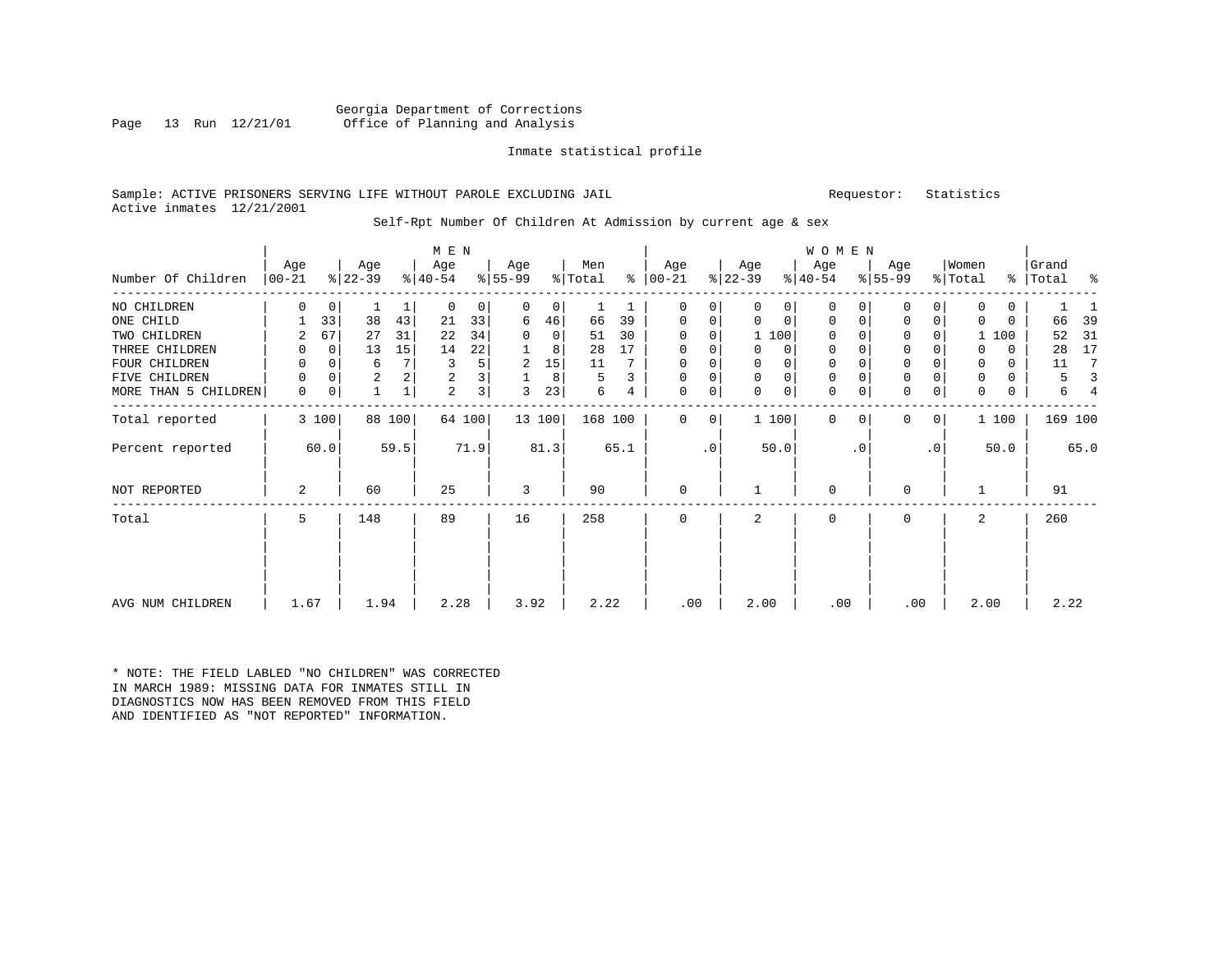# Georgia Department of Corrections Page 14 Run 12/21/01 Office of Planning and Analysis

#### Inmate statistical profile

# Sample: ACTIVE PRISONERS SERVING LIFE WITHOUT PAROLE EXCLUDING JAIL Requestor: Statistics Active inmates 12/21/2001

# Self-Rpt Religious Affiliation by current age & sex

|                  |                |             |                |              | M E N          |             |              |             |          |                |            |             |             |          | WOMEN    |           |           |           |             |          |          |                |
|------------------|----------------|-------------|----------------|--------------|----------------|-------------|--------------|-------------|----------|----------------|------------|-------------|-------------|----------|----------|-----------|-----------|-----------|-------------|----------|----------|----------------|
|                  | Age            |             | Age            |              | Age            |             | Age          |             | Men      |                | Age        |             | Age         |          | Age      |           | Age       |           | Women       |          | Grand    |                |
| Religion         | $ 00 - 21$     |             | $ 22-39$       |              | $ 40-54$       |             | $8 55-99$    |             | % Total  | ွေ             | $ 00 - 21$ |             | $ 22-39$    |          | $ 40-54$ |           | $8 55-99$ |           | % Total     | ៖        | Total    | ႜ              |
| <b>ISLAM</b>     | 0              | 0           | 11             | 8            | 5              | 6           |              | 6           | 17       |                | 0          | 0           | 0           | 0        | 0        | 0         | 0         | 0         | $\Omega$    | $\Omega$ | 17       | 7              |
| CATHOLIC         | 0              | 0           | 3              | 2            | -1             | 1           | $\Omega$     | 0           | 4        | 2              | $\Omega$   | 0           | 0           | 0        | $\Omega$ | 0         | 0         | 0         | $\Omega$    | $\Omega$ | 4        | $\sqrt{2}$     |
| <b>BAPTIST</b>   | $\overline{2}$ | 40          | 50             | 35           | 53             | 61          | 7            | 44          | 112      | 45             | $\Omega$   | $\Omega$    | 1           | 50       | $\Omega$ | 0         | 0         | 0         | 1           | 50       | 113      | 45             |
| METHODIST        | 0              | $\mathbf 0$ | $\overline{2}$ | $\mathbf{1}$ | 1              | 1           | $\mathbf{1}$ | 6           | 4        | $\overline{2}$ | $\Omega$   | $\Omega$    | $\mathbf 0$ | $\Omega$ | $\Omega$ | $\Omega$  | 0         | $\Omega$  | $\Omega$    | $\Omega$ | 4        | $\overline{2}$ |
| EPISCOPLN        |                | $\mathbf 0$ | $\Omega$       | $\Omega$     | $\mathbf 0$    | $\mathbf 0$ | 0            | $\mathbf 0$ | 0        | 0              | $\Omega$   | $\cap$      | 0           | $\Omega$ | $\Omega$ | $\Omega$  | 0         | $\Omega$  | $\Omega$    | 0        | O        | $\mathbf 0$    |
| PRESBYTRN        |                | $\mathbf 0$ | O              | $\Omega$     | 0              | 0           | O            | $\mathbf 0$ | $\Omega$ | $\Omega$       | $\Omega$   | $\Omega$    | $\Omega$    | $\Omega$ | $\Omega$ | $\Omega$  | 0         | $\Omega$  | $\Omega$    | $\Omega$ | O        | $\Omega$       |
| CHC OF GOD       | O              | $\mathbf 0$ |                | 1            | $\Omega$       | 0           | O            | 0           |          | 0              | $\Omega$   | O           | $\Omega$    | $\Omega$ | $\Omega$ | $\Omega$  | $\Omega$  | $\Omega$  | $\Omega$    | $\Omega$ |          | $\Omega$       |
| HOLINESS         |                | 0           | 4              | 3            | 2              | 2           | 2            | 13          | 8        | 3              | O          |             |             | 50       | $\Omega$ | $\Omega$  | 0         | $\Omega$  |             | 50       | 9        | 4              |
| <b>JEWISH</b>    | N              | $\mathbf 0$ |                | $\mathbf{1}$ | $\Omega$       | 0           | O            | 0           |          | 0              | O          |             | $\Omega$    | $\Omega$ | $\Omega$ | 0         | 0         | $\Omega$  | $\Omega$    | 0        |          | 0              |
| ANGLICAN         | N              | $\mathbf 0$ | $\Omega$       | $\Omega$     | $\Omega$       | 0           | O            | 0           | 0        | $\Omega$       | $\Omega$   | $\Omega$    | $\Omega$    | $\Omega$ | $\Omega$ | $\Omega$  | 0         | $\Omega$  | $\Omega$    | $\Omega$ |          | $\Omega$       |
| GRK ORTHDX       |                | 0           | 0              | $\Omega$     | 0              | 0           | O            | 0           | 0        | 0              | $\Omega$   | $\Omega$    | O           | 0        | $\Omega$ | $\Omega$  | 0         | $\Omega$  | $\Omega$    | $\Omega$ |          | $\Omega$       |
| HINDU            |                | $\mathbf 0$ | 0              | $\Omega$     | $\Omega$       | 0           | O            | 0           | 0        | $\Omega$       | $\Omega$   | $\Omega$    | $\Omega$    | 0        | $\Omega$ | $\Omega$  | 0         | $\Omega$  | $\Omega$    | $\Omega$ |          | $\Omega$       |
| <b>BUDDHIST</b>  |                | $\mathbf 0$ | 0              | $\Omega$     | 0              | 0           | 0            | $\mathbf 0$ | 0        | 0              | O          |             | $\Omega$    | $\Omega$ | 0        | $\Omega$  | 0         | $\Omega$  | $\Omega$    | 0        |          | $\Omega$       |
| TAOIST           |                | $\Omega$    | O              | $\Omega$     | $\Omega$       | 0           | 0            | $\Omega$    | 0        | $\Omega$       | $\Omega$   | $\Omega$    | $\Omega$    | $\Omega$ | $\Omega$ | $\Omega$  | 0         | $\Omega$  | $\Omega$    | $\Omega$ |          | $\Omega$       |
| SHINTOIST        | O              | $\Omega$    | $\Omega$       | $\Omega$     | $\Omega$       | 0           | O            | $\Omega$    | $\Omega$ | $\Omega$       | $\Omega$   | $\Omega$    | $\Omega$    | $\Omega$ | $\Omega$ | $\Omega$  | $\Omega$  | $\Omega$  | $\Omega$    | $\Omega$ |          | $\Omega$       |
| SEVEN D AD       | O              | $\mathbf 0$ | $\Omega$       | $\Omega$     | 2              | 2           | O            | 0           | 2        | 1              | O          |             | O           | $\Omega$ | $\Omega$ | $\Omega$  | 0         | $\Omega$  | $\Omega$    | $\Omega$ |          |                |
| JEHOVAH WT       | 0              | 0           | 2              | 1            |                | 1           | O            | 0           | 3        | 1              | $\Omega$   |             | $\Omega$    | $\Omega$ | $\Omega$ | $\Omega$  | 0         | $\Omega$  | $\Omega$    | 0        |          | 1              |
| LATR DAY S       | 0              | $\mathbf 0$ | $\Omega$       | 0            | $\mathbf 0$    | 0           | $\Omega$     | 0           | 0        | $\Omega$       | $\Omega$   | $\Omega$    | 0           | 0        | $\Omega$ | $\Omega$  | 0         | $\Omega$  | $\Omega$    | $\Omega$ | U        | $\Omega$       |
| QUAKER           | 0              | 0           | 0              | $\Omega$     | $\Omega$       | 0           | 0            | $\mathbf 0$ | 0        | $\Omega$       | $\Omega$   | $\Omega$    | 0           | $\Omega$ | $\Omega$ | $\Omega$  | 0         | $\Omega$  | $\Omega$    | $\Omega$ | $\Omega$ | $\Omega$       |
| OTHER PROD       |                | $\mathbf 0$ | 17             | 12           | 6              |             | $\mathbf{1}$ | 6           | 24       | 10             | $\Omega$   | 0           | $\mathbf 0$ | $\Omega$ | $\Omega$ | $\Omega$  | 0         | 0         | $\Omega$    | 0        | 24       | 10             |
| <b>NONE</b>      | 2              | 40          | 34             | 24           | 13             | 15          | 4            | 25          | 53       | 21             | O          | $\Omega$    | $\Omega$    | 0        | $\Omega$ | 0         | 0         | 0         | $\Omega$    | 0        | 53       | 21             |
| <b>OTHER</b>     |                | 20          | 16             | 11           | 3              | 3           | 0            | $\mathsf 0$ | 20       | 8              | 0          | $\mathbf 0$ | $\Omega$    | 0        | 0        | 0         | $\Omega$  | 0         | $\Omega$    | $\Omega$ | 20       | 8              |
| Total reported   |                | 5 100       | 141 100        |              |                | 87 100      | 16 100       |             | 249 100  |                | $\Omega$   | 0           |             | 2 100    | 0        | 0         | 0         | 0         |             | 2 100    | 251 100  |                |
| Percent reported |                | 100.0       |                | 95.3         |                | 97.8        | 100.0        |             |          | 96.5           |            | $\cdot$ 0   |             | 100.0    |          | $\cdot$ 0 |           | $\cdot$ 0 |             | 100.0    |          | 96.5           |
| NOT RPTD         | 0              |             | 7              |              | $\overline{2}$ |             | 0            |             | 9        |                | 0          |             | $\Omega$    |          | 0        |           | 0         |           | $\mathbf 0$ |          | 9        |                |
| Total            | 5              |             | 148            |              | 89             |             | 16           |             | 258      |                | $\Omega$   |             | 2           |          | $\Omega$ |           | 0         |           | 2           |          | 260      |                |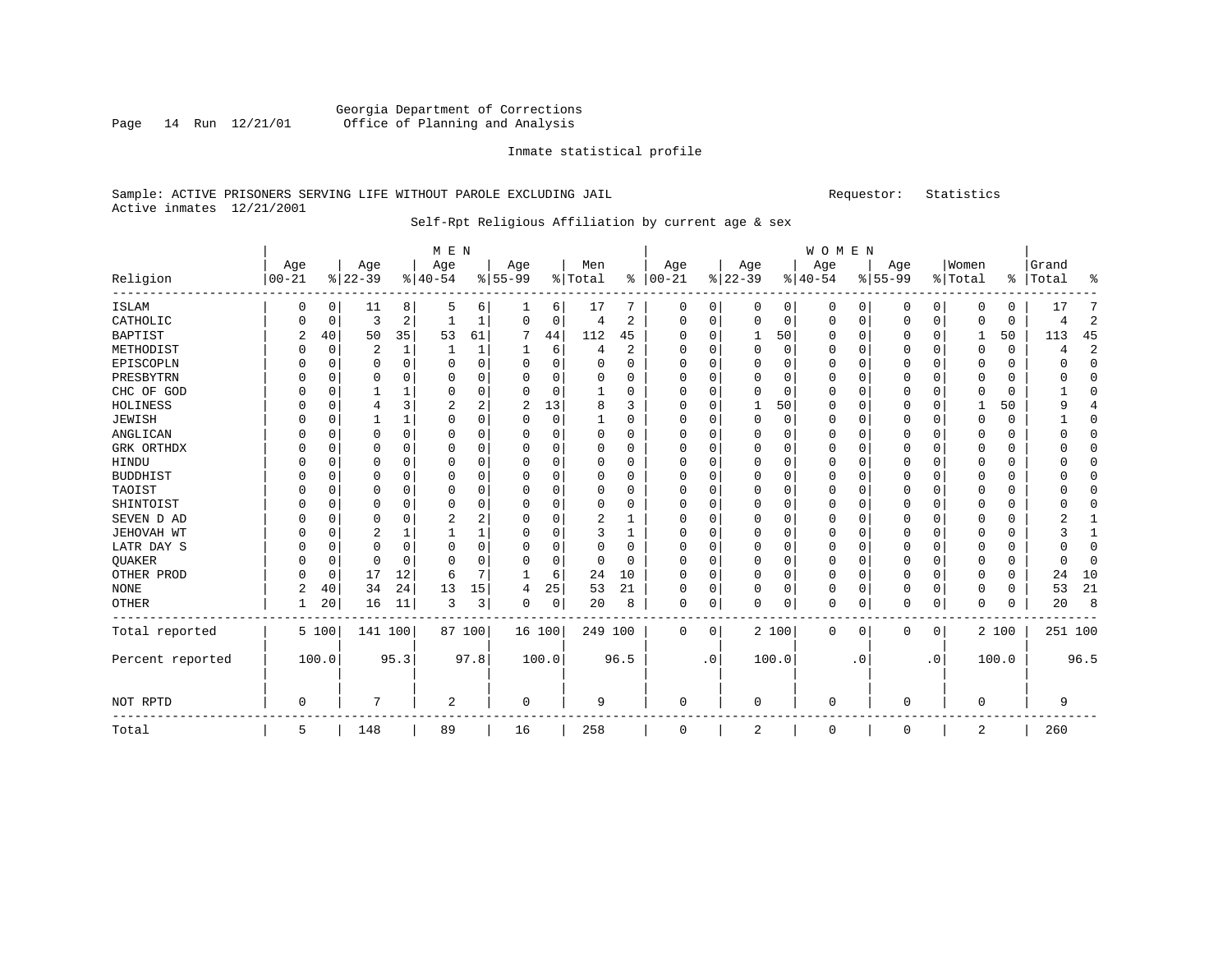## Georgia Department of Corrections<br>Page 15 Run 12/21/01 Office of Planning and Analysis Office of Planning and Analysis

#### Inmate statistical profile

# Sample: ACTIVE PRISONERS SERVING LIFE WITHOUT PAROLE EXCLUDING JAIL Requestor: Statistics Active inmates 12/21/2001

#### Self-Rpt Family Behavior Patterns \* by current age & sex

|                  |             | M E N       |           |          |           |      |           |          |         |      |             |     |           |          | <b>WOMEN</b> |          |              |                |          |       |                |      |
|------------------|-------------|-------------|-----------|----------|-----------|------|-----------|----------|---------|------|-------------|-----|-----------|----------|--------------|----------|--------------|----------------|----------|-------|----------------|------|
|                  | Age         |             | Age       |          | Age       |      | Age       |          | Men     |      | Age         |     | Age       |          | Age          |          | Age          |                | Women    |       | Grand          |      |
| Family Behavior  | $00 - 21$   |             | $ 22-39 $ |          | $ 40-54 $ |      | $8 55-99$ |          | % Total | ႜ    | $00 - 21$   |     | $ 22-39 $ |          | $ 40-54 $    |          | $ 55-99$     |                | % Total  |       | %   Total      | ႜ    |
| CRIMINLTY        | 2           | 18          | 48        | 21       | 30        | 25   | 4         | 24       | 84      | 22   | $\Omega$    | 0   |           | 17       | $\Omega$     | $\Omega$ | $\Omega$     | 0              |          | 17    | 85             | 22   |
| ALCOHOLISM       |             | 9           | 34        | 15       | 19        | 16   | 2         | 12       | 56      | 15   | 0           | 0   |           | 17       | $\Omega$     | $\Omega$ | $\Omega$     | $\Omega$       |          | 17    | 57             | 15   |
| DRUG ABUSE       |             | 9           | 23        | 10       | 11        | 9    |           | 6        | 36      | 10   | $\Omega$    |     |           | 17       | 0            |          | 0            |                |          | 17    | 37             | 10   |
| DOMINERING       |             |             |           | $\Omega$ | 0         | 0    |           | $\Omega$ |         | 0    | 0           |     |           | 17       | 0            |          | <sup>0</sup> |                |          | 17    |                |      |
| MIGRANT          |             | 0           | 3         |          |           | ᅩ    |           | 0        | 4       |      | $\Omega$    |     | 0         | 0        | 0            |          | $\Omega$     |                |          | 0     | 4              |      |
| INFL BTGS        |             | 9           | 11        |          |           | 3    | 3         | 18       | 19      |      | $\Omega$    |     |           |          | $\Omega$     |          |              |                |          | 0     | 19             |      |
| PERMISSIVE       |             | $\mathbf 0$ |           | $\Omega$ | $\Omega$  | O    | $\Omega$  | $\Omega$ |         |      | $\Omega$    | O   |           | 17       | $\Omega$     |          | <sup>0</sup> |                |          | 17    | $\mathfrak{D}$ |      |
| FATH ABSNT       | 4           | 36          | 76        | 34       | 42        | 35   | 5         | 29       | 127     | 34   |             |     | $\Omega$  | $\Omega$ | O            |          | $\Omega$     |                |          | 0     | 127            | 33   |
| MOTH ABSNT       | 2           | 18          | 24        | 11       | 12        | 10   | 2         | 12       | 40      | 11   | 0           |     |           | $\Omega$ | 0            |          | $\Omega$     |                |          |       | 40             | 11   |
| <b>NONE</b>      | 0           | 0           | 4         | 2        | 2         | 2    | $\Omega$  | 0        | 6       | 2    | 0           | 0   |           | 17       | 0            |          | 0            |                |          | 17    |                | -2   |
| Total reported   |             | 11 100      | 225       | 100      | 121       | 100  |           | 17 100   | 374 100 |      | 0           | 0   |           | 6 100    | 0            | 0        | 0            | $\overline{0}$ |          | 6 100 | 380 100        |      |
| Percent reported |             | 100.0       |           | 75.0     |           | 75.3 |           | 62.5     |         | 74.8 |             | .0' |           | 100.0    |              | . 0      |              | .0'            |          | 100.0 |                | 75.0 |
| OTHER            | $\mathbf 0$ |             | 37        |          | 22        |      | 6         |          | 65      |      | $\mathbf 0$ |     | $\Omega$  |          | $\mathbf 0$  |          | 0            |                | $\Omega$ |       | 65             |      |
| Total            | 5           |             | 148       |          | 89        |      | 16        |          | 258     |      | $\mathbf 0$ |     | 2         |          | 0            |          | $\mathbf 0$  |                | 2        |       | 260            |      |

\* NOTE: SINCE THERE CAN BE UP TO FIVE BEHAVIOR CODES PER INMATE, THE NUMBER OF CASES REPORTED IN THE DETAIL LINES AND THE TOTAL REPORTED LINE MAY EXCEED THE TOTAL NUMBER OF CASES. IN SHORT, THIS TABLE COUNTS THE NUMBER OF BEHAVIOR PROBLEMS, NOT INMATES.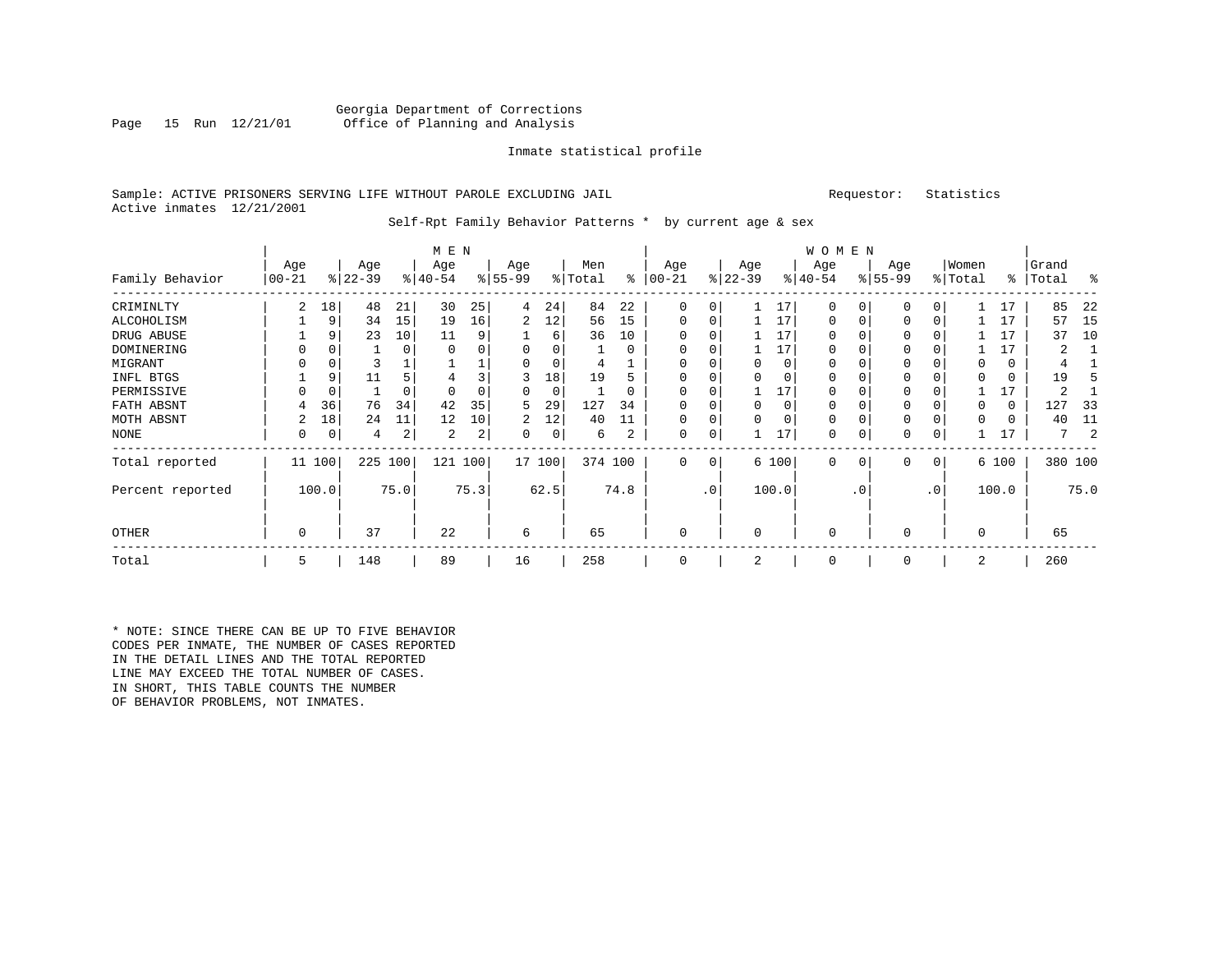## Georgia Department of Corrections<br>Page 16 Run 12/21/01 Office of Planning and Analysis Office of Planning and Analysis

#### Inmate statistical profile

## Sample: ACTIVE PRISONERS SERVING LIFE WITHOUT PAROLE EXCLUDING JAIL Requestor: Statistics Active inmates 12/21/2001

# Inmate Diagnostic Behavior Problem \* by current age & sex

|                    |                   | M E N       |                  |                |                  |       |                  |          |                |          |                   |             |                 |          | WOMEN            |          |                  |           |                  |          |                    |                |
|--------------------|-------------------|-------------|------------------|----------------|------------------|-------|------------------|----------|----------------|----------|-------------------|-------------|-----------------|----------|------------------|----------|------------------|-----------|------------------|----------|--------------------|----------------|
| Diagnostic Problem | Age<br>$ 00 - 21$ |             | Age<br>$8 22-39$ |                | Age<br>$8 40-54$ |       | Age<br>$8 55-99$ |          | Men<br>% Total | ွေ       | Age<br>$ 00 - 21$ |             | Age<br>$ 22-39$ |          | Age<br>$ 40-54 $ |          | Age<br>$8 55-99$ |           | Women<br>% Total |          | Grand<br>%   Total | ႜ              |
| ALCOHOLIC          | 0                 | $\Omega$    | 8                | 2              | 6                | 3     | 3                | 9        | 17             | 3        | $\Omega$          | 0           | 1               | 25       | 0                | 0        | 0                | 0         |                  | 25       | 18                 | 3              |
| ALCOH ABSE         | U                 | $\mathbf 0$ | 29               | 8              | 19               | 10    |                  | 6        | 50             | 9        | $\Omega$          | 0           | $\Omega$        | 0        | $\Omega$         | 0        | 0                | 0         | $\Omega$         | $\Omega$ | 50                 | 9              |
| DRUG EXP           |                   | 17          | 53               | 15             | 29               | 15    | 5                | 16       | 89             | 15       |                   | 0           |                 | $\Omega$ | $\Omega$         | $\Omega$ |                  | 0         |                  | U        | 89                 | 15             |
| DRUG ABSE          | 2                 | 17          | 58               | 17             | 25               | 13    |                  | 6        | 87             | 15       | $\Omega$          | $\Omega$    |                 | 25       | $\Omega$         | $\Omega$ | 0                | 0         |                  | 25       | 88                 | 15             |
| NARC ADDCT         |                   | $\Omega$    | 2                |                | $\overline{2}$   |       |                  | $\Omega$ | 4              |          |                   | $\Omega$    | $\Omega$        | $\Omega$ | $\Omega$         | $\Omega$ |                  | $\Omega$  | $\Omega$         | $\Omega$ |                    | $\mathbf{1}$   |
| EPILEPTIC          |                   | $\Omega$    |                  |                |                  |       |                  | O        | 4              |          |                   |             | $\Omega$        | 0        |                  | $\Omega$ |                  | 0         |                  | 0        |                    |                |
| MANIPULTVE         |                   | 25          | 24               |                | 10               | 5     |                  | 9        | 40             |          |                   | 0           | $\Omega$        | O        |                  | $\Omega$ |                  | 0         | $\Omega$         | 0        | 40                 |                |
| ASSAULTIVE         |                   | 33          | 112              | 33             | 70               | 37    | 12               | 38       | 198            | 34       |                   | 0           | 2               | 50       | $\Omega$         | $\Omega$ | U                | 0         | $\overline{2}$   | 50       | 200                | 35             |
| ESCPE TEND         | O                 | $\mathbf 0$ | 15               | $\overline{4}$ | 16               | 8     |                  | 6        | 33             | 6        | ∩                 | U           | $\Omega$        | O        | $\Omega$         | $\Omega$ |                  | 0         | ∩                | $\Omega$ | 33                 | 6              |
| SUICIDAL           |                   | $\Omega$    | 16               |                |                  | 2     |                  | 3        | 21             |          |                   |             | $\Omega$        | O        |                  | $\Omega$ |                  | 0         | <sup>0</sup>     | 0        | 21                 | 4              |
| WITHDRAWN          | 0                 | $\Omega$    |                  |                | $\Omega$         | 0     |                  | $\Omega$ |                | 0        | <sup>0</sup>      | 0           | $\Omega$        | 0        | $\Omega$         | $\Omega$ | U                | 0         | <sup>0</sup>     | $\Omega$ |                    | $\Omega$       |
| PR RLTY CT         | U                 | $\Omega$    | 3                |                | 2                |       |                  | $\Omega$ | 5              |          | <sup>0</sup>      | 0           | 0               | 0        | $\Omega$         | $\Omega$ | U                | 0         | <sup>0</sup>     | 0        |                    |                |
| HOMOSEXUAL         |                   | 8           |                  | $\Omega$       | $\cap$           | 0     |                  | $\Omega$ | 2              | $\Omega$ | <sup>0</sup>      | $\Omega$    | $\Omega$        | O        | $\Omega$         | $\Omega$ | U                | $\Omega$  | $\Omega$         | $\Omega$ |                    | $\Omega$       |
| <b>NONE</b>        | U                 | $\Omega$    | 3                |                |                  |       |                  | 3        | 5              |          |                   | 0           | 0               | 0        | $\Omega$         | $\Omega$ |                  | $\Omega$  | 0                | 0        |                    |                |
| OTHER              | O                 | $\Omega$    |                  | $\overline{2}$ | 2                |       | $\Omega$         | 0        | 9              | 2        | <sup>0</sup>      | $\mathbf 0$ | $\Omega$        | 0        | $\Omega$         | $\Omega$ | 0                | $\Omega$  | $\Omega$         | $\Omega$ |                    | 2              |
| NOT RPTD           | 0                 | 0           | 6                | 2              | 2                | 1     |                  | 3        | 9              | 2        | $\Omega$          | $\mathbf 0$ | O               | 0        | $\Omega$         | 0        | 0                | 0         | $\Omega$         | 0        | q                  | $\overline{2}$ |
| Total reported     |                   | 12 100      | 342 100          |                | 189 100          |       | 32 100           |          | 575 100        |          | $\Omega$          | 0           |                 | 4 100    | $\Omega$         | $\Omega$ | 0                | 0         |                  | 4 100    | 579 100            |                |
| Percent reported   |                   | 100.0       |                  | 99.3           |                  | 100.0 |                  | 100.0    |                | 99.6     |                   | $\cdot$ 0   |                 | 100.0    |                  | . 0      |                  | $\cdot$ 0 |                  | 100.0    |                    | 99.6           |
| <b>UNKNOWN</b>     | 0                 |             |                  |                | $\Omega$         |       | $\Omega$         |          |                |          | $\Omega$          |             | $\Omega$        |          | $\Omega$         |          | O                |           | $\Omega$         |          |                    |                |
| Total              | 5                 |             | 148              |                | 89               |       | 16               |          | 258            |          | $\Omega$          |             | $\overline{2}$  |          | $\Omega$         |          | O                |           | 2                |          | 260                |                |

\* NOTE: SINCE THERE CAN BE UP TO FIVE BEHAVIOR CODES PER INMATE, THE NUMBER OF CASES REPORTED IN THE DETAIL LINES AND THE TOTAL REPORTED LINE MAY EXCEED THE TOTAL NUMBER OF CASES.IN SHORT, THIS TABLE COUNTS THE NUMBER OF BEHAVIOR PROBLEMS, NOT INMATES.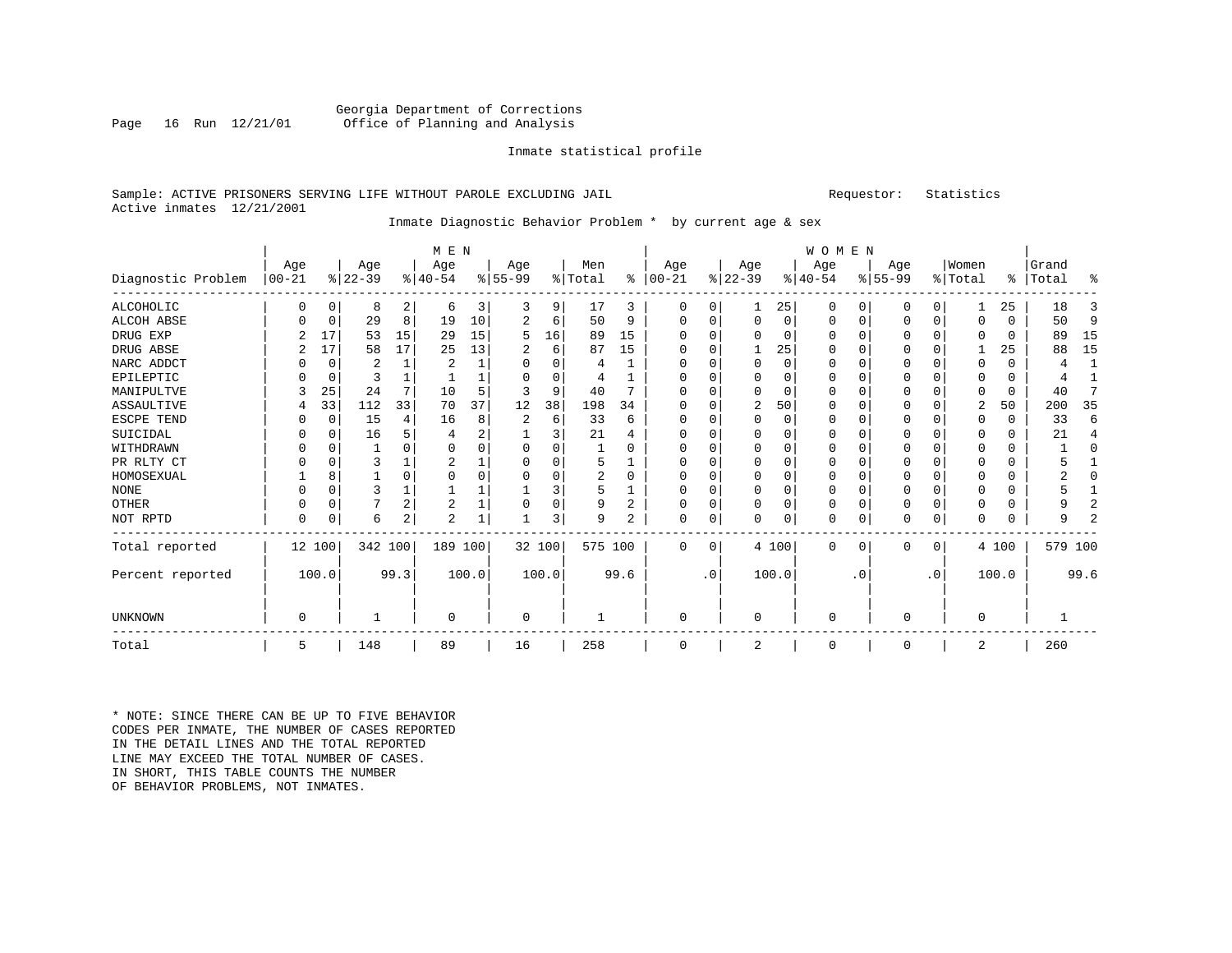# Georgia Department of Corrections Page 17 Run 12/21/01 Office of Planning and Analysis

# Inmate statistical profile

# Sample: ACTIVE PRISONERS SERVING LIFE WITHOUT PAROLE EXCLUDING JAIL Requestor: Statistics Active inmates 12/21/2001

# Physical Profile (General Condition) by current age & sex

| Physical Profile                                                                 | Age<br>$ 00-21$    |                                              | Age<br>$8 22-39$     |                                    | M E N<br>Age<br>$8 40-54$ |                | Age<br>$8155 - 99$ |                     | Men<br>% Total                    | ∻              | Age<br>$ 00-21$                          |                                                         | Age<br>$8$   22-39 |                                                       | W O M E N<br>Age<br>$8 40-54$                         |                                              | Age<br>$8155 - 99$ |                                   | Women<br>% Total                           |                                               | Grand<br>%   Total | း                                |
|----------------------------------------------------------------------------------|--------------------|----------------------------------------------|----------------------|------------------------------------|---------------------------|----------------|--------------------|---------------------|-----------------------------------|----------------|------------------------------------------|---------------------------------------------------------|--------------------|-------------------------------------------------------|-------------------------------------------------------|----------------------------------------------|--------------------|-----------------------------------|--------------------------------------------|-----------------------------------------------|--------------------|----------------------------------|
| NO LIMITATION<br>DEFECT NO MAJOR LIMT<br>DEFECT MAJOR LIMIT<br>VERY MAJOR DEFECT | 4<br>$\Omega$<br>0 | 80<br>20<br>0 <sup>1</sup><br>0 <sup>1</sup> | 110<br>13<br>19<br>0 | 77 I<br>91<br>13<br>$\overline{0}$ | 39<br>17<br>32            | 44<br>19<br>36 | 5<br>2<br>8        | 31<br>13<br>50<br>6 | 158<br>33<br>59<br>$\overline{a}$ | 63<br>13<br>23 | 0<br>$\Omega$<br>$\Omega$<br>$\mathbf 0$ | 0 <sup>1</sup><br>$\Omega$<br>$\overline{0}$<br>$\circ$ | $\Omega$<br>0<br>0 | 2 100<br>$\Omega$<br>$\overline{0}$<br>$\overline{0}$ | $\mathbf 0$<br>$\Omega$<br>$\mathbf 0$<br>$\mathbf 0$ | 0 <sup>1</sup><br>$\Omega$<br>$\overline{0}$ | 0<br>0<br>0<br>0   | 0<br>$\Omega$<br>0<br>$\mathbf 0$ | $\mathbf{0}$<br>$\mathbf 0$<br>$\mathbf 0$ | 2 100<br>$\Omega$<br>$\Omega$<br>$\mathbf{0}$ | 160<br>33<br>59    | 63<br>- 13<br>-23<br>$2 \quad 1$ |
| Total reported<br>Percent reported                                               |                    | 5 100<br>100.0                               |                      | 142 100<br>95.9                    | 89                        | 100<br>100.0   |                    | 16 100<br>100.0     | 252 100                           | 97.7           | 0                                        | 0 <sup>1</sup><br>.0 <sup>1</sup>                       |                    | 2 100<br>100.0                                        | $\mathbf 0$                                           | 0 <sup>1</sup><br>.0 <sup>1</sup>            | 0                  | $\mathbf{0}$<br>$\cdot$ 0         |                                            | 2 100<br>100.0                                |                    | 254 100<br>97.7                  |
| NOT REPORTED                                                                     | $\mathbf 0$        |                                              | 6                    |                                    | $\mathbf 0$               |                | $\mathbf 0$        |                     | 6                                 |                | $\Omega$                                 |                                                         | $\Omega$           |                                                       | $\mathbf 0$                                           |                                              | $\Omega$           |                                   | 0                                          |                                               | 6                  |                                  |
| Total                                                                            | 5                  |                                              | 148                  |                                    | 89                        |                | 16                 |                     | 258                               |                |                                          |                                                         | 2                  |                                                       | $\mathbf 0$                                           |                                              | $\Omega$           |                                   | 2                                          |                                               | 260                |                                  |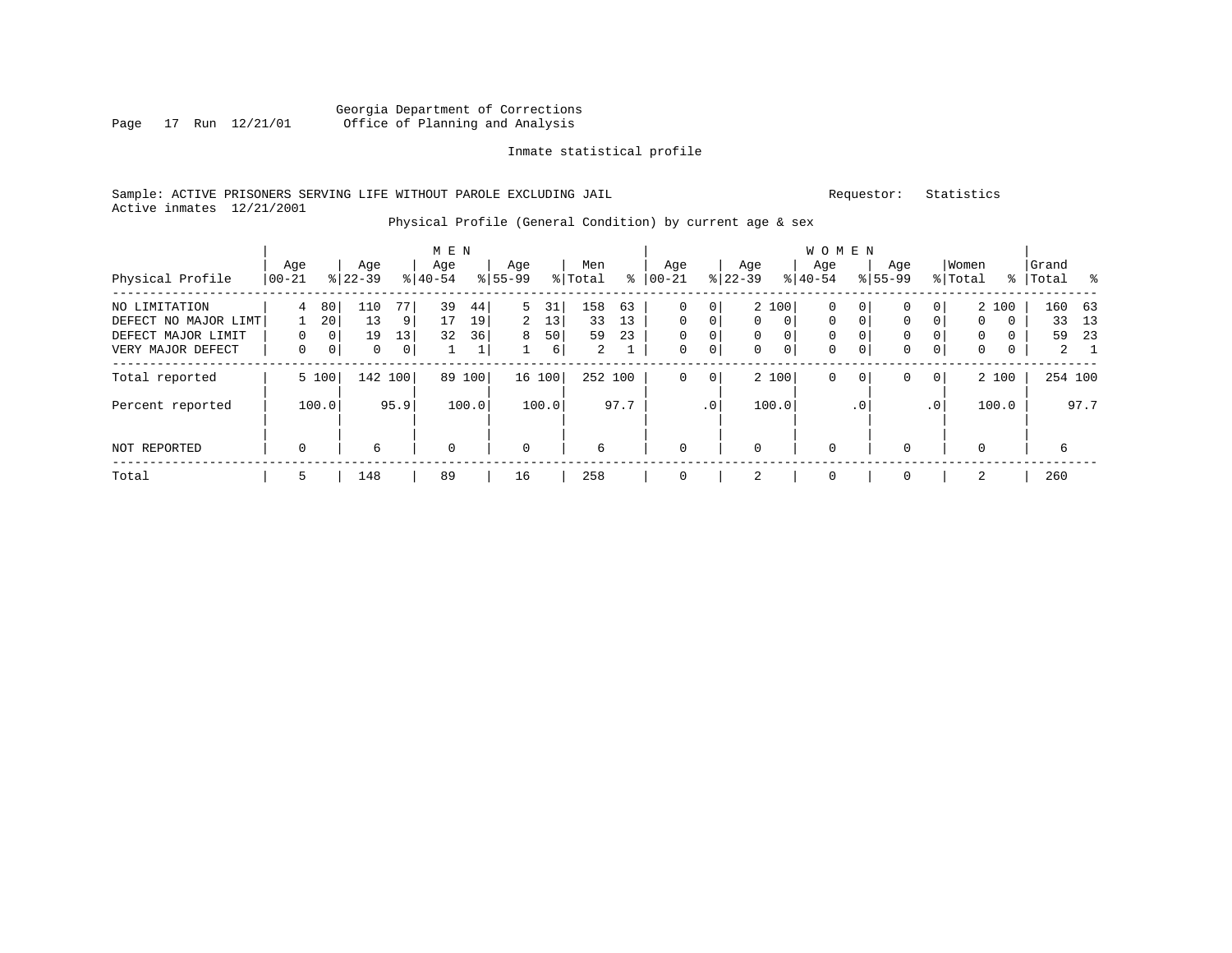# Georgia Department of Corrections Office of Planning and Analysis

#### Inmate statistical profile

# Sample: ACTIVE PRISONERS SERVING LIFE WITHOUT PAROLE EXCLUDING JAIL Requestor: Statistics Active inmates 12/21/2001

Security Status by current age & sex

|                  |                 |       |                  |         | M E N            |       |                  |        |                |       |                 |                |                  |       | W O M E N        |                |                  |           |                  |             |                    |         |
|------------------|-----------------|-------|------------------|---------|------------------|-------|------------------|--------|----------------|-------|-----------------|----------------|------------------|-------|------------------|----------------|------------------|-----------|------------------|-------------|--------------------|---------|
| Security         | Age<br>$ 00-21$ |       | Age<br>$ 22-39 $ |         | Age<br>$8 40-54$ |       | Age<br>$8 55-99$ |        | Men<br>% Total | ∻     | Age<br>$ 00-21$ |                | Age<br>$ 22-39 $ |       | Age<br>$ 40-54 $ |                | Age<br>$ 55-99 $ |           | Women<br>% Total |             | Grand<br>%   Total | ႜ       |
| DIAG INCOM       | $\Omega$        | 0     | 0                | 0       | 0                | 0     | 0                | 0      | 0              | 0     | 0               | $\overline{0}$ | $\mathbf 0$      | 0     | $\mathbf 0$      | 0              | 0                | 0         | $\Omega$         | 0           |                    |         |
| WRK RELEAS       | 0               | 0     | 0                | 0       | $\Omega$         | 0     | 0                | 0      | 0              | 0     | $\Omega$        | 0              | $\mathbf 0$      | 0     | $\mathbf 0$      | 0              | $\Omega$         | 0         | 0                | 0           |                    |         |
| TRUSTY           |                 |       | 0                |         |                  |       | 0                | 0      | 0              | 0     |                 |                |                  | 0     | 0                |                | 0                |           | 0                | 0           |                    |         |
| MINIMUM          |                 |       | 2                |         |                  |       |                  | 6      | 3              |       |                 |                |                  |       | $\Omega$         |                | 0                |           | $\Omega$         |             |                    |         |
| MEDIUM           |                 | 0     | 29               | 20      | 34               | 38    |                  | 44     | 70             | 27    | $\Omega$        |                |                  | 50    | 0                |                | 0                |           |                  | 50          | 71                 | 27      |
| CLOSE            | 4               | 80    | 95               | 64      | 53               | 60    | 8                | 50     | 160            | 62    | $\Omega$        |                | $\Omega$         | 0     | 0                |                | 0                |           | 0                | $\mathbf 0$ | 160                | 62      |
| MAXIMUM          |                 | 0     | 16               | 11      |                  |       | 0                | 0      | 17             |       |                 |                |                  | 50    | 0                |                | 0                |           |                  | 50          | 18                 |         |
| DIAGNOSTIC       |                 | 20    | 6                | 4       |                  |       | 0                | 0      | 8              | 3     | $\mathbf 0$     | 0              | 0                | 0     | $\Omega$         | 0              | 0                | 0         | 0                | 0           | 8                  | 3       |
| Total reported   |                 | 5 100 |                  | 148 100 | 89               | 100   |                  | 16 100 | 258 100        |       | $\mathbf 0$     | 0 <sup>1</sup> |                  | 2 100 | $\mathbf 0$      | 0 <sup>1</sup> | 0                | 0         |                  | 2 100       |                    | 260 100 |
| Percent reported |                 | 100.0 |                  | 100.0   |                  | 100.0 |                  | 100.0  |                | 100.0 |                 | .0'            |                  | 100.0 |                  | . 0            |                  | $\cdot$ 0 |                  | 100.0       |                    | 100.0   |
| NOT RPTD         | 0               |       |                  |         | $\mathbf 0$      |       | 0                |        | 0              |       | $\Omega$        |                | $\Omega$         |       | 0                |                | $\Omega$         |           | $\mathbf 0$      |             | 0                  |         |
| Total            | 5               |       | 148              |         | 89               |       | 16               |        | 258            |       |                 |                | 2                |       | 0                |                | $\Omega$         |           | 2                |             | 260                |         |

\* NOTE: BEGINNING IN JULY 1987, THE FACILITIES DIVISION NO LONGER CODED INMATES AS BEING WORK RELEASE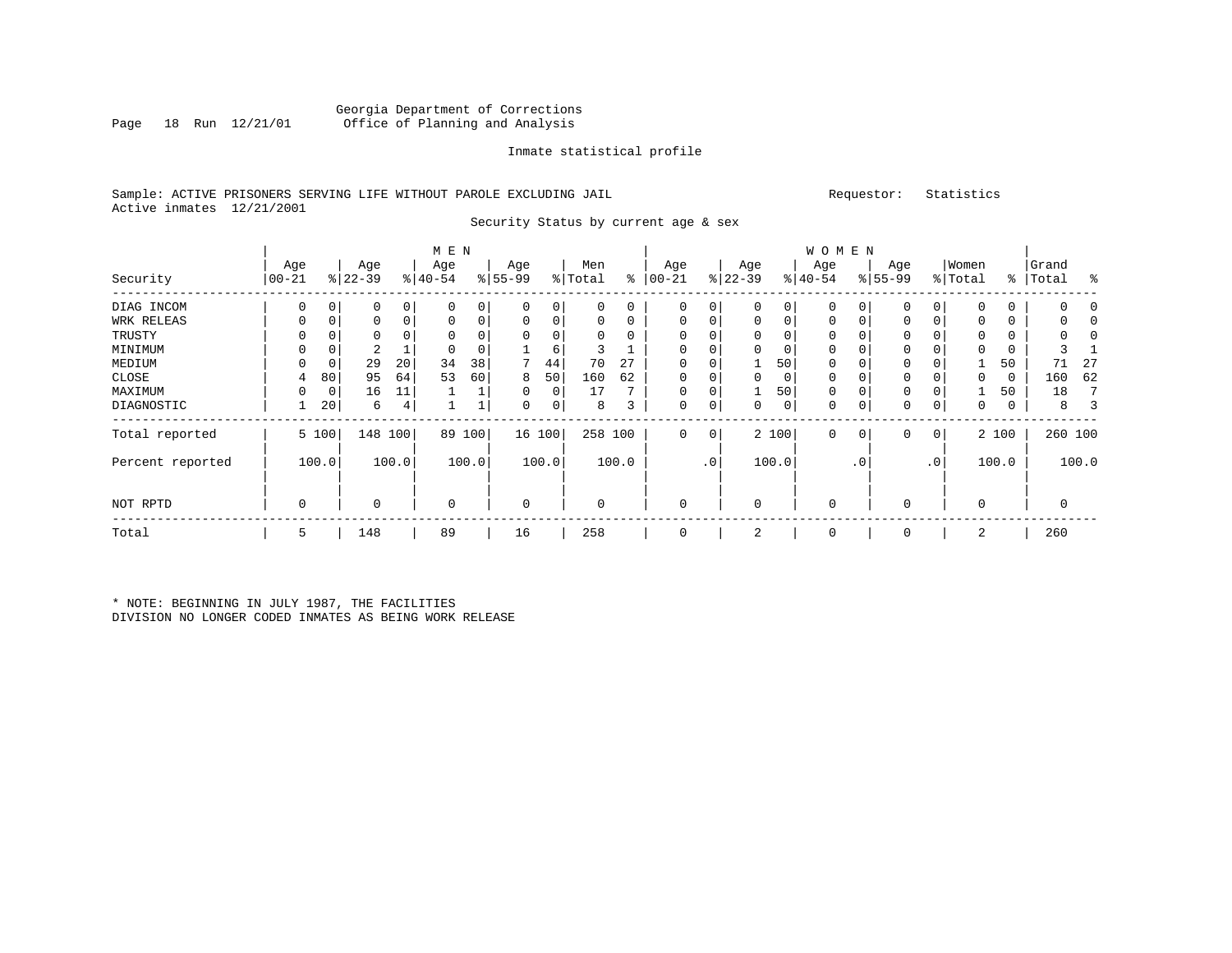# Georgia Department of Corrections<br>Page 19 Run 12/21/01 Office of Planning and Analysis Page 19 Run 12/21/01 Office of Planning and Analysis

#### Inmate statistical profile

# Sample: ACTIVE PRISONERS SERVING LIFE WITHOUT PAROLE EXCLUDING JAIL Requestor: Statistics Active inmates 12/21/2001

Number Of Sentences by current age & sex

|                     | Age      |             | Age       |                 | M E N<br>Age |       | Age         |          | Men     |       | Age           |           | Age         |             | WOMEN<br>Age |           | Age          |                 | Women       |       | Grand     |       |
|---------------------|----------|-------------|-----------|-----------------|--------------|-------|-------------|----------|---------|-------|---------------|-----------|-------------|-------------|--------------|-----------|--------------|-----------------|-------------|-------|-----------|-------|
| Number Of Sentences | $ 00-21$ |             | $ 22-39 $ |                 | $ 40-54 $    |       | $ 55-99$    |          | % Total |       | $8   00 - 21$ |           | $ 22-39 $   |             | $ 40-54 $    |           | $8 55-99$    |                 | % Total     |       | %   Total | နွ    |
| ONE                 | 0        | 0           | 17        | 11              | 12           | 13    | 3           | 19       | 32      | 12    | $\Omega$      | 0         | $\Omega$    | 0           | 0            |           | 0            | $\Omega$        |             | 0     | 32        | 12    |
| TWO                 | 3        | 60          | 30        | 20 <sup>1</sup> | 15           | 17    | 5           | 31       | 53      | 21    | 0             | 0         |             | 50          | 0            | 0         | $\mathbf 0$  | $\overline{0}$  |             | 50    | 54        | 21    |
| THREE               | 0        | 0           | 28        | 19              | 19           | 21    |             | $6 \mid$ | 48      | 19    | 0             | 0         | $\mathbf 0$ | 0           | 0            |           | $\mathbf 0$  |                 | 0           | 0     | 48        | 18    |
| <b>FOUR</b>         | $\Omega$ | 0           | 20        | 14              | 14           | 16    |             | 6        | 35      | 14    | $\Omega$      | 0         |             | $\mathbf 0$ | $\mathbf 0$  |           | $\mathbf{0}$ |                 | $\mathbf 0$ | 0     | 35        | 13    |
| <b>FIVE</b>         | 0        | $\mathbf 0$ | 13        | 9               | 5            | 6     | 2           | 13       | 20      | 8     | $\mathbf 0$   | 0         |             | 50          | $\mathbf 0$  |           | $\mathbf 0$  |                 |             | 50    | 21        | 8     |
| MORE THAN FIVE      | 2        | 40          | 40        | 27              | 24           | 27    | 4           | 25       | 70      | 27    | $\mathbf 0$   | 0         | 0           | 0           | $\mathbf 0$  | 0         | $\mathbf 0$  | $\overline{0}$  | 0           | 0     | 70        | 27    |
| Total reported      |          | 5 100       | 148       | 100             | 89           | 100   |             | 16 100   | 258 100 |       | $\Omega$      | 0         |             | 2 100       | $\Omega$     |           | 0            | 0 <sup>1</sup>  |             | 2 100 | 260 100   |       |
| Percent reported    |          | 100.0       |           | 100.0           |              | 100.0 |             | 100.0    |         | 100.0 |               | $\cdot$ 0 |             | 100.0       |              | $\cdot$ 0 |              | .0 <sup>1</sup> |             | 100.0 |           | 100.0 |
| NOT REPORTED        | 0        |             | $\Omega$  |                 | 0            |       | $\mathbf 0$ |          | 0       |       | $\mathbf 0$   |           | $\Omega$    |             | $\mathbf 0$  |           | $\Omega$     |                 | $\Omega$    |       | 0         |       |
| Total               | 5        |             | 148       |                 | 89           |       | 16          |          | 258     |       | $\Omega$      |           | 2           |             | $\mathbf 0$  |           | $\Omega$     |                 | 2           |       | 260       |       |
|                     |          |             |           |                 |              |       |             |          |         |       |               |           |             |             |              |           |              |                 |             |       |           |       |
|                     |          |             |           |                 |              |       |             |          |         |       |               |           |             |             |              |           |              |                 |             |       |           |       |
| AVG NUM SENTENCES   | 4.40     |             | 4.37      |                 | 4.46         |       | 4.19        |          | 4.39    |       | .00           |           | 3.50        |             | .00          |           |              | .00             | 3.50        |       | 4.38      |       |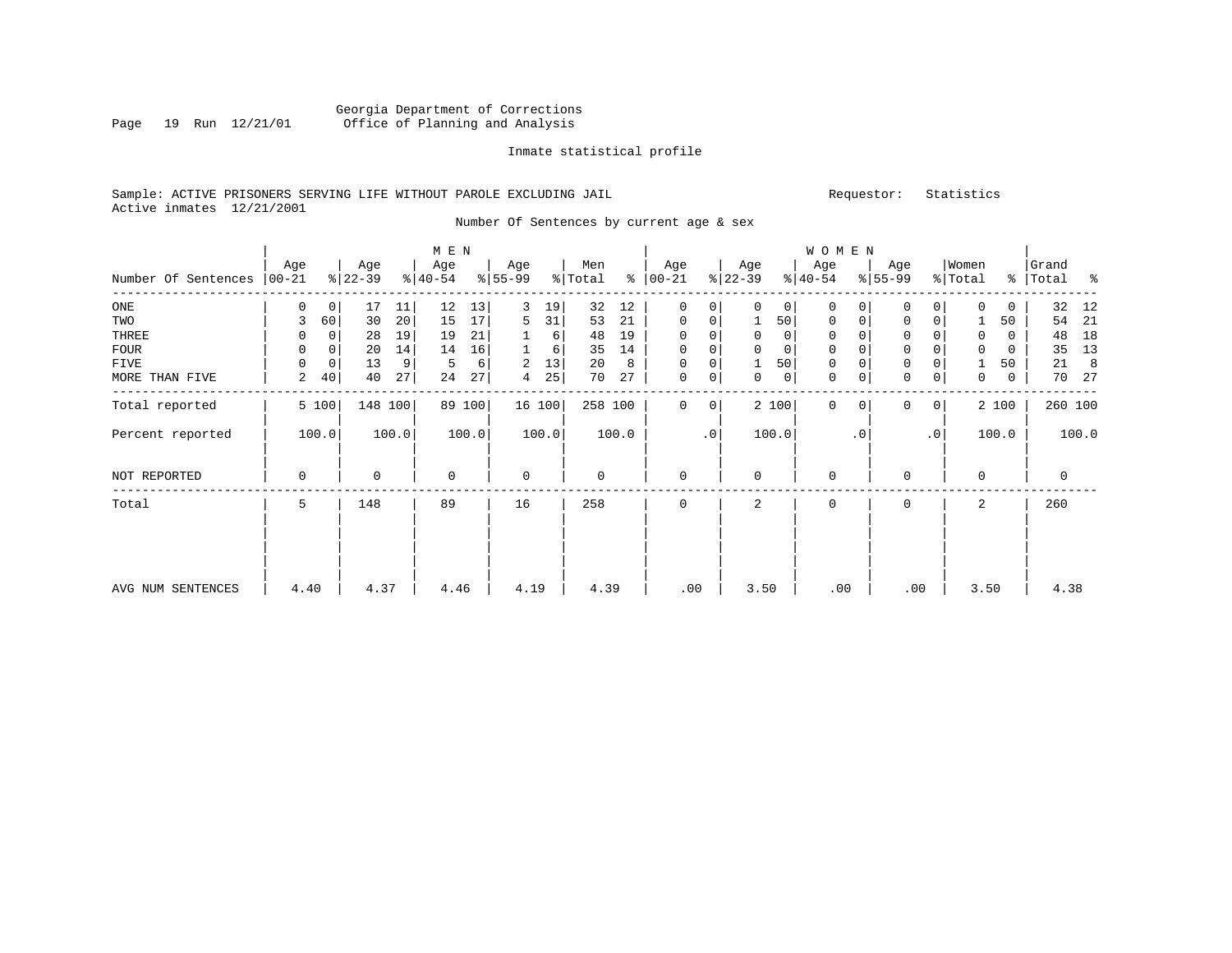# Georgia Department of Corrections Page 20 Run 12/21/01 Office of Planning and Analysis

#### Inmate statistical profile

# Sample: ACTIVE PRISONERS SERVING LIFE WITHOUT PAROLE EXCLUDING JAIL Requestor: Statistics Active inmates 12/21/2001

Number Of Disciplinaries by current age & sex

|                  |                  |             |                 |                | $M$ $\,$ E $\,$ N |        |                  |        |                |       |                 |           |                  |              | WOMEN            |           |                  |                |                  |             |                |         |
|------------------|------------------|-------------|-----------------|----------------|-------------------|--------|------------------|--------|----------------|-------|-----------------|-----------|------------------|--------------|------------------|-----------|------------------|----------------|------------------|-------------|----------------|---------|
| Disciplinaries   | Age<br>$00 - 21$ |             | Age<br>$ 22-39$ |                | Age<br>$ 40-54 $  |        | Age<br>$ 55-99 $ |        | Men<br>% Total | နွ    | Age<br>$ 00-21$ |           | Age<br>$ 22-39 $ |              | Age<br>$ 40-54 $ |           | Age<br>$ 55-99 $ |                | Women<br>% Total | ွေ          | Grand<br>Total | န္      |
| ZERO             | 0                | $\mathbf 0$ | 33              | 22             | 32                | 36     | 7                | 44     | 72             | 28    | 0               | 0         | $\Omega$         | 0            | $\Omega$         | $\Omega$  | $\mathbf 0$      | 0              | $\Omega$         | $\Omega$    | 72             | 28      |
| ONE              | 4                | 80          | 13              | 9 <sup>1</sup> | 10                | 11     | 3                | 19     | 30             | 12    | $\mathbf 0$     | 0         | $\mathbf 0$      | $\mathsf{O}$ | $\mathbf 0$      | 0         | $\mathbf 0$      | 0              | $\Omega$         | $\mathbf 0$ | 30             | 12      |
| TWO              |                  | 20          | 10              |                | 12                | 13     | 3                | 19     | 26             | 10    | 0               | 0         |                  | 0            | 0                |           | $\mathbf 0$      |                | $\Omega$         | $\Omega$    | 26             | 10      |
| THREE            | 0                | $\mathbf 0$ | 17              | 11             | 8                 | 9      | $\mathbf 0$      | 0      | 25             | 10    | 0               | 0         | $\Omega$         | $\mathbf 0$  | $\mathbf 0$      |           | $\mathbf 0$      |                | 0                | 0           | 25             | 10      |
| <b>FOUR</b>      | $\Omega$         | $\Omega$    | 11              |                | 6                 | 7      | 0                | 0      | 17             |       | $\Omega$        | 0         |                  | 50           | 0                |           | $\mathsf 0$      |                |                  | 50          | 18             | 7       |
| FIVE             | 0                | $\mathbf 0$ | 9               | 6              | 4                 | 4      | $\Omega$         | 0      | 13             | 5     | 0               | 0         | $\Omega$         | $\mathbf 0$  | $\mathbf 0$      |           | $\mathbf 0$      | 0              | $\Omega$         | 0           | 13             |         |
| MORE THAN FIVE   | 0                | 0           | 55              | 37             | 17                | 19     | 3                | 19     | 75             | 29    | $\mathbf 0$     | 0         |                  | 50           | 0                | 0         | $\mathbf 0$      | $\mathbf 0$    |                  | 50          | 76             | 29      |
| Total reported   |                  | 5 100       |                 | 148 100        |                   | 89 100 |                  | 16 100 | 258 100        |       | 0               | 0         |                  | 2 100        | $\mathbf 0$      | $\Omega$  | $\mathbf{0}$     | $\overline{0}$ |                  | 2 100       |                | 260 100 |
| Percent reported |                  | 100.0       |                 | 100.0          |                   | 100.0  |                  | 100.0  |                | 100.0 |                 | $\cdot$ 0 |                  | 100.0        |                  | $\cdot$ 0 |                  | $\cdot$ 0      |                  | 100.0       |                | 100.0   |
| NOT REPORTED     | 0                |             | 0               |                | 0                 |        | $\mathbf 0$      |        | 0              |       | $\mathbf 0$     |           | $\Omega$         |              | $\mathbf 0$      |           | $\mathbf 0$      |                | $\Omega$         |             | 0              |         |
| Total            | 5                |             | 148             |                | 89                |        | 16               |        | 258            |       | 0               |           | 2                |              | $\mathbf 0$      |           | $\mathbf 0$      |                | 2                |             | 260            |         |
|                  |                  |             |                 |                |                   |        |                  |        |                |       |                 |           |                  |              |                  |           |                  |                |                  |             |                |         |
|                  |                  |             |                 |                |                   |        |                  |        |                |       |                 |           |                  |              |                  |           |                  |                |                  |             |                |         |
| AVG NUM DISCIP   | 1.20             |             | 7.08            |                | 3.18              |        | 1.94             |        | 5.30           |       | .00             |           | 10.50            |              | .00              |           | .00              |                | 10.50            |             | 5.34           |         |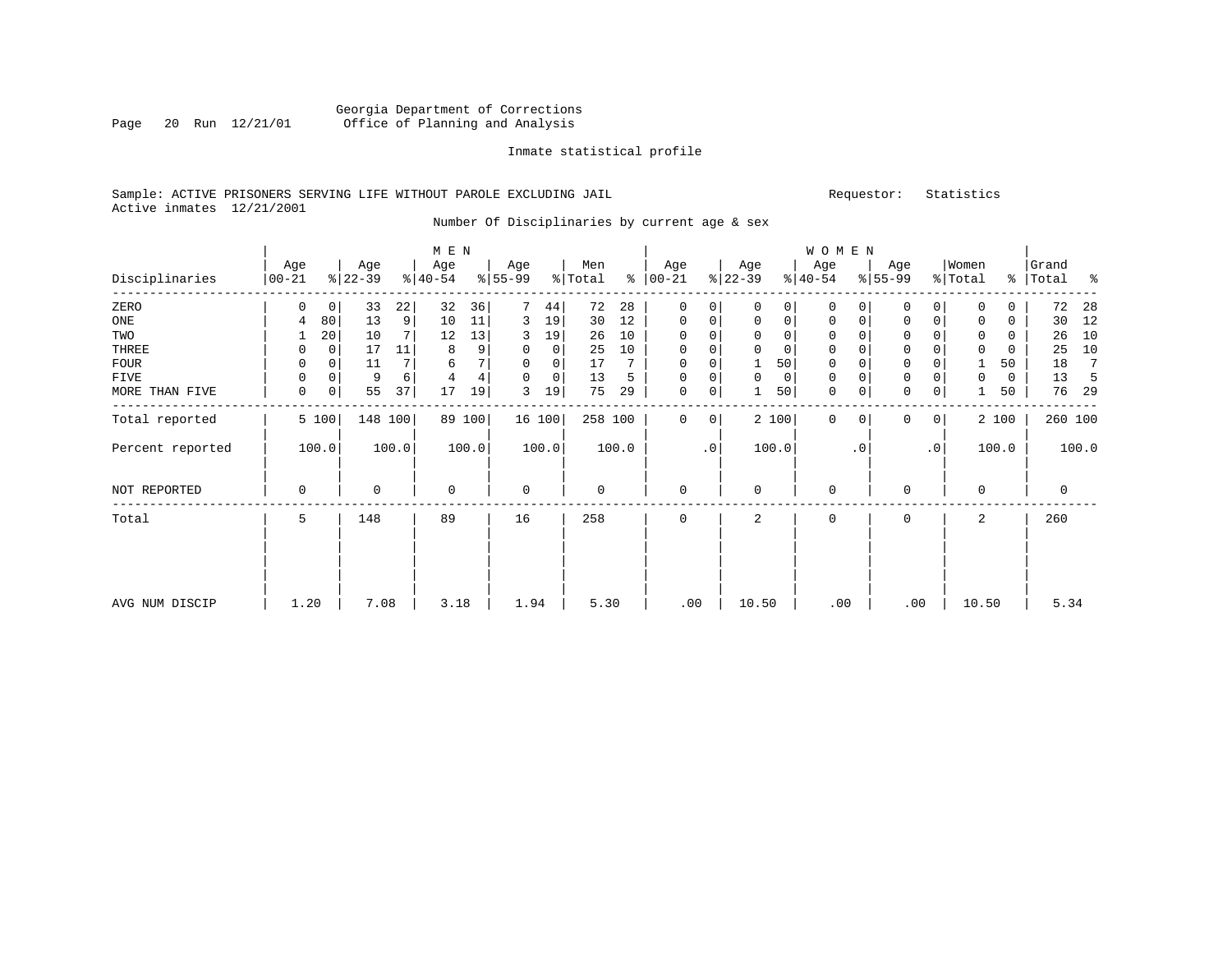# Georgia Department of Corrections Page 21 Run 12/21/01 Office of Planning and Analysis

#### Inmate statistical profile

# Sample: ACTIVE PRISONERS SERVING LIFE WITHOUT PAROLE EXCLUDING JAIL Requestor: Statistics Active inmates 12/21/2001

Number Of Escapes by current age & sex

|                  |                  |          |                  |          | M E N            |        |                  |             |                |             |                 |                     |                  |             | WOMEN            |             |                  |                |                  |       |                    |             |
|------------------|------------------|----------|------------------|----------|------------------|--------|------------------|-------------|----------------|-------------|-----------------|---------------------|------------------|-------------|------------------|-------------|------------------|----------------|------------------|-------|--------------------|-------------|
| Escapes          | Age<br>$00 - 21$ |          | Age<br>$ 22-39 $ |          | Age<br>$ 40-54 $ |        | Age<br>$8 55-99$ |             | Men<br>% Total | ႜ           | Age<br>$ 00-21$ |                     | Age<br>$ 22-39 $ |             | Age<br>$ 40-54 $ |             | Age<br>$8 55-99$ |                | Women<br>% Total |       | Grand<br>%   Total | ႜ           |
| ZERO             |                  | 5 100    | 147              | 99       | 89               | 100    |                  | 16 100      | 257 100        |             | $\mathbf{0}$    | $\mathbf 0$         |                  | 2 100       | $\mathbf 0$      | $\Omega$    | 0                | $\overline{0}$ |                  | 2 100 | 259 100            |             |
| ONE              | 0                | 0        |                  | 1        | $\mathbf 0$      | 0      | 0                | 0           |                | $\mathbf 0$ | 0               | 0                   | 0                | 0           | 0                | 0           | 0                | $\mathbf 0$    | $\Omega$         | 0     |                    | $\mathbf 0$ |
| TWO              | 0                | $\Omega$ | 0                | $\Omega$ | 0                | 0      | 0                | 0           | 0              | $\Omega$    | $\mathbf 0$     | 0                   | $\Omega$         | 0           | 0                |             | 0                |                | $\Omega$         | 0     |                    | n           |
| THREE            | 0                | 0        | 0                | 0        | 0                | 0      | $\mathbf 0$      | 0           | 0              | 0           | 0               | 0                   | $\mathbf 0$      | 0           | 0                | 0           | $\mathsf 0$      |                | $\mathbf 0$      | 0     | 0                  | $\Omega$    |
| <b>FOUR</b>      | 0                | $\Omega$ | $\Omega$         |          | $\mathbf 0$      | 0      | 0                | 0           | 0              | 0           | $\mathbf 0$     | 0                   | 0                | 0           | 0                |             | $\mathbf 0$      |                |                  | 0     |                    | n           |
| FIVE             | 0                | 0        | 0                |          | $\mathbf 0$      | 0      | $\Omega$         | 0           | 0              | 0           | $\mathbf 0$     | 0                   | $\mathbf 0$      | $\mathsf 0$ | $\mathbf 0$      |             | $\mathsf 0$      |                |                  | 0     | 0                  | n           |
| MORE THAN FIVE   | 0                | 0        | $\mathbf 0$      | 0        | 0                | 0      | $\Omega$         | $\mathbf 0$ | $\Omega$       | 0           | $\mathbf 0$     | $\mathsf{O}\xspace$ | $\Omega$         | $\mathsf 0$ | $\mathbf 0$      | 0           | $\Omega$         | $\mathbf 0$    | $\Omega$         | 0     | 0                  |             |
| Total reported   |                  | 5 100    |                  | 148 100  |                  | 89 100 |                  | 16 100      | 258 100        |             | $\mathbf 0$     | 0                   |                  | 2 100       | 0                | $\mathbf 0$ | $\Omega$         | $\overline{0}$ |                  | 2 100 | 260 100            |             |
| Percent reported |                  | 100.0    |                  | 100.0    |                  | 100.0  |                  | 100.0       |                | 100.0       |                 | $\cdot$ 0           |                  | 100.0       |                  | . 0         |                  | $\cdot$ 0      |                  | 100.0 | 100.0              |             |
| NOT REPORTED     | 0                |          | 0                |          | $\mathbf 0$      |        | 0                |             | 0              |             | $\mathbf 0$     |                     | $\Omega$         |             | $\mathbf 0$      |             | $\Omega$         |                | $\Omega$         |       | 0                  |             |
| Total            | 5                |          | 148              |          | 89               |        | 16               |             | 258            |             | $\mathbf 0$     |                     | 2                |             | $\mathbf 0$      |             | $\Omega$         |                | 2                |       | 260                |             |
|                  |                  |          |                  |          |                  |        |                  |             |                |             |                 |                     |                  |             |                  |             |                  |                |                  |       |                    |             |
| AVG NUM ESCAPES  | .00              |          | .01              |          |                  | .00    |                  | .00         | .00            |             | .00             |                     | .00              |             | .00              |             | .00              |                | .00              |       | .00                |             |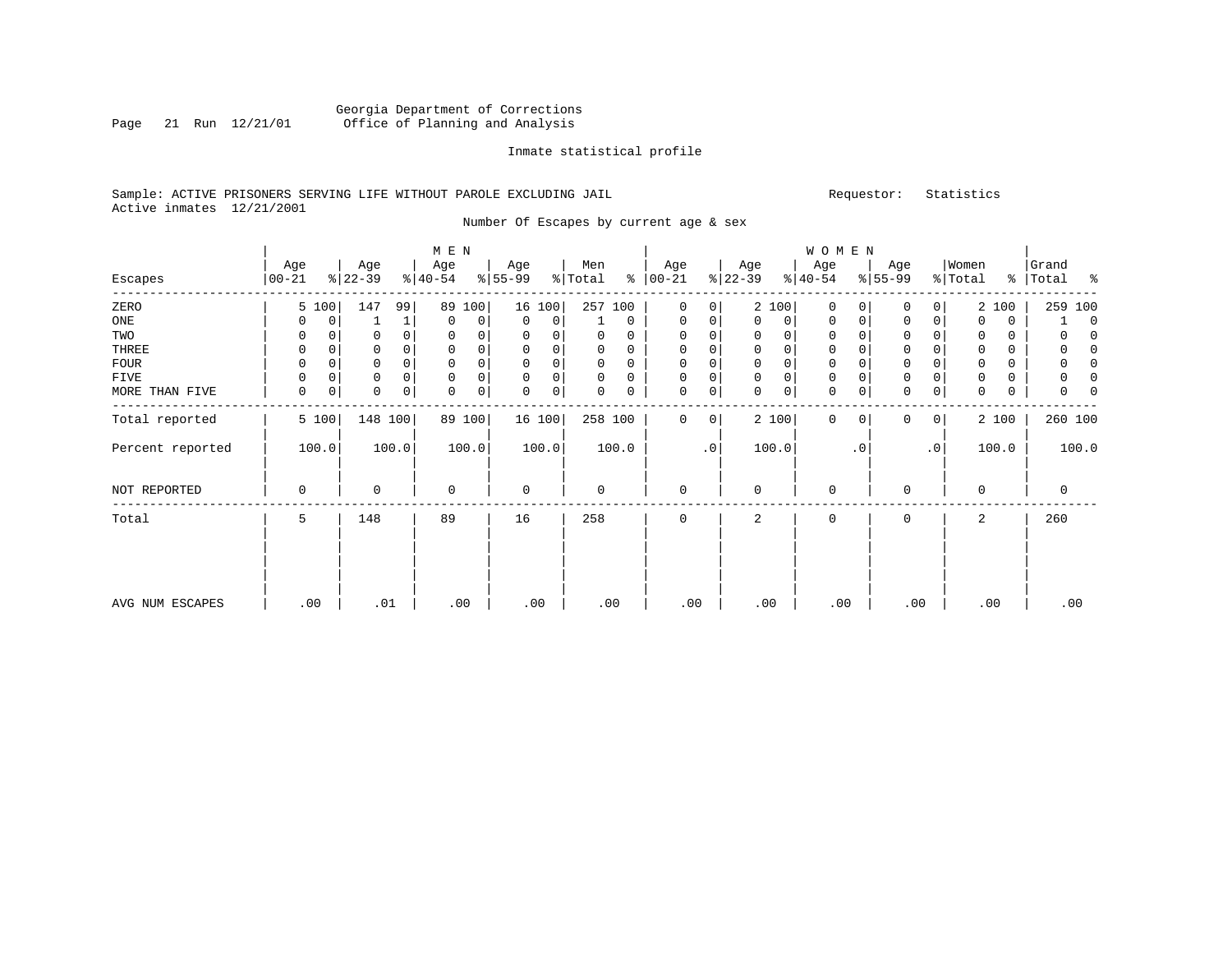#### Georgia Department of Corrections Page 22 Run 12/21/01 Office of Planning and Analysis

#### Inmate statistical profile

#### Sample: ACTIVE PRISONERS SERVING LIFE WITHOUT PAROLE EXCLUDING JAIL **Requestor:** Statistics Active inmates 12/21/2001

#### Number Of Prior Georgia Incarcerations \* by current age & sex

|                            |             |          |                  |                | M E N            |                 |                  |             |                |       |                 |           |                  |              | WOMEN           |           |                  |                |                  |             |                |       |
|----------------------------|-------------|----------|------------------|----------------|------------------|-----------------|------------------|-------------|----------------|-------|-----------------|-----------|------------------|--------------|-----------------|-----------|------------------|----------------|------------------|-------------|----------------|-------|
| Prior Incarcerations 00-21 | Age         |          | Age<br>$8 22-39$ |                | Age<br>$ 40-54 $ |                 | Age<br>$8 55-99$ |             | Men<br>% Total | န္    | Age<br>$ 00-21$ |           | Age<br>$ 22-39 $ |              | Age<br>$ 40-54$ |           | Age<br>$ 55-99 $ |                | Women<br>% Total | $\approx$   | Grand<br>Total | ್ಠಿ   |
| ZERO                       | 4           | 80       | 86               | 58             | 31               | 35              | 9                | 56          | 130            | 50    | 0               | 0         |                  | 2 100        | $\Omega$        | 0         | $\mathbf 0$      | 0              |                  | 2 100       | 132            | 51    |
| ONE                        |             | 20       | 26               | 18             | 17               | 19              | 4                | 25          | 48             | 19    | 0               | 0         | $\Omega$         | 0            | 0               | 0         | $\mathbf 0$      | 0              | $\Omega$         | $\mathbf 0$ | 48             | 18    |
| TWO                        | 0           | $\Omega$ | 17               | 11             | 13               | 15              |                  | 6           | 31             | 12    | 0               | 0         | 0                | 0            | 0               |           | 0                | U              | 0                | 0           | 31             | 12    |
| THREE                      | 0           | $\Omega$ | 15               | 10             | 11               | 12              |                  | 6           | 27             | 10    | 0               | 0         | $\Omega$         | $\mathsf{O}$ | $\mathbf 0$     |           | $\mathbf 0$      | 0              | $\Omega$         | $\Omega$    | 27             | 10    |
| <b>FOUR</b>                | 0           | $\Omega$ | 3                | $\overline{a}$ | 9                | 10 <sup>1</sup> | $\mathbf 0$      | $\mathbf 0$ | 12             | 5     | 0               | 0         | $\Omega$         | $\mathsf{O}$ | 0               |           | $\mathbf 0$      |                | 0                | $\Omega$    | 12             |       |
| FIVE                       | 0           | 0        |                  |                | 6                | 7 <sup>1</sup>  | $\mathbf 0$      | 0           | 7              | 3     | $\mathbf 0$     | 0         | $\mathbf 0$      | $\mathbf 0$  | $\mathbf 0$     |           | $\mathsf 0$      | 0              | 0                | 0           | 7              |       |
| MORE THAN FIVE             | $\mathbf 0$ | 0        | 0                | $\overline{0}$ | $\overline{a}$   | 2 <sup>1</sup>  |                  | 6           | 3              |       | 0               | 0         | $\Omega$         | $\mathsf{O}$ | $\mathbf 0$     | 0         | $\mathbf 0$      | 0              | $\mathbf 0$      | $\mathbf 0$ | 3              |       |
| Total reported             |             | 5 100    | 148 100          |                |                  | 89 100          |                  | 16 100      | 258 100        |       | $\Omega$        | 0         |                  | 2 100        | $\Omega$        | $\Omega$  | $\Omega$         | $\overline{0}$ |                  | 2 100       | 260 100        |       |
| Percent reported           |             | 100.0    |                  | 100.0          |                  | 100.0           |                  | 100.0       |                | 100.0 |                 | $\cdot$ 0 |                  | 100.0        |                 | $\cdot$ 0 |                  | $\cdot$ 0      |                  | 100.0       |                | 100.0 |
| NOT REPORTED               | 0           |          | $\Omega$         |                | $\Omega$         |                 | $\mathbf 0$      |             | $\Omega$       |       | $\Omega$        |           | $\Omega$         |              | 0               |           | $\Omega$         |                | $\Omega$         |             | 0              |       |
| Total                      | 5           |          | 148              |                | 89               |                 | 16               |             | 258            |       | 0               |           | 2                |              | $\mathbf 0$     |           | $\mathbf 0$      |                | 2                |             | 260            |       |
|                            |             |          |                  |                |                  |                 |                  |             |                |       |                 |           |                  |              |                 |           |                  |                |                  |             |                |       |
| AVG # INCARCERATIONS       | .20         |          | .82              |                | 1.78             |                 | .94              |             | 1.15           |       | .00             |           | .00              |              | .00             |           | .00              |                |                  | .00         | 1.14           |       |

\* This data counts a parole revocation on an existing sentenCE AS A prior incarceration. Also, this data counts, for any cohort of inmates, the total number of Georgia incarcerations the inmate has had during his entire criminal career. For example, if an inmate was admitted to prison first in FY72, and then re-admitted in FY79 and FY85, he had two prior incarcerations before the FY85 admission. This inmate's records show two prior incarcerations in all three of his records since he has had two prior incarcerations in his criminal career. If the cohort of FY72 admissions is selected for analysis, two prior incarcerations will be listed for this inmate even though in FY72, he had no prior incarcerations.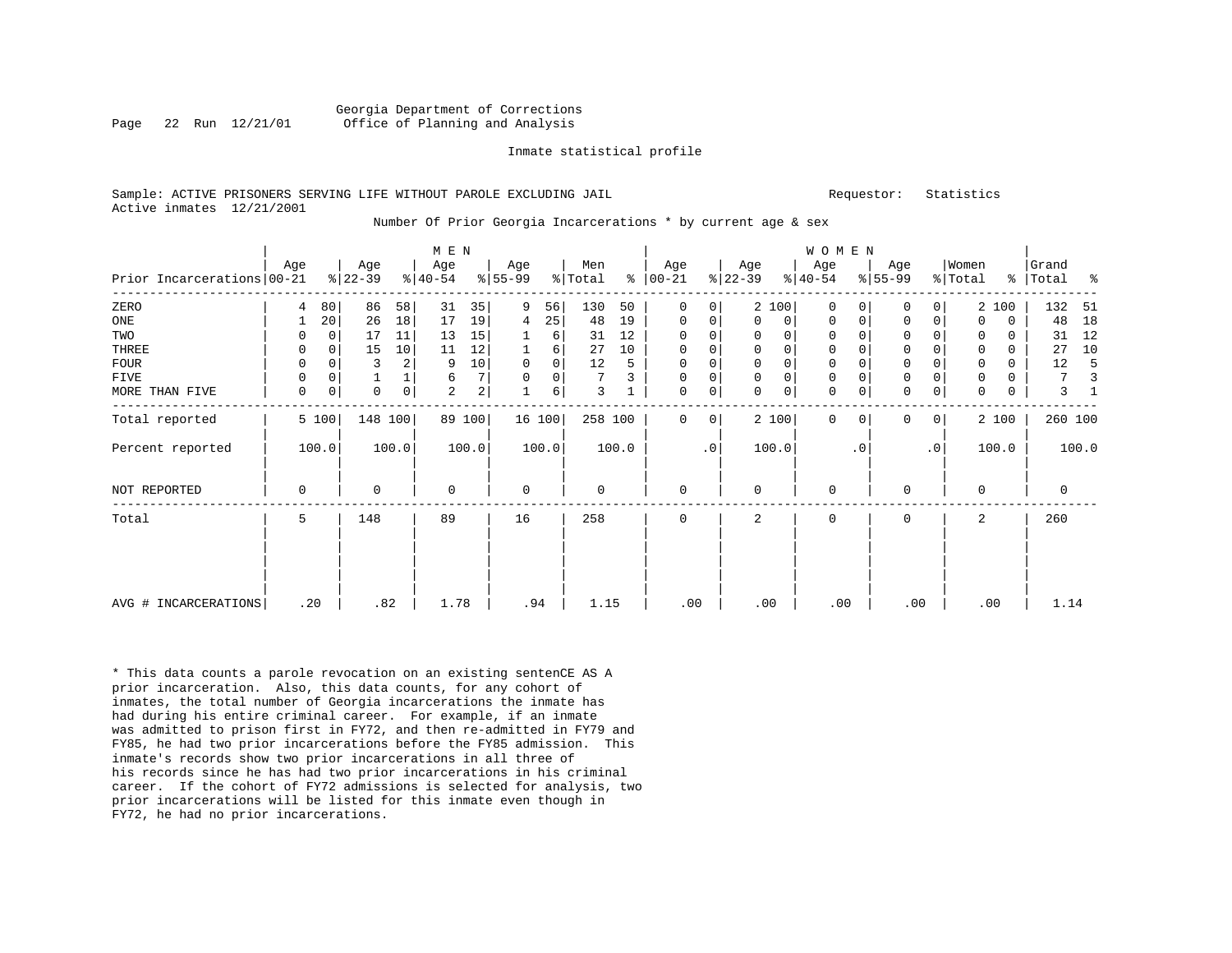# Georgia Department of Corrections Page 23 Run 12/21/01 Office of Planning and Analysis

#### Inmate statistical profile

# Sample: ACTIVE PRISONERS SERVING LIFE WITHOUT PAROLE EXCLUDING JAIL Requestor: Statistics Active inmates 12/21/2001

Number Of Transfers by current age & sex

|                   |                   |             |                  |       | M E N            |        |                 |        |                |       |                      |             |                  |             | WOMEN            |           |                  |                 |                  |       |                    |       |
|-------------------|-------------------|-------------|------------------|-------|------------------|--------|-----------------|--------|----------------|-------|----------------------|-------------|------------------|-------------|------------------|-----------|------------------|-----------------|------------------|-------|--------------------|-------|
| Transfers         | Age<br>$ 00 - 21$ |             | Age<br>$ 22-39 $ |       | Age<br>$ 40-54 $ |        | Age<br>$ 55-99$ |        | Men<br>% Total |       | Age<br>$8   00 - 21$ |             | Age<br>$ 22-39 $ |             | Age<br>$ 40-54 $ |           | Age<br>$ 55-99 $ |                 | Women<br>% Total |       | Grand<br>%   Total | ႜ     |
| ZERO              |                   | 20          | 8                | 5     | 2                | 2      | 0               | 0      | 11             | 4     | 0                    | 0           |                  | 50          | 0                | $\Omega$  | $\mathbf 0$      | 0               |                  | 50    | 12                 | 5     |
| ONE               | 3                 | 60          | 67               | 45    | 45               | 51     | 8               | 50     | 123            | 48    | 0                    | 0           |                  | 50          | 0                | 0         | $\mathbf 0$      | 0               |                  | 50    | 124                | 48    |
| TWO               |                   | 20          | 37               | 25    | 24               | 27     | 4               | 25     | 66             | 26    | 0                    | 0           |                  | 0           | 0                |           | 0                |                 | 0                | 0     | 66                 | 25    |
| THREE             | 0                 | 0           | 15               | 10    | 11               | 12     | 2               | 13     | 28             | 11    | 0                    | 0           | 0                | 0           | 0                | 0         | $\mathbf 0$      |                 | 0                | 0     | 28                 | 11    |
| FOUR              | 0                 | $\Omega$    | 5                | 3     | 3                | 3      |                 | 6      | 9              | 3     | $\Omega$             | 0           |                  | $\mathbf 0$ | 0                |           | $\Omega$         |                 | $\mathbf 0$      | 0     | 9                  | 3     |
| <b>FIVE</b>       | 0                 | $\mathbf 0$ | 7                |       | $\sqrt{2}$       | 2      | $\Omega$        | 0      | 9              |       | $\Omega$             | 0           | $\mathbf 0$      | $\mathsf 0$ | $\mathbf 0$      |           | $\mathbf{0}$     |                 | 0                | 0     | 9                  | 3     |
| MORE THAN FIVE    | $\mathbf 0$       | 0           | 9                | 6     | 2                | 2      |                 | 6      | 12             | 5     | $\mathbf 0$          | $\mathsf 0$ | $\Omega$         | $\mathsf 0$ | $\mathbf 0$      | 0         | $\mathbf 0$      | 0               | 0                | 0     | 12                 | -5    |
| Total reported    |                   | 5 100       | 148 100          |       |                  | 89 100 |                 | 16 100 | 258 100        |       | $\mathbf 0$          | 0           |                  | 2 100       | $\mathbf 0$      | $\Omega$  | $\Omega$         | 0 <sup>1</sup>  |                  | 2 100 | 260 100            |       |
| Percent reported  |                   | 100.0       |                  | 100.0 |                  | 100.0  |                 | 100.0  |                | 100.0 |                      | $\cdot$ 0   |                  | 100.0       |                  | $\cdot$ 0 |                  | .0 <sup>1</sup> |                  | 100.0 |                    | 100.0 |
| NOT REPORTED      | 0                 |             | 0                |       | $\mathbf 0$      |        | $\mathbf 0$     |        | 0              |       | $\mathbf 0$          |             | $\Omega$         |             | 0                |           | $\Omega$         |                 | $\Omega$         |       | $\mathbf 0$        |       |
| Total             | 5                 |             | 148              |       | 89               |        | 16              |        | 258            |       | 0                    |             | 2                |             | 0                |           | $\Omega$         |                 | 2                |       | 260                |       |
|                   |                   |             |                  |       |                  |        |                 |        |                |       |                      |             |                  |             |                  |           |                  |                 |                  |       |                    |       |
| AVG NUM TRANSFERS | 1.00              |             | 2.06             |       | 1.80             |        | 2.00            |        | 1.95           |       | .00                  |             | .50              |             | .00              |           | .00              |                 | .50              |       | 1.93               |       |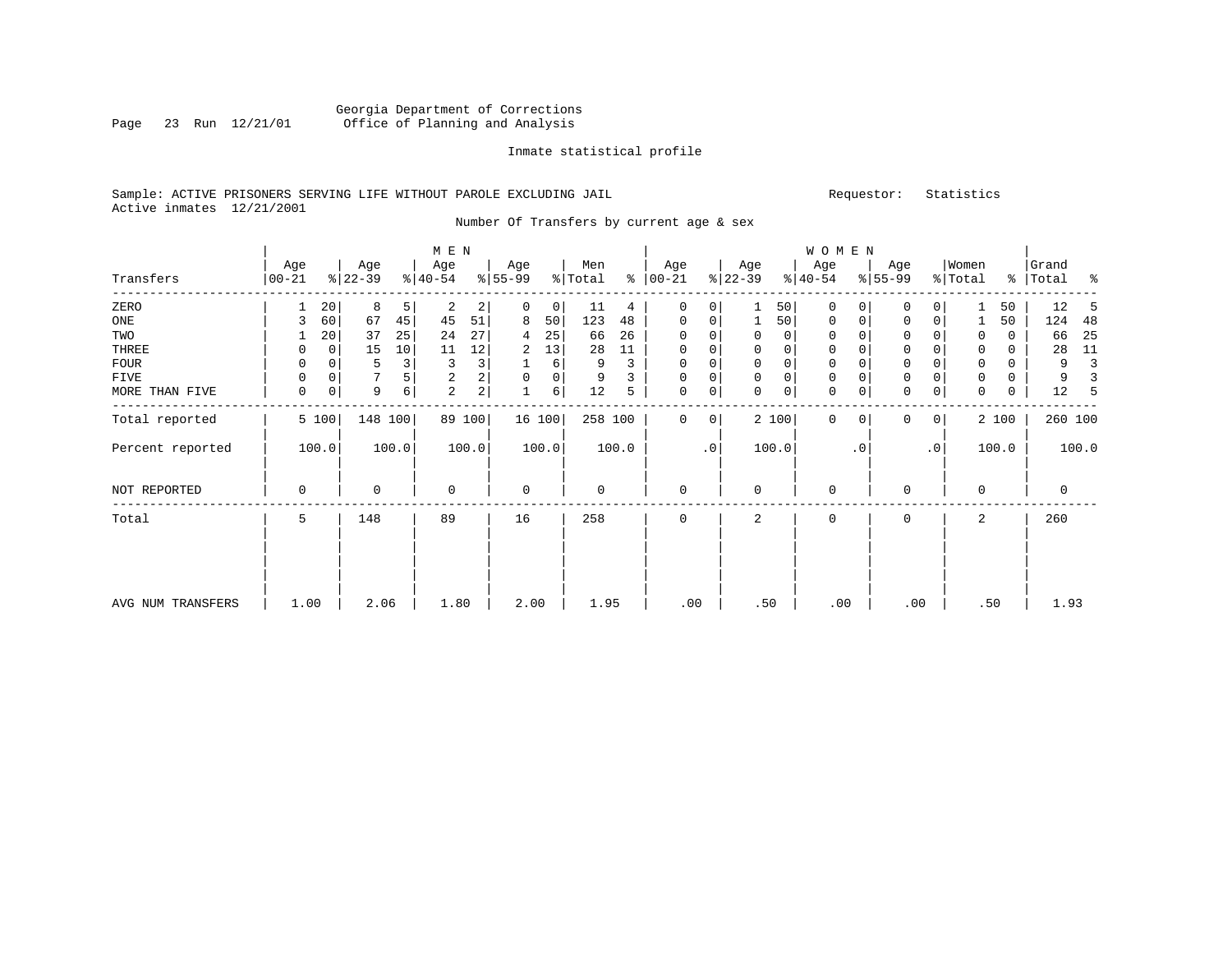# Georgia Department of Corrections Office of Planning and Analysis

#### Inmate statistical profile

# Sample: ACTIVE PRISONERS SERVING LIFE WITHOUT PAROLE EXCLUDING JAIL Requestor: Statistics Active inmates 12/21/2001

County Of Conviction by current age & sex

|                              |          |             |                |                | M E N          |                     |              |             |                |              |             |          |             |                | <b>WOMEN</b> |          |              |              |             |             |                |                |
|------------------------------|----------|-------------|----------------|----------------|----------------|---------------------|--------------|-------------|----------------|--------------|-------------|----------|-------------|----------------|--------------|----------|--------------|--------------|-------------|-------------|----------------|----------------|
|                              | Age      |             | Age            |                | Age            |                     | Age          |             | Men            |              | Age         |          | Age         |                | Age          |          | Age          |              | Women       |             | Grand          |                |
| County Of Conviction   00-21 |          |             | $ 22-39$       |                | $8140 - 54$    |                     | $8 55-99$    |             | %   Total      | နွ           | $ 00-21$    |          | $ 22-39$    |                | $8 40-54$    |          | $8155 - 99$  |              | % Total     | ႜ           | Total          | ٩,             |
| Appling                      | 0        | 0           | 1              | 1              | ı              | 1                   | 0            | 0           | 2              | 1            | 0           | 0        | 0           | 0 <sup>1</sup> | 0            | 0        | 0            | $\mathsf{O}$ | 0           | 0           | 2              | $\mathbf{1}$   |
| Atkinson                     | $\Omega$ | $\mathbf 0$ | $\circ$        | 0              | $\mathbf 0$    | $\mathsf{O}\xspace$ | $\mathbf{1}$ | 6           | $\mathbf{1}$   | $\mathbf 0$  | $\mathbf 0$ | 0        | $\mathbf 0$ | $\mathsf{O}$   | $\mathsf 0$  | 0        | $\mathbf 0$  | $\mathsf{O}$ | $\mathbf 0$ | $\mathsf 0$ | $\mathbf{1}$   | $\Omega$       |
| Bacon                        | $\Omega$ | 0           | 0              | 0              | 1              | 1                   | 0            | 0           | 1              | 0            | $\Omega$    | 0        | 0           | 0              | 0            | 0        | 0            | 0            | 0           | 0           |                | $\Omega$       |
| Baldwin                      | $\Omega$ | 0           | $\mathbf{1}$   | $\mathbf 1$    | $\overline{2}$ | 2                   | 0            | $\mathbf 0$ | 3              | 1            | $\Omega$    | 0        | $\Omega$    | $\mathbf 0$    | $\mathbf 0$  | 0        | $\mathbf 0$  | $\mathbf 0$  | 0           | $\mathbf 0$ | 3              | $\mathbf{1}$   |
| Banks                        | $\Omega$ | O           | $\Omega$       | $\mathbf 0$    |                | 1                   | 0            | 0           | 1              | 0            | $\Omega$    | 0        | 0           | $\mathbf 0$    | 0            | 0        | $\mathbf 0$  | 0            | $\Omega$    | 0           |                | $\Omega$       |
| Barrow                       | $\Omega$ | $\Omega$    | 1              | 1              | 1              | 1                   | 0            | $\mathbf 0$ | 2              | 1            | $\Omega$    | $\Omega$ | $\Omega$    | $\Omega$       | 0            | 0        | $\mathbf 0$  | $\Omega$     | $\Omega$    | 0           | 2              | $\mathbf{1}$   |
| Bartow                       | $\Omega$ | $\Omega$    | $\Omega$       | $\mathbf 0$    | 1              | $\mathbf{1}$        | 0            | $\mathbf 0$ | $\mathbf{1}$   | $\mathbf 0$  | $\Omega$    | $\Omega$ | $\Omega$    | $\Omega$       | 0            | $\Omega$ | $\Omega$     | $\Omega$     | $\Omega$    | $\mathbf 0$ |                | $\Omega$       |
| Ben Hill                     | 0        | 0           | 1              | 1              | $\Omega$       | 0                   | 0            | 0           | 1              | 0            | 0           | 0        | 0           | $\mathbf 0$    | 0            | 0        | 0            | $\mathbf 0$  | 0           | 0           |                | <sup>0</sup>   |
| Berrien                      | $\Omega$ | 0           | $\mathbf{1}$   | $\mathbf 1$    | 0              | 0                   | 0            | 0           | $\mathbf{1}$   | 0            | 0           | 0        | 0           | 0              | 0            | 0        | 0            | 0            | 0           | 0           |                | O              |
| <b>Bibb</b>                  | $\Omega$ | $\Omega$    | 6              | 4              | 1              | 1                   | 1            | 6           | 8              | 3            | $\Omega$    | 0        | $\Omega$    | 0              | 0            | 0        | $\Omega$     | $\mathbf 0$  | $\mathbf 0$ | $\mathbf 0$ | 8              | 3              |
| Bleckley                     | $\Omega$ | 0           |                | 1              | $\Omega$       | 0                   | 0            | 0           | 1              | 0            | $\Omega$    | 0        | 0           | 0              | 0            | 0        | $\mathbf 0$  | 0            | $\Omega$    | 0           |                | $\Omega$       |
| Brantley                     | $\Omega$ | $\Omega$    | $\Omega$       | $\mathbf 0$    | 1              | 1                   | 0            | $\mathbf 0$ | 1              | 0            | $\Omega$    | 0        | $\Omega$    | 0              | 0            | 0        | $\mathbf 0$  | 0            | 0           | 0           |                | $\Omega$       |
| <b>Brooks</b>                | $\Omega$ | $\Omega$    | $\Omega$       | 0              | $\mathbf{1}$   | $\mathbf 1$         | 0            | $\mathbf 0$ | $\mathbf{1}$   | 0            | $\Omega$    | $\Omega$ | $\Omega$    | $\Omega$       | $\Omega$     | $\Omega$ | $\Omega$     | $\Omega$     | $\Omega$    | $\mathbf 0$ | 1              | $\Omega$       |
| Burke                        | O        | $\Omega$    | 4              | 3              | 1              | 1                   | 0            | 0           | 5              | 2            | 0           | 0        | $\Omega$    | $\mathbf 0$    | 0            | 0        | $\mathbf 0$  | $\mathbf 0$  | $\Omega$    | 0           | 5              | $\overline{c}$ |
| <b>Butts</b>                 | $\Omega$ | 0           | 1              | $\mathbf 1$    | 1              | 1                   |              | 6           | 3              | $\mathbf{1}$ | 0           | 0        | 0           | 0              | 0            | 0        | $\Omega$     | $\mathbf 0$  | 0           | 0           | 3              | $\mathbf{1}$   |
| Camden                       | $\Omega$ | $\Omega$    | $\mathbf 0$    | 0              | 1              | 1                   | $\Omega$     | 0           | $\mathbf{1}$   | 0            | O           | 0        | $\Omega$    | $\Omega$       | 0            | 0        | $\mathbf 0$  | 0            | $\Omega$    | 0           | 1              | $\Omega$       |
| Carroll                      | $\Omega$ | 0           | $\overline{2}$ | 1              | $\Omega$       | 0                   | 0            | 0           | $\overline{2}$ | 1            | $\Omega$    | 0        | $\Omega$    | 0              | 0            | 0        | $\mathbf 0$  | 0            | $\Omega$    | 0           | $\overline{2}$ | -1             |
| Chatham                      | 1        | 20          | 5              | 3              | 2              | 2                   |              | 6           | 9              | 3            | $\Omega$    | 0        | $\Omega$    | $\mathbf 0$    | 0            | 0        | $\Omega$     | 0            | $\Omega$    | 0           | 9              | 3              |
| Chatooga                     | $\Omega$ | $\Omega$    | $\mathbf{1}$   | $\mathbf{1}$   | $\Omega$       | $\mathbf 0$         | $\Omega$     | $\Omega$    | $\mathbf{1}$   | $\Omega$     | $\Omega$    | $\Omega$ | $\Omega$    | $\Omega$       | $\Omega$     | $\Omega$ | $\Omega$     | $\Omega$     | $\Omega$    | $\mathbf 0$ | 1              | $\Omega$       |
| Cherokee                     | O        | 0           | $\mathbf{1}$   | 1              |                | 1                   | 0            | $\mathbf 0$ | 2              | 1            | 0           | 0        | $\Omega$    | $\mathbf 0$    | 0            | 0        | $\mathbf 0$  | $\Omega$     | $\Omega$    | 0           | 2              |                |
| Clarke                       | 0        | 0           | 5              | 3              | 6              | 7                   | 0            | $\mathbf 0$ | 11             | 4            | 0           | 0        | $\Omega$    | $\mathbf 0$    | 0            | 0        | $\Omega$     | $\mathbf 0$  | 0           | $\mathbf 0$ | 11             | 4              |
| Clayton                      | $\Omega$ | $\Omega$    | 5              | 3              | $\overline{a}$ | 2                   |              | 6           | 8              | 3            | O           | 0        | $\Omega$    | $\mathbf 0$    | 0            | 0        | $\Omega$     | $\Omega$     | $\Omega$    | $\mathbf 0$ | 8              | ζ              |
| Cobb                         | 1        | 20          | $\overline{c}$ | $\mathbf 1$    | 1              | $\mathbf 1$         | $\Omega$     | 0           | 4              | 2            | $\Omega$    | 0        | $\Omega$    | 0              | 0            | 0        | $\mathbf 0$  | 0            | 0           | 0           | 4              | $\overline{2}$ |
| Coffee                       | $\Omega$ | 0           | $\mathbf{1}$   | 1              | $\Omega$       | $\mathbf 0$         | 0            | $\mathbf 0$ | 1              | 0            | $\Omega$    | 0        | $\Omega$    | $\mathbf 0$    | 0            | 0        | $\mathbf 0$  | 0            | $\Omega$    | 0           |                | $\Omega$       |
| Colquit                      | $\Omega$ | $\Omega$    | $\mathbf{1}$   | $\mathbf 1$    | $\overline{2}$ | 2                   | $\Omega$     | $\Omega$    | 3              | $\mathbf 1$  | $\Omega$    | $\Omega$ | $\Omega$    | $\Omega$       | $\Omega$     | 0        | $\Omega$     | $\Omega$     | $\Omega$    | $\mathbf 0$ | 3              | $\mathbf{1}$   |
| Columbia                     | 0        | $\Omega$    | $\mathbf{1}$   | $\mathbf 1$    | 1              | $\mathbf 1$         | 0            | $\mathbf 0$ | $\overline{2}$ | 1            | 0           | 0        | $\Omega$    | $\mathbf 0$    | 0            | 0        | $\mathbf 0$  | $\mathbf 0$  | 0           | 0           | $\overline{2}$ | 1              |
| Coweta                       | $\Omega$ | 0           | 1              | $\mathbf 1$    | $\Omega$       | $\mathbf 0$         | 0            | $\mathbf 0$ | $\mathbf{1}$   | $\mathbf 0$  | 0           | 0        | $\Omega$    | $\mathbf 0$    | 0            | 0        | $\Omega$     | $\mathbf 0$  | 0           | 0           |                | $\Omega$       |
| Crisp                        | $\Omega$ | $\Omega$    | $\mathbf{1}$   | $\mathbf 1$    | $\Omega$       | 0                   | 0            | 0           | $\mathbf{1}$   | 0            | 0           | 0        | 0           | $\mathbf 0$    | $\Omega$     | 0        | $\Omega$     | $\mathbf 0$  | $\Omega$    | $\mathbf 0$ |                | $\Omega$       |
| Dade                         | $\Omega$ | 0           | $\mathbf{1}$   | $\mathbf{1}$   | $\Omega$       | 0                   | $\Omega$     | $\mathbf 0$ | $\mathbf{1}$   | $\Omega$     | $\Omega$    | 0        | $\Omega$    | 0              | 0            | 0        | $\mathbf 0$  | $\mathbf 0$  | $\Omega$    | $\mathbf 0$ | 1              | $\Omega$       |
| Decatur                      | $\Omega$ | 0           | $\mathbf 0$    | $\mathbf 0$    |                | 1                   | 0            | $\mathbf 0$ | 1              | 0            | 0           | 0        | $\Omega$    | 0              | 0            | 0        | $\mathbf 0$  | 0            | 0           | 0           | 1              | $\Omega$       |
| DeKalb                       | $\Omega$ | 0           | 14             | 9              | 5              | 6                   | 3            | 19          | 22             | 9            | $\Omega$    | $\Omega$ | $\Omega$    | $\mathbf 0$    | $\mathbf 0$  | 0        | $\mathbf{0}$ | $\mathbf 0$  | $\Omega$    | $\mathbf 0$ | 22             | 8              |
| Dodge                        | $\Omega$ | $\Omega$    | $\mathbf{1}$   | 1              | $\Omega$       | $\mathbf 0$         | $\Omega$     | $\mathbf 0$ | $\mathbf{1}$   | 0            | 0           | 0        | $\Omega$    | $\Omega$       | 0            | 0        | $\mathbf 0$  | $\Omega$     | $\Omega$    | 0           | $\mathbf{1}$   | $\Omega$       |
| Dougherty                    | 1        | 20          | $\overline{2}$ | 1              | 2              | 2                   | 1            | 6           | 6              | 2            | $\Omega$    | $\Omega$ | $\Omega$    | $\Omega$       | 0            | $\Omega$ | $\mathbf 0$  | $\Omega$     | $\Omega$    | 0           | 6              | 2              |
| Douglas                      | $\Omega$ | $\mathbf 0$ | 6              | $\overline{4}$ | 2              | 2                   | $\Omega$     | $\mathbf 0$ | 8              | 3            | U           | 0        | O           | $\mathbf 0$    | 0            | 0        | $\mathbf 0$  | $\Omega$     | 0           | $\mathbf 0$ | 8              | 3              |
| Elbert                       | $\Omega$ | 0           | 0              | 0              | $\Omega$       | 0                   | 1            | 6           | 1              | 0            | 0           | 0        | Ω           | 0              | 0            | 0        | $\Omega$     | 0            | 0           | 0           | 1              | $\Omega$       |
| Emanuel                      | $\Omega$ | 0           | $\mathbf{1}$   | 1              | $\Omega$       | 0                   | 0            | 0           | 1              | 0            | $\Omega$    | 0        | $\Omega$    | 0              | 0            | 0        | $\mathbf 0$  | 0            | 0           | 0           | 1              | $\Omega$       |

(continued)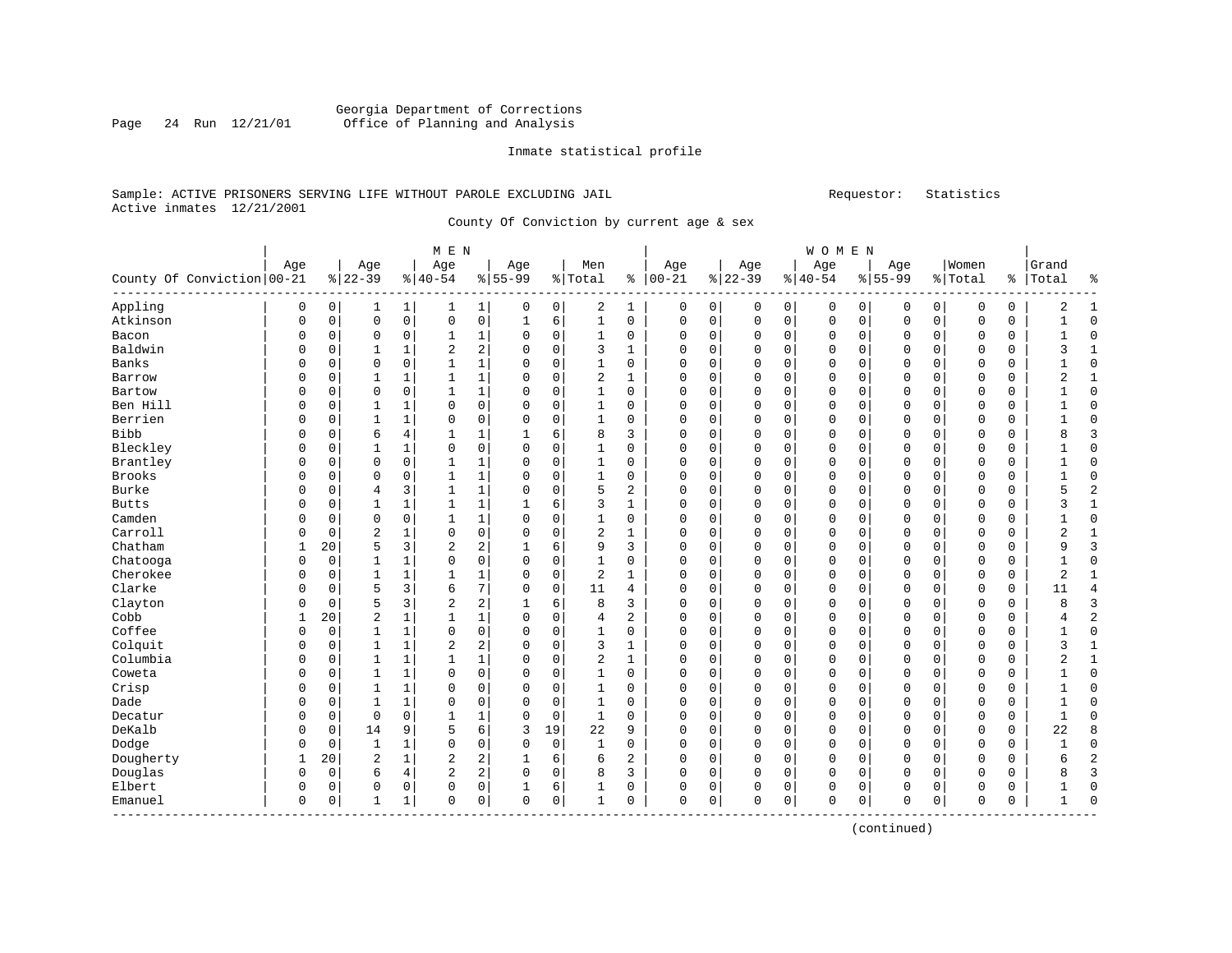#### Georgia Department of Corrections Page 25 Run 12/21/01 Office of Planning and Analysis

#### Inmate statistical profile

#### Sample: ACTIVE PRISONERS SERVING LIFE WITHOUT PAROLE EXCLUDING JAIL **Subset Construent Construent** Requestor: Statistics Active inmates 12/21/2001

County Of Conviction by current age & sex (continued)

| M E N | W O M E N | Age | Age | Age | Age | Men | Age | Age | Age | Age |Women |Grand County Of Conviction|00-21 %|22-39 %|40-54 %|55-99 %|Total % |00-21 %|22-39 %|40-54 %|55-99 %|Total % |Total % ------------------------------------------------------------------------------------------------------------------------------------Fayette | 0 0| 0 0| 1 1| 1 6| 2 1 | 0 0| 0 0| 0 0| 0 0| 0 0 | 2 1 Floyd | 0 0| 3 2| 1 1| 0 0| 4 2 | 0 0| 0 0| 0 0| 0 0| 0 0 | 4 2 Forsyth | 0 0| 0 0| 1 1| 0 0| 1 0 | 0 0| 0 0| 0 0| 0 0| 0 0 | 1 0 Franklin | 0 0| 1 1| 0 0| 0 0| 1 0 | 0 0| 0 0| 0 0| 0 0| 0 0 | 1 0 Fulton | 0 0| 11 7| 9 10| 0 0| 20 8 | 0 0| 0 0| 0 0| 0 0| 0 0 | 20 8 Gilmer | 0 0| 1 1| 0 0| 0 0| 1 0 | 0 0| 0 0| 0 0| 0 0| 0 0 | 1 0 Glynn | 0 0| 5 3| 2 2| 1 6| 8 3 | 0 0| 0 0| 0 0| 0 0| 0 0 | 8 3 Gordon | 0 0| 0 0| 0 0| 1 6| 1 0 | 0 0| 0 0| 0 0| 0 0| 0 0 | 1 0 Greene | 0 0| 1 1| 0 0| 0 0| 1 0 | 0 0| 0 0| 0 0| 0 0| 0 0 | 1 0 Gwinnett | 0 0| 2 1| 1 1| 0 0| 3 1 | 0 0| 0 0| 0 0| 0 0| 0 0 | 3 1 Habersham | 0 0| 1 1| 0 0| 0 0| 1 0 | 0 0| 0 0| 0 0| 0 0| 0 0 | 1 0 Hall | 0 0| 1 1| 1 1| 0 0| 2 1 | 0 0| 0 0| 0 0| 0 0| 0 0 | 2 1 Harris | 0 0| 1 1| 0 0| 0 0| 1 0 | 0 0| 0 0| 0 0| 0 0| 0 0 | 1 0 Hart | 0 0| 3 2| 0 0| 0 0| 3 1 | 0 0| 0 0| 0 0| 0 0| 0 0 | 3 1 Henry | 0 0| 3 2| 0 0| 0 0| 3 1 | 0 0| 0 0| 0 0| 0 0| 0 0 | 3 1 Houston | 0 0| 2 1| 3 3| 0 0| 5 2 | 0 0| 0 0| 0 0| 0 0| 0 0 | 5 2 Jackson | 0 0| 0 0| 1 1| 0 0| 1 0 | 0 0| 0 0| 0 0| 0 0| 0 0 | 1 0 Jasper | 0 0| 1 1| 0 0| 0 0| 1 0 | 0 0| 0 0| 0 0| 0 0| 0 0 | 1 0 Jeff Davis | 0 0| 2 1| 0 0| 0 0| 2 1 | 0 0| 0 0| 0 0| 0 0| 0 0 | 2 1 Jones | 0 0| 1 1| 0 0| 0 0| 1 0 | 0 0| 0 0| 0 0| 0 0| 0 0 | 1 0 Lee | 0 0| 1 1| 0 0| 0 0| 1 0 | 0 0| 0 0| 0 0| 0 0| 0 0 | 1 0 Liberty | 0 0| 1 1| 1 1| 0 0| 2 1 | 0 0| 0 0| 0 0| 0 0| 0 0 | 2 1 Long | 0 0| 3 2| 0 0| 0 0| 3 1 | 0 0| 0 0| 0 0| 0 0| 0 0 | 3 1 Lowndes | 0 0| 1 1| 0 0| 0 0| 1 0 | 0 0| 0 0| 0 0| 0 0| 0 0 | 1 0 Marion | 0 0| 1 1| 0 0| 0 0| 1 0 | 0 0| 0 0| 0 0| 0 0| 0 0 | 1 0 McIntosh | 0 0| 1 1| 0 0| 0 0| 1 0 | 0 0| 0 0| 0 0| 0 0| 0 0 | 1 0 Monroe | 0 0| 0 0| 1 1| 0 0| 1 0 | 0 0| 0 0| 0 0| 0 0| 0 0 | 1 0 Muscogee | 0 0| 4 3| 4 4| 0 0| 8 3 | 0 0| 0 0| 0 0| 0 0| 0 0 | 8 3 Newton | 0 0| 1 1| 0 0| 0 0| 1 0 | 0 0| 0 0| 0 0| 0 0| 0 0 | 1 0 Oglethrope | 0 0| 0 0| 1 1| 0 0| 1 0 | 0 0| 0 0| 0 0| 0 0| 0 0 | 1 0 Paulding | 0 0| 0 0| 1 1| 0 0| 1 0 | 0 0| 0 0| 0 0| 0 0| 0 0 | 1 0 Pike | 0 0| 1 1| 1 1| 0 0| 2 1 | 0 0| 0 0| 0 0| 0 0| 0 0 | 2 1 Pulaski | 0 0| 1 1| 0 0| 0 0| 1 0 | 0 0| 0 0| 0 0| 0 0| 0 0 | 1 0 Putnam | 0 0| 3 2| 1 1| 0 0| 4 2 | 0 0| 0 0| 0 0| 0 0| 0 0 | 4 2 Rabun | 0 0| 1 1| 0 0| 0 0| 1 0 | 0 0| 0 0| 0 0| 0 0| 0 0 | 1 0 ------------------------------------------------------------------------------------------------------------------------------------

(continued)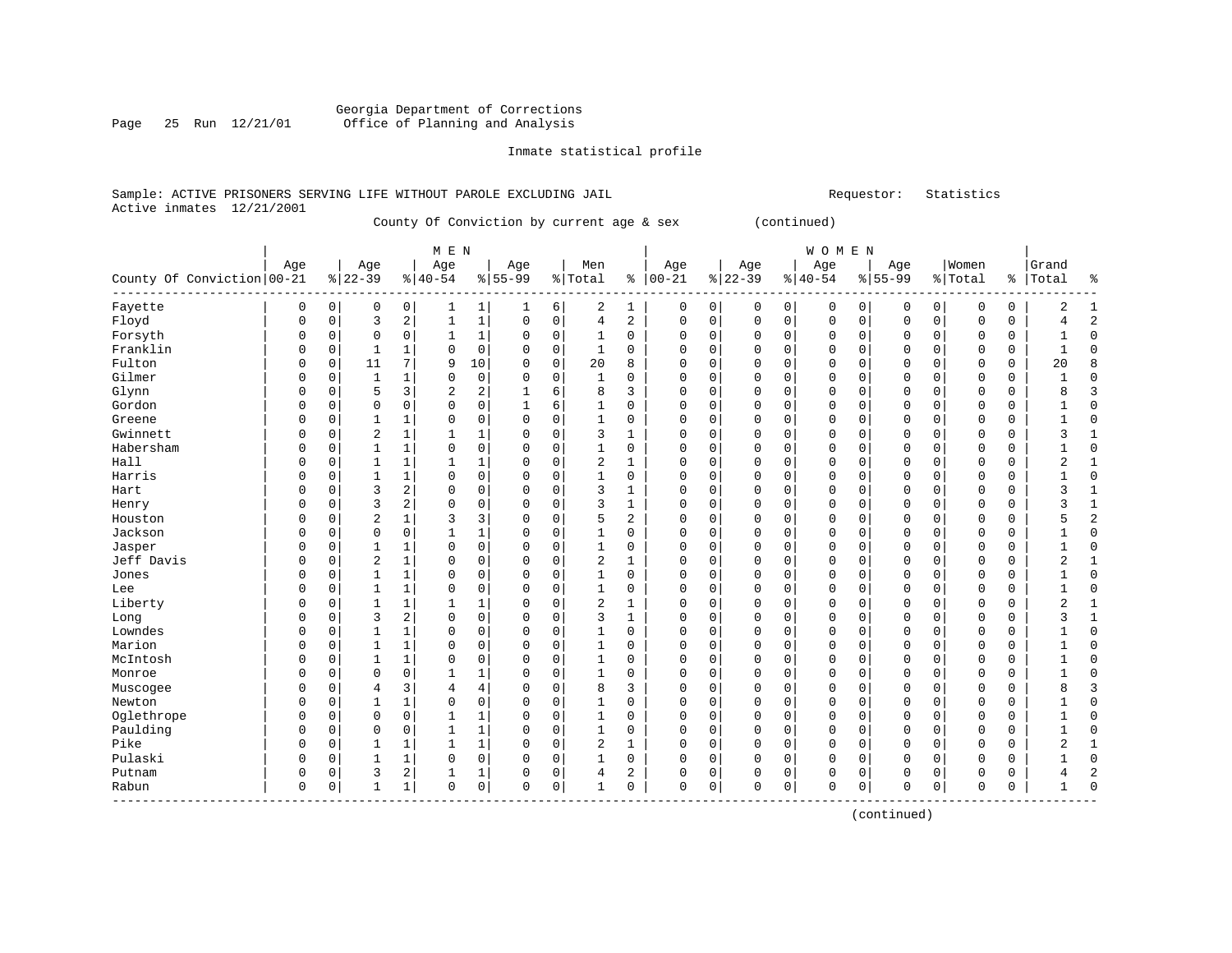#### Georgia Department of Corrections Page 26 Run 12/21/01 Office of Planning and Analysis

#### Inmate statistical profile

#### Sample: ACTIVE PRISONERS SERVING LIFE WITHOUT PAROLE EXCLUDING JAIL **Subset Activates** Requestor: Statistics Active inmates 12/21/2001

County Of Conviction by current age & sex (continued)

| M E N | W O M E N | Age | Age | Age | Age | Men | Age | Age | Age | Age |Women |Grand County Of Conviction 00-21  $\frac{1}{8}$  22-39  $\frac{1}{8}$  40-54  $\frac{1}{8}$  55-99  $\frac{1}{8}$  Total  $\frac{1}{8}$  Total  $\frac{1}{8}$   $\frac{1}{22-39}$   $\frac{1}{8}$   $\frac{1}{40-54}$   $\frac{1}{8}$   $\frac{1}{55-99}$   $\frac{1}{8}$   $\frac{1}{1}$  Total  $\frac{1}{8}$   $\frac{1}{$ ------------------------------------------------------------------------------------------------------------------------------------Randolph | 1 20| 0 0| 0 0| 0 0| 1 0 | 0 0| 0 0| 0 0| 0 0| 0 0 | 1 0 Richmond | 1 20| 6 4| 6 7| 0 0| 13 5 | 0 0| 1 50| 0 0| 0 0| 1 50 | 14 5 Rockdale | 0 0| 2 1| 1 1| 0 0| 3 1 | 0 0| 0 0| 0 0| 0 0| 0 0 | 3 1 Spalding | 0 0| 4 3| 1 1| 0 0| 5 2 | 0 0| 0 0| 0 0| 0 0| 0 0 | 5 2 Sumter | 0 0| 0 0| 1 1| 0 0| 1 0 | 0 0| 0 0| 0 0| 0 0| 0 0 | 1 0 Terrell | 0 0| 0 0| 1 1| 0 0| 1 0 | 0 0| 0 0| 0 0| 0 0| 0 0 | 1 0 Thomas | 0 0| 1 1| 1 1| 0 0| 2 1 | 0 0| 0 0| 0 0| 0 0| 0 0 | 2 1 Tift | 0 0| 1 1| 0 0| 1 6| 2 1 | 0 0| 0 0| 0 0| 0 0| 0 0 | 2 1 Toombs | 0 0| 1 1| 1 1| 0 0| 2 1 | 0 0| 0 0| 0 0| 0 0| 0 0 | 2 1 Towns | 0 0| 1 1| 0 0| 0 0| 1 0 | 0 0| 0 0| 0 0| 0 0| 0 0 | 1 0 Troup | 0 0| 0 0| 1 1| 1 6| 2 1 | 0 0| 0 0| 0 0| 0 0| 0 0 | 2 1 Union | 0 0| 0 0| 1 1| 0 0| 1 0 | 0 0| 0 0| 0 0| 0 0| 0 0 | 1 0 Upson | 0 0| 0 0| 1 1| 0 0| 1 0 | 0 0| 0 0| 0 0| 0 0| 0 0 | 1 0 Walker | 0 0| 1 1| 0 0| 0 0| 1 0 | 0 0| 1 50| 0 0| 0 0| 1 50 | 2 1 Walton | 0 0| 1 1| 1 1| 0 0| 2 1 | 0 0| 0 0| 0 0| 0 0| 0 0 | 2 1 Ware | 0 0| 3 2| 2 2| 0 0| 5 2 | 0 0| 0 0| 0 0| 0 0| 0 0 | 5 2 Whitfield | 0 0| 0 0| 3 3| 1 6| 4 2 | 0 0| 0 0| 0 0| 0 0| 0 0 | 4 2 Wilkes | 0 0| 1 1| 0 0| 0 0| 1 0 | 0 0| 0 0| 0 0| 0 0| 0 0 | 1 0 ------------------------------------------------------------------------------------------------------------------------------------Total reported | 5 100| 148 100| 89 100| 16 100| 258 100 | 0 0| 2 100| 0 0| 0 0| 2 100 | 260 100 | | | | | | | | | | | Percent reported | 100.0| 100.0| 100.0| 100.0| 100.0 | .0| 100.0| .0| .0| 100.0 | 100.0 | | | | | | | | | | | | | | | | | | | | | | Not reported | 0 | 0 | 0 | 0 | 0 | 0 | 0 | 0 | 0 | 0 | 0 ------------------------------------------------------------------------------------------------------------------------------------Total | 5 | 148 | 89 | 16 | 258 | 0 | 2 | 0 | 0 | 2 | 260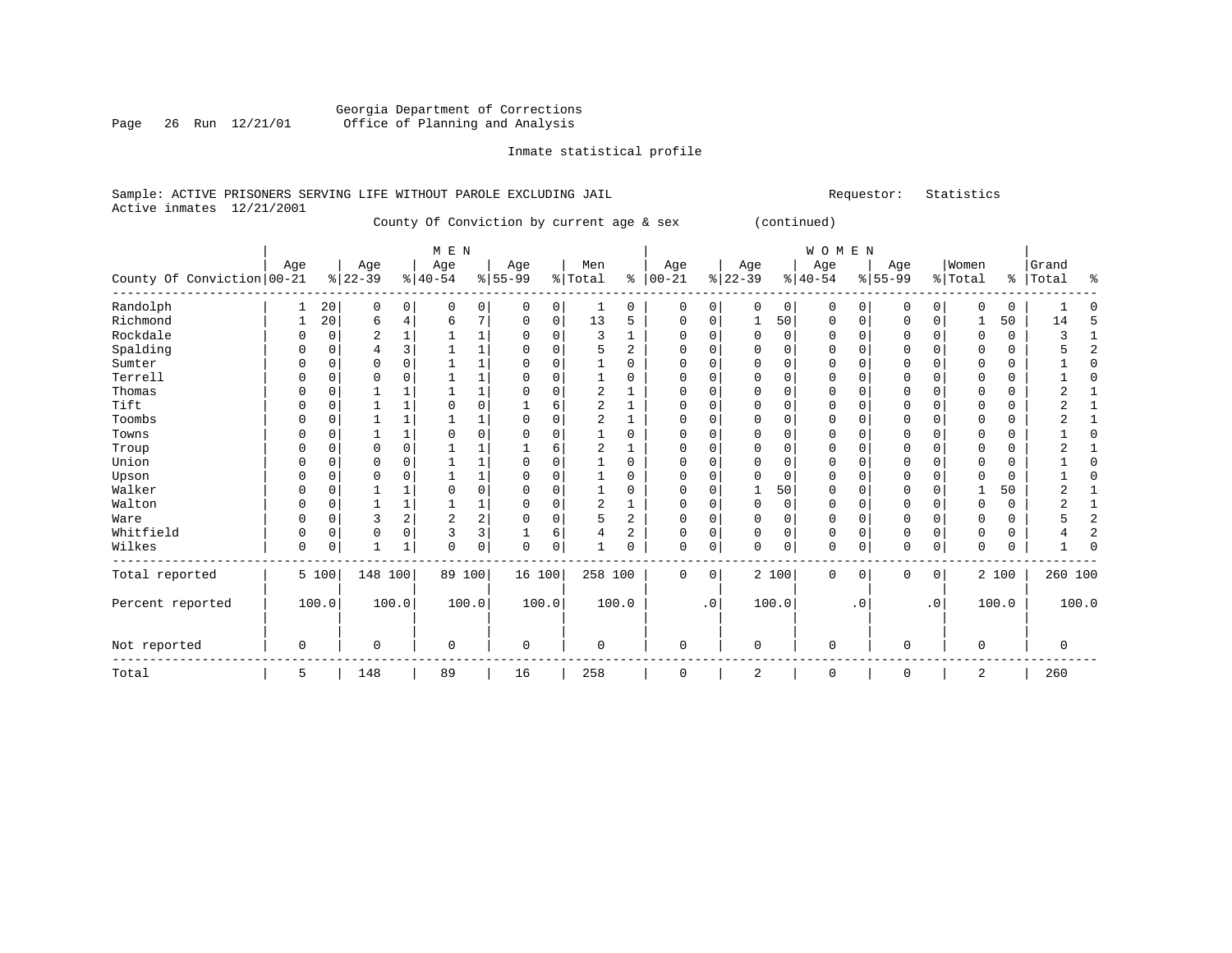# Georgia Department of Corrections Page 27 Run 12/21/01 Office of Planning and Analysis

#### Inmate statistical profile

# Sample: ACTIVE PRISONERS SERVING LIFE WITHOUT PAROLE EXCLUDING JAIL Requestor: Statistics Active inmates 12/21/2001

Circ Of Conviction by current age & sex

| Age<br>Age<br>Age<br>Age<br>Men<br>Age<br>Age<br>Age<br>Age<br>Women<br>Grand<br>$00 - 21$<br>$ 22-39$<br>Circ Of Conviction<br>$8 22-39$<br>$ 40-54$<br>$8 55-99$<br>% Total<br>$8   00 - 21$<br>$8 40-54$<br>$8155 - 99$<br>% Total<br>ႜ<br>Total<br>å<br>Alapaha<br>0<br>0<br>0<br>6<br>2<br>1<br>0<br>$\circ$<br>0<br>2<br>1<br>0<br>0<br> 0 <br>0<br>0<br>0<br>0<br>1<br>1<br>0<br>$\overline{2}$<br>$\mathbf{1}$<br>$\mathbf{1}$<br>$\mathbf{1}$<br>3<br>$\mathbf{1}$<br>3<br>$\overline{1}$<br>Alcovy<br>$\mathsf 0$<br>$\mathbf 0$<br>0<br>$\mathbf 0$<br>0<br>0<br>0<br>0<br>0<br>$\Omega$<br>$\Omega$<br>0<br>$\mathbf 0$<br>0<br>Atlanta<br>10<br>20<br>8<br>7<br>9<br>$\mathbf 0$<br>$\mathbf 0$<br>20<br>8<br>0<br>$\mathbf 0$<br>0<br>0<br>$\Omega$<br>11<br>$\Omega$<br>$\Omega$<br>$\Omega$<br>$\Omega$<br>0<br>$\Omega$<br>$\Omega$<br>Atlantic<br>5<br>3<br>$\overline{c}$<br>1<br>$\mathbf 0$<br>2<br>$\Omega$<br>0<br>6<br>O<br>0<br>$\mathbf{1}$<br>$\Omega$<br>6<br>$\Omega$<br>$\Omega$<br>$\Omega$<br>U<br>$\Omega$<br>$\Omega$<br>$\Omega$<br>O<br>20<br>11<br>8<br>9<br>$\mathbf 0$<br>20<br>8<br>$\Omega$<br>$\Omega$<br>$\mathbf{1}$<br>50<br>21<br>$\mathsf{R}$<br>Augusta<br>7<br>0<br>$\Omega$<br>50<br>$\Omega$<br>$\Omega$<br>$\Omega$<br>1<br>1<br>$\mathbf{1}$<br>$\overline{2}$<br>$\Omega$<br>$\mathbf 0$<br>0<br>2<br>Blue Ridge<br>0<br>0<br>1<br>1<br>1<br>0<br>0<br>1<br>0<br>$\Omega$<br>$\mathbf 0$<br>0<br>$\mathbf 0$<br>0<br>0<br>5<br>$\,4$<br>5<br>Brunswick<br>8<br>6<br>13<br>5<br>0<br>$\mathbf 0$<br>0<br>13<br>0<br>4<br>$\mathbf 0$<br>0<br>0<br>1<br>$\Omega$<br>$\Omega$<br>0<br>0<br>$\Omega$<br>Chattahoochee<br>$\overline{4}$<br>$\mathsf 0$<br>6<br>4<br>$\mathbf 0$<br>10<br>0<br>0<br>$\Omega$<br>0<br>10<br>4<br>0<br>0<br>4<br>$\Omega$<br>$\mathbf 0$<br>0<br>0<br>$\Omega$<br>4<br>Cherokee<br>$\overline{2}$<br>$\overline{2}$<br>$\mathbf 0$<br>$\mathbf 0$<br>$\mathbf{1}$<br>$\mathbf 1$<br>6<br>$\mathbf{1}$<br>0<br>$\Omega$<br>$\mathbf 0$<br>$\mathbf{1}$<br>O<br>0<br>1<br>$\cap$<br>$\Omega$<br>U<br>0<br>0<br>O<br>0<br>$\overline{2}$<br>5<br>3<br>$\overline{2}$<br>3<br>Clayton<br>6<br>8<br>3<br>8<br>0<br>1<br>0<br>0<br>$\Omega$<br>0<br>$\Omega$<br>0<br>O<br>$\Omega$<br>$\Omega$<br>$\mathbf 0$<br>0<br>$\overline{c}$<br>$\mathbf{1}$<br>Cobb<br>$\mathbf{1}$<br>$\Omega$<br>$\mathbf 0$<br>$\overline{a}$<br>$\overline{2}$<br>20<br>$\mathbf{1}$<br>$\Omega$<br>$\Omega$<br>$\Omega$<br>$\Omega$<br>$\Omega$<br>$\Omega$<br>0<br>$\mathbf{1}$<br>4<br>$\Omega$<br>$\Omega$<br>$\Omega$<br>4<br>3<br>3<br>6<br>$\overline{2}$<br>$\overline{a}$<br>$\Omega$<br>$\mathbf 0$<br>$\Omega$<br>$\mathbf{1}$<br>$\Omega$<br>$\Omega$<br>$\Omega$<br>$\Omega$<br>$\Omega$<br>Conasauga<br>O<br>4<br>$\Omega$<br>$\Omega$<br>$\Omega$<br>$\Omega$<br>$\Omega$<br>4<br>$\mathsf 0$<br>Cordele<br>$\overline{2}$<br>$\mathsf 0$<br>$\overline{2}$<br>$\mathbf 1$<br>2<br>$\mathbf{1}$<br>1<br>$\mathbf 0$<br>$\mathsf 0$<br>$\Omega$<br>$\Omega$<br>$\Omega$<br>0<br>0<br>O<br>$\Omega$<br>$\Omega$<br>$\Omega$<br>0<br>0<br>$\overline{2}$<br>3<br>6<br>5<br>$\overline{c}$<br>2<br>$\mathbf{1}$<br>$\mathbf 1$<br>$\mathbf{1}$<br>0<br>5<br>Coweta<br>0<br>0<br>$\Omega$<br>$\Omega$<br>$\mathbf 0$<br>0<br>0<br>$\Omega$<br>0<br>0<br>0<br>$\overline{2}$<br>Dougherty<br>20<br>$\overline{c}$<br>$\overline{2}$<br>6<br>6<br>$\overline{a}$<br>$\overline{c}$<br>1<br>1<br>$\Omega$<br>0<br>0<br>$\mathbf 0$<br>0<br>0<br>0<br>6<br>1<br>$\Omega$<br>$\mathbf 0$<br>0<br>2<br>5<br>3<br>20<br>$\overline{2}$<br>6<br>9<br>3<br>$\Omega$<br>9<br>3<br>Eastern<br>1<br>$\mathbf{1}$<br>$\Omega$<br>$\Omega$<br>$\Omega$<br>U<br>$\Omega$<br>$\Omega$<br>$\Omega$<br>0<br>O<br>3<br>$\mathbf 0$<br>Flint<br>$\mathbf 0$<br>2<br>$\Omega$<br>$\mathbf 0$<br>$\mathbf 0$<br>3<br>$\mathbf{1}$<br>0<br>$\Omega$<br>0<br>3<br>$\Omega$<br>$\Omega$<br>$\Omega$<br>$\Omega$<br>$\Omega$<br>$\Omega$<br>$\Omega$<br>$\mathbf{1}$<br>O<br>Griffin<br>5<br>3<br>4<br>6<br>10<br>10<br>$\Omega$<br>1<br>$\Omega$<br>$\Omega$<br>$\Omega$<br>$\Omega$<br>$\Omega$<br>0<br>0<br>4<br>U<br>4<br>4<br>0<br>O<br>0<br>$\overline{c}$<br>$\mathbf{1}$<br>Gwinnett<br>$\mathbf{1}$<br>$\mathbf{1}$<br>$\mathbf 0$<br>3<br>$\Omega$<br>3<br>0<br>0<br>1<br>0<br>$\mathbf 0$<br>$\Omega$<br>0<br>$\mathbf{1}$<br>0<br>$\Omega$<br>$\Omega$<br>0<br>0<br>$\Omega$<br>$\overline{c}$<br>3<br>$\overline{c}$<br>3<br>$\mathbf 0$<br>5<br>2<br>5<br>Houston<br>$\Omega$<br>$\mathbf 0$<br>$\mathbf{1}$<br>$\Omega$<br>0<br>$\Omega$<br>$\Omega$<br>$\Omega$<br>$\Omega$<br>$\Omega$<br>0<br>$\Omega$<br>0<br>$\Omega$<br>3<br>2<br>$\mathbf 0$<br>3<br>50<br>$\overline{a}$<br>$\Omega$<br>$\Omega$<br>$\mathbf 0$<br>$\mathbf{1}$<br>0<br>$\Omega$<br>$\mathbf 0$<br>$\mathbf{1}$<br>Lookout Mountain<br>O<br>0<br>$\Omega$<br>50<br>U<br>4<br>$\mathbf{1}$<br>0<br>6<br>4<br>$\mathbf 1$<br>6<br>8<br>3<br>3<br>O<br>0<br>$\mathbf{1}$<br>0<br>$\mathbf 0$<br>0<br>$\Omega$<br>0<br>0<br>0<br>8<br>Macon<br>1<br>O<br>$\Omega$<br>0<br>Middle<br>$\overline{c}$<br>$\mathbf{1}$<br>0<br>1<br>1<br>0<br>$\mathbf 0$<br>3<br>1<br>0<br>$\mathbf 0$<br>0<br>0<br>$\Omega$<br>0<br>$\Omega$<br>0<br>3<br>1<br>O<br>$\Omega$<br>$\Omega$<br>Mountain<br>$\overline{2}$<br>$\mathbf 0$<br>$\overline{c}$<br>2<br>$\mathbf{1}$<br>$\mathbf{1}$<br>$\Omega$<br>$\Omega$<br>$\mathbf 0$<br>$\mathbf{1}$<br>$\Omega$<br>$\Omega$<br>$\Omega$<br>$\Omega$<br>0<br>$\Omega$<br>$\Omega$<br>$\Omega$<br>$\Omega$<br>$\Omega$<br>$\Omega$<br>$\Omega$<br>$\mathbf 1$<br>$\mathsf 0$<br>$\overline{2}$<br>Northeastern<br>$\mathbf{1}$<br>$\mathbf{1}$<br>$\Omega$<br>$\mathbf{1}$<br>$\Omega$<br>$\Omega$<br>$\Omega$<br>$\overline{2}$<br>$\mathbf{1}$<br>0<br>0<br>$\mathbf{1}$<br>$\Omega$<br>$\Omega$<br>0<br>$\Omega$<br>$\Omega$<br>$\Omega$<br>0<br>3<br>$\mathbf 1$<br>6<br>2<br>$\overline{2}$<br>Northern<br>$\overline{4}$<br>$\mathbf{1}$<br>6<br>0<br>$\mathbf 0$<br>0<br>$\mathbf 0$<br>0<br>6<br>0<br>0<br>$\mathbf{1}$<br>$\Omega$<br>0<br>0<br>$\Omega$<br>7<br>5<br>3<br>Ocmulgee<br>3<br>$\mathbf 0$<br>$\mathbf 0$<br>10<br>$\overline{4}$<br>O<br>$\Omega$<br>0<br>$\mathbf 0$<br>0<br>0<br>0<br>10<br>0<br>4<br>$\Omega$<br>$\mathbf 0$<br>0<br>0<br>Oconee<br>3<br>2<br>$\mathbf 0$<br>$\mathbf 0$<br>$\mathbf 0$<br>3<br>$\mathbf{1}$<br>0<br>0<br>3<br>O<br>$\Omega$<br>0<br>$\Omega$<br>$\Omega$<br>0<br>$\Omega$<br>0<br>0<br>$\mathbf{1}$<br>O<br>0<br>$\overline{a}$<br>Pataula<br>20<br>$\mathbf 0$<br>$\mathbf 0$<br>$\mathbf 1$<br>$\mathbf 0$<br>$\mathbf{1}$<br>0<br>0<br>2<br>$\mathbf{1}$<br>1<br>$\Omega$<br>$\Omega$<br>$\Omega$<br>O<br>O<br>$\Omega$<br>$\Omega$<br>$\Omega$<br>1<br>Piedmont<br>3<br>$\overline{c}$<br>3<br>$\mathbf 0$<br>2<br>$\Omega$<br>1<br>1<br>$\Omega$<br>4<br>$\Omega$<br>$\Omega$<br>$\Omega$<br>$\Omega$<br>$\Omega$<br>$\Omega$<br>0<br>4<br>U<br>O<br>O<br>0<br>2<br>$\overline{c}$<br>3<br>$\mathbf{1}$<br>$\mathbf 0$<br>$\overline{a}$<br>$\Omega$<br>1<br>0<br>4<br>0<br>$\mathbf 0$<br>0<br>0<br>Rome<br>0<br>0<br>$\Omega$<br>$\Omega$<br>0<br>0<br>$\Omega$<br>4<br>$\mathbf 0$<br>$\mathbf 0$<br>$\mathbf{1}$<br>$\mathbf 1$<br>$\mathbf 0$<br>$\mathbf 1$<br>$\Omega$<br>0<br>$\Omega$<br>$\Omega$<br>South Georgia<br>$\mathbf 0$<br>$\Omega$<br>$\mathbf 0$<br>$\Omega$<br>$\Omega$<br>$\Omega$<br>0<br>$\Omega$<br>$\Omega$<br>0<br>$\Omega$<br>1<br>7<br>Southern<br>3<br>2<br>$\overline{4}$<br>$\mathbf 0$<br>3<br>0<br>7<br>3<br>O<br>0<br>0<br>$\Omega$<br>$\Omega$<br>$\mathbf 0$<br>0<br>0<br>$\Omega$<br>0<br>$\Omega$<br>0<br>4<br>Southwestern<br>$\mathbf 1$<br>2<br>$\mathbf{1}$<br>2<br>O<br>1<br>1<br>$\mathbf{1}$<br>$\Omega$<br>$\mathbf 0$<br>$\Omega$<br>0<br>0<br>$\mathbf 0$<br>0<br>0<br>0<br>$\mathbf{1}$<br>0<br>0<br>0<br>0<br>Stone Mountain<br>6<br>19<br>22<br>0<br>14<br>9<br>5<br>3<br>22<br>9<br>0<br>0<br>8<br>0<br>0<br>$\mathbf 0$<br>0<br>0<br>$\mathbf 0$<br>0<br>$\Omega$<br>0<br>$\mathbf 1$<br>Tallapoosa<br>$\Omega$<br>$\Omega$<br>$\mathsf 0$<br>$\mathbf{1}$<br>$\Omega$<br>$\mathbf 0$<br>$\mathbf{1}$<br>$\Omega$<br>$\Omega$<br>0<br>$\mathbf 0$<br>$\Omega$<br>$\Omega$<br>0<br>$\Omega$<br>0<br>$\sqrt{ }$<br>0<br>$\Omega$<br>0<br>$\mathbf{1}$ |  |  | M E N |  |  |  |  | WOMEN |  |  |  |  |
|---------------------------------------------------------------------------------------------------------------------------------------------------------------------------------------------------------------------------------------------------------------------------------------------------------------------------------------------------------------------------------------------------------------------------------------------------------------------------------------------------------------------------------------------------------------------------------------------------------------------------------------------------------------------------------------------------------------------------------------------------------------------------------------------------------------------------------------------------------------------------------------------------------------------------------------------------------------------------------------------------------------------------------------------------------------------------------------------------------------------------------------------------------------------------------------------------------------------------------------------------------------------------------------------------------------------------------------------------------------------------------------------------------------------------------------------------------------------------------------------------------------------------------------------------------------------------------------------------------------------------------------------------------------------------------------------------------------------------------------------------------------------------------------------------------------------------------------------------------------------------------------------------------------------------------------------------------------------------------------------------------------------------------------------------------------------------------------------------------------------------------------------------------------------------------------------------------------------------------------------------------------------------------------------------------------------------------------------------------------------------------------------------------------------------------------------------------------------------------------------------------------------------------------------------------------------------------------------------------------------------------------------------------------------------------------------------------------------------------------------------------------------------------------------------------------------------------------------------------------------------------------------------------------------------------------------------------------------------------------------------------------------------------------------------------------------------------------------------------------------------------------------------------------------------------------------------------------------------------------------------------------------------------------------------------------------------------------------------------------------------------------------------------------------------------------------------------------------------------------------------------------------------------------------------------------------------------------------------------------------------------------------------------------------------------------------------------------------------------------------------------------------------------------------------------------------------------------------------------------------------------------------------------------------------------------------------------------------------------------------------------------------------------------------------------------------------------------------------------------------------------------------------------------------------------------------------------------------------------------------------------------------------------------------------------------------------------------------------------------------------------------------------------------------------------------------------------------------------------------------------------------------------------------------------------------------------------------------------------------------------------------------------------------------------------------------------------------------------------------------------------------------------------------------------------------------------------------------------------------------------------------------------------------------------------------------------------------------------------------------------------------------------------------------------------------------------------------------------------------------------------------------------------------------------------------------------------------------------------------------------------------------------------------------------------------------------------------------------------------------------------------------------------------------------------------------------------------------------------------------------------------------------------------------------------------------------------------------------------------------------------------------------------------------------------------------------------------------------------------------------------------------------------------------------------------------------------------------------------------------------------------------------------------------------------------------------------------------------------------------------------------------------------------------------------------------------------------------------------------------------------------------------------------------------------------------------------------------------------------------------------------------------------------------------------------------------------------------------------------------------------------------------------------------------------------------------------------------------------------------------------------------------------------------------------------------------------------------------------------------------------------------------------------------------------------------------------------------------------------------------------------------------------------------------------------------------------------------------------------------------------------------------------------------------------------------------------------------------------------------------------------------------------------------------------------------------------------------------------------------------------------------------------------------------------------------------------------------------------------------------------------------------------------------------------------------------------------------------------------------------------------------------------------------------------------------------------------------------------------------------------------------------------------------------------------------------------------------------------------------------------------------------------------------------------------------------------------------------------------------------------------------------------------------------------------------------------------------------------------------------------------------------------------------------------------------------------------------------------------------------------------------------------------------------------------------------------------------------------------------------------------------------------------------------------------------------------------------------------------------------------------------------------------------------------------------------------|--|--|-------|--|--|--|--|-------|--|--|--|--|
|                                                                                                                                                                                                                                                                                                                                                                                                                                                                                                                                                                                                                                                                                                                                                                                                                                                                                                                                                                                                                                                                                                                                                                                                                                                                                                                                                                                                                                                                                                                                                                                                                                                                                                                                                                                                                                                                                                                                                                                                                                                                                                                                                                                                                                                                                                                                                                                                                                                                                                                                                                                                                                                                                                                                                                                                                                                                                                                                                                                                                                                                                                                                                                                                                                                                                                                                                                                                                                                                                                                                                                                                                                                                                                                                                                                                                                                                                                                                                                                                                                                                                                                                                                                                                                                                                                                                                                                                                                                                                                                                                                                                                                                                                                                                                                                                                                                                                                                                                                                                                                                                                                                                                                                                                                                                                                                                                                                                                                                                                                                                                                                                                                                                                                                                                                                                                                                                                                                                                                                                                                                                                                                                                                                                                                                                                                                                                                                                                                                                                                                                                                                                                                                                                                                                                                                                                                                                                                                                                                                                                                                                                                                                                                                                                                                                                                                                                                                                                                                                                                                                                                                                                                                                                                                                                                                                                                                                                                                                                                                                                                                                                                                                                                                                                                                                                                                                 |  |  |       |  |  |  |  |       |  |  |  |  |
|                                                                                                                                                                                                                                                                                                                                                                                                                                                                                                                                                                                                                                                                                                                                                                                                                                                                                                                                                                                                                                                                                                                                                                                                                                                                                                                                                                                                                                                                                                                                                                                                                                                                                                                                                                                                                                                                                                                                                                                                                                                                                                                                                                                                                                                                                                                                                                                                                                                                                                                                                                                                                                                                                                                                                                                                                                                                                                                                                                                                                                                                                                                                                                                                                                                                                                                                                                                                                                                                                                                                                                                                                                                                                                                                                                                                                                                                                                                                                                                                                                                                                                                                                                                                                                                                                                                                                                                                                                                                                                                                                                                                                                                                                                                                                                                                                                                                                                                                                                                                                                                                                                                                                                                                                                                                                                                                                                                                                                                                                                                                                                                                                                                                                                                                                                                                                                                                                                                                                                                                                                                                                                                                                                                                                                                                                                                                                                                                                                                                                                                                                                                                                                                                                                                                                                                                                                                                                                                                                                                                                                                                                                                                                                                                                                                                                                                                                                                                                                                                                                                                                                                                                                                                                                                                                                                                                                                                                                                                                                                                                                                                                                                                                                                                                                                                                                                                 |  |  |       |  |  |  |  |       |  |  |  |  |
|                                                                                                                                                                                                                                                                                                                                                                                                                                                                                                                                                                                                                                                                                                                                                                                                                                                                                                                                                                                                                                                                                                                                                                                                                                                                                                                                                                                                                                                                                                                                                                                                                                                                                                                                                                                                                                                                                                                                                                                                                                                                                                                                                                                                                                                                                                                                                                                                                                                                                                                                                                                                                                                                                                                                                                                                                                                                                                                                                                                                                                                                                                                                                                                                                                                                                                                                                                                                                                                                                                                                                                                                                                                                                                                                                                                                                                                                                                                                                                                                                                                                                                                                                                                                                                                                                                                                                                                                                                                                                                                                                                                                                                                                                                                                                                                                                                                                                                                                                                                                                                                                                                                                                                                                                                                                                                                                                                                                                                                                                                                                                                                                                                                                                                                                                                                                                                                                                                                                                                                                                                                                                                                                                                                                                                                                                                                                                                                                                                                                                                                                                                                                                                                                                                                                                                                                                                                                                                                                                                                                                                                                                                                                                                                                                                                                                                                                                                                                                                                                                                                                                                                                                                                                                                                                                                                                                                                                                                                                                                                                                                                                                                                                                                                                                                                                                                                                 |  |  |       |  |  |  |  |       |  |  |  |  |
|                                                                                                                                                                                                                                                                                                                                                                                                                                                                                                                                                                                                                                                                                                                                                                                                                                                                                                                                                                                                                                                                                                                                                                                                                                                                                                                                                                                                                                                                                                                                                                                                                                                                                                                                                                                                                                                                                                                                                                                                                                                                                                                                                                                                                                                                                                                                                                                                                                                                                                                                                                                                                                                                                                                                                                                                                                                                                                                                                                                                                                                                                                                                                                                                                                                                                                                                                                                                                                                                                                                                                                                                                                                                                                                                                                                                                                                                                                                                                                                                                                                                                                                                                                                                                                                                                                                                                                                                                                                                                                                                                                                                                                                                                                                                                                                                                                                                                                                                                                                                                                                                                                                                                                                                                                                                                                                                                                                                                                                                                                                                                                                                                                                                                                                                                                                                                                                                                                                                                                                                                                                                                                                                                                                                                                                                                                                                                                                                                                                                                                                                                                                                                                                                                                                                                                                                                                                                                                                                                                                                                                                                                                                                                                                                                                                                                                                                                                                                                                                                                                                                                                                                                                                                                                                                                                                                                                                                                                                                                                                                                                                                                                                                                                                                                                                                                                                                 |  |  |       |  |  |  |  |       |  |  |  |  |
|                                                                                                                                                                                                                                                                                                                                                                                                                                                                                                                                                                                                                                                                                                                                                                                                                                                                                                                                                                                                                                                                                                                                                                                                                                                                                                                                                                                                                                                                                                                                                                                                                                                                                                                                                                                                                                                                                                                                                                                                                                                                                                                                                                                                                                                                                                                                                                                                                                                                                                                                                                                                                                                                                                                                                                                                                                                                                                                                                                                                                                                                                                                                                                                                                                                                                                                                                                                                                                                                                                                                                                                                                                                                                                                                                                                                                                                                                                                                                                                                                                                                                                                                                                                                                                                                                                                                                                                                                                                                                                                                                                                                                                                                                                                                                                                                                                                                                                                                                                                                                                                                                                                                                                                                                                                                                                                                                                                                                                                                                                                                                                                                                                                                                                                                                                                                                                                                                                                                                                                                                                                                                                                                                                                                                                                                                                                                                                                                                                                                                                                                                                                                                                                                                                                                                                                                                                                                                                                                                                                                                                                                                                                                                                                                                                                                                                                                                                                                                                                                                                                                                                                                                                                                                                                                                                                                                                                                                                                                                                                                                                                                                                                                                                                                                                                                                                                                 |  |  |       |  |  |  |  |       |  |  |  |  |
|                                                                                                                                                                                                                                                                                                                                                                                                                                                                                                                                                                                                                                                                                                                                                                                                                                                                                                                                                                                                                                                                                                                                                                                                                                                                                                                                                                                                                                                                                                                                                                                                                                                                                                                                                                                                                                                                                                                                                                                                                                                                                                                                                                                                                                                                                                                                                                                                                                                                                                                                                                                                                                                                                                                                                                                                                                                                                                                                                                                                                                                                                                                                                                                                                                                                                                                                                                                                                                                                                                                                                                                                                                                                                                                                                                                                                                                                                                                                                                                                                                                                                                                                                                                                                                                                                                                                                                                                                                                                                                                                                                                                                                                                                                                                                                                                                                                                                                                                                                                                                                                                                                                                                                                                                                                                                                                                                                                                                                                                                                                                                                                                                                                                                                                                                                                                                                                                                                                                                                                                                                                                                                                                                                                                                                                                                                                                                                                                                                                                                                                                                                                                                                                                                                                                                                                                                                                                                                                                                                                                                                                                                                                                                                                                                                                                                                                                                                                                                                                                                                                                                                                                                                                                                                                                                                                                                                                                                                                                                                                                                                                                                                                                                                                                                                                                                                                                 |  |  |       |  |  |  |  |       |  |  |  |  |
|                                                                                                                                                                                                                                                                                                                                                                                                                                                                                                                                                                                                                                                                                                                                                                                                                                                                                                                                                                                                                                                                                                                                                                                                                                                                                                                                                                                                                                                                                                                                                                                                                                                                                                                                                                                                                                                                                                                                                                                                                                                                                                                                                                                                                                                                                                                                                                                                                                                                                                                                                                                                                                                                                                                                                                                                                                                                                                                                                                                                                                                                                                                                                                                                                                                                                                                                                                                                                                                                                                                                                                                                                                                                                                                                                                                                                                                                                                                                                                                                                                                                                                                                                                                                                                                                                                                                                                                                                                                                                                                                                                                                                                                                                                                                                                                                                                                                                                                                                                                                                                                                                                                                                                                                                                                                                                                                                                                                                                                                                                                                                                                                                                                                                                                                                                                                                                                                                                                                                                                                                                                                                                                                                                                                                                                                                                                                                                                                                                                                                                                                                                                                                                                                                                                                                                                                                                                                                                                                                                                                                                                                                                                                                                                                                                                                                                                                                                                                                                                                                                                                                                                                                                                                                                                                                                                                                                                                                                                                                                                                                                                                                                                                                                                                                                                                                                                                 |  |  |       |  |  |  |  |       |  |  |  |  |
|                                                                                                                                                                                                                                                                                                                                                                                                                                                                                                                                                                                                                                                                                                                                                                                                                                                                                                                                                                                                                                                                                                                                                                                                                                                                                                                                                                                                                                                                                                                                                                                                                                                                                                                                                                                                                                                                                                                                                                                                                                                                                                                                                                                                                                                                                                                                                                                                                                                                                                                                                                                                                                                                                                                                                                                                                                                                                                                                                                                                                                                                                                                                                                                                                                                                                                                                                                                                                                                                                                                                                                                                                                                                                                                                                                                                                                                                                                                                                                                                                                                                                                                                                                                                                                                                                                                                                                                                                                                                                                                                                                                                                                                                                                                                                                                                                                                                                                                                                                                                                                                                                                                                                                                                                                                                                                                                                                                                                                                                                                                                                                                                                                                                                                                                                                                                                                                                                                                                                                                                                                                                                                                                                                                                                                                                                                                                                                                                                                                                                                                                                                                                                                                                                                                                                                                                                                                                                                                                                                                                                                                                                                                                                                                                                                                                                                                                                                                                                                                                                                                                                                                                                                                                                                                                                                                                                                                                                                                                                                                                                                                                                                                                                                                                                                                                                                                                 |  |  |       |  |  |  |  |       |  |  |  |  |
|                                                                                                                                                                                                                                                                                                                                                                                                                                                                                                                                                                                                                                                                                                                                                                                                                                                                                                                                                                                                                                                                                                                                                                                                                                                                                                                                                                                                                                                                                                                                                                                                                                                                                                                                                                                                                                                                                                                                                                                                                                                                                                                                                                                                                                                                                                                                                                                                                                                                                                                                                                                                                                                                                                                                                                                                                                                                                                                                                                                                                                                                                                                                                                                                                                                                                                                                                                                                                                                                                                                                                                                                                                                                                                                                                                                                                                                                                                                                                                                                                                                                                                                                                                                                                                                                                                                                                                                                                                                                                                                                                                                                                                                                                                                                                                                                                                                                                                                                                                                                                                                                                                                                                                                                                                                                                                                                                                                                                                                                                                                                                                                                                                                                                                                                                                                                                                                                                                                                                                                                                                                                                                                                                                                                                                                                                                                                                                                                                                                                                                                                                                                                                                                                                                                                                                                                                                                                                                                                                                                                                                                                                                                                                                                                                                                                                                                                                                                                                                                                                                                                                                                                                                                                                                                                                                                                                                                                                                                                                                                                                                                                                                                                                                                                                                                                                                                                 |  |  |       |  |  |  |  |       |  |  |  |  |
|                                                                                                                                                                                                                                                                                                                                                                                                                                                                                                                                                                                                                                                                                                                                                                                                                                                                                                                                                                                                                                                                                                                                                                                                                                                                                                                                                                                                                                                                                                                                                                                                                                                                                                                                                                                                                                                                                                                                                                                                                                                                                                                                                                                                                                                                                                                                                                                                                                                                                                                                                                                                                                                                                                                                                                                                                                                                                                                                                                                                                                                                                                                                                                                                                                                                                                                                                                                                                                                                                                                                                                                                                                                                                                                                                                                                                                                                                                                                                                                                                                                                                                                                                                                                                                                                                                                                                                                                                                                                                                                                                                                                                                                                                                                                                                                                                                                                                                                                                                                                                                                                                                                                                                                                                                                                                                                                                                                                                                                                                                                                                                                                                                                                                                                                                                                                                                                                                                                                                                                                                                                                                                                                                                                                                                                                                                                                                                                                                                                                                                                                                                                                                                                                                                                                                                                                                                                                                                                                                                                                                                                                                                                                                                                                                                                                                                                                                                                                                                                                                                                                                                                                                                                                                                                                                                                                                                                                                                                                                                                                                                                                                                                                                                                                                                                                                                                                 |  |  |       |  |  |  |  |       |  |  |  |  |
|                                                                                                                                                                                                                                                                                                                                                                                                                                                                                                                                                                                                                                                                                                                                                                                                                                                                                                                                                                                                                                                                                                                                                                                                                                                                                                                                                                                                                                                                                                                                                                                                                                                                                                                                                                                                                                                                                                                                                                                                                                                                                                                                                                                                                                                                                                                                                                                                                                                                                                                                                                                                                                                                                                                                                                                                                                                                                                                                                                                                                                                                                                                                                                                                                                                                                                                                                                                                                                                                                                                                                                                                                                                                                                                                                                                                                                                                                                                                                                                                                                                                                                                                                                                                                                                                                                                                                                                                                                                                                                                                                                                                                                                                                                                                                                                                                                                                                                                                                                                                                                                                                                                                                                                                                                                                                                                                                                                                                                                                                                                                                                                                                                                                                                                                                                                                                                                                                                                                                                                                                                                                                                                                                                                                                                                                                                                                                                                                                                                                                                                                                                                                                                                                                                                                                                                                                                                                                                                                                                                                                                                                                                                                                                                                                                                                                                                                                                                                                                                                                                                                                                                                                                                                                                                                                                                                                                                                                                                                                                                                                                                                                                                                                                                                                                                                                                                                 |  |  |       |  |  |  |  |       |  |  |  |  |
|                                                                                                                                                                                                                                                                                                                                                                                                                                                                                                                                                                                                                                                                                                                                                                                                                                                                                                                                                                                                                                                                                                                                                                                                                                                                                                                                                                                                                                                                                                                                                                                                                                                                                                                                                                                                                                                                                                                                                                                                                                                                                                                                                                                                                                                                                                                                                                                                                                                                                                                                                                                                                                                                                                                                                                                                                                                                                                                                                                                                                                                                                                                                                                                                                                                                                                                                                                                                                                                                                                                                                                                                                                                                                                                                                                                                                                                                                                                                                                                                                                                                                                                                                                                                                                                                                                                                                                                                                                                                                                                                                                                                                                                                                                                                                                                                                                                                                                                                                                                                                                                                                                                                                                                                                                                                                                                                                                                                                                                                                                                                                                                                                                                                                                                                                                                                                                                                                                                                                                                                                                                                                                                                                                                                                                                                                                                                                                                                                                                                                                                                                                                                                                                                                                                                                                                                                                                                                                                                                                                                                                                                                                                                                                                                                                                                                                                                                                                                                                                                                                                                                                                                                                                                                                                                                                                                                                                                                                                                                                                                                                                                                                                                                                                                                                                                                                                                 |  |  |       |  |  |  |  |       |  |  |  |  |
|                                                                                                                                                                                                                                                                                                                                                                                                                                                                                                                                                                                                                                                                                                                                                                                                                                                                                                                                                                                                                                                                                                                                                                                                                                                                                                                                                                                                                                                                                                                                                                                                                                                                                                                                                                                                                                                                                                                                                                                                                                                                                                                                                                                                                                                                                                                                                                                                                                                                                                                                                                                                                                                                                                                                                                                                                                                                                                                                                                                                                                                                                                                                                                                                                                                                                                                                                                                                                                                                                                                                                                                                                                                                                                                                                                                                                                                                                                                                                                                                                                                                                                                                                                                                                                                                                                                                                                                                                                                                                                                                                                                                                                                                                                                                                                                                                                                                                                                                                                                                                                                                                                                                                                                                                                                                                                                                                                                                                                                                                                                                                                                                                                                                                                                                                                                                                                                                                                                                                                                                                                                                                                                                                                                                                                                                                                                                                                                                                                                                                                                                                                                                                                                                                                                                                                                                                                                                                                                                                                                                                                                                                                                                                                                                                                                                                                                                                                                                                                                                                                                                                                                                                                                                                                                                                                                                                                                                                                                                                                                                                                                                                                                                                                                                                                                                                                                                 |  |  |       |  |  |  |  |       |  |  |  |  |
|                                                                                                                                                                                                                                                                                                                                                                                                                                                                                                                                                                                                                                                                                                                                                                                                                                                                                                                                                                                                                                                                                                                                                                                                                                                                                                                                                                                                                                                                                                                                                                                                                                                                                                                                                                                                                                                                                                                                                                                                                                                                                                                                                                                                                                                                                                                                                                                                                                                                                                                                                                                                                                                                                                                                                                                                                                                                                                                                                                                                                                                                                                                                                                                                                                                                                                                                                                                                                                                                                                                                                                                                                                                                                                                                                                                                                                                                                                                                                                                                                                                                                                                                                                                                                                                                                                                                                                                                                                                                                                                                                                                                                                                                                                                                                                                                                                                                                                                                                                                                                                                                                                                                                                                                                                                                                                                                                                                                                                                                                                                                                                                                                                                                                                                                                                                                                                                                                                                                                                                                                                                                                                                                                                                                                                                                                                                                                                                                                                                                                                                                                                                                                                                                                                                                                                                                                                                                                                                                                                                                                                                                                                                                                                                                                                                                                                                                                                                                                                                                                                                                                                                                                                                                                                                                                                                                                                                                                                                                                                                                                                                                                                                                                                                                                                                                                                                                 |  |  |       |  |  |  |  |       |  |  |  |  |
|                                                                                                                                                                                                                                                                                                                                                                                                                                                                                                                                                                                                                                                                                                                                                                                                                                                                                                                                                                                                                                                                                                                                                                                                                                                                                                                                                                                                                                                                                                                                                                                                                                                                                                                                                                                                                                                                                                                                                                                                                                                                                                                                                                                                                                                                                                                                                                                                                                                                                                                                                                                                                                                                                                                                                                                                                                                                                                                                                                                                                                                                                                                                                                                                                                                                                                                                                                                                                                                                                                                                                                                                                                                                                                                                                                                                                                                                                                                                                                                                                                                                                                                                                                                                                                                                                                                                                                                                                                                                                                                                                                                                                                                                                                                                                                                                                                                                                                                                                                                                                                                                                                                                                                                                                                                                                                                                                                                                                                                                                                                                                                                                                                                                                                                                                                                                                                                                                                                                                                                                                                                                                                                                                                                                                                                                                                                                                                                                                                                                                                                                                                                                                                                                                                                                                                                                                                                                                                                                                                                                                                                                                                                                                                                                                                                                                                                                                                                                                                                                                                                                                                                                                                                                                                                                                                                                                                                                                                                                                                                                                                                                                                                                                                                                                                                                                                                                 |  |  |       |  |  |  |  |       |  |  |  |  |
|                                                                                                                                                                                                                                                                                                                                                                                                                                                                                                                                                                                                                                                                                                                                                                                                                                                                                                                                                                                                                                                                                                                                                                                                                                                                                                                                                                                                                                                                                                                                                                                                                                                                                                                                                                                                                                                                                                                                                                                                                                                                                                                                                                                                                                                                                                                                                                                                                                                                                                                                                                                                                                                                                                                                                                                                                                                                                                                                                                                                                                                                                                                                                                                                                                                                                                                                                                                                                                                                                                                                                                                                                                                                                                                                                                                                                                                                                                                                                                                                                                                                                                                                                                                                                                                                                                                                                                                                                                                                                                                                                                                                                                                                                                                                                                                                                                                                                                                                                                                                                                                                                                                                                                                                                                                                                                                                                                                                                                                                                                                                                                                                                                                                                                                                                                                                                                                                                                                                                                                                                                                                                                                                                                                                                                                                                                                                                                                                                                                                                                                                                                                                                                                                                                                                                                                                                                                                                                                                                                                                                                                                                                                                                                                                                                                                                                                                                                                                                                                                                                                                                                                                                                                                                                                                                                                                                                                                                                                                                                                                                                                                                                                                                                                                                                                                                                                                 |  |  |       |  |  |  |  |       |  |  |  |  |
|                                                                                                                                                                                                                                                                                                                                                                                                                                                                                                                                                                                                                                                                                                                                                                                                                                                                                                                                                                                                                                                                                                                                                                                                                                                                                                                                                                                                                                                                                                                                                                                                                                                                                                                                                                                                                                                                                                                                                                                                                                                                                                                                                                                                                                                                                                                                                                                                                                                                                                                                                                                                                                                                                                                                                                                                                                                                                                                                                                                                                                                                                                                                                                                                                                                                                                                                                                                                                                                                                                                                                                                                                                                                                                                                                                                                                                                                                                                                                                                                                                                                                                                                                                                                                                                                                                                                                                                                                                                                                                                                                                                                                                                                                                                                                                                                                                                                                                                                                                                                                                                                                                                                                                                                                                                                                                                                                                                                                                                                                                                                                                                                                                                                                                                                                                                                                                                                                                                                                                                                                                                                                                                                                                                                                                                                                                                                                                                                                                                                                                                                                                                                                                                                                                                                                                                                                                                                                                                                                                                                                                                                                                                                                                                                                                                                                                                                                                                                                                                                                                                                                                                                                                                                                                                                                                                                                                                                                                                                                                                                                                                                                                                                                                                                                                                                                                                                 |  |  |       |  |  |  |  |       |  |  |  |  |
|                                                                                                                                                                                                                                                                                                                                                                                                                                                                                                                                                                                                                                                                                                                                                                                                                                                                                                                                                                                                                                                                                                                                                                                                                                                                                                                                                                                                                                                                                                                                                                                                                                                                                                                                                                                                                                                                                                                                                                                                                                                                                                                                                                                                                                                                                                                                                                                                                                                                                                                                                                                                                                                                                                                                                                                                                                                                                                                                                                                                                                                                                                                                                                                                                                                                                                                                                                                                                                                                                                                                                                                                                                                                                                                                                                                                                                                                                                                                                                                                                                                                                                                                                                                                                                                                                                                                                                                                                                                                                                                                                                                                                                                                                                                                                                                                                                                                                                                                                                                                                                                                                                                                                                                                                                                                                                                                                                                                                                                                                                                                                                                                                                                                                                                                                                                                                                                                                                                                                                                                                                                                                                                                                                                                                                                                                                                                                                                                                                                                                                                                                                                                                                                                                                                                                                                                                                                                                                                                                                                                                                                                                                                                                                                                                                                                                                                                                                                                                                                                                                                                                                                                                                                                                                                                                                                                                                                                                                                                                                                                                                                                                                                                                                                                                                                                                                                                 |  |  |       |  |  |  |  |       |  |  |  |  |
|                                                                                                                                                                                                                                                                                                                                                                                                                                                                                                                                                                                                                                                                                                                                                                                                                                                                                                                                                                                                                                                                                                                                                                                                                                                                                                                                                                                                                                                                                                                                                                                                                                                                                                                                                                                                                                                                                                                                                                                                                                                                                                                                                                                                                                                                                                                                                                                                                                                                                                                                                                                                                                                                                                                                                                                                                                                                                                                                                                                                                                                                                                                                                                                                                                                                                                                                                                                                                                                                                                                                                                                                                                                                                                                                                                                                                                                                                                                                                                                                                                                                                                                                                                                                                                                                                                                                                                                                                                                                                                                                                                                                                                                                                                                                                                                                                                                                                                                                                                                                                                                                                                                                                                                                                                                                                                                                                                                                                                                                                                                                                                                                                                                                                                                                                                                                                                                                                                                                                                                                                                                                                                                                                                                                                                                                                                                                                                                                                                                                                                                                                                                                                                                                                                                                                                                                                                                                                                                                                                                                                                                                                                                                                                                                                                                                                                                                                                                                                                                                                                                                                                                                                                                                                                                                                                                                                                                                                                                                                                                                                                                                                                                                                                                                                                                                                                                                 |  |  |       |  |  |  |  |       |  |  |  |  |
|                                                                                                                                                                                                                                                                                                                                                                                                                                                                                                                                                                                                                                                                                                                                                                                                                                                                                                                                                                                                                                                                                                                                                                                                                                                                                                                                                                                                                                                                                                                                                                                                                                                                                                                                                                                                                                                                                                                                                                                                                                                                                                                                                                                                                                                                                                                                                                                                                                                                                                                                                                                                                                                                                                                                                                                                                                                                                                                                                                                                                                                                                                                                                                                                                                                                                                                                                                                                                                                                                                                                                                                                                                                                                                                                                                                                                                                                                                                                                                                                                                                                                                                                                                                                                                                                                                                                                                                                                                                                                                                                                                                                                                                                                                                                                                                                                                                                                                                                                                                                                                                                                                                                                                                                                                                                                                                                                                                                                                                                                                                                                                                                                                                                                                                                                                                                                                                                                                                                                                                                                                                                                                                                                                                                                                                                                                                                                                                                                                                                                                                                                                                                                                                                                                                                                                                                                                                                                                                                                                                                                                                                                                                                                                                                                                                                                                                                                                                                                                                                                                                                                                                                                                                                                                                                                                                                                                                                                                                                                                                                                                                                                                                                                                                                                                                                                                                                 |  |  |       |  |  |  |  |       |  |  |  |  |
|                                                                                                                                                                                                                                                                                                                                                                                                                                                                                                                                                                                                                                                                                                                                                                                                                                                                                                                                                                                                                                                                                                                                                                                                                                                                                                                                                                                                                                                                                                                                                                                                                                                                                                                                                                                                                                                                                                                                                                                                                                                                                                                                                                                                                                                                                                                                                                                                                                                                                                                                                                                                                                                                                                                                                                                                                                                                                                                                                                                                                                                                                                                                                                                                                                                                                                                                                                                                                                                                                                                                                                                                                                                                                                                                                                                                                                                                                                                                                                                                                                                                                                                                                                                                                                                                                                                                                                                                                                                                                                                                                                                                                                                                                                                                                                                                                                                                                                                                                                                                                                                                                                                                                                                                                                                                                                                                                                                                                                                                                                                                                                                                                                                                                                                                                                                                                                                                                                                                                                                                                                                                                                                                                                                                                                                                                                                                                                                                                                                                                                                                                                                                                                                                                                                                                                                                                                                                                                                                                                                                                                                                                                                                                                                                                                                                                                                                                                                                                                                                                                                                                                                                                                                                                                                                                                                                                                                                                                                                                                                                                                                                                                                                                                                                                                                                                                                                 |  |  |       |  |  |  |  |       |  |  |  |  |
|                                                                                                                                                                                                                                                                                                                                                                                                                                                                                                                                                                                                                                                                                                                                                                                                                                                                                                                                                                                                                                                                                                                                                                                                                                                                                                                                                                                                                                                                                                                                                                                                                                                                                                                                                                                                                                                                                                                                                                                                                                                                                                                                                                                                                                                                                                                                                                                                                                                                                                                                                                                                                                                                                                                                                                                                                                                                                                                                                                                                                                                                                                                                                                                                                                                                                                                                                                                                                                                                                                                                                                                                                                                                                                                                                                                                                                                                                                                                                                                                                                                                                                                                                                                                                                                                                                                                                                                                                                                                                                                                                                                                                                                                                                                                                                                                                                                                                                                                                                                                                                                                                                                                                                                                                                                                                                                                                                                                                                                                                                                                                                                                                                                                                                                                                                                                                                                                                                                                                                                                                                                                                                                                                                                                                                                                                                                                                                                                                                                                                                                                                                                                                                                                                                                                                                                                                                                                                                                                                                                                                                                                                                                                                                                                                                                                                                                                                                                                                                                                                                                                                                                                                                                                                                                                                                                                                                                                                                                                                                                                                                                                                                                                                                                                                                                                                                                                 |  |  |       |  |  |  |  |       |  |  |  |  |
|                                                                                                                                                                                                                                                                                                                                                                                                                                                                                                                                                                                                                                                                                                                                                                                                                                                                                                                                                                                                                                                                                                                                                                                                                                                                                                                                                                                                                                                                                                                                                                                                                                                                                                                                                                                                                                                                                                                                                                                                                                                                                                                                                                                                                                                                                                                                                                                                                                                                                                                                                                                                                                                                                                                                                                                                                                                                                                                                                                                                                                                                                                                                                                                                                                                                                                                                                                                                                                                                                                                                                                                                                                                                                                                                                                                                                                                                                                                                                                                                                                                                                                                                                                                                                                                                                                                                                                                                                                                                                                                                                                                                                                                                                                                                                                                                                                                                                                                                                                                                                                                                                                                                                                                                                                                                                                                                                                                                                                                                                                                                                                                                                                                                                                                                                                                                                                                                                                                                                                                                                                                                                                                                                                                                                                                                                                                                                                                                                                                                                                                                                                                                                                                                                                                                                                                                                                                                                                                                                                                                                                                                                                                                                                                                                                                                                                                                                                                                                                                                                                                                                                                                                                                                                                                                                                                                                                                                                                                                                                                                                                                                                                                                                                                                                                                                                                                                 |  |  |       |  |  |  |  |       |  |  |  |  |
|                                                                                                                                                                                                                                                                                                                                                                                                                                                                                                                                                                                                                                                                                                                                                                                                                                                                                                                                                                                                                                                                                                                                                                                                                                                                                                                                                                                                                                                                                                                                                                                                                                                                                                                                                                                                                                                                                                                                                                                                                                                                                                                                                                                                                                                                                                                                                                                                                                                                                                                                                                                                                                                                                                                                                                                                                                                                                                                                                                                                                                                                                                                                                                                                                                                                                                                                                                                                                                                                                                                                                                                                                                                                                                                                                                                                                                                                                                                                                                                                                                                                                                                                                                                                                                                                                                                                                                                                                                                                                                                                                                                                                                                                                                                                                                                                                                                                                                                                                                                                                                                                                                                                                                                                                                                                                                                                                                                                                                                                                                                                                                                                                                                                                                                                                                                                                                                                                                                                                                                                                                                                                                                                                                                                                                                                                                                                                                                                                                                                                                                                                                                                                                                                                                                                                                                                                                                                                                                                                                                                                                                                                                                                                                                                                                                                                                                                                                                                                                                                                                                                                                                                                                                                                                                                                                                                                                                                                                                                                                                                                                                                                                                                                                                                                                                                                                                                 |  |  |       |  |  |  |  |       |  |  |  |  |
|                                                                                                                                                                                                                                                                                                                                                                                                                                                                                                                                                                                                                                                                                                                                                                                                                                                                                                                                                                                                                                                                                                                                                                                                                                                                                                                                                                                                                                                                                                                                                                                                                                                                                                                                                                                                                                                                                                                                                                                                                                                                                                                                                                                                                                                                                                                                                                                                                                                                                                                                                                                                                                                                                                                                                                                                                                                                                                                                                                                                                                                                                                                                                                                                                                                                                                                                                                                                                                                                                                                                                                                                                                                                                                                                                                                                                                                                                                                                                                                                                                                                                                                                                                                                                                                                                                                                                                                                                                                                                                                                                                                                                                                                                                                                                                                                                                                                                                                                                                                                                                                                                                                                                                                                                                                                                                                                                                                                                                                                                                                                                                                                                                                                                                                                                                                                                                                                                                                                                                                                                                                                                                                                                                                                                                                                                                                                                                                                                                                                                                                                                                                                                                                                                                                                                                                                                                                                                                                                                                                                                                                                                                                                                                                                                                                                                                                                                                                                                                                                                                                                                                                                                                                                                                                                                                                                                                                                                                                                                                                                                                                                                                                                                                                                                                                                                                                                 |  |  |       |  |  |  |  |       |  |  |  |  |
|                                                                                                                                                                                                                                                                                                                                                                                                                                                                                                                                                                                                                                                                                                                                                                                                                                                                                                                                                                                                                                                                                                                                                                                                                                                                                                                                                                                                                                                                                                                                                                                                                                                                                                                                                                                                                                                                                                                                                                                                                                                                                                                                                                                                                                                                                                                                                                                                                                                                                                                                                                                                                                                                                                                                                                                                                                                                                                                                                                                                                                                                                                                                                                                                                                                                                                                                                                                                                                                                                                                                                                                                                                                                                                                                                                                                                                                                                                                                                                                                                                                                                                                                                                                                                                                                                                                                                                                                                                                                                                                                                                                                                                                                                                                                                                                                                                                                                                                                                                                                                                                                                                                                                                                                                                                                                                                                                                                                                                                                                                                                                                                                                                                                                                                                                                                                                                                                                                                                                                                                                                                                                                                                                                                                                                                                                                                                                                                                                                                                                                                                                                                                                                                                                                                                                                                                                                                                                                                                                                                                                                                                                                                                                                                                                                                                                                                                                                                                                                                                                                                                                                                                                                                                                                                                                                                                                                                                                                                                                                                                                                                                                                                                                                                                                                                                                                                                 |  |  |       |  |  |  |  |       |  |  |  |  |
|                                                                                                                                                                                                                                                                                                                                                                                                                                                                                                                                                                                                                                                                                                                                                                                                                                                                                                                                                                                                                                                                                                                                                                                                                                                                                                                                                                                                                                                                                                                                                                                                                                                                                                                                                                                                                                                                                                                                                                                                                                                                                                                                                                                                                                                                                                                                                                                                                                                                                                                                                                                                                                                                                                                                                                                                                                                                                                                                                                                                                                                                                                                                                                                                                                                                                                                                                                                                                                                                                                                                                                                                                                                                                                                                                                                                                                                                                                                                                                                                                                                                                                                                                                                                                                                                                                                                                                                                                                                                                                                                                                                                                                                                                                                                                                                                                                                                                                                                                                                                                                                                                                                                                                                                                                                                                                                                                                                                                                                                                                                                                                                                                                                                                                                                                                                                                                                                                                                                                                                                                                                                                                                                                                                                                                                                                                                                                                                                                                                                                                                                                                                                                                                                                                                                                                                                                                                                                                                                                                                                                                                                                                                                                                                                                                                                                                                                                                                                                                                                                                                                                                                                                                                                                                                                                                                                                                                                                                                                                                                                                                                                                                                                                                                                                                                                                                                                 |  |  |       |  |  |  |  |       |  |  |  |  |
|                                                                                                                                                                                                                                                                                                                                                                                                                                                                                                                                                                                                                                                                                                                                                                                                                                                                                                                                                                                                                                                                                                                                                                                                                                                                                                                                                                                                                                                                                                                                                                                                                                                                                                                                                                                                                                                                                                                                                                                                                                                                                                                                                                                                                                                                                                                                                                                                                                                                                                                                                                                                                                                                                                                                                                                                                                                                                                                                                                                                                                                                                                                                                                                                                                                                                                                                                                                                                                                                                                                                                                                                                                                                                                                                                                                                                                                                                                                                                                                                                                                                                                                                                                                                                                                                                                                                                                                                                                                                                                                                                                                                                                                                                                                                                                                                                                                                                                                                                                                                                                                                                                                                                                                                                                                                                                                                                                                                                                                                                                                                                                                                                                                                                                                                                                                                                                                                                                                                                                                                                                                                                                                                                                                                                                                                                                                                                                                                                                                                                                                                                                                                                                                                                                                                                                                                                                                                                                                                                                                                                                                                                                                                                                                                                                                                                                                                                                                                                                                                                                                                                                                                                                                                                                                                                                                                                                                                                                                                                                                                                                                                                                                                                                                                                                                                                                                                 |  |  |       |  |  |  |  |       |  |  |  |  |
|                                                                                                                                                                                                                                                                                                                                                                                                                                                                                                                                                                                                                                                                                                                                                                                                                                                                                                                                                                                                                                                                                                                                                                                                                                                                                                                                                                                                                                                                                                                                                                                                                                                                                                                                                                                                                                                                                                                                                                                                                                                                                                                                                                                                                                                                                                                                                                                                                                                                                                                                                                                                                                                                                                                                                                                                                                                                                                                                                                                                                                                                                                                                                                                                                                                                                                                                                                                                                                                                                                                                                                                                                                                                                                                                                                                                                                                                                                                                                                                                                                                                                                                                                                                                                                                                                                                                                                                                                                                                                                                                                                                                                                                                                                                                                                                                                                                                                                                                                                                                                                                                                                                                                                                                                                                                                                                                                                                                                                                                                                                                                                                                                                                                                                                                                                                                                                                                                                                                                                                                                                                                                                                                                                                                                                                                                                                                                                                                                                                                                                                                                                                                                                                                                                                                                                                                                                                                                                                                                                                                                                                                                                                                                                                                                                                                                                                                                                                                                                                                                                                                                                                                                                                                                                                                                                                                                                                                                                                                                                                                                                                                                                                                                                                                                                                                                                                                 |  |  |       |  |  |  |  |       |  |  |  |  |
|                                                                                                                                                                                                                                                                                                                                                                                                                                                                                                                                                                                                                                                                                                                                                                                                                                                                                                                                                                                                                                                                                                                                                                                                                                                                                                                                                                                                                                                                                                                                                                                                                                                                                                                                                                                                                                                                                                                                                                                                                                                                                                                                                                                                                                                                                                                                                                                                                                                                                                                                                                                                                                                                                                                                                                                                                                                                                                                                                                                                                                                                                                                                                                                                                                                                                                                                                                                                                                                                                                                                                                                                                                                                                                                                                                                                                                                                                                                                                                                                                                                                                                                                                                                                                                                                                                                                                                                                                                                                                                                                                                                                                                                                                                                                                                                                                                                                                                                                                                                                                                                                                                                                                                                                                                                                                                                                                                                                                                                                                                                                                                                                                                                                                                                                                                                                                                                                                                                                                                                                                                                                                                                                                                                                                                                                                                                                                                                                                                                                                                                                                                                                                                                                                                                                                                                                                                                                                                                                                                                                                                                                                                                                                                                                                                                                                                                                                                                                                                                                                                                                                                                                                                                                                                                                                                                                                                                                                                                                                                                                                                                                                                                                                                                                                                                                                                                                 |  |  |       |  |  |  |  |       |  |  |  |  |
|                                                                                                                                                                                                                                                                                                                                                                                                                                                                                                                                                                                                                                                                                                                                                                                                                                                                                                                                                                                                                                                                                                                                                                                                                                                                                                                                                                                                                                                                                                                                                                                                                                                                                                                                                                                                                                                                                                                                                                                                                                                                                                                                                                                                                                                                                                                                                                                                                                                                                                                                                                                                                                                                                                                                                                                                                                                                                                                                                                                                                                                                                                                                                                                                                                                                                                                                                                                                                                                                                                                                                                                                                                                                                                                                                                                                                                                                                                                                                                                                                                                                                                                                                                                                                                                                                                                                                                                                                                                                                                                                                                                                                                                                                                                                                                                                                                                                                                                                                                                                                                                                                                                                                                                                                                                                                                                                                                                                                                                                                                                                                                                                                                                                                                                                                                                                                                                                                                                                                                                                                                                                                                                                                                                                                                                                                                                                                                                                                                                                                                                                                                                                                                                                                                                                                                                                                                                                                                                                                                                                                                                                                                                                                                                                                                                                                                                                                                                                                                                                                                                                                                                                                                                                                                                                                                                                                                                                                                                                                                                                                                                                                                                                                                                                                                                                                                                                 |  |  |       |  |  |  |  |       |  |  |  |  |
|                                                                                                                                                                                                                                                                                                                                                                                                                                                                                                                                                                                                                                                                                                                                                                                                                                                                                                                                                                                                                                                                                                                                                                                                                                                                                                                                                                                                                                                                                                                                                                                                                                                                                                                                                                                                                                                                                                                                                                                                                                                                                                                                                                                                                                                                                                                                                                                                                                                                                                                                                                                                                                                                                                                                                                                                                                                                                                                                                                                                                                                                                                                                                                                                                                                                                                                                                                                                                                                                                                                                                                                                                                                                                                                                                                                                                                                                                                                                                                                                                                                                                                                                                                                                                                                                                                                                                                                                                                                                                                                                                                                                                                                                                                                                                                                                                                                                                                                                                                                                                                                                                                                                                                                                                                                                                                                                                                                                                                                                                                                                                                                                                                                                                                                                                                                                                                                                                                                                                                                                                                                                                                                                                                                                                                                                                                                                                                                                                                                                                                                                                                                                                                                                                                                                                                                                                                                                                                                                                                                                                                                                                                                                                                                                                                                                                                                                                                                                                                                                                                                                                                                                                                                                                                                                                                                                                                                                                                                                                                                                                                                                                                                                                                                                                                                                                                                                 |  |  |       |  |  |  |  |       |  |  |  |  |
|                                                                                                                                                                                                                                                                                                                                                                                                                                                                                                                                                                                                                                                                                                                                                                                                                                                                                                                                                                                                                                                                                                                                                                                                                                                                                                                                                                                                                                                                                                                                                                                                                                                                                                                                                                                                                                                                                                                                                                                                                                                                                                                                                                                                                                                                                                                                                                                                                                                                                                                                                                                                                                                                                                                                                                                                                                                                                                                                                                                                                                                                                                                                                                                                                                                                                                                                                                                                                                                                                                                                                                                                                                                                                                                                                                                                                                                                                                                                                                                                                                                                                                                                                                                                                                                                                                                                                                                                                                                                                                                                                                                                                                                                                                                                                                                                                                                                                                                                                                                                                                                                                                                                                                                                                                                                                                                                                                                                                                                                                                                                                                                                                                                                                                                                                                                                                                                                                                                                                                                                                                                                                                                                                                                                                                                                                                                                                                                                                                                                                                                                                                                                                                                                                                                                                                                                                                                                                                                                                                                                                                                                                                                                                                                                                                                                                                                                                                                                                                                                                                                                                                                                                                                                                                                                                                                                                                                                                                                                                                                                                                                                                                                                                                                                                                                                                                                                 |  |  |       |  |  |  |  |       |  |  |  |  |
|                                                                                                                                                                                                                                                                                                                                                                                                                                                                                                                                                                                                                                                                                                                                                                                                                                                                                                                                                                                                                                                                                                                                                                                                                                                                                                                                                                                                                                                                                                                                                                                                                                                                                                                                                                                                                                                                                                                                                                                                                                                                                                                                                                                                                                                                                                                                                                                                                                                                                                                                                                                                                                                                                                                                                                                                                                                                                                                                                                                                                                                                                                                                                                                                                                                                                                                                                                                                                                                                                                                                                                                                                                                                                                                                                                                                                                                                                                                                                                                                                                                                                                                                                                                                                                                                                                                                                                                                                                                                                                                                                                                                                                                                                                                                                                                                                                                                                                                                                                                                                                                                                                                                                                                                                                                                                                                                                                                                                                                                                                                                                                                                                                                                                                                                                                                                                                                                                                                                                                                                                                                                                                                                                                                                                                                                                                                                                                                                                                                                                                                                                                                                                                                                                                                                                                                                                                                                                                                                                                                                                                                                                                                                                                                                                                                                                                                                                                                                                                                                                                                                                                                                                                                                                                                                                                                                                                                                                                                                                                                                                                                                                                                                                                                                                                                                                                                                 |  |  |       |  |  |  |  |       |  |  |  |  |
|                                                                                                                                                                                                                                                                                                                                                                                                                                                                                                                                                                                                                                                                                                                                                                                                                                                                                                                                                                                                                                                                                                                                                                                                                                                                                                                                                                                                                                                                                                                                                                                                                                                                                                                                                                                                                                                                                                                                                                                                                                                                                                                                                                                                                                                                                                                                                                                                                                                                                                                                                                                                                                                                                                                                                                                                                                                                                                                                                                                                                                                                                                                                                                                                                                                                                                                                                                                                                                                                                                                                                                                                                                                                                                                                                                                                                                                                                                                                                                                                                                                                                                                                                                                                                                                                                                                                                                                                                                                                                                                                                                                                                                                                                                                                                                                                                                                                                                                                                                                                                                                                                                                                                                                                                                                                                                                                                                                                                                                                                                                                                                                                                                                                                                                                                                                                                                                                                                                                                                                                                                                                                                                                                                                                                                                                                                                                                                                                                                                                                                                                                                                                                                                                                                                                                                                                                                                                                                                                                                                                                                                                                                                                                                                                                                                                                                                                                                                                                                                                                                                                                                                                                                                                                                                                                                                                                                                                                                                                                                                                                                                                                                                                                                                                                                                                                                                                 |  |  |       |  |  |  |  |       |  |  |  |  |
|                                                                                                                                                                                                                                                                                                                                                                                                                                                                                                                                                                                                                                                                                                                                                                                                                                                                                                                                                                                                                                                                                                                                                                                                                                                                                                                                                                                                                                                                                                                                                                                                                                                                                                                                                                                                                                                                                                                                                                                                                                                                                                                                                                                                                                                                                                                                                                                                                                                                                                                                                                                                                                                                                                                                                                                                                                                                                                                                                                                                                                                                                                                                                                                                                                                                                                                                                                                                                                                                                                                                                                                                                                                                                                                                                                                                                                                                                                                                                                                                                                                                                                                                                                                                                                                                                                                                                                                                                                                                                                                                                                                                                                                                                                                                                                                                                                                                                                                                                                                                                                                                                                                                                                                                                                                                                                                                                                                                                                                                                                                                                                                                                                                                                                                                                                                                                                                                                                                                                                                                                                                                                                                                                                                                                                                                                                                                                                                                                                                                                                                                                                                                                                                                                                                                                                                                                                                                                                                                                                                                                                                                                                                                                                                                                                                                                                                                                                                                                                                                                                                                                                                                                                                                                                                                                                                                                                                                                                                                                                                                                                                                                                                                                                                                                                                                                                                                 |  |  |       |  |  |  |  |       |  |  |  |  |
|                                                                                                                                                                                                                                                                                                                                                                                                                                                                                                                                                                                                                                                                                                                                                                                                                                                                                                                                                                                                                                                                                                                                                                                                                                                                                                                                                                                                                                                                                                                                                                                                                                                                                                                                                                                                                                                                                                                                                                                                                                                                                                                                                                                                                                                                                                                                                                                                                                                                                                                                                                                                                                                                                                                                                                                                                                                                                                                                                                                                                                                                                                                                                                                                                                                                                                                                                                                                                                                                                                                                                                                                                                                                                                                                                                                                                                                                                                                                                                                                                                                                                                                                                                                                                                                                                                                                                                                                                                                                                                                                                                                                                                                                                                                                                                                                                                                                                                                                                                                                                                                                                                                                                                                                                                                                                                                                                                                                                                                                                                                                                                                                                                                                                                                                                                                                                                                                                                                                                                                                                                                                                                                                                                                                                                                                                                                                                                                                                                                                                                                                                                                                                                                                                                                                                                                                                                                                                                                                                                                                                                                                                                                                                                                                                                                                                                                                                                                                                                                                                                                                                                                                                                                                                                                                                                                                                                                                                                                                                                                                                                                                                                                                                                                                                                                                                                                                 |  |  |       |  |  |  |  |       |  |  |  |  |
|                                                                                                                                                                                                                                                                                                                                                                                                                                                                                                                                                                                                                                                                                                                                                                                                                                                                                                                                                                                                                                                                                                                                                                                                                                                                                                                                                                                                                                                                                                                                                                                                                                                                                                                                                                                                                                                                                                                                                                                                                                                                                                                                                                                                                                                                                                                                                                                                                                                                                                                                                                                                                                                                                                                                                                                                                                                                                                                                                                                                                                                                                                                                                                                                                                                                                                                                                                                                                                                                                                                                                                                                                                                                                                                                                                                                                                                                                                                                                                                                                                                                                                                                                                                                                                                                                                                                                                                                                                                                                                                                                                                                                                                                                                                                                                                                                                                                                                                                                                                                                                                                                                                                                                                                                                                                                                                                                                                                                                                                                                                                                                                                                                                                                                                                                                                                                                                                                                                                                                                                                                                                                                                                                                                                                                                                                                                                                                                                                                                                                                                                                                                                                                                                                                                                                                                                                                                                                                                                                                                                                                                                                                                                                                                                                                                                                                                                                                                                                                                                                                                                                                                                                                                                                                                                                                                                                                                                                                                                                                                                                                                                                                                                                                                                                                                                                                                                 |  |  |       |  |  |  |  |       |  |  |  |  |

(continued)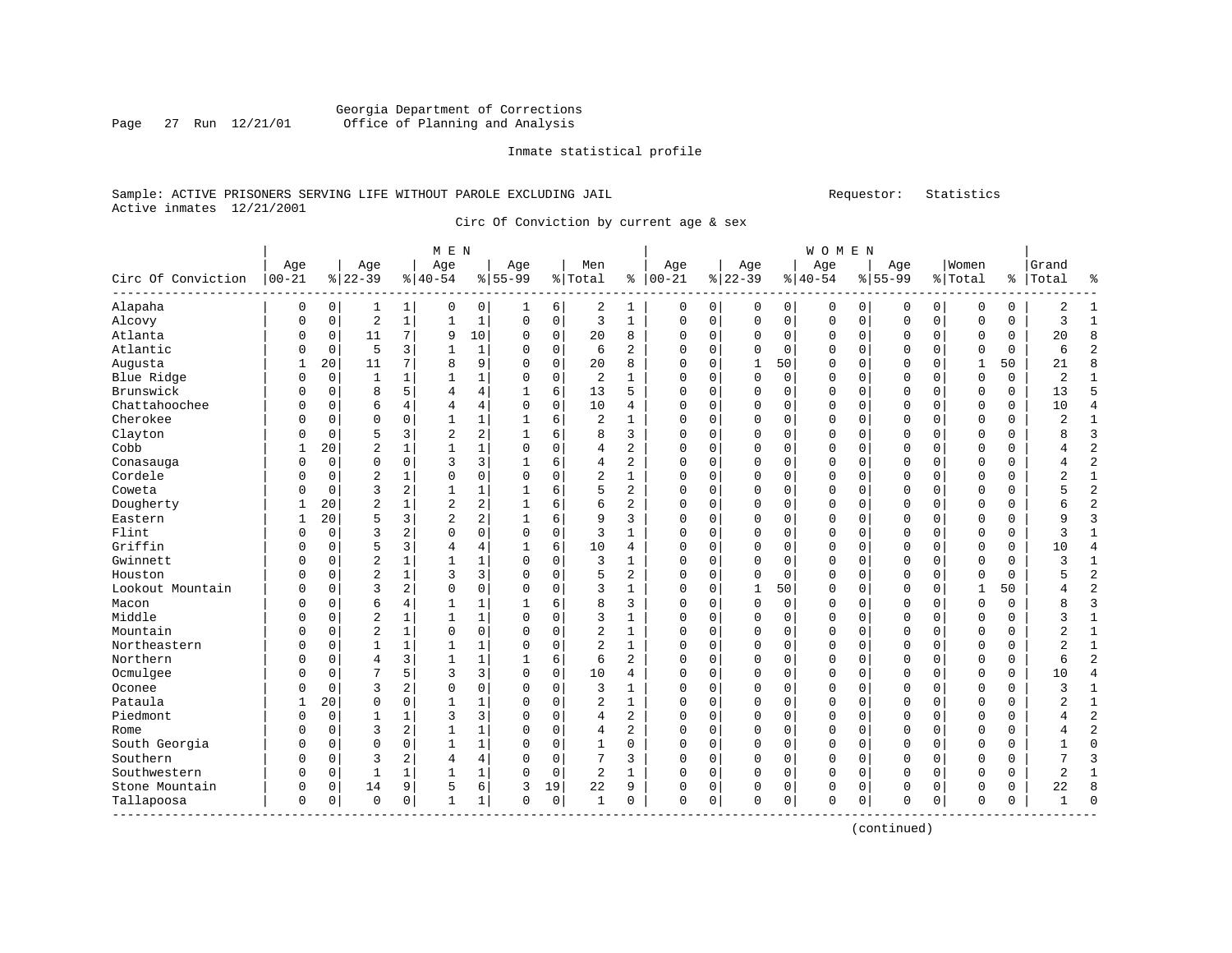# Georgia Department of Corrections Page 28 Run 12/21/01 Office of Planning and Analysis

# Inmate statistical profile

### Sample: ACTIVE PRISONERS SERVING LIFE WITHOUT PAROLE EXCLUDING JAIL Requestor: Statistics Active inmates 12/21/2001

Circ Of Conviction by current age & sex (continued)

|                    |                   |          |                 |       | M E N            |                |                  |       |                |          |                  |             |                  |          | W O M E N        |           |                  |                 |                  |       |                |       |
|--------------------|-------------------|----------|-----------------|-------|------------------|----------------|------------------|-------|----------------|----------|------------------|-------------|------------------|----------|------------------|-----------|------------------|-----------------|------------------|-------|----------------|-------|
| Circ Of Conviction | Age<br>$ 00 - 21$ |          | Age<br>$ 22-39$ |       | Age<br>$ 40-54 $ |                | Age<br>$8 55-99$ |       | Men<br>% Total | ႜ        | Age<br>$00 - 21$ | %           | Age<br>$22 - 39$ |          | Age<br>$ 40-54 $ |           | Age<br>$8 55-99$ |                 | Women<br>% Total | ွေ    | Grand<br>Total | ႜ     |
| Tifton             | $\Omega$          | $\Omega$ |                 |       | $\Omega$         | $\Omega$       |                  | 6     | $\overline{2}$ |          | $\Omega$         | $\Omega$    |                  | $\Omega$ | $\Omega$         |           | $\Omega$         | $\Omega$        |                  |       |                |       |
| Toombs             | 0                 | 0        |                 |       | 0                | 0              | 0                |       |                | $\Omega$ | $\Omega$         | $\Omega$    | $\Omega$         | $\Omega$ | $\Omega$         |           | $\Omega$         | 0               |                  | 0     |                |       |
| Waycross           | 0                 |          |                 |       |                  | 4              |                  |       | 8              |          | $\Omega$         | 0           |                  |          | 0                |           |                  |                 |                  | 0     |                |       |
| Western            |                   |          |                 |       | 6                | 7              |                  |       | 11             |          | $\Omega$         |             |                  |          | 0                |           |                  |                 |                  | 0     |                |       |
| Rockdale           | 0                 | $\Omega$ | $\overline{a}$  |       |                  |                |                  |       | 3              |          | $\Omega$         | $\Omega$    |                  |          | $\Omega$         |           | $\Omega$         |                 |                  | 0     |                |       |
| Douglas            | U                 |          | 6               |       | 2                | $\overline{a}$ |                  |       | 8              |          | O                |             |                  |          | 0                |           |                  |                 |                  |       |                |       |
| Appalachian        | N                 |          |                 |       | <sup>0</sup>     | 0              |                  |       |                |          | $\Omega$         | $\Omega$    |                  |          | $\Omega$         |           |                  |                 |                  |       |                |       |
| Enotah             | 0                 |          |                 |       |                  |                |                  |       | 2              |          | $\Omega$         | 0           | $\Omega$         | 0        | 0                |           | 0                |                 |                  | 0     |                |       |
| Forsyth-Bell       | 0                 | $\Omega$ | 0               |       |                  | ⊥              |                  |       |                | 0        | $\mathbf 0$      | $\Omega$    | 0                | $\Omega$ | $\mathbf 0$      |           | 0                |                 |                  | 0     |                |       |
| Towaliga           | 0                 | 0        |                 |       | 2                | $\overline{a}$ |                  | 6     | 4              | 2        | 0                | 0           | $\Omega$         | 0        | $\mathbf 0$      | 0         | $\mathbf 0$      | 0               | 0                | 0     |                |       |
| Total reported     |                   | 5 100    | 148             | 100   | 89               | 100            | 16 100           |       | 258 100        |          | $\Omega$         | $\mathbf 0$ |                  | 2 100    | $\Omega$         | $\Omega$  | $\Omega$         | $\circ$         |                  | 2 100 | 260 100        |       |
| Percent reported   |                   | 100.0    |                 | 100.0 |                  | 100.0          |                  | 100.0 |                | 100.0    |                  | $\cdot$ 0   |                  | 100.0    |                  | $\cdot$ 0 |                  | .0 <sup>1</sup> |                  | 100.0 |                | 100.0 |
| Not reported       | 0                 |          | $\Omega$        |       | $\Omega$         |                | $\Omega$         |       | $\Omega$       |          | $\Omega$         |             | $\Omega$         |          | $\Omega$         |           | $\Omega$         |                 | $\Omega$         |       | 0              |       |
| Total              | 5                 |          | 148             |       | 89               |                | 16               |       | 258            |          | $\Omega$         |             |                  |          | 0                |           |                  |                 | 2                |       | 260            |       |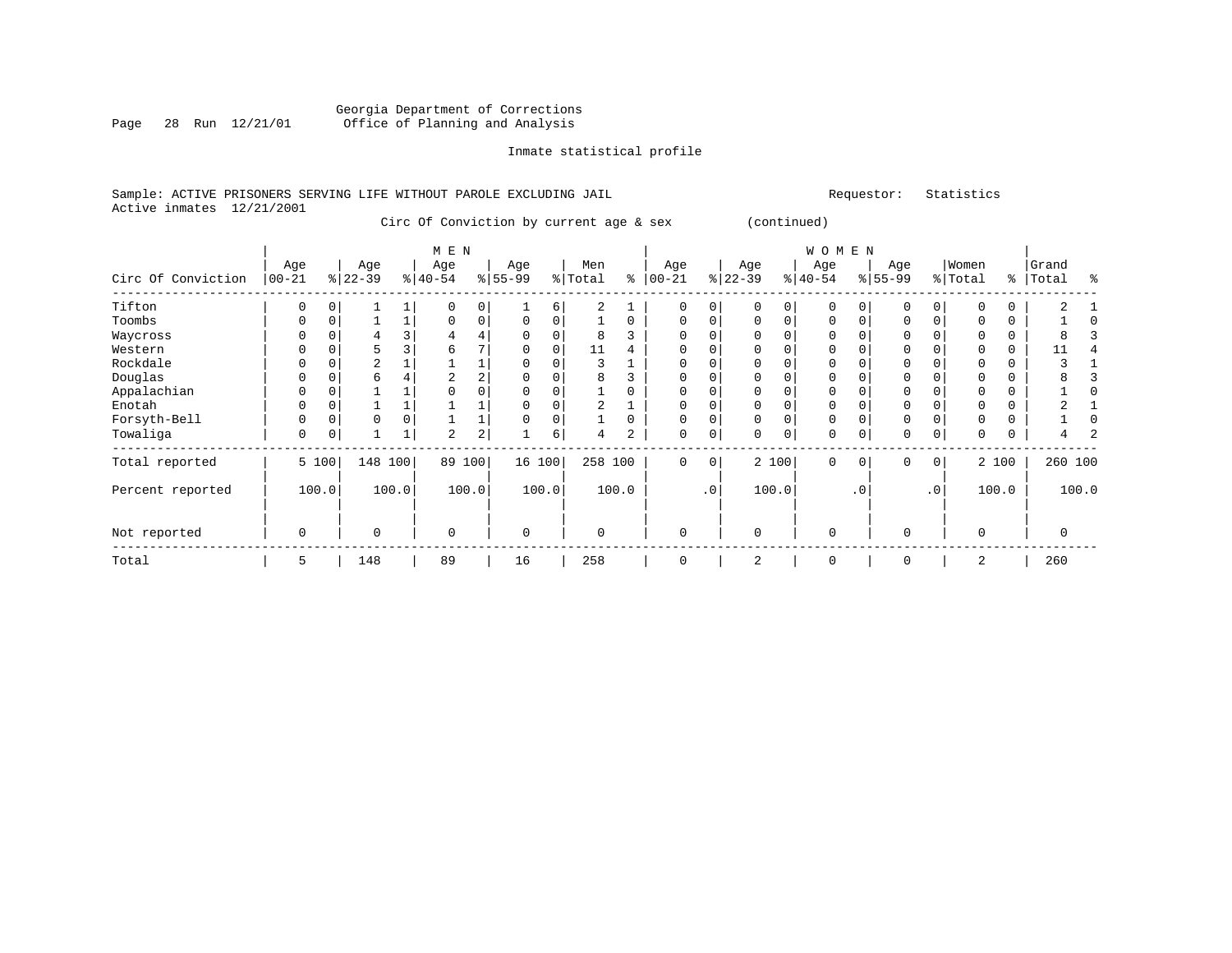# Georgia Department of Corrections Page 29 Run 12/21/01 Office of Planning and Analysis

#### Inmate statistical profile

# Sample: ACTIVE PRISONERS SERVING LIFE WITHOUT PAROLE EXCLUDING JAIL Requestor: Statistics Active inmates 12/21/2001

Home County by current age & sex

|                          |             |             |                |                | M E N          |                |              |             |                |                |             |          |             |                | WOMEN       |          |             |              |             |             |                |                |
|--------------------------|-------------|-------------|----------------|----------------|----------------|----------------|--------------|-------------|----------------|----------------|-------------|----------|-------------|----------------|-------------|----------|-------------|--------------|-------------|-------------|----------------|----------------|
|                          | Age         |             | Age            |                | Age            |                | Age          |             | Men            |                | Age         |          | Age         |                | Age         |          | Age         |              | Women       |             | Grand          |                |
| Home County<br>--------- | $ 00 - 21$  |             | $8 22-39$      |                | $8 40-54$      |                | $8155 - 99$  |             | %   Total      | နွ             | $ 00-21$    |          | $ 22-39$    |                | $8 40-54$   |          | $8155 - 99$ |              | % Total     | ႜ           | Total          | န္             |
| Appling                  | $\mathbf 0$ | $\mathbf 0$ | 1              | 1              | 1              | 1              | 0            | 0           | 2              | 1              | 0           | 0        | 0           | 0 <sup>1</sup> | 0           | 0        | 0           | $\mathsf{O}$ | 0           | 0           | $\overline{2}$ | -1             |
| Atkinson                 | $\Omega$    | $\mathbf 0$ | $\mathbf 0$    | $\mathsf 0$    | $\mathbf 0$    | $\mathsf 0$    | $\mathbf{1}$ | 9           | $\mathbf{1}$   | $\mathbf 0$    | 0           | 0        | $\mathbf 0$ | 0 <sup>1</sup> | 0           | 0        | $\mathbf 0$ | $\mathsf{O}$ | $\mathbf 0$ | $\mathbf 0$ | $\mathbf{1}$   | $\Omega$       |
| Baldwin                  | 0           | 0           | $\mathbf{1}$   | 1              | 2              | 3              | 0            | 0           | 3              | 1              | 0           | 0        | 0           | 0              | 0           | 0        | 0           | $\mathbf 0$  | 0           | 0           | 3              | $\mathbf{1}$   |
| Barrow                   | $\Omega$    | $\Omega$    | $\mathbf{1}$   | $\mathbf{1}$   | 1              | $\mathbf 1$    | 0            | $\mathbf 0$ | $\overline{2}$ | $\mathbf{1}$   | $\Omega$    | 0        | $\Omega$    | $\Omega$       | $\mathbf 0$ | 0        | $\Omega$    | $\mathbf 0$  | $\mathbf 0$ | $\mathbf 0$ | 2              | $\mathbf{1}$   |
| Bartow                   | $\Omega$    | $\Omega$    | $\Omega$       | 0              | 3              | 4              | 0            | 0           | 3              | 1              | $\Omega$    | 0        | 0           | 0              | 0           | 0        | $\mathbf 0$ | 0            | $\Omega$    | 0           | 3              | $\mathbf{1}$   |
| Ben Hill                 | $\Omega$    | $\Omega$    | $\mathbf{1}$   | 1              | $\Omega$       | $\mathbf 0$    | 0            | $\mathbf 0$ | 1              | 0              | 0           | 0        | $\Omega$    | 0              | $\mathbf 0$ | 0        | $\mathbf 0$ | 0            | $\Omega$    | 0           |                | $\Omega$       |
| Bibb                     | $\Omega$    | $\Omega$    | 3              | 2              | 1              | $\mathbf 1$    | $\Omega$     | $\Omega$    | 4              | $\overline{a}$ | $\Omega$    | $\Omega$ | $\Omega$    | $\Omega$       | $\Omega$    | $\Omega$ | $\Omega$    | $\Omega$     | $\Omega$    | $\Omega$    | 4              | $\overline{c}$ |
| Bleckley                 | $\Omega$    | $\Omega$    | $\overline{2}$ | 2              | $\Omega$       | $\mathbf 0$    | 0            | $\mathbf 0$ | 2              | 1              | 0           | 0        | $\Omega$    | $\mathbf 0$    | 0           | 0        | $\mathbf 0$ | $\Omega$     | $\Omega$    | 0           | 2              | $\mathbf{1}$   |
| <b>Brooks</b>            | $\Omega$    | 0           | $\mathbf 1$    | $\mathbf 1$    | 0              | 0              | 0            | $\mathbf 0$ | $\mathbf{1}$   | 0              | 0           | 0        | 0           | $\mathbf 0$    | 0           | 0        | $\mathbf 0$ | $\mathbf 0$  | 0           | 0           | 1              | $\Omega$       |
| Burke                    | $\Omega$    | $\Omega$    | $\overline{2}$ | 2              | $\mathbf{1}$   | 1              | $\Omega$     | $\mathbf 0$ | 3              | $\mathbf{1}$   | $\Omega$    | 0        | $\Omega$    | $\Omega$       | 0           | 0        | $\Omega$    | $\Omega$     | $\mathbf 0$ | $\mathbf 0$ | 3              | $\mathbf{1}$   |
| <b>Butts</b>             | $\Omega$    | $\Omega$    | $\mathbf 0$    | 0              | $\Omega$       | $\mathsf 0$    | 1            | 9           | 1              | $\Omega$       | $\Omega$    | 0        | $\Omega$    | $\mathbf 0$    | $\mathbf 0$ | 0        | $\Omega$    | $\mathbf 0$  | 0           | 0           |                | $\Omega$       |
| Camden                   | $\Omega$    | 0           | $\mathbf 0$    | 0              | 1              | 1              | $\Omega$     | $\mathbf 0$ | $\mathbf{1}$   | 0              | 0           | 0        | $\Omega$    | $\mathbf 0$    | $\mathbf 0$ | 0        | $\mathbf 0$ | $\mathbf 0$  | $\Omega$    | $\mathbf 0$ |                | <sup>0</sup>   |
| Carroll                  | $\Omega$    | $\Omega$    | 2              | 2              | $\mathbf 0$    | $\mathbf 0$    | $\Omega$     | $\mathbf 0$ | $\overline{2}$ | 1              | 0           | 0        | $\Omega$    | 0              | 0           | 0        | $\mathbf 0$ | $\mathbf 0$  | 0           | 0           | 2              |                |
| Chatham                  | 1           | 20          | 6              | 5              | 3              | $\overline{4}$ | 1            | 9           | 11             | 5              | 0           | 0        | $\Omega$    | $\mathbf 0$    | 0           | 0        | $\mathbf 0$ | $\Omega$     | $\Omega$    | $\mathbf 0$ | 11             | 5              |
| Chatooga                 | $\Omega$    | $\mathbf 0$ | $\mathbf{1}$   | 1              | $\Omega$       | 0              | $\Omega$     | $\mathbf 0$ | $\mathbf{1}$   | 0              | $\Omega$    | 0        | 0           | $\mathbf 0$    | 0           | 0        | $\Omega$    | 0            | $\mathbf 0$ | $\mathsf 0$ | 1              | $\Omega$       |
| Cherokee                 | $\Omega$    | 0           | $\mathbf{1}$   | $\mathbf 1$    | 1              | 1              | 0            | 0           | $\overline{2}$ | 1              | $\Omega$    | 0        | 0           | 0              | 0           | 0        | $\mathbf 0$ | 0            | 0           | 0           | $\overline{2}$ | $\mathbf{1}$   |
| Clarke                   | $\Omega$    | $\Omega$    | 4              | 3              | 5              | 6              | $\Omega$     | $\mathbf 0$ | 9              | 4              | $\Omega$    | 0        | $\Omega$    | $\mathbf 0$    | $\mathbf 0$ | 0        | $\mathbf 0$ | $\mathbf 0$  | $\mathbf 0$ | $\mathbf 0$ | 9              | $\overline{4}$ |
| Clayton                  | $\Omega$    | $\Omega$    | 4              | 3              | 1              | 1              | 1            | 9           | 6              | 3              | $\Omega$    | 0        | $\Omega$    | $\mathbf 0$    | $\mathbf 0$ | 0        | $\mathbf 0$ | $\mathbf 0$  | $\Omega$    | $\mathbf 0$ | 6              | 3              |
| Cobb                     | 1           | 20          | 1              | $\mathbf 1$    | 1              | 1              | $\Omega$     | $\Omega$    | 3              | 1              | 0           | $\Omega$ | $\Omega$    | $\Omega$       | 0           | 0        | $\mathbf 0$ | $\Omega$     | $\Omega$    | 0           | 3              | $\mathbf{1}$   |
| Colquit                  | $\Omega$    | 0           | $\mathbf 0$    | $\mathbf 0$    | $\overline{2}$ | 3              | 0            | 0           | $\overline{2}$ | 1              | 0           | 0        | $\Omega$    | 0              | 0           | 0        | $\mathbf 0$ | $\mathbf 0$  | 0           | 0           | $\overline{2}$ | $\mathbf{1}$   |
| Columbia                 | $\Omega$    | 0           | $\Omega$       | $\mathbf 0$    | $\mathbf{1}$   | 1              | $\Omega$     | 0           | $\mathbf{1}$   | $\mathbf 0$    | 0           | 0        | $\Omega$    | $\mathbf 0$    | 0           | 0        | $\mathbf 0$ | $\mathbf 0$  | $\Omega$    | $\mathbf 0$ |                | $\Omega$       |
| Coweta                   | $\Omega$    | 0           | 1              | 1              | $\Omega$       | 0              | 0            | $\mathbf 0$ | $\mathbf{1}$   | 0              | $\Omega$    | 0        | $\Omega$    | $\mathbf 0$    | 0           | 0        | $\mathbf 0$ | $\mathbf 0$  | 0           | 0           | 1              | $\Omega$       |
| Crisp                    | $\Omega$    | $\Omega$    | $\mathbf{1}$   | 1              | $\Omega$       | $\mathbf 0$    | 0            | 0           | $\mathbf{1}$   | $\Omega$       | $\Omega$    | 0        | $\Omega$    | $\Omega$       | $\Omega$    | 0        | $\Omega$    | 0            | 0           | 0           | $\mathbf{1}$   | $\Omega$       |
| Decatur                  | $\Omega$    | 0           | $\Omega$       | 0              | $\overline{2}$ | 3              | $\Omega$     | $\mathbf 0$ | $\overline{2}$ | 1              | $\Omega$    | 0        | $\Omega$    | $\mathbf 0$    | $\mathbf 0$ | 0        | $\mathbf 0$ | $\mathbf 0$  | $\Omega$    | $\mathbf 0$ | $\overline{2}$ | $\mathbf{1}$   |
| DeKalb                   | $\Omega$    | 0           | 14             | 11             | $\overline{2}$ | 3              | $\Omega$     | $\mathbf 0$ | 16             | 7              | 0           | 0        | $\Omega$    | $\mathbf 0$    | $\mathbf 0$ | 0        | $\mathbf 0$ | $\mathbf 0$  | $\mathbf 0$ | $\mathbf 0$ | 16             |                |
| Dougherty                | 1           | 20          | $\overline{2}$ | $\overline{c}$ | $\overline{2}$ | 3              | 1            | 9           | 6              | 3              | 0           | 0        | $\Omega$    | $\mathbf 0$    | 0           | 0        | $\mathbf 0$ | $\mathbf 0$  | 0           | 0           | 6              | 3              |
| Douglas                  | $\Omega$    | $\mathbf 0$ | 3              | 2              | 2              | 3              | $\Omega$     | $\mathbf 0$ | 5              | 2              | $\Omega$    | 0        | $\Omega$    | $\mathbf 0$    | 0           | 0        | $\mathbf 0$ | $\Omega$     | $\Omega$    | $\mathbf 0$ | 5              | 2              |
| Elbert                   | $\Omega$    | 0           | $\mathbf 0$    | 0              | $\Omega$       | 0              | $\mathbf{1}$ | 9           | $\mathbf{1}$   | 0              | 0           | 0        | 0           | $\mathbf 0$    | 0           | 0        | 0           | $\mathbf 0$  | $\mathbf 0$ | $\mathbf 0$ | 1              | 0              |
| Fayette                  | $\Omega$    | 0           | $\Omega$       | 0              | 1              | 1              | 1            | 9           | $\overline{2}$ | 1              | $\Omega$    | 0        | $\Omega$    | 0              | 0           | 0        | $\mathbf 0$ | $\mathbf 0$  | 0           | 0           | 2              | $\mathbf{1}$   |
| Floyd                    | $\Omega$    | $\Omega$    | 3              | 2              | $\Omega$       | $\mathbf 0$    | 0            | $\mathbf 0$ | 3              | $\mathbf{1}$   | $\Omega$    | 0        | $\Omega$    | $\mathbf 0$    | $\mathbf 0$ | 0        | $\mathbf 0$ | $\Omega$     | $\Omega$    | $\mathbf 0$ | 3              | $\mathbf{1}$   |
| Franklin                 | $\Omega$    | 0           | $\mathbf{1}$   | $\mathbf 1$    | $\Omega$       | $\mathbf 0$    | $\Omega$     | $\mathbf 0$ | $\mathbf{1}$   | $\mathbf 0$    | $\mathbf 0$ | 0        | $\Omega$    | $\mathbf 0$    | $\mathbf 0$ | 0        | $\mathbf 0$ | $\mathbf 0$  | $\Omega$    | $\mathbf 0$ |                | $\Omega$       |
| Fulton                   | $\Omega$    | 0           | 16             | 13             | 12             | 15             | 0            | $\mathbf 0$ | 28             | 13             | 0           | 0        | $\Omega$    | $\mathbf 0$    | 0           | 0        | $\mathbf 0$ | $\Omega$     | $\mathbf 0$ | $\mathbf 0$ | 28             | 13             |
| Gilmer                   | $\Omega$    | $\Omega$    | 1              | $\mathbf{1}$   | $\Omega$       | $\mathbf 0$    | $\Omega$     | $\mathbf 0$ | 1              | $\mathbf 0$    | 0           | $\Omega$ | $\Omega$    | $\Omega$       | $\mathbf 0$ | $\Omega$ | $\mathbf 0$ | $\Omega$     | $\mathbf 0$ | $\mathbf 0$ | 1              | $\Omega$       |
| Glynn                    | $\Omega$    | 0           | 3              | $\overline{a}$ | $\Omega$       | $\mathsf 0$    | 1            | 9           | 4              | 2              | 0           | 0        | O           | $\mathbf 0$    | 0           | 0        | $\mathbf 0$ | $\mathbf 0$  | $\Omega$    | $\mathbf 0$ | 4              | $\overline{c}$ |
| Gordon                   | $\Omega$    | 0           | 0              | 0              | 0              | 0              | 1            | 9           | 1              | $\mathbf 0$    | 0           | 0        | Ω           | 0              | 0           | 0        | $\mathbf 0$ | 0            | $\Omega$    | 0           | 1              | $\Omega$       |
| Greene                   | $\mathbf 0$ | 0           | -1             | 1              | 0              | 0              | 0            | 0           | 1              | 0              | $\Omega$    | 0        | $\Omega$    | $\mathbf{0}$   | 0           | 0        | $\mathbf 0$ | 0            | 0           | 0           | 1              | $\Omega$       |

(continued)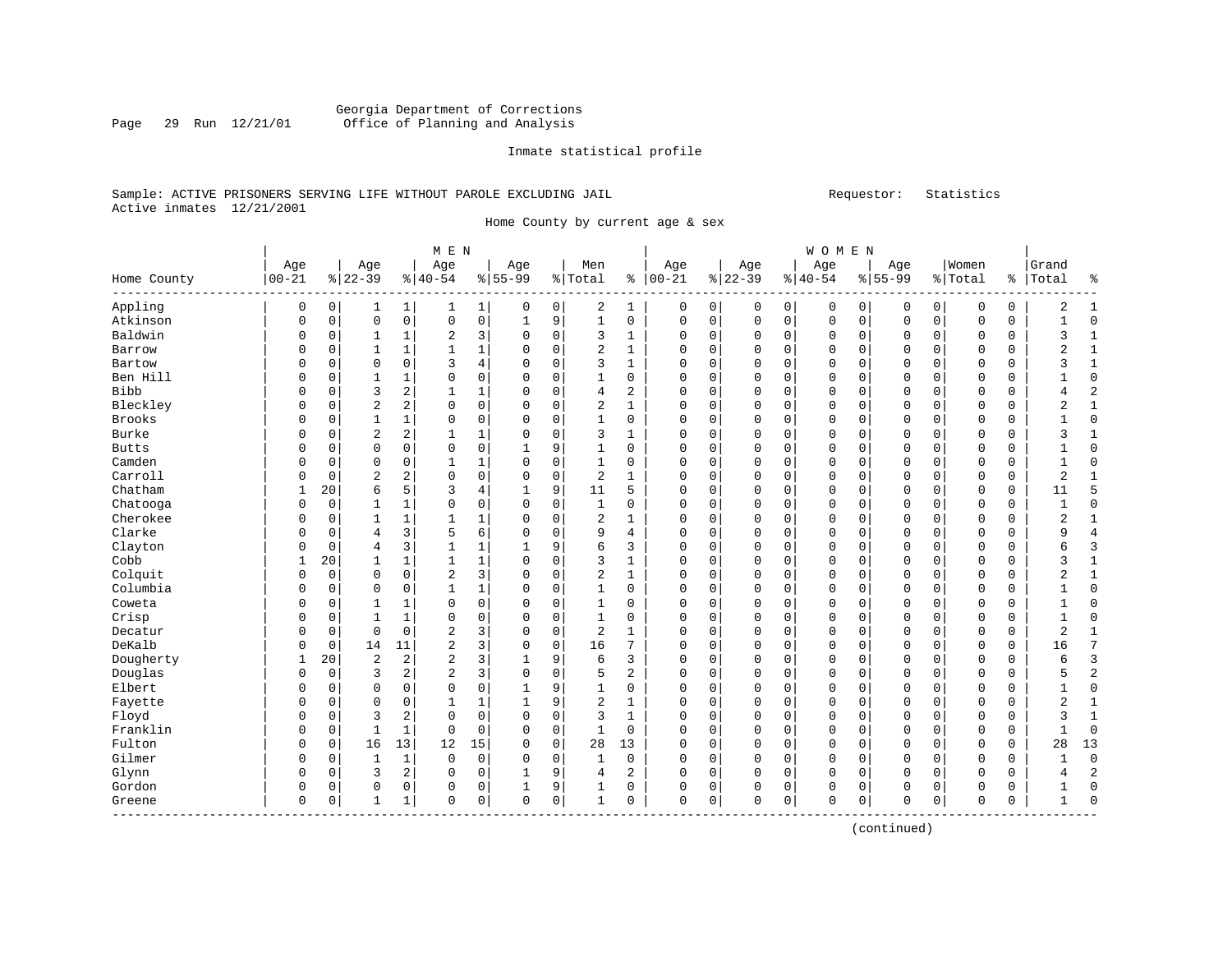# Georgia Department of Corrections Page 30 Run 12/21/01 Office of Planning and Analysis

## Inmate statistical profile

# Sample: ACTIVE PRISONERS SERVING LIFE WITHOUT PAROLE EXCLUDING JAIL Requestor: Statistics Active inmates 12/21/2001

Home County by current age & sex (continued)

|                  |             |             |                |                | M E N          |                |             |             |                |              |           |          |              |             | <b>WOMEN</b> |          |              |             |             |    |       |                |
|------------------|-------------|-------------|----------------|----------------|----------------|----------------|-------------|-------------|----------------|--------------|-----------|----------|--------------|-------------|--------------|----------|--------------|-------------|-------------|----|-------|----------------|
|                  | Age         |             | Age            |                | Age            |                | Age         |             | Men            |              | Age       |          | Age          |             | Age          |          | Age          |             | Women       |    | Grand |                |
| Home County<br>. | $00 - 21$   |             | $8 22-39$      |                | $8 40-54$      |                | $8 55-99$   |             | % Total        | ႜ            | $00 - 21$ |          | $ 22-39$     |             | $8 40-54$    |          | $8 55-99$    |             | % Total     | ⊱  | Total | နွ             |
| Gwinnett         | 0           | 0           | 1              | 1              | 2              | 3              | 0           | 0           | 3              | 1            | 0         | 0        | 0            | 0           | 0            | 0        | 0            | 0           | 0           | 0  | 3     | $\mathbf{1}$   |
| Habersham        | $\mathbf 0$ | $\mathbf 0$ | 1              | $\mathbf 1$    | $\mathbf 0$    | 0              | $\mathsf 0$ | $\mathbf 0$ | $\mathbf 1$    | $\mathbf 0$  | $\Omega$  | 0        | $\mathbf{0}$ | $\mathbf 0$ | 0            | 0        | $\mathbf{0}$ | 0           | $\Omega$    | 0  | 1     | $\Omega$       |
| Hall             | 0           | 0           | 1              | 1              | $\overline{2}$ | 3              | 0           | 0           | 3              | 1            | 0         | 0        | $\Omega$     | $\mathbf 0$ | 0            | 0        | $\Omega$     | $\mathbf 0$ | $\Omega$    | 0  | 3     | -1             |
| Harris           | 0           | 0           | 0              | $\mathbf 0$    | 1              | $\mathbf 1$    | 0           | $\mathbf 0$ | 1              | 0            | 0         | 0        | 0            | $\mathbf 0$ | 0            | 0        | 0            | $\Omega$    | 0           | 0  |       | 0              |
| Hart             | 0           | 0           | $\sqrt{2}$     | 2              | 0              | 0              | 0           | $\mathbf 0$ | $\overline{a}$ | $\mathbf{1}$ | 0         | 0        |              | $\mathbf 0$ | 0            | 0        | 0            | 0           | 0           | 0  | 2     | $\mathbf{1}$   |
| Henry            | 0           | 0           | $\sqrt{2}$     | 2              | $\mathbf{1}$   | 1              | $\Omega$    | $\mathbf 0$ | 3              | $\mathbf{1}$ | 0         | 0        |              | $\Omega$    | 0            | 0        | $\Omega$     | 0           | 0           | 0  | 3     | $\mathbf{1}$   |
| Houston          | 0           | 0           | $\overline{2}$ | $\overline{a}$ | $\overline{2}$ | 3              | $\Omega$    | $\mathbf 0$ | 4              | 2            | $\Omega$  | 0        | O            | 0           | 0            | 0        | $\mathbf 0$  | 0           | 0           | 0  | 4     | $\overline{c}$ |
| Jackson          | 0           | 0           | $\mathbf 0$    | 0              | $\mathbf{1}$   | $\mathbf 1$    | $\Omega$    | 0           | 1              | 0            | 0         | 0        | 0            | $\Omega$    | 0            | 0        | $\mathbf 0$  | 0           | $\Omega$    | 0  |       | $\Omega$       |
| Jeff Davis       | 0           | $\Omega$    | $\overline{2}$ | 2              | 0              | $\mathsf 0$    | $\Omega$    | 0           | $\overline{a}$ | 1            | 0         | 0        | 0            | 0           | 0            | 0        | $\Omega$     | $\Omega$    | $\Omega$    | 0  | 2     |                |
| Jenkins          | 0           | $\Omega$    | $\overline{c}$ | 2              | 0              | 0              | 0           | 0           | $\overline{a}$ | 1            | 0         | 0        | 0            | $\Omega$    | 0            | 0        | $\Omega$     | 0           | $\Omega$    | 0  | 2     | 1              |
| Laurens          | 0           | $\Omega$    | 1              | 1              | $\Omega$       | 0              | $\Omega$    | $\mathbf 0$ | $\mathbf 1$    | $\Omega$     | 0         | $\Omega$ | O            | $\Omega$    | 0            | 0        | $\Omega$     | $\Omega$    | $\Omega$    | 0  |       | <sup>0</sup>   |
| Liberty          | 0           | $\Omega$    | $\overline{c}$ | 2              | 1              | 1              | 0           | 0           | 3              | 1            | 0         | $\Omega$ | 0            | $\Omega$    | 0            | 0        | $\Omega$     | $\Omega$    | $\Omega$    | 0  | 3     |                |
| Lincoln          | 0           | 0           | 1              | 1              | 0              | $\mathsf 0$    | 0           | $\mathbf 0$ | $\mathbf{1}$   | $\Omega$     | 0         | $\Omega$ |              | $\Omega$    | 0            | 0        | $\Omega$     | $\Omega$    | $\Omega$    | 0  |       | 0              |
| Long             | 0           | 0           | 1              | $\mathbf{1}$   | 0              | 0              | $\Omega$    | $\mathbf 0$ | $\mathbf 1$    | 0            | 0         | 0        | 0            | $\mathbf 0$ | 0            | 0        | $\Omega$     | $\Omega$    | $\Omega$    | 0  |       | $\mathcal{C}$  |
| Lowndes          | 0           | 0           | 1              | $\mathbf{1}$   | 0              | 0              | $\Omega$    | $\mathbf 0$ | $\mathbf 1$    | $\Omega$     | 0         | 0        | 0            | $\Omega$    | 0            | 0        | $\Omega$     | $\Omega$    | $\Omega$    | 0  |       | $\Omega$       |
| Marion           | 0           | 0           | 1              | 1              | 0              | 0              | $\Omega$    | 0           | 1              | 0            | $\Omega$  | 0        | $\Omega$     | $\mathbf 0$ | 0            | 0        | $\Omega$     | 0           | $\Omega$    | 0  |       | $\Omega$       |
| McDuffie         | 0           | 0           | 0              | 0              | $\mathbf{1}$   | 1              | $\Omega$    | 0           | 1              | 0            | $\Omega$  | 0        | 0            | $\mathbf 0$ | 0            | 0        | $\mathbf 0$  | 0           | $\Omega$    | 0  |       | $\Omega$       |
| McIntosh         | 0           | $\Omega$    | $\overline{2}$ | 2              | 0              | 0              | $\Omega$    | 0           | 2              | 1            | $\Omega$  | 0        | 0            | $\mathbf 0$ | 0            | 0        | $\Omega$     | 0           | $\Omega$    | 0  | 2     | $\mathbf{1}$   |
| Mitchell         | O           | $\Omega$    | 1              | 1              | 0              | 0              | $\Omega$    | 0           | 1              | 0            | $\Omega$  | $\Omega$ | $\Omega$     | $\Omega$    | 0            | 0        | $\Omega$     | $\Omega$    | $\Omega$    | 0  |       | $\Omega$       |
| Monroe           | O           | $\Omega$    | $\mathbf 0$    | 0              | 1              | 1              | $\Omega$    | $\mathbf 0$ | 1              | $\Omega$     | $\Omega$  | $\Omega$ | $\Omega$     | $\Omega$    | U            | $\Omega$ | $\Omega$     | $\Omega$    | $\Omega$    | 0  |       | $\Omega$       |
| Morgan           | 0           | 0           | 1              | 1              | 0              | 0              | $\Omega$    | 0           | 1              | 0            | 0         | $\Omega$ | $\Omega$     | $\Omega$    | 0            | $\Omega$ | $\Omega$     | $\Omega$    | $\Omega$    | 0  |       | $\Omega$       |
| Muscogee         | 0           | 0           | $\overline{4}$ | 3              | 3              | $\overline{4}$ | 0           | $\mathbf 0$ | 7              | 3            | 0         | 0        | 0            | $\mathbf 0$ | 0            | 0        | 0            | $\Omega$    | 0           | 0  |       | 3              |
| Newton           | 0           | 0           | 1              | $\mathbf{1}$   | $\mathsf 0$    | 0              | 0           | $\mathbf 0$ | $\mathbf{1}$   | $\mathbf 0$  | 0         | 0        |              | $\mathbf 0$ | 0            | 0        | $\Omega$     | 0           | $\mathbf 0$ | 0  |       | $\Omega$       |
| Paulding         | 0           | 0           | $\mathbf 0$    | 0              | $\mathbf{1}$   | 1              | $\Omega$    | $\mathbf 0$ | $\mathbf 1$    | 0            | $\Omega$  | 0        |              | $\Omega$    | 0            | 0        | $\Omega$     | 0           | 0           | 0  |       | $\Omega$       |
| Pierce           | 0           | 0           | 0              | 0              | $\mathbf{1}$   | 1              | $\Omega$    | $\mathbf 0$ | $\mathbf{1}$   | 0            | $\Omega$  | 0        | O            | 0           | 0            | 0        | $\mathbf 0$  | 0           | $\Omega$    | 0  |       | $\Omega$       |
| Pike             | 0           | 0           | 0              | 0              | 1              | $\mathbf 1$    | 0           | $\mathbf 0$ | 1              | 0            | 0         | 0        | 0            | 0           | 0            | 0        | $\mathbf 0$  | 0           | 0           | 0  |       | $\Omega$       |
| Putnam           | 0           | $\Omega$    | $\mathbf{1}$   | 1              | $\mathbf{1}$   | 1              | $\Omega$    | $\mathbf 0$ | $\overline{a}$ | $\mathbf{1}$ | 0         | 0        | O            | $\Omega$    | 0            | $\Omega$ | $\Omega$     | 0           | $\Omega$    | 0  | 2     | $\mathbf{1}$   |
| Rabun            | 0           | $\Omega$    | 1              | 1              | 0              | $\mathbf 0$    | $\Omega$    | $\mathbf 0$ | $\mathbf 1$    | 0            | 0         | 0        | $\Omega$     | $\Omega$    | 0            | 0        | $\Omega$     | 0           | $\Omega$    | 0  |       | ∩              |
| Randolph         | 1           | 20          | $\mathbf 0$    | 0              | $\mathbf{1}$   | 1              | $\Omega$    | $\mathbf 0$ | $\overline{2}$ | 1            | 0         | 0        | $\Omega$     | $\mathbf 0$ | 0            | 0        | $\mathbf 0$  | $\mathbf 0$ | $\Omega$    | 0  | 2     |                |
| Richmond         | 1           | 20          | 5              | 4              | 3              | $\overline{4}$ | 0           | $\mathbf 0$ | 9              | 4            | 0         | 0        |              | 50          | 0            | 0        | $\mathbf 0$  | $\mathbf 0$ | 1           | 50 | 10    | 4              |
| Rockdale         | 0           | $\mathbf 0$ | $\mathbf 0$    | $\mathbf 0$    | $\mathbf{1}$   | $1\,$          | 0           | $\mathbf 0$ | $\mathbf{1}$   | 0            | 0         | 0        | $\Omega$     | $\mathbf 0$ | 0            | 0        | 0            | 0           | 0           | 0  |       | $\Omega$       |
| Spalding         | 0           | 0           | 3              | 2              | $\mathbf{1}$   | 1              | 0           | $\mathbf 0$ | 4              | 2            | $\Omega$  | 0        | $\Omega$     | $\mathbf 0$ | 0            | 0        | $\Omega$     | 0           | 0           | 0  | 4     | 2              |
| Sumter           | 0           | $\Omega$    | $\mathbf 0$    | $\Omega$       | 1              | $\mathbf 1$    | $\Omega$    | 0           | 1              | $\Omega$     | 0         | 0        | 0            | $\Omega$    | 0            | 0        | $\mathbf 0$  | $\Omega$    | $\Omega$    | 0  | 1     | $\Omega$       |
| Tattnall         | 0           | 0           | 1              | 1              | $\Omega$       | $\mathbf 0$    | 0           | 0           | 1              | 0            | 0         | 0        | 0            | 0           | 0            | 0        | $\Omega$     | 0           | $\Omega$    | 0  |       | $\sqrt{ }$     |
| Thomas           | 0           | 0           | $\mathbf{1}$   | 1              | 1              | 1              | $\Omega$    | 0           | $\overline{c}$ | 1            | $\Omega$  | 0        | O            | 0           | 0            | 0        | $\Omega$     | 0           | $\Omega$    | 0  | 2     |                |

(continued)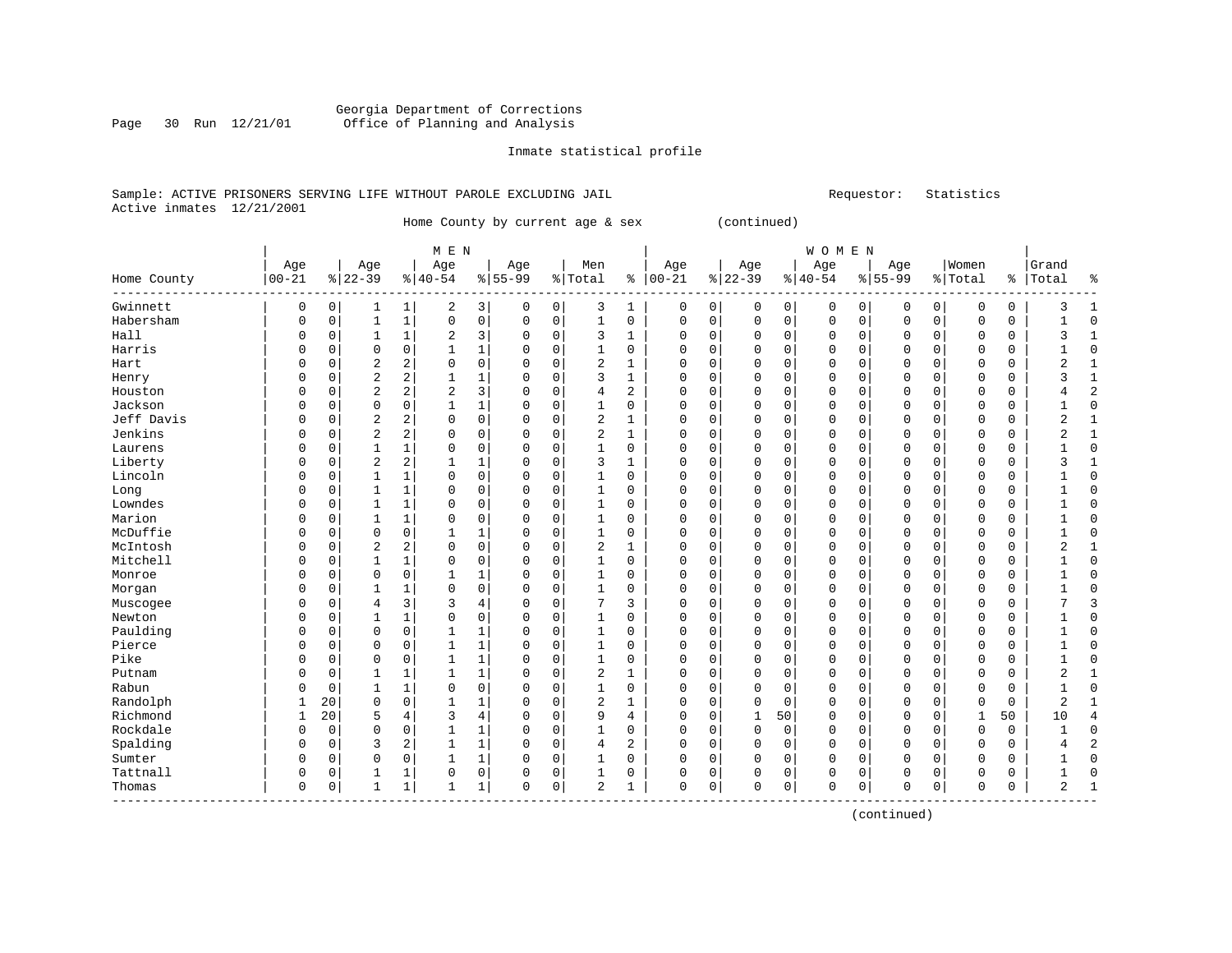# Georgia Department of Corrections Page 31 Run 12/21/01 Office of Planning and Analysis

## Inmate statistical profile

# Sample: ACTIVE PRISONERS SERVING LIFE WITHOUT PAROLE EXCLUDING JAIL Requestor: Statistics Active inmates 12/21/2001

Home County by current age & sex (continued)

|                  |                   |          |                 |      | M E N            |      |                 |      |                |      |                   |           |                 |          | <b>WOMEN</b>     |             |                  |                 |                  |       |                |      |
|------------------|-------------------|----------|-----------------|------|------------------|------|-----------------|------|----------------|------|-------------------|-----------|-----------------|----------|------------------|-------------|------------------|-----------------|------------------|-------|----------------|------|
| Home County      | Age<br>$ 00 - 21$ |          | Age<br>$ 22-39$ |      | Age<br>$ 40-54 $ |      | Age<br>$ 55-99$ |      | Men<br>% Total | နွ   | Age<br>$ 00 - 21$ |           | Age<br>$ 22-39$ |          | Age<br>$ 40-54 $ |             | Age<br>$ 55-99 $ |                 | Women<br>% Total | နွ    | Grand<br>Total | ႜ    |
| Tift             | 0                 |          |                 |      |                  | 0    |                 | 9    | 2              |      | 0                 | 0         |                 |          | $\Omega$         |             |                  |                 |                  |       |                |      |
| Toombs           | 0                 | 0        |                 |      |                  |      |                 | 0    | 2              |      | $\Omega$          | 0         |                 | 0        | 0                |             |                  |                 |                  | 0     |                |      |
| Troup            |                   | 0        |                 |      |                  |      |                 |      |                |      | $\Omega$          |           |                 |          | $\Omega$         |             |                  |                 |                  | 0     |                |      |
| Union            | 0                 | 0        |                 |      |                  |      |                 |      |                |      | 0                 | 0         |                 | $\Omega$ | 0                |             | $\mathbf 0$      |                 |                  | 0     |                |      |
| Upson            |                   | 0        |                 |      |                  |      |                 |      |                |      | 0                 | 0         |                 | $\Omega$ | 0                |             |                  |                 |                  | 0     |                |      |
| Walker           |                   | $\Omega$ | 2               |      |                  |      |                 |      | 2              |      | 0                 | 0         |                 | 50       | $\Omega$         |             | 0                |                 |                  | 50    |                |      |
| Walton           |                   |          |                 |      |                  |      |                 |      | 2              |      | 0                 | 0         | <sup>0</sup>    | $\Omega$ | 0                |             |                  |                 |                  | 0     |                |      |
| Ware             | N                 | C        |                 |      |                  |      |                 |      |                |      | $\Omega$          | O         |                 |          | 0                |             |                  |                 |                  |       |                |      |
| Wayne            | U                 |          |                 |      |                  | 0    |                 |      |                |      | <sup>0</sup>      |           |                 |          | $\Omega$         |             | O                |                 |                  |       |                |      |
| Whitfield        | U                 | C        | $\Omega$        |      |                  |      |                 |      |                |      | <sup>0</sup>      |           |                 |          | $\Omega$         |             | $\Omega$         |                 |                  |       |                |      |
| Wilkinson        | 0                 | 0        |                 |      |                  | 0    | $\Omega$        | 0    |                |      | 0                 | 0         | $\Omega$        | 0        | 0                |             | $\Omega$         | 0               |                  | 0     |                |      |
| Total reported   |                   | 5 100    | 128             | 100  | 78 100           |      | 11 100          |      | 222 100        |      | $\mathbf 0$       | 0         |                 | 2 100    | $\mathbf 0$      | $\mathbf 0$ | $\mathbf 0$      | 0               |                  | 2 100 | 224 100        |      |
| Percent reported |                   | 100.0    |                 | 86.5 |                  | 87.6 |                 | 68.8 |                | 86.0 |                   | $\cdot$ 0 |                 | 100.0    |                  | .0'         |                  | .0 <sup>1</sup> |                  | 100.0 |                | 86.2 |
| Not reported     | 0                 |          | 20              |      | 11               |      | 5               |      | 36             |      | $\mathbf 0$       |           | $\Omega$        |          | 0                |             | O                |                 | $\Omega$         |       | 36             |      |
| Total            | 5                 |          | 148             |      | 89               |      | 16              |      | 258            |      | 0                 |           | 2               |          | 0                |             | $\mathbf 0$      |                 | 2                |       | 260            |      |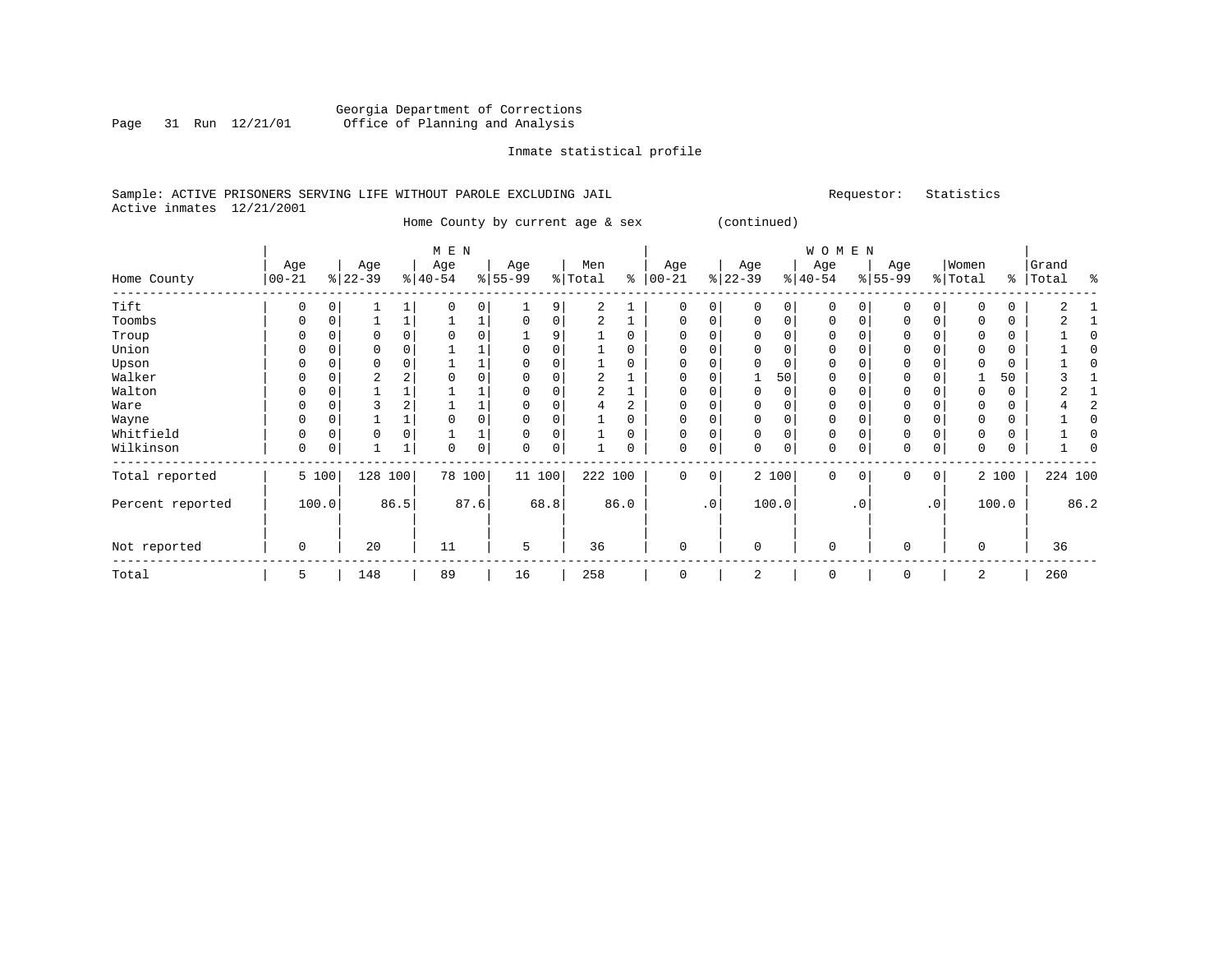Georgia Department of Corrections Office of Planning and Analysis

Inmate statistical profile

Sample: ACTIVE PRISONERS SERVING LIFE WITHOUT PAROLE EXCLUDING JAIL **Example** Sequestor: Statistics Active inmates 12/21/2001

Prison Sentence In Years by current age & sex

|                                    |                   |                 | M E N            |                  |                |                                 |                 | <b>WOMEN</b>               |                  |                       |                     |
|------------------------------------|-------------------|-----------------|------------------|------------------|----------------|---------------------------------|-----------------|----------------------------|------------------|-----------------------|---------------------|
| Sentence In Years                  | Age<br>$ 00 - 21$ | Age<br>$ 22-39$ | Age<br>$8 40-54$ | Age<br>$8 55-99$ | Men<br>% Total | Age<br>$8   00 - 21$            | Age<br>$ 22-39$ | Age<br>$ 40-54$            | Age<br>$8 55-99$ | Women<br>% Total<br>⊱ | Grand<br>Total<br>° |
| -------                            | $\Omega$          | 0               | 0                | 0                | 0              | 0                               | 0               | 0                          | 0                | $\mathbf 0$           | $\mathsf 0$         |
| $0 - 1$                            | 0                 | 0               | 0                | 0                | 0              | 0                               | $\circ$         | 0                          | 0                | 0                     | $\mathbf 0$         |
| $1.1 - 2$                          | 0                 | 0               | $\mathbf 0$      | 0                | $\mathbf 0$    | $\mathbf 0$                     | 0               | 0                          | 0                | $\mathbf 0$           | 0                   |
|                                    | 0                 | 0               | $\mathbf 0$      | 0                | 0              | $\mathbf 0$                     | 0               | 0                          | 0                | 0                     | $\Omega$            |
| $2.1 - 3$                          | 0                 | 0               | 0                | 0                | 0              | $\Omega$                        | 0               | 0                          | 0                | 0                     | $\mathsf 0$         |
|                                    | 0                 | 0               | 0                | 0                | 0              | 0                               | 0               | 0                          | 0                | $\Omega$              | $\Omega$            |
| $3.1 - 4$                          | $\Omega$          | 0               | $\mathbf 0$      | 0                | $\Omega$       | $\mathbf 0$                     | 0               | $\mathbf 0$                | 0                | $\Omega$              | $\mathbf 0$         |
|                                    | 0                 | 0               | 0                | 0                | 0              | 0                               | 0               | 0                          | 0                | $\Omega$              | $\Omega$            |
| $4.1 - 5$                          | 0                 | 0               | $\mathbf 0$      | 0                | 0              | $\mathbf 0$                     | $\Omega$        | $\mathbf 0$                | 0                | $\Omega$              | 0                   |
|                                    | 0                 | 0               | 0                | 0                | 0              | $\Omega$                        | 0               | 0                          | $\Omega$         | 0                     | $\Omega$            |
| $5.1 - 6$                          | $\Omega$          | $\Omega$        | $\mathbf 0$      | 0                | $\Omega$       | $\mathbf 0$                     | 0               | $\mathbf 0$                | $\Omega$         | 0                     | $\Omega$            |
|                                    | 0                 | 0               | 0                | 0                | 0              | $\Omega$                        | 0               | 0                          | 0                | 0                     | 0                   |
| $6.1 - 7$                          | $\Omega$          | 0               | $\Omega$         | $\Omega$         | $\Omega$       | $\Omega$                        | $\Omega$        | $\Omega$                   | $\Omega$         | $\Omega$              | $\Omega$            |
|                                    | $\Omega$          | $\Omega$        | $\Omega$         | $\Omega$         | $\Omega$       | $\Omega$                        | $\Omega$        | $\Omega$                   | $\Omega$         | $\Omega$              | $\Omega$            |
| $7.1 - 8$                          | $\Omega$          | $\mathbf 0$     | $\mathbf 0$      | 0                | 0              | $\mathbf 0$                     | $\Omega$        | $\mathbf 0$                | $\mathbf 0$      | $\mathbf 0$           | $\mathbf 0$         |
|                                    | 0                 | 0               | $\mathbf 0$      | $\mathbf 0$      | 0              | $\mathbf 0$                     | 0               | 0                          | 0                | 0                     | $\Omega$            |
| $8.1 - 9$                          | 0                 | $\mathbf 0$     | $\mathbf 0$      | 0                | $\mathbf 0$    | $\Omega$                        | 0               | $\mathbf 0$                | $\mathbf 0$      | $\mathbf 0$           | $\Omega$            |
|                                    | 0                 | 0               | $\mathbf 0$      | 0                | 0              | $\mathbf 0$                     | 0               | 0                          | 0                | 0                     | 0                   |
| $9.1 - 10$                         | $\Omega$          | 0               | $\Omega$         | $\Omega$         | $\Omega$       | 0                               | $\Omega$        | $\mathbf 0$                | 0                | $\Omega$              | 0                   |
|                                    | 0                 | 0               | $\Omega$         | 0                | $\Omega$       | 0                               | 0               | $\Omega$                   | 0                | $\Omega$              | $\Omega$            |
| $10.1 - 12$                        | $\Omega$          | 0               | $\mathbf 0$      | 0                | 0              | $\mathsf 0$                     | 0               | $\mathbf 0$                | 0                | $\mathbf 0$           | 0                   |
|                                    | 0                 | 0               | 0                | 0                | 0              | $\Omega$                        | 0               | 0                          | 0                | 0                     | $\Omega$            |
| $12.1 - 15$                        | $\Omega$          | 0               | $\mathbf 0$      | 0                | 0              | $\mathbf 0$                     | 0               | $\mathbf 0$                | 0                | $\Omega$              | 0                   |
|                                    | $\Omega$          | 0               | 0                | 0                | $\Omega$       | $\Omega$                        | 0               | $\Omega$                   | 0                | $\Omega$              | $\Omega$            |
| $15.1 - 20$                        | $\Omega$          | $\mathbf 0$     | $\Omega$         | $\Omega$         | $\mathbf 0$    | $\mathbf 0$                     | $\Omega$        | $\mathbf{0}$               | $\mathbf 0$      | $\Omega$              | $\mathbf 0$         |
|                                    | $\Omega$          | 0               | $\Omega$         | $\mathbf 0$      | $\mathbf 0$    | $\Omega$                        | $\Omega$        | $\Omega$                   | $\mathbf 0$      | $\Omega$              | $\Omega$            |
| 20.1-OVER                          | 0                 | $\mathbf 0$     | $\mathbf 0$      | 0                | 0              | $\mathbf 0$                     | 0               | $\mathbf 0$                | $\mathbf 0$      | 0                     | $\Omega$            |
|                                    | 0                 | 0               | 0                | 0                | 0              | $\Omega$                        | 0               | 0                          | 0                | 0                     | 0                   |
| LIFE                               | $\Omega$          | $\mathbf 0$     | $\mathbf 0$      | 0                | $\Omega$       | $\mathbf 0$                     | 0               | $\mathbf 0$                | 0                | 0                     | 0                   |
|                                    | $\Omega$          | 0               | $\Omega$         | 0                | $\Omega$       | $\Omega$                        | 0               | 0                          | 0                | 0                     | $\Omega$            |
| DEATH                              | $\Omega$          | $\mathbf 0$     | $\Omega$         | $\mathbf 0$      | $\mathbf 0$    | $\mathbf 0$                     | $\mathbf 0$     | $\mathbf 0$                | $\mathbf 0$      | $\Omega$              | $\mathbf 0$         |
|                                    | 0                 | 0               | $\mathbf 0$      | $\mathbf 0$      | $\Omega$       | $\Omega$                        | 0               | 0                          | 0                | 0                     | $\Omega$            |
| LIFE W/O PAROLE                    | 5<br>100          | 148 100         | 100<br>89        | 16<br>100        | 258 100        | $\mathsf{O}\xspace$<br>$\Omega$ | 2<br>100        | 0<br>0                     | 0<br>0           | 2<br>100              | 260 100             |
| YOUTHFUL OFFENDERS                 | 0                 | 0               | $\mathsf 0$      | 0                | $\mathbf 0$    | $\mathbf 0$                     | 0               | $\mathsf 0$                | $\mathbf 0$      | 0                     | $\overline{0}$      |
|                                    | 0                 | $\mathsf 0$     | 0                | 0                | 0              | 0                               | 0               | 0                          | 0                | 0                     | 0                   |
|                                    |                   |                 |                  |                  |                |                                 |                 |                            |                  |                       |                     |
| Total reported                     | 5 100             | 148 100         | 89 100           | 16 100           | 258 100        | $\mathbf 0$<br>$\circ$          | 2 100           | $\mathbf 0$<br>$\mathbf 0$ | $\mathbf 0$<br>0 | 2 100                 | 260 100             |
| Percent reported                   | 100.0             | 100.0           | 100.0            | 100.0            | 100.0          | $\cdot$ 0                       | 100.0           | $\cdot$ 0                  | $\cdot$ 0        | 100.0                 | 100.0               |
| NOT REPORTED                       | $\mathbf 0$       | $\mathbf 0$     | 0                | 0                | $\mathbf 0$    | $\mathbf 0$                     | 0               | $\mathbf 0$                | 0                | $\mathbf 0$           | $\mathbf 0$         |
| Total                              | 5                 | 148             | 89               | 16               | 258            | $\mathbf 0$                     | $\overline{a}$  | $\mathbf 0$                | $\mathbf 0$      | 2                     | 260                 |
| AVG EXCLUDING<br>LIFE, DEATH, YO   | .00               | .00             | .00              | .00              | .00            | .00                             | .00             | .00                        | .00              | .00                   | .00                 |
| AVG INCLUDING<br>LIFE=21, YO=3 YRS | 3.00              | 3.00            | 3.00             | 3.00             | 3.00           | .00                             | 3.00            | .00                        | .00              | 3.00                  | 3.00                |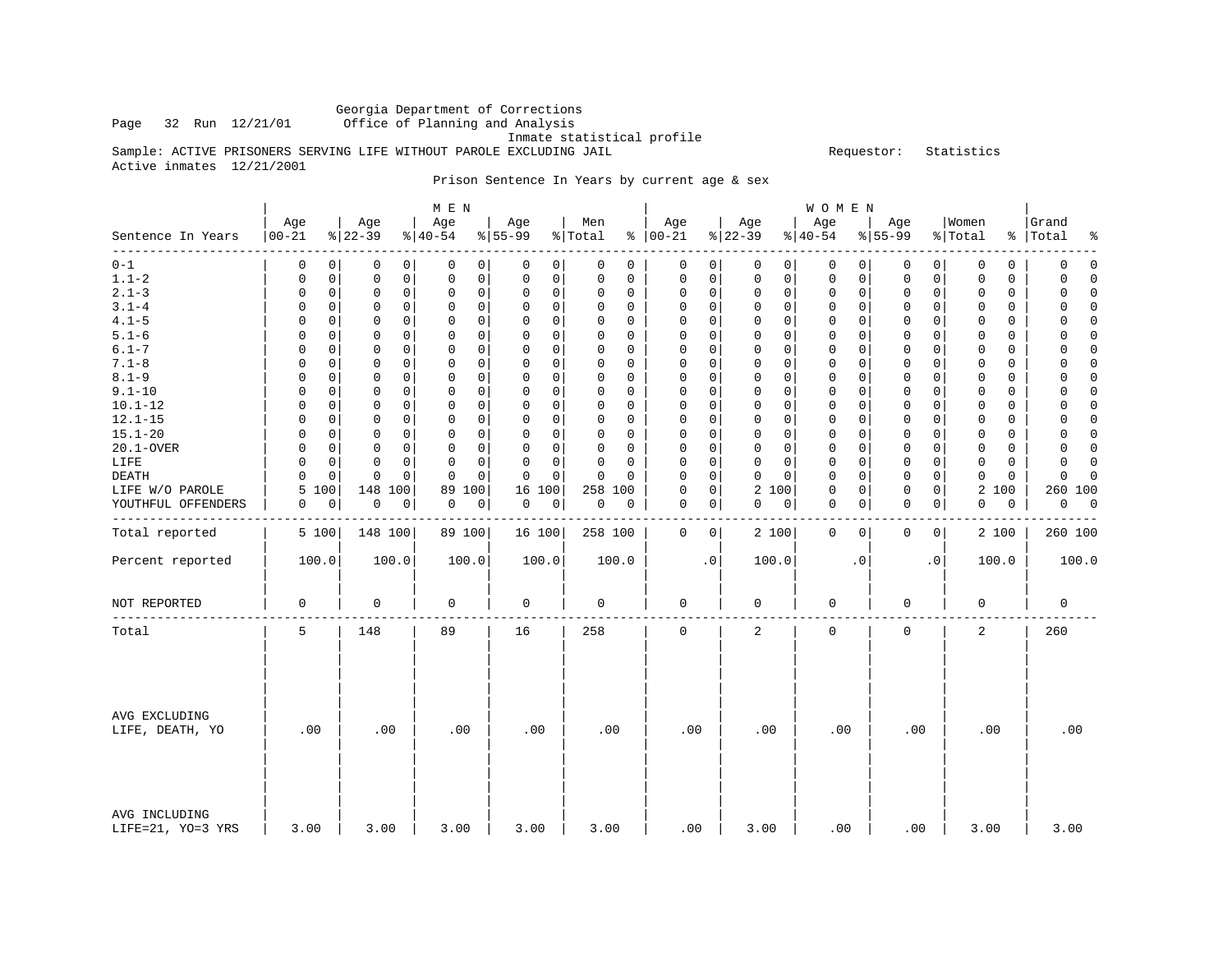# Georgia Department of Corrections Page 33 Run 12/21/01 Office of Planning and Analysis

#### Inmate statistical profile

# Sample: ACTIVE PRISONERS SERVING LIFE WITHOUT PAROLE EXCLUDING JAIL Requestor: Statistics Active inmates 12/21/2001

# Probation To Follow Prison by current age & sex

|                                     |                  |                  | M E N            |                                         |                      |                                                      |                                         | W O M E N                    |                                          |                            |                           |
|-------------------------------------|------------------|------------------|------------------|-----------------------------------------|----------------------|------------------------------------------------------|-----------------------------------------|------------------------------|------------------------------------------|----------------------------|---------------------------|
| Prob After Prison                   | Age<br>$00 - 21$ | Age<br>$8 22-39$ | Age<br>$8 40-54$ | Age<br>$8155 - 99$                      | Men<br>နွ<br>% Total | Age<br>$00 - 21$                                     | Age<br>$ 22-39 $                        | Aqe<br>$ 40-54 $             | Age<br>$8155 - 99$                       | Women<br>% Total           | Grand<br>%   Total<br>- 옹 |
| PROBATION TO FOLLOW<br>NO PROBATION | 0<br>0<br>5 100  | 2<br>98<br>145   | ᆠ<br>88<br>99    | $\mathbf 0$<br>$\overline{0}$<br>16 100 | 2<br>4<br>254<br>98  | 0 <sup>1</sup><br>0<br>$\mathbf 0$<br>0 <sup>1</sup> | 0 <sup>1</sup><br>$\mathbf{0}$<br>2 100 | 0<br>$\circ$<br>0<br>$\circ$ | 0<br>0<br>$\overline{0}$<br>$\mathbf{0}$ | $\mathbf{0}$<br>0<br>2 100 | 2<br>256 98               |
| Total reported                      | 5 100            | 148 100          | 89<br>100        | 16 100                                  | 258 100              | 0 <sup>1</sup><br>0                                  | 2 100                                   | 0<br>$\circ$                 | $\mathbf{0}$<br>0                        | 2 100                      | 260 100                   |
| Percent reported                    | 100.0            | 100.0            | 100.0            | 100.0                                   | 100.0                | .0 <sup>1</sup>                                      | 100.0                                   | .0 <sup>°</sup>              | .0'                                      | 100.0                      | 100.0                     |
| <b>NOT REPORTED</b>                 | $\mathbf 0$      | $\mathbf 0$      | $\mathbf 0$      | $\mathbf 0$                             | $\mathbf 0$          | $\mathbf 0$                                          | $\mathbf 0$                             | $\mathbf 0$                  | 0                                        | $\mathbf 0$                | $\overline{0}$            |
| Total                               | 5                | 148              | 89               | 16                                      | 258                  |                                                      | 2                                       | 0                            | 0                                        | 2                          | 260                       |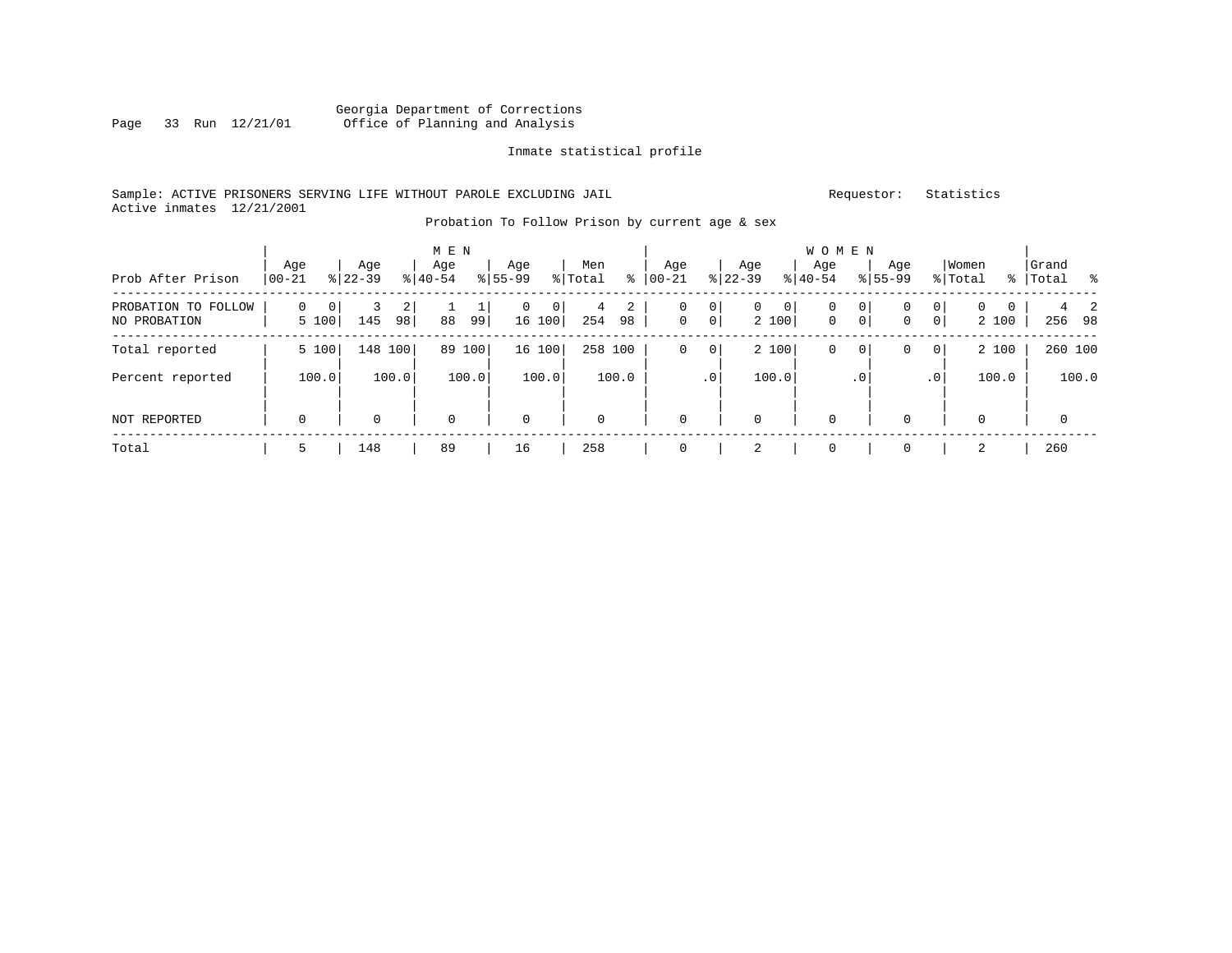# Georgia Department of Corrections Page 34 Run 12/21/01 Office of Planning and Analysis

#### Inmate statistical profile

# Sample: ACTIVE PRISONERS SERVING LIFE WITHOUT PAROLE EXCLUDING JAIL Requestor: Statistics Active inmates 12/21/2001

Admission Type by current age & sex

|                      |           |             |          |          | M E N       |          |           |          |         |              |             |          |          |          | <b>WOMEN</b> |              |           |              |              |               |         |                |
|----------------------|-----------|-------------|----------|----------|-------------|----------|-----------|----------|---------|--------------|-------------|----------|----------|----------|--------------|--------------|-----------|--------------|--------------|---------------|---------|----------------|
|                      | Age       |             | Age      |          | Age         |          | Age       |          | Men     |              | Age         |          | Age      |          | Age          |              | Age       |              | Women        |               | Grand   |                |
| Admission Type       | $00 - 21$ |             | $ 22-39$ |          | $ 40-54 $   |          | $8 55-99$ |          | % Total |              | $% 100-21$  |          | $ 22-39$ |          | $ 40-54$     |              | $8 55-99$ |              | % Total      | $\frac{8}{6}$ | Total   | ႜ              |
| COMMITTED FROM COURT | 1         | 20          | 45       | 30       | 31          | 35       | 3         | 19       | 80      | 31           | 0           | 0        |          | 2 100    | 0            | $\Omega$     | $\Omega$  | 0            |              | 2 100         | 82      | 32             |
| RETURN APPEAL/BOND   | 0         | $\mathbf 0$ | 0        | 0        | $\mathbf 0$ | $\Omega$ | 0         | 0        | 0       | 0            | 0           | 0        | $\Omega$ | 0        | 0            | 0            | $\Omega$  | 0            | 0            | U             | ი       | $\Omega$       |
| PAROLE REV/NEW SENT  | 0         | 0           | 12       | 8        | 13          | 15       |           | 6        | 26      | 10           | 0           | 0        |          | 0        | 0            | $\Omega$     | $\Omega$  | $\Omega$     | 0            | 0             | 26      | 10             |
| PAR REV/NO NEW SENT  | 0         | 0           | 3        | 2        | 1           | 1        | U         | $\Omega$ | 4       | 2            | $\Omega$    | $\Omega$ | $\Omega$ | $\Omega$ | O            | $\Omega$     | $\Omega$  | $\Omega$     | O            | 0             | 4       | $\overline{2}$ |
| PROB VIOL/TOTAL REV  | 0         | $\Omega$    | $\Omega$ | $\Omega$ | $\Omega$    | 0        | U         | $\Omega$ | U       | <sup>0</sup> | $\Omega$    | $\Omega$ | $\Omega$ | $\Omega$ | O            | $\Omega$     | $\Omega$  | $\Omega$     | O            | 0             | O       | $\Omega$       |
| PROB VIOL/PARTIAL    |           | 20          | O        | 0        | 1           | 1        | U         | $\Omega$ | 2       | 1            | $\Omega$    | $\Omega$ | $\Omega$ | $\Omega$ | O            | $\Omega$     | O         | <sup>0</sup> | O            | 0             | 2       | 1              |
| ADMIT FM OTHER CUST  |           | $\Omega$    | O        | $\Omega$ | $\Omega$    | $\Omega$ | O         | $\Omega$ | U       | $\Omega$     | $\Omega$    | $\Omega$ | $\Omega$ | $\Omega$ | O            | $\Omega$     | $\Omega$  | <sup>0</sup> | <sup>0</sup> | 0             | U       | $\Omega$       |
| SHOCK INCARCERATION  |           | $\Omega$    | O        | $\Omega$ | $\Omega$    | 0        |           | $\Omega$ | 0       | U            | O           | $\Omega$ | 0        | $\Omega$ | 0            | $\Omega$     | $\Omega$  | $\Omega$     | 0            | 0             |         | $\cap$         |
| PROB REV/REMAINDER   |           | $\Omega$    | 5        | 3        | 2           | 2        |           | $\Omega$ |         | 3            | $\Omega$    | $\Omega$ | 0        | $\Omega$ | 0            | $\Omega$     | $\Omega$  | $\Omega$     | 0            | 0             |         | 3              |
| NEW SENT/PAR REV PND |           | $\Omega$    | $\Omega$ | $\Omega$ |             | 1        | 0         | $\Omega$ |         | 0            | 0           | $\Omega$ | $\Omega$ | $\Omega$ | 0            | $\Omega$     | $\Omega$  | $\Omega$     | 0            | 0             |         | n              |
| LIFE W/O PAROLE      |           | 60          | 83       | 56       | 40          | 45       | 11        | 69       | 137     | 53           | O           | $\Omega$ | $\Omega$ | $\Omega$ | O            | $\Omega$     | O         | $\Omega$     | 0            | 0             | 137     | 53             |
| PAROLE REV BOOT CAMP |           | $\Omega$    | O        | $\Omega$ | $\Omega$    | $\Omega$ | O         | $\Omega$ | U       | $\Omega$     | O           | $\Omega$ | U        | $\Omega$ | O            | $\Omega$     | ∩         | <sup>0</sup> | O            | 0             |         | $\Omega$       |
| PAR REV/RSN UNKNOWN  |           | $\Omega$    | U        | ∩        | $\cap$      | $\Omega$ |           | 6        |         | U            | $\Omega$    | 0        | U        | $\Omega$ | O            | $\Omega$     | ∩         | <sup>0</sup> | <sup>0</sup> | 0             |         | $\Omega$       |
| PROBATION/PAROLE REV | O         | 0           | U        | 0        | $\Omega$    | $\Omega$ | O         | $\Omega$ | U       | $\Omega$     | $\Omega$    | 0        | O        | $\Omega$ | O            | $\Omega$     | ∩         | <sup>0</sup> | <sup>0</sup> | 0             |         | $\Omega$       |
| PB PAROLE RESCINDED  |           | 0           | O        | $\Omega$ | $\Omega$    | $\Omega$ | O         | 0        | 0       | U            | $\Omega$    | 0        | O        | $\Omega$ | O            | <sup>0</sup> | $\Omega$  | 0            | O            | 0             |         | $\cap$         |
| PROB REVOC/SPEC COND | 0         | $\mathbf 0$ | $\Omega$ | $\Omega$ | $\Omega$    | 0        | U         | 0        | 0       | 0            | $\Omega$    | $\Omega$ | O        | $\Omega$ | 0            | $\Omega$     | $\Omega$  | $\Omega$     | O            | 0             |         | $\Omega$       |
| PAR REV/REVOC CENTER | 0         | 0           | O        | $\Omega$ | $\Omega$    | 0        | U         | 0        | 0       | U            | $\Omega$    | 0        | 0        | $\Omega$ | 0            | $\Omega$     | ∩         | $\Omega$     | O            | 0             |         | $\Omega$       |
| INFORMATION ONLY     |           | $\Omega$    | U        | $\Omega$ | $\Omega$    | $\Omega$ | U         | $\Omega$ | 0       | U            | $\Omega$    | $\Omega$ | $\Omega$ | $\Omega$ | O            | $\Omega$     | $\Omega$  | $\Omega$     | O            | 0             |         | $\cap$         |
| INCOMPLETE SENT PKG  |           | $\Omega$    | U        | $\Omega$ | $\Omega$    | 0        | U         | $\Omega$ | 0       | $\Omega$     | $\Omega$    | $\Omega$ | $\Omega$ | $\Omega$ | 0            | $\Omega$     | $\Omega$  | $\Omega$     | <sup>0</sup> | 0             |         | $\cap$         |
| HANCOCK REVOC CENTER | $\Omega$  | $\mathbf 0$ | $\Omega$ | $\Omega$ | 0           | $\Omega$ | O         | 0        | 0       | $\Omega$     | $\Omega$    | $\Omega$ | $\Omega$ | $\Omega$ | 0            | $\Omega$     | $\Omega$  | $\Omega$     | 0            | 0             |         | $\cap$         |
| WHITWORTH DETENTION  | 0         | $\mathbf 0$ | $\Omega$ | $\Omega$ | 0           | $\Omega$ |           | 0        | 0       | 0            | O           | $\Omega$ | $\Omega$ | $\Omega$ | 0            | $\Omega$     | $\Omega$  | $\Omega$     | <sup>0</sup> | 0             |         | $\Omega$       |
| DCYS AT RISK         | 0         | $\Omega$    | O        | $\Omega$ | $\Omega$    | 0        | O         | $\Omega$ | 0       | 0            | $\Omega$    | 0        | $\Omega$ | $\Omega$ | 0            | $\Omega$     | $\Omega$  | <sup>0</sup> | <sup>0</sup> | 0             |         | C              |
| OTHER                | 0         | 0           | O        | 0        | $\Omega$    | 0        | U         | 0        | N       | U            | $\Omega$    | 0        | O        | 0        | 0            | $\Omega$     | $\Omega$  | 0            | $\Omega$     | 0             |         |                |
| Total reported       |           | 5 100       | 148 100  |          |             | 89 100   | 16 100    |          | 258 100 |              | 0           | 0        |          | 2 100    | 0            | 0            | 0         | 0            |              | 2 100         | 260 100 |                |
| Percent reported     |           | 100.0       |          | 100.0    |             | 100.0    |           | 100.0    |         | 100.0        |             | . 0      |          | 100.0    |              | . 0          |           | $\cdot$ 0    |              | 100.0         |         | 100.0          |
| <b>UNKNOWN</b>       | 0         |             | O        |          | 0           |          | 0         |          | 0       |              | 0           |          | 0        |          | 0            |              | 0         |              | 0            |               | 0       |                |
| Total                | 5         |             | 148      |          | 89          |          | 16        |          | 258     |              | $\mathbf 0$ |          | 2        |          | $\mathbf 0$  |              | 0         |              | 2            |               | 260     |                |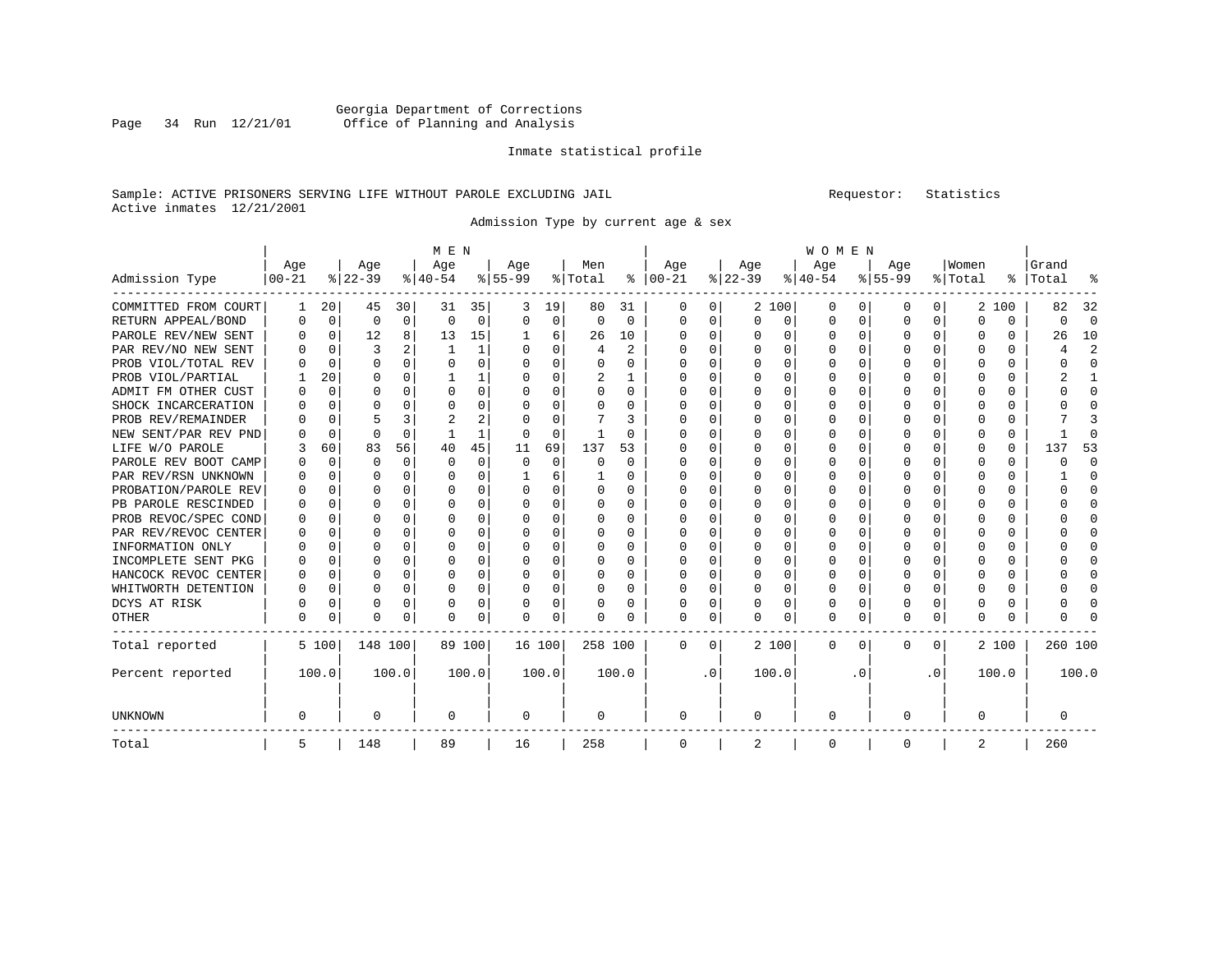# Georgia Department of Corrections Office of Planning and Analysis

#### Inmate statistical profile

# Sample: ACTIVE PRISONERS SERVING LIFE WITHOUT PAROLE EXCLUDING JAIL Requestor: Statistics Active inmates 12/21/2001 Release Type by current age & sex

|              |                   |                    | M E N            |                |                                                                       |     |     | <b>WOMEN</b>                             |                            |                  |                     |
|--------------|-------------------|--------------------|------------------|----------------|-----------------------------------------------------------------------|-----|-----|------------------------------------------|----------------------------|------------------|---------------------|
| Release Type | Aqe<br>$100 - 21$ | Age<br>$8122 - 39$ | Aqe<br>$8 40-54$ | Aqe<br>% 55-99 | Men<br>응 Total  응  00-21                                              | Aqe | Age | Aqe<br>$ \frac{1}{22-39} \times  40-54 $ | Aqe<br>$\frac{1}{6}$ 55-99 | Women<br>% Total | Grand<br>%  Total % |
| Active       |                   | 5 100   148 100    |                  |                | 89 100   16 100   258 100   0 0   2 100   0 0   0 0   2 100   260 100 |     |     |                                          |                            |                  |                     |
| Total        |                   | 5   148            |                  |                | 89   16   258   0   2   0   0   2                                     |     |     |                                          |                            |                  | 260                 |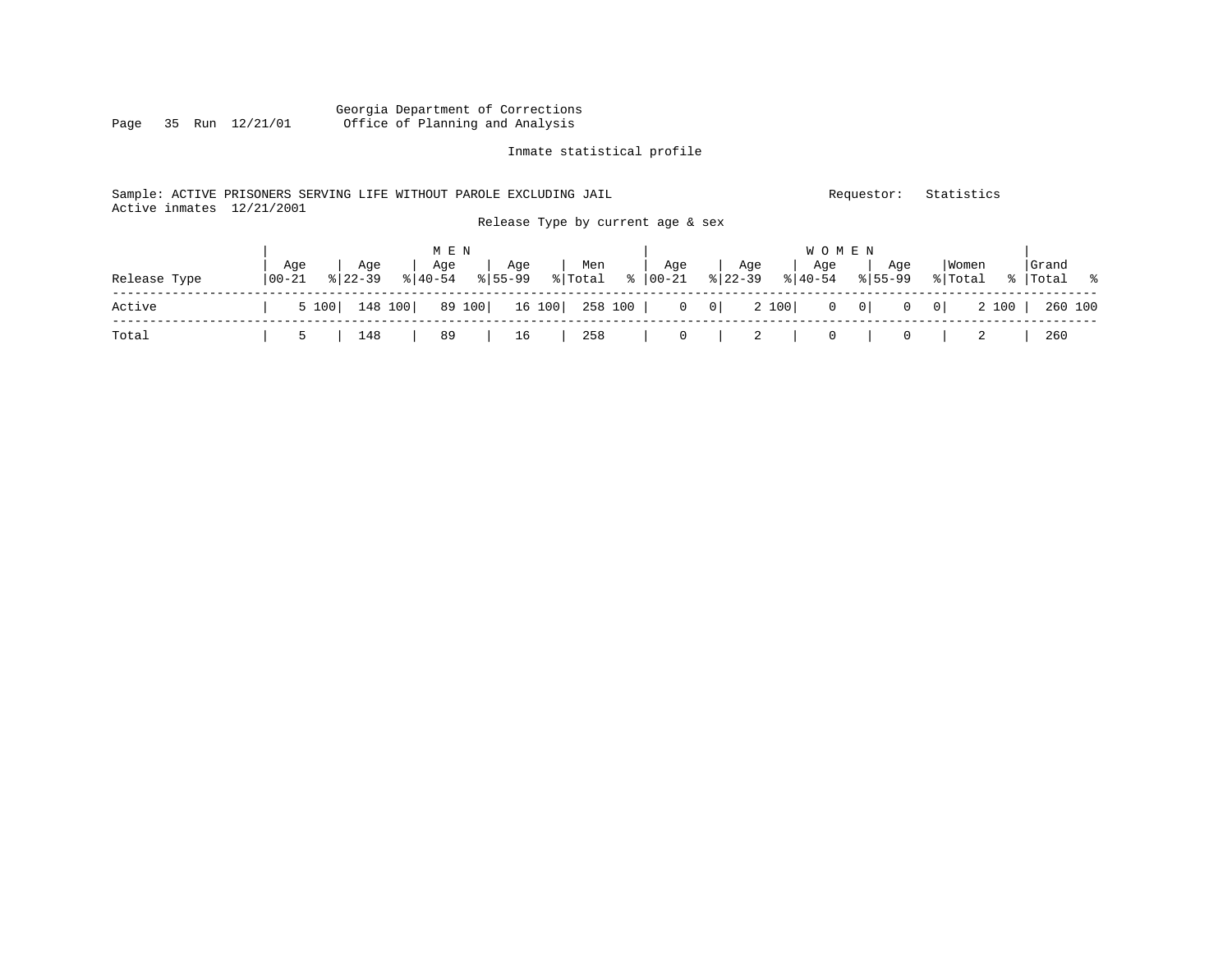# Georgia Department of Corrections Office of Planning and Analysis

## Inmate statistical profile

# Sample: ACTIVE PRISONERS SERVING LIFE WITHOUT PAROLE EXCLUDING JAIL Requestor: Statistics Active inmates 12/21/2001

Inst By Group by current age & sex

|                      | M E N    |             |           |                |           |          |           |                |          |          |             |             |           |             | W O M E N   |           |             |                 |          |       |                |  |
|----------------------|----------|-------------|-----------|----------------|-----------|----------|-----------|----------------|----------|----------|-------------|-------------|-----------|-------------|-------------|-----------|-------------|-----------------|----------|-------|----------------|--|
|                      | Age      |             | Age       |                | Age       |          | Age       |                | Men      |          | Age         |             | Age       |             | Age         |           | Age         |                 | Women    |       | Grand          |  |
| Inst By Group        | $ 00-21$ |             | $8 22-39$ |                | $8 40-54$ |          | $8 55-99$ |                | % Total  | ⊱        | $ 00 - 21$  |             | $ 22-39 $ |             | $8 40-54$   |           | $8155 - 99$ |                 | % Total  |       | %   Total<br>ႜ |  |
| County jails         | $\Omega$ |             |           | $\Omega$       | 0         | 0        |           |                | 0        | $\Omega$ | 0           | $\Omega$    |           |             | $\Omega$    |           |             |                 |          |       |                |  |
| Transitional centers | $\Omega$ | $\Omega$    | 0         | $\Omega$       | 0         | $\Omega$ | $\Omega$  |                | $\Omega$ | $\Omega$ | $\Omega$    | $\Omega$    | $\Omega$  | $\Omega$    | $\Omega$    |           | 0           | $\Omega$        | 0        |       |                |  |
| County camps         | 0        | $\Omega$    | 0         |                | 0         | 0        |           |                | 0        | $\Omega$ | $\Omega$    | $\Omega$    | $\Omega$  |             | $\Omega$    |           | $\Omega$    |                 |          |       |                |  |
| Inmate boot camps    | 0        | $\Omega$    |           | $\Omega$       | $\Omega$  | 0        |           |                | U        |          | $\Omega$    | $\Omega$    | $\Omega$  | $\Omega$    | $\Omega$    |           |             |                 | $\Omega$ |       |                |  |
| State prisons        |          | 5 100       | 148       | 100            | 89        | 100      |           | 16 100         |          | 258 100  | $\Omega$    | $\Omega$    |           | 2 100       | $\Omega$    |           | $\Omega$    |                 |          | 2 100 | 260 100        |  |
| Private prisons      | 0        | $\mathbf 0$ | 0         | $\overline{0}$ | 0         | 0        | 0         |                | 0        | 0        | 0           | $\mathbf 0$ | 0         | $\Omega$    | $\mathbf 0$ |           | 0           |                 | 0        | 0     | 0<br>$\Omega$  |  |
| Other                | 0        | 0           | 0         | 0 <sup>1</sup> | 0         | 0        | $\Omega$  | $\overline{0}$ | 0        | 0        | $\mathbf 0$ | 0           | $\Omega$  | $\mathbf 0$ | $\Omega$    |           | $\Omega$    | 0 <sup>1</sup>  | 0        | 0     | 0<br>$\Omega$  |  |
| Total reported       |          | 5 100       | 148       | 100            |           | 89 100   |           | 16 100         |          | 258 100  | $\mathbf 0$ | 0           |           | 2 100       | $\Omega$    | $\Omega$  | $\Omega$    | $\circ$         |          | 2 100 | 260 100        |  |
| Percent reported     |          | 100.0       |           | 100.0          |           | 100.0    |           | 100.0          |          | 100.0    |             | $\cdot$ 0   |           | 100.0       |             | $\cdot$ 0 |             | .0 <sup>1</sup> |          | 100.0 | 100.0          |  |
| Not reported         | $\Omega$ |             | $\Omega$  |                | $\Omega$  |          | $\Omega$  |                | $\Omega$ |          | $\Omega$    |             |           |             | $\Omega$    |           |             |                 |          |       | 0              |  |
| Total                | 5        |             | 148       |                | 89        |          | 16        |                | 258      |          | $\Omega$    |             |           |             | $\Omega$    |           |             |                 | 2        |       | 260            |  |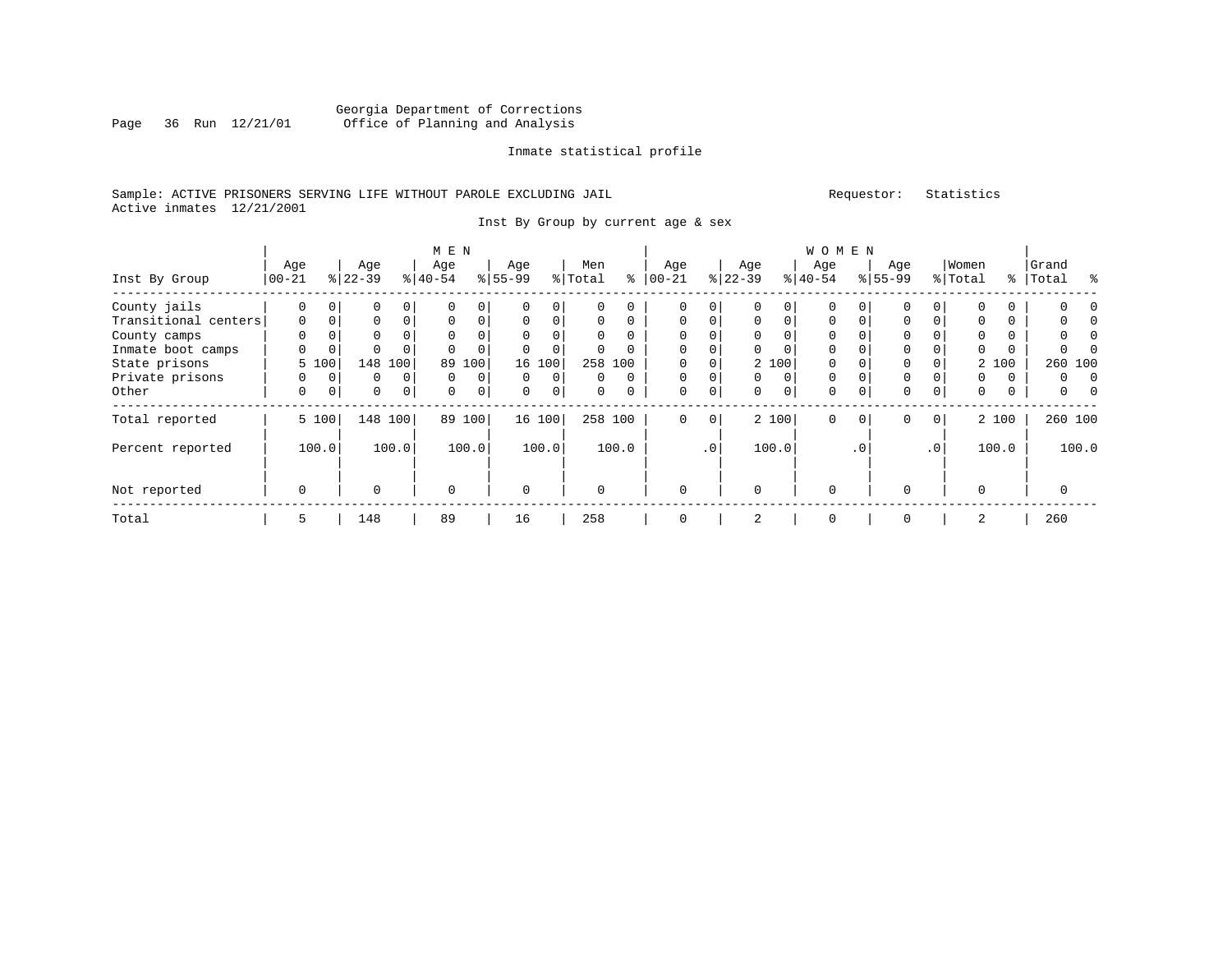# Georgia Department of Corrections Page 37 Run 12/21/01 Office of Planning and Analysis

#### Inmate statistical profile

# Sample: ACTIVE PRISONERS SERVING LIFE WITHOUT PAROLE EXCLUDING JAIL Requestor: Statistics Active inmates 12/21/2001

Institution by current age & sex

|                      |             |             |           | M E N |           |          |                |          |         |                |            |           |              | <b>WOMEN</b> |              |          |           |           |              |       |           |       |
|----------------------|-------------|-------------|-----------|-------|-----------|----------|----------------|----------|---------|----------------|------------|-----------|--------------|--------------|--------------|----------|-----------|-----------|--------------|-------|-----------|-------|
|                      | Age         |             | Age       |       | Age       |          | Age            |          | Men     |                | Age        |           | Age          |              | Age          |          | Age       |           | Women        |       | Grand     |       |
| Institution          | $ 00 - 21 $ |             | $ 22-39 $ |       | $ 40-54 $ |          | $8 55-99$      |          | % Total | ႜ              | $ 00 - 21$ |           | $ 22-39 $    |              | $ 40-54 $    |          | $8 55-99$ |           | % Total      |       | %   Total | ႜ     |
| Ware Prison          |             | 20          | 14        | 9     | q         | 10       | $\overline{a}$ | 13       | 26      | 10             | ∩          | 0         | $\Omega$     | O            | $\Omega$     |          | U         | 0         | ∩            |       | 26        | 10    |
| Phillips Prison      |             | 20          | 5         | 3     |           | 3        | $\Omega$       | $\Omega$ | 9       | 3              | $\Omega$   | $\Omega$  | $\Omega$     | $\Omega$     | $\Omega$     | $\Omega$ | O         | $\Omega$  | <sup>0</sup> | 0     | q         | 3     |
| Arrendale Prison     |             | $\Omega$    | 4         | 3     |           |          |                | 6        | 6       | $\overline{a}$ | $\Omega$   | U         | <sup>n</sup> | $\Omega$     | <sup>0</sup> | ∩        | U         | $\cap$    | ∩            | 0     |           | 2     |
| Georgia State Prison | 0           | $\Omega$    | 30        | 20    | 11        | 12       | 2              | 13       | 43      | 17             |            |           |              |              |              |          |           |           |              | 0     | 43        | 17    |
| Jackson Prison-Diag  | 0           | $\cap$      | ζ         |       | $\cap$    | $\Omega$ |                | $\Omega$ | 3       |                |            |           |              | $\Omega$     | O            | ∩        | U         |           |              | 0     |           |       |
| Jackson Prison-Perm  |             | $\Omega$    |           |       |           | 0        |                | $\Omega$ |         | U              |            |           |              | $\Omega$     | <sup>0</sup> |          |           |           |              | 0     |           | U     |
| Coastal Prison       |             | 20          | 4         |       |           |          |                | $\Omega$ | 6       | $\overline{2}$ |            | 0         |              | $\Omega$     | U            | ∩        |           |           | ∩            | 0     |           |       |
| Augusta Med Prison   |             | $\Omega$    | 10        |       |           | R        |                | 25       | 21      | 8              |            |           |              |              |              |          |           |           |              | U     | 21        |       |
| Valdosta Prison      |             | $\Omega$    | 26        | 18    | 10        | 11       |                | 13       | 38      | 15             | ∩          |           |              | U            | <sup>0</sup> | ∩        | U         |           | ∩            | U     | 38        | 15    |
| Hays Prison          |             | $\Omega$    | 10        |       |           | 9        |                | 6        | 19      |                |            |           |              | $\Omega$     | <sup>0</sup> |          |           |           | ∩            | 0     | 19        | 7     |
| Hancock Prison       |             | $\Omega$    | 9         |       |           | 7        |                | $\Omega$ | 15      | 6              |            |           |              | $\Omega$     | U            | ∩        |           |           | ∩            | 0     | 15        | 6     |
| Telfair Prison       |             | $\Omega$    | 12        |       | q         | 10       |                | 6        | 22      | q              |            |           |              |              |              |          |           |           |              | 0     | 22        | 8     |
| Macon Prison         |             | 20          | 11        |       | 14        | 16       | 2              | 13       | 28      | 11             |            |           |              | $\Omega$     |              | ∩        | U         |           | ∩            | 0     | 28        | 11    |
| Smith Prison         |             | 20          | 8         |       | 9         | 10       |                | 6        | 19      |                |            |           |              | $\Omega$     | <sup>0</sup> |          | O         |           | <sup>0</sup> | 0     | 19        | 7     |
| Baldwin Prison       |             | $\Omega$    |           |       |           | 1        | O              | $\Omega$ |         |                |            | 0         |              | $\Omega$     | O            | $\Omega$ | O         |           | $\Omega$     | 0     |           |       |
| Metro Womens Prison  | O           | $\Omega$    | $\Omega$  |       |           | 0        | $\Omega$       | $\Omega$ | 0       | 0              | $\Omega$   |           |              | 50           | $\Omega$     |          |           |           |              | 50    |           |       |
| Pulaski Womens Pris  | 0           | $\mathbf 0$ | $\Omega$  | 0     | U         | 0        | $\Omega$       | 0        | 0       | U              | $\Omega$   | 0         |              | 50           | 0            | $\Omega$ | $\Omega$  | 0         |              | 50    |           |       |
| Total reported       |             | 5 100       | 148 100   |       |           | 89 100   | 16 100         |          | 258 100 |                | $\Omega$   | $\Omega$  |              | 2 100        | $\Omega$     | $\Omega$ | 0         | $\Omega$  |              | 2 100 | 260 100   |       |
| Percent reported     |             | 100.0       |           | 100.0 |           | 100.0    |                | 100.0    |         | 100.0          |            | $\cdot$ 0 |              | 100.0        |              | . 0      |           | $\cdot$ 0 |              | 100.0 |           | 100.0 |
| Not Reported         | $\Omega$    |             | $\Omega$  |       | $\Omega$  |          | $\Omega$       |          | O       |                | $\Omega$   |           | $\Omega$     |              | $\Omega$     |          | U         |           | $\Omega$     |       |           |       |
| Total                | 5           |             | 148       |       | 89        |          | 16             |          | 258     |                | $\Omega$   |           | 2            |              | $\Omega$     |          | 0         |           | 2            |       | 260       |       |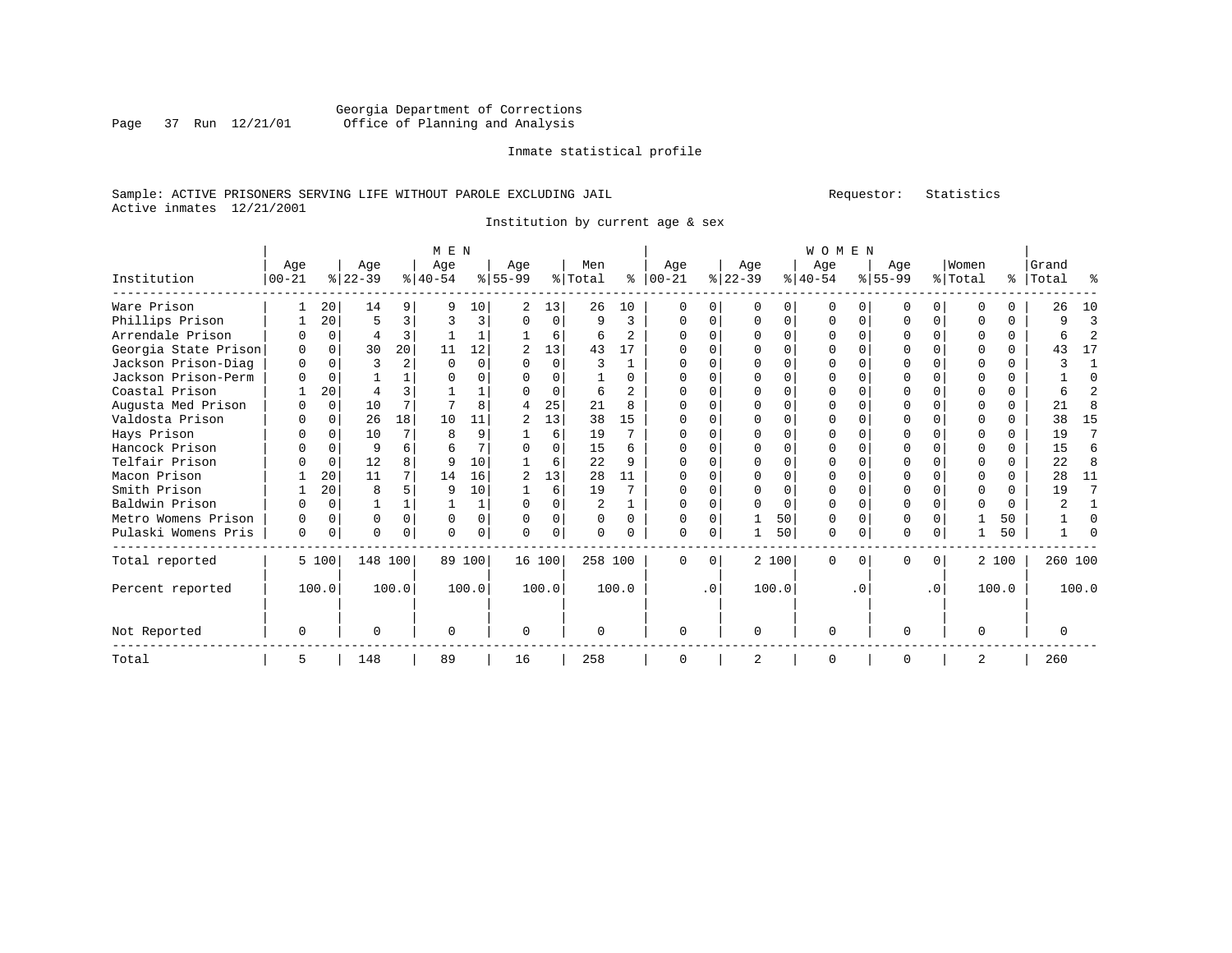# Georgia Department of Corrections Office of Planning and Analysis

#### Inmate statistical profile

# Sample: ACTIVE PRISONERS SERVING LIFE WITHOUT PAROLE EXCLUDING JAIL Requestor: Statistics Active inmates 12/21/2001

#### Misdemeanors And Felonies by current age & sex

| Crime Type            | Age<br>$00 - 21$ |       | Age<br>$8 22-39$ |          | M E N<br>Age<br>$8 40-54$ |             | Age<br>$8155 - 99$ |             | Men<br>% Total | နွ                     | Age<br>$00 - 21$  |                      | Age<br>$ 22-39 $ |             | W O M E N<br>Age<br>$ 40-54 $ |               | Age<br>$8155 - 99$ |                  | Women<br>% Total      |              | Grand<br>%   Total | ိ                          |
|-----------------------|------------------|-------|------------------|----------|---------------------------|-------------|--------------------|-------------|----------------|------------------------|-------------------|----------------------|------------------|-------------|-------------------------------|---------------|--------------------|------------------|-----------------------|--------------|--------------------|----------------------------|
| MISDEMEANOR<br>FELONY | 0<br>5 100       | 0     | 0<br>148         | 0<br>100 | $\mathbf 0$               | 0<br>89 100 | 0                  | 0<br>16 100 | 0              | $\mathbf 0$<br>258 100 | 0<br>$\mathbf{0}$ | 0 <br>0 <sup>1</sup> | $\mathbf{0}$     | 0 <br>2 100 | 0<br>$\mathbf 0$              | $\circ$<br> 0 | 0<br>0             | 0<br>$\mathbf 0$ | $\mathbf{0}$<br>2 100 | $\mathbf{0}$ |                    | $\Omega$<br>- 0<br>260 100 |
| Total reported        | 5 100            |       | 148 100          |          | 89                        | 100         |                    | 16 100      | 258 100        |                        | 0                 | $\circ$              |                  | 2 100       | 0                             | $\circ$       | 0                  | 0                | 2 100                 |              |                    | 260 100                    |
| Percent reported      |                  | 100.0 | 100.0            |          |                           | 100.0       |                    | 100.0       |                | 100.0                  |                   | .0 <sup>1</sup>      |                  | 100.0       |                               | $\cdot$ 0     |                    | .0 <sup>1</sup>  |                       | 100.0        |                    | 100.0                      |
| NOT REPORTED          | $\mathbf 0$      |       | 0                |          | $\mathbf 0$               |             | $\mathbf 0$        |             | $\mathbf 0$    |                        | 0                 |                      | $\mathbf 0$      |             | $\mathbf 0$                   |               | 0                  |                  | $\mathbf 0$           |              |                    | $\mathbf 0$                |
| Total                 | 5                |       | 148              |          | 89                        |             | 16                 |             | 258            |                        |                   |                      | 2                |             | $\mathbf 0$                   |               | 0                  |                  | 2                     |              | 260                |                            |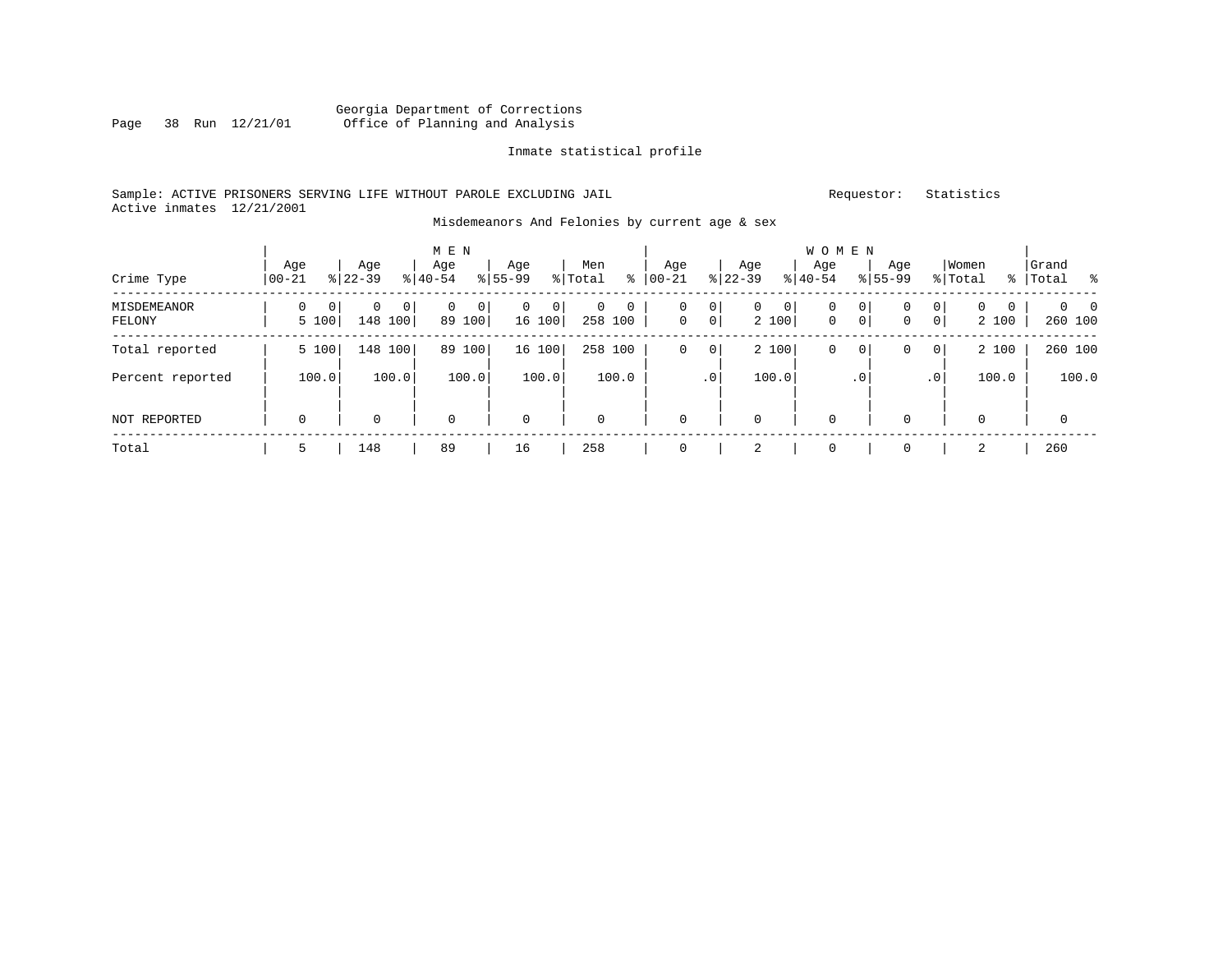#### Georgia Department of Corrections Page 39 Run 12/21/01 Office of Planning and Analysis

#### Inmate statistical profile

#### Sample: ACTIVE PRISONERS SERVING LIFE WITHOUT PAROLE EXCLUDING JAIL **Subset Construent Construent** Requestor: Statistics Active inmates 12/21/2001

Crimes By Group by current age & sex

| M E N | W O M E N | Age | Age | Age | Age | Men | Age | Age | Age | Age |Women |Grand Crimes By Group |00-21 %|22-39 %|40-54 %|55-99 %|Total % |00-21 %|22-39 %|40-54 %|55-99 %|Total % |Total % ------------------------------------------------------------------------------------------------------------------------------------HOMICIDE | 5 100| 103 70| 37 42| 9 56| 154 60 | 0 0| 2 100| 0 0| 0 0| 2 100 | 156 60 ABORTION | 0 0| 0 0| 0 0| 0 0| 0 0 | 0 0| 0 0| 0 0| 0 0| 0 0 | 0 0 BODILY INJRY&REL OFF| 0 0| 10 7| 16 18| 2 13| 28 11 | 0 0| 0 0| 0 0| 0 0| 0 0 | 28 11 ARSON & REL OFF | 0 0| 0 0| 0 0| 0 0| 0 0 | 0 0| 0 0| 0 0| 0 0| 0 0 | 0 0 DAMAGE OF PROPERTY | 0 0| 0 0| 0 0| 0 0| 0 0 | 0 0| 0 0| 0 0| 0 0| 0 0 | 0 0 BURGLARY & REL OFF | 0 0| 0 0| 1 1| 0 0| 1 0 | 0 0| 0 0| 0 0| 0 0| 0 0 | 1 0 FORGERY & REL OFF | 0 0| 0 0| 0 0| 0 0| 0 0 | 0 0| 0 0| 0 0| 0 0| 0 0 | 0 0 THEFT | 0 0| 0 0| 0 0| 0 0| 0 0 | 0 0| 0 0| 0 0| 0 0| 0 0 | 0 0 ROBBERY | 0 0| 16 11| 18 20| 4 25| 38 15 | 0 0| 0 0| 0 0| 0 0| 0 0 | 38 15 SEXUAL OFFENSES | 0 0| 13 9| 15 17| 1 6| 29 11 | 0 0| 0 0| 0 0| 0 0| 0 0 | 29 11 OBSCENITY CRIMES | 0 0| 0 0| 0 0| 0 0| 0 0 | 0 0| 0 0| 0 0| 0 0| 0 0 | 0 0 TREASON & REL OFF | 0 0| 0 0| 0 0| 0 0| 0 0 | 0 0| 0 0| 0 0| 0 0| 0 0 | 0 0 CRIMES INVOLVNG GOVT| 0 0| 0 0| 0 0| 0 0| 0 0 | 0 0| 0 0| 0 0| 0 0| 0 0 | 0 0 FALSIFICATIONS | 0 0| 0 0| 0 0| 0 0| 0 0 | 0 0| 0 0| 0 0| 0 0| 0 0 | 0 0 OBSTRUCT LAW ENFORCE | 0 0 | 0 0 | 0 0 | 0 0 | 0 0 | 0 0 | 0 0 | 0 0 | 0 0 | 0 0 | 0 0 | 0 0<br>DISORDERLY CONDUCT | 0 0 | 0 0 | 0 0 | 0 0 | 0 0 | 0 0 | 0 0 | 0 0 | 0 0 | 0 0 | 0 0 | 0 0 DISORDERLY CONDUCT | 0 0| 0 0| 0 0| 0 0| 0 0 | 0 0| 0 0| 0 0| 0 0| 0 0 | 0 0 GAMBLING & REL OFF | 0 0| 0 0| 0 0| 0 0| 0 0 | 0 0| 0 0| 0 0| 0 0| 0 0 | 0 0 CRUELTY TO CHILDREN | 0 0| 0 0| 0 0| 0 0| 0 0 | 0 0| 0 0| 0 0| 0 0| 0 0 | 0 0 CRIMES WITH GUNS | 0 0| 0 0| 0 0| 0 0| 0 0 | 0 0| 0 0| 0 0| 0 0| 0 0 | 0 0 INVASION PRIVACY | 0 0| 0 0| 0 0| 0 0| 0 0 | 0 0| 0 0| 0 0| 0 0| 0 0 | 0 0 RACKETEERING | 0 0| 0 0| 0 0| 0 0| 0 0 | 0 0| 0 0| 0 0| 0 0| 0 0 | 0 0 DRUG ABUSE OFFENSES | 0 0 | 5 3 | 2 2 | 0 0 | 7 3 | 0 0 | 0 0 | 0 0 | 0 0 | 0 0 | 7 3 | 0 0 | 0 0 | 7 3 | 0 0 | 0 0 | 7 3 | 0 0 | 0 0 | 7 3 | 0 0 | 0 0 | 7 3 | 0 0 | 0 0 | 7 3 | 0 0 | 0 0 | 0 0 | 7 3 | 0 0 | 0 0 | 7 3 | 0 DRUG TRAFFICKING | 0 0| 1 1| 0 0| 0 0| 1 0 | 0 0| 0 0| 0 0| 0 0| 0 0 | 1 0 AUTO CRIMES | 0 0| 0 0| 0 0| 0 0| 0 0 | 0 0| 0 0| 0 0| 0 0| 0 0 | 0 0 REVENUE & CONTRABAND | 0 0 | 0 0 | 0 0 | 0 0 | 0 0 | 0 0 | 0 0 | 0 0 | 0 0 | 0 0 | 0 0 | 0 0 | 0 0 | 0 0 | 0 0 CRIMES OF OTH STATES| 0 0| 0 0| 0 0| 0 0| 0 0 | 0 0| 0 0| 0 0| 0 0| 0 0 | 0 0 MISC. FELONIES | 0 0| 0 0| 0 0| 0 0| 0 0 | 0 0| 0 0| 0 0| 0 0| 0 0 | 0 0 MISDEMEANORS | 0 0| 0 0| 0 0| 0 0| 0 0 | 0 0| 0 0| 0 0| 0 0| 0 0 | 0 0 ------------------------------------------------------------------------------------------------------------------------------------Total reported | 5 100| 148 100| 89 100| 16 100| 258 100 | 0 0| 2 100| 0 0| 0 0| 2 100 | 260 100 | | | | | | | | | | | Percent reported | 100.0| 100.0| 100.0| 100.0| 100.0 | .0| 100.0| .0| .0| 100.0 | 100.0 | | | | | | | | | | | | | | | | | | | | | | NOT REPORTED | 0 | 0 | 0 | 0 | 0 | 0 | 0 | 0 | 0 | 0 | 0 ------------------------------------------------------------------------------------------------------------------------------------Total | 5 | 148 | 89 | 16 | 258 | 0 | 2 | 0 | 0 | 2 | 260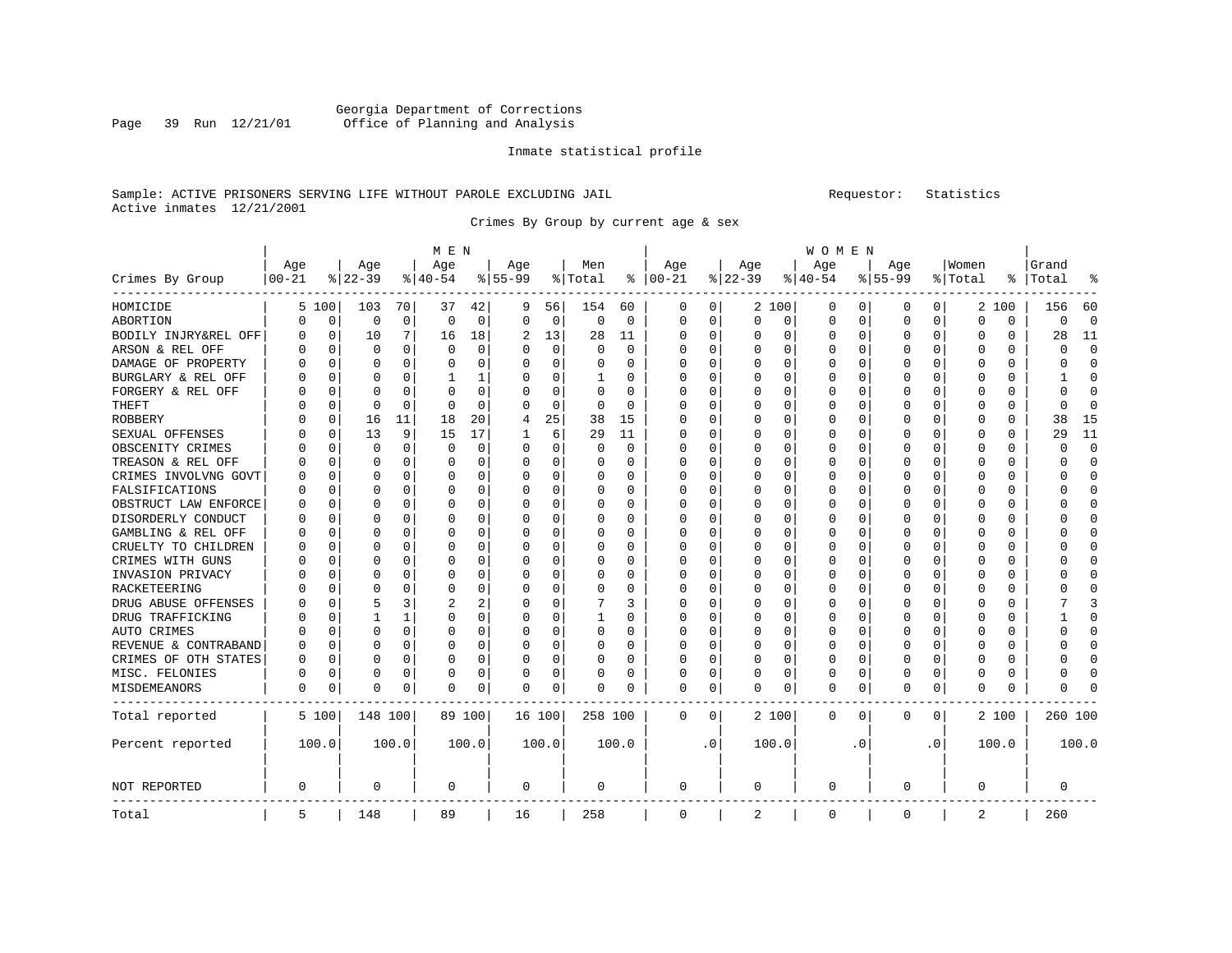#### Georgia Department of Corrections Page 40 Run 12/21/01 Office of Planning and Analysis

# Inmate statistical profile

| Sample: ACTIVE PRISONERS SERVING LIFE WITHOUT PAROLE EXCLUDING JAIL |                     |                |              |                            |                                         |             |         |                | Requestor:                                |              |                  | Statistics       |             |         |                |             |                 |           |                |
|---------------------------------------------------------------------|---------------------|----------------|--------------|----------------------------|-----------------------------------------|-------------|---------|----------------|-------------------------------------------|--------------|------------------|------------------|-------------|---------|----------------|-------------|-----------------|-----------|----------------|
| Active inmates 12/21/2001                                           |                     |                |              |                            |                                         |             |         |                | Most Serious Offense by current age & sex |              |                  |                  |             |         |                |             |                 |           |                |
|                                                                     | Age                 | Age            | Age          | M E N                      | Age                                     |             | Men     |                | Age                                       |              | Age              | Age              | WOMEN       | Age     |                | Women       |                 | Grand     |                |
| Most Serious Offense 00-21                                          |                     | $8 22-39$      |              |                            | $\frac{8}{40} - 54$ $\frac{8}{55} - 99$ |             | % Total |                | $8   00-21$                               |              | $8 \mid 22 - 39$ | $ 40-54 $        |             | % 55-99 |                | % Total     |                 | %   Total | ႜ              |
| Misdemeanors                                                        |                     |                |              |                            |                                         |             |         |                |                                           |              |                  |                  |             |         |                |             |                 |           |                |
| FELONIES                                                            |                     |                |              |                            |                                         |             |         |                |                                           |              |                  |                  |             |         |                |             |                 |           |                |
|                                                                     |                     | 103            |              | 37                         |                                         |             | 154     |                |                                           |              |                  |                  |             | 0       | 0              |             |                 |           | 60             |
| <b>MURDER</b><br>KIDNAPPING                                         | 5 100<br>0          | 10             | 70<br>7      | 42<br>18<br>16             | 9<br>2                                  | 56<br>13    | 28      | 60<br>11       | 0<br>0                                    | 0<br>0       | 2 100<br>0       | 0<br>0<br>0      | 0<br>0      | 0       | 0              | 2           | 100<br>$\Omega$ | 156<br>28 | 11             |
| <b>BURGLARY</b>                                                     | 0                   | 0              | 0            | -1                         | $\Omega$                                | 0           | -1      | 0              | 0                                         | 0            | 0                | 0<br>0           | 0           | 0       | $\overline{0}$ | 0           | 0               |           | $\mathbf 0$    |
| ARMED ROBBERY                                                       | 0 <br>0             | 16             | 11           | 18<br>20                   | 4                                       | 25          | 38      | 15             | 0                                         | 0            | 0                | $\mathbf 0$<br>0 | 0           | 0       | $\overline{0}$ | $\Omega$    | 0               | 38        | 15             |
| <b>RAPE</b>                                                         | $\Omega$<br>0       | 9              | 6            | 14<br>16                   | 1                                       | 6           | 24      | 9              | $\mathbf 0$                               | $\Omega$     | 0                | 0<br>$\Omega$    | $\Omega$    | 0       | $\Omega$       | $\Omega$    | $\Omega$        | 24        | 9              |
| AGGRAV CHILD MOLESTA                                                | $\mathbf 0$<br>0    | $\overline{4}$ | 3            | 1                          | $\Omega$                                | 0           | 5       | $\mathbf{2}$   | 0                                         | $\Omega$     | 0                | 0<br>0           | $\mathbf 0$ | 0       | $\Omega$       | $\Omega$    | 0               |           | 2              |
| VIOL GA CNTRL SBST A                                                | $\mathbf 0$<br>0    |                | $\mathbf{1}$ | 0<br>0                     | $\Omega$                                | 0           | 1       | $\Omega$       | $\Omega$                                  | $\Omega$     | 0                | 0<br>0           | $\Omega$    | O       | $\Omega$       | $\Omega$    | $\Omega$        |           | $\Omega$       |
| S/D COCAINE                                                         | $\Omega$<br>0       | 3              | 2            | 0<br>$\mathbf 0$           | $\Omega$                                | $\Omega$    | 3       | 1              | $\Omega$                                  | $\Omega$     | 0                | $\Omega$<br>0    | $\Omega$    | 0       | $\Omega$       | $\Omega$    | $\Omega$        |           | $\mathbf{1}$   |
| POSS OF COCAINE                                                     | $\overline{0}$<br>0 |                | 1            | 2<br>2                     | 0                                       | 0           | 3       | $\mathbf{1}$   | $\Omega$                                  | 0            | 0                | 0<br>0           | $\Omega$    | 0       | $\Omega$       | $\Omega$    | $\Omega$        |           | $\mathbf{1}$   |
| ATT/CONSPRCY COMMT C                                                | $\mathbf 0$<br>0    | $\mathbf{1}$   | 1            | $\mathbf 0$<br>$\mathbf 0$ | $\mathbf 0$                             | $\mathbf 0$ |         | $\Omega$       | 0                                         | $\mathbf{0}$ | $\mathbf 0$      | $\mathbf 0$<br>0 | 0           | 0       | 0              | $\mathbf 0$ | $\Omega$        |           | $\Omega$       |
| NONPYMT AGR NVL STOR                                                | $\mathbf 0$<br>0    | 3              | 2            |                            | $\Omega$                                | $\Omega$    | 4       | $\mathfrak{D}$ | $\Omega$                                  | 0            | 0                | 0<br>0           | $\mathbf 0$ | 0       | $\Omega$       |             | $\Omega$        |           | $\overline{a}$ |
| CRMNL SOLICITATION                                                  | 5 100               | 145            | 98           | 88<br>99                   |                                         | 16 100      | 254     | 98             | $\Omega$                                  | 0            | 2 100            | 0                | 0           | 0       | 0              | 2           | 100             | 256       | 98             |
| Total reported                                                      | 10 100              | 296 100        |              | 178 100                    |                                         | 32 100      | 516 100 |                | $\Omega$                                  | 0            | 4 100            | $\Omega$         | 0           | 0       | 0              |             | 4 100           | 520 100   |                |
| Percent reported                                                    | 100.0               | 100.0          |              | 100.0                      |                                         | 100.0       |         | 100.0          |                                           | $\cdot$ 0    | 100.0            |                  | $\cdot$ 0   |         | $\cdot$ 0      |             | 100.0           |           | 100.0          |
| NOT REPORTED                                                        | 0                   | 0              |              | 0                          | $\mathbf 0$                             |             |         |                | 0                                         |              | 0                | 0                |             | O       |                | 0           |                 | $\Omega$  |                |
| Total                                                               | 5                   | 148            |              | 89                         | 16                                      |             | 258     |                | 0                                         |              | 2                | 0                |             | 0       |                | 2           |                 | 260       |                |